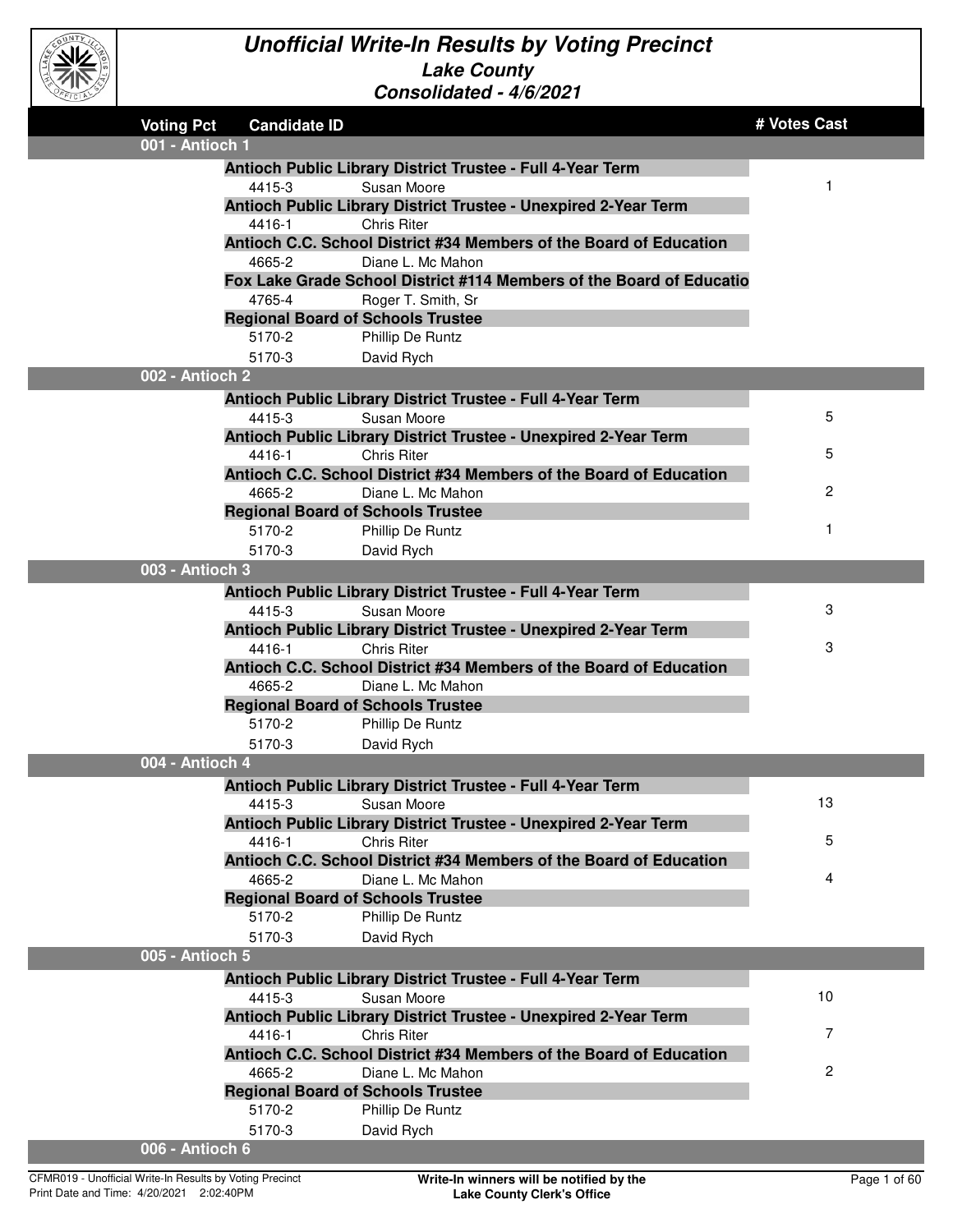

| EFICIAL |                   |                     | Consolidated - 4/6/2021                                            |                |
|---------|-------------------|---------------------|--------------------------------------------------------------------|----------------|
|         | <b>Voting Pct</b> | <b>Candidate ID</b> |                                                                    | # Votes Cast   |
|         |                   |                     | Antioch Public Library District Trustee - Full 4-Year Term         |                |
|         |                   | 4415-3              | Susan Moore                                                        | 8              |
|         |                   |                     | Antioch Public Library District Trustee - Unexpired 2-Year Term    |                |
|         |                   | 4416-1              | <b>Chris Riter</b>                                                 |                |
|         |                   |                     | Antioch C.C. School District #34 Members of the Board of Education |                |
|         |                   | 4665-2              | Diane L. Mc Mahon                                                  |                |
|         |                   |                     | <b>Regional Board of Schools Trustee</b>                           |                |
|         |                   | 5170-2              | Phillip De Runtz                                                   |                |
|         |                   | 5170-3              | David Rych                                                         |                |
|         | 007 - Antioch 7   |                     |                                                                    |                |
|         |                   |                     | Antioch Public Library District Trustee - Full 4-Year Term         |                |
|         |                   | 4415-3              | Susan Moore                                                        |                |
|         |                   |                     | Antioch Public Library District Trustee - Unexpired 2-Year Term    |                |
|         |                   | 4416-1              | <b>Chris Riter</b>                                                 |                |
|         |                   |                     | Antioch C.C. School District #34 Members of the Board of Education |                |
|         |                   | 4665-2              | Diane L. Mc Mahon                                                  |                |
|         |                   |                     | <b>Regional Board of Schools Trustee</b>                           |                |
|         |                   | 5170-2              | Phillip De Runtz                                                   |                |
|         |                   | 5170-3              | David Rych                                                         |                |
|         | 008 - Antioch 8   |                     |                                                                    |                |
|         |                   |                     | Antioch Public Library District Trustee - Full 4-Year Term         |                |
|         |                   | 4415-3              | Susan Moore                                                        | 4              |
|         |                   |                     | Antioch Public Library District Trustee - Unexpired 2-Year Term    |                |
|         |                   | 4416-1              | <b>Chris Riter</b>                                                 | 4              |
|         |                   |                     | Antioch C.C. School District #34 Members of the Board of Education |                |
|         |                   | 4665-2              | Diane L. Mc Mahon                                                  |                |
|         |                   |                     | <b>Regional Board of Schools Trustee</b>                           |                |
|         |                   | 5170-2              | Phillip De Runtz                                                   |                |
|         |                   | 5170-3              | David Rych                                                         |                |
|         | 009 - Antioch 9   |                     |                                                                    |                |
|         |                   |                     | Antioch Public Library District Trustee - Full 4-Year Term         |                |
|         |                   | 4415-3              | Susan Moore                                                        | 4              |
|         |                   |                     | Antioch Public Library District Trustee - Unexpired 2-Year Term    |                |
|         |                   | 4416-1              | <b>Chris Riter</b>                                                 | 1              |
|         |                   |                     | Antioch C.C. School District #34 Members of the Board of Education |                |
|         |                   | 4665-2              | Diane L. Mc Mahon                                                  | $\overline{c}$ |
|         |                   |                     | <b>Regional Board of Schools Trustee</b>                           |                |
|         |                   | 5170-2              | Phillip De Runtz                                                   |                |
|         |                   | 5170-3              | David Rych                                                         | $\mathbf{1}$   |
|         | 010 - Antioch 10  |                     |                                                                    |                |
|         |                   |                     | Antioch Public Library District Trustee - Full 4-Year Term         |                |
|         |                   | 4415-3              | Susan Moore                                                        |                |
|         |                   |                     | Antioch Public Library District Trustee - Unexpired 2-Year Term    |                |
|         |                   | 4416-1              | <b>Chris Riter</b>                                                 |                |
|         |                   |                     | Antioch C.C. School District #34 Members of the Board of Education |                |
|         |                   | 4665-2              | Diane L. Mc Mahon                                                  |                |
|         |                   |                     | <b>Regional Board of Schools Trustee</b>                           |                |
|         |                   | 5170-2              | Phillip De Runtz                                                   |                |
|         |                   | 5170-3              | David Rych                                                         |                |
|         | 011 - Antioch 11  |                     |                                                                    |                |
|         |                   |                     | Antioch Public Library District Trustee - Full 4-Year Term         |                |
|         |                   | 4415-3              | Susan Moore                                                        | 3              |
|         |                   |                     |                                                                    |                |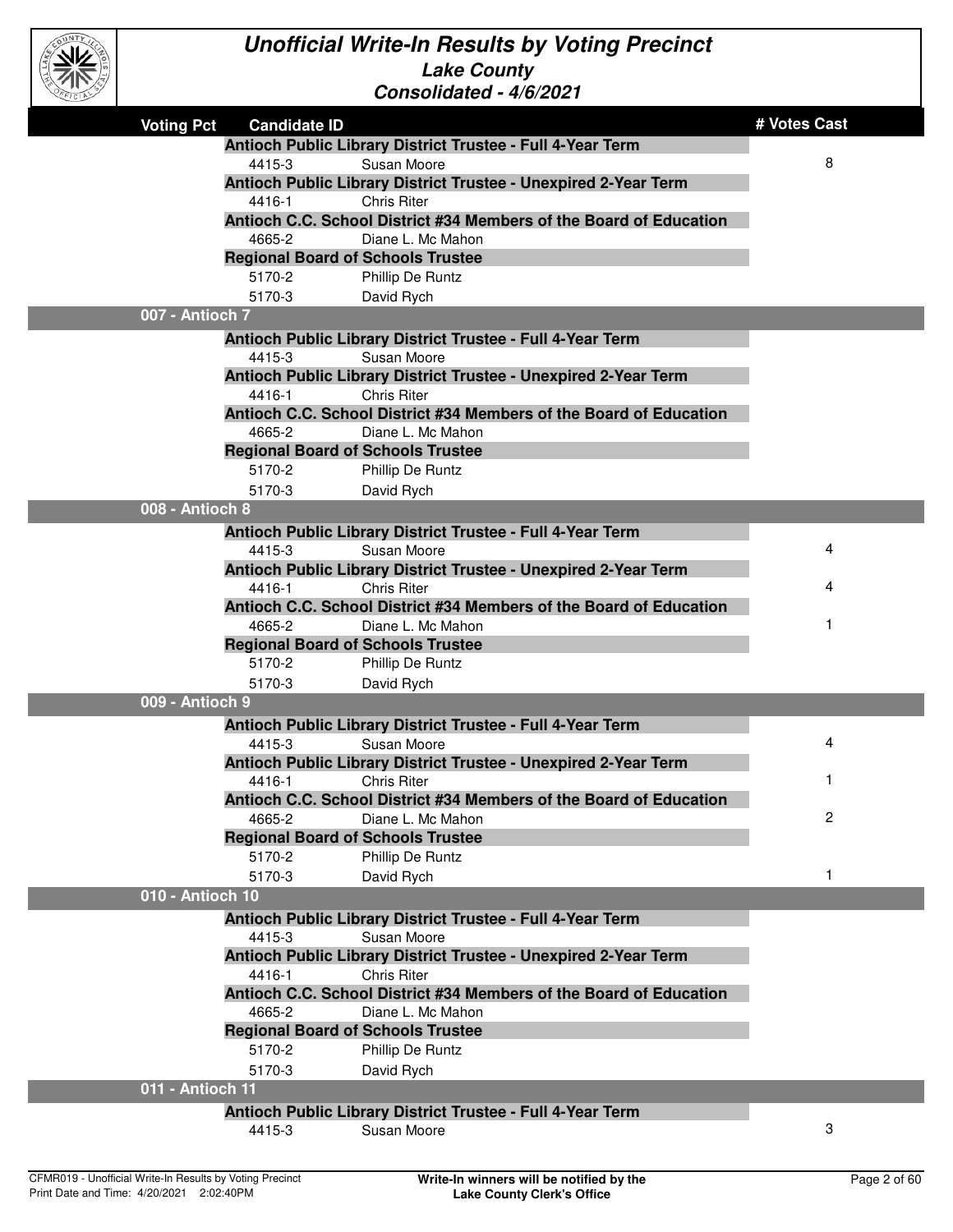

L.

| PEICIAL |                   |                     | Consolidated - 4/6/2021                                     |                                                                      |              |
|---------|-------------------|---------------------|-------------------------------------------------------------|----------------------------------------------------------------------|--------------|
|         | <b>Voting Pct</b> | <b>Candidate ID</b> |                                                             |                                                                      | # Votes Cast |
|         |                   |                     |                                                             | Antioch Public Library District Trustee - Unexpired 2-Year Term      |              |
|         |                   | 4416-1              | <b>Chris Riter</b>                                          |                                                                      | $\mathbf 1$  |
|         |                   |                     | <b>Regional Board of Schools Trustee</b>                    |                                                                      |              |
|         |                   | 5170-2              | Phillip De Runtz                                            |                                                                      |              |
|         |                   | 5170-3              | David Rych                                                  |                                                                      |              |
|         | 012 - Antioch 12  |                     |                                                             |                                                                      |              |
|         |                   |                     | Antioch Public Library District Trustee - Full 4-Year Term  |                                                                      |              |
|         |                   | 4415-3              | Susan Moore                                                 |                                                                      |              |
|         |                   |                     |                                                             | Antioch Public Library District Trustee - Unexpired 2-Year Term      |              |
|         |                   | 4416-1              | <b>Chris Riter</b>                                          |                                                                      |              |
|         |                   |                     |                                                             | Antioch C.C. School District #34 Members of the Board of Education   |              |
|         |                   | 4665-2              | Diane L. Mc Mahon                                           |                                                                      |              |
|         |                   | 5170-2              | <b>Regional Board of Schools Trustee</b>                    |                                                                      |              |
|         |                   | 5170-3              | Phillip De Runtz                                            |                                                                      |              |
|         | 013 - Antioch 13  |                     | David Rych                                                  |                                                                      |              |
|         |                   |                     |                                                             |                                                                      |              |
|         |                   | 4415-3              | Antioch Public Library District Trustee - Full 4-Year Term  |                                                                      | 6            |
|         |                   |                     | Susan Moore                                                 | Antioch Public Library District Trustee - Unexpired 2-Year Term      |              |
|         |                   | 4416-1              | <b>Chris Riter</b>                                          |                                                                      |              |
|         |                   |                     |                                                             | Antioch C.C. School District #34 Members of the Board of Education   |              |
|         |                   | 4665-2              | Diane L. Mc Mahon                                           |                                                                      |              |
|         |                   |                     |                                                             | Millburn C.C. School District #24 Members of the Board of Education  |              |
|         |                   | 4895-4              | Vanessa Boss                                                |                                                                      |              |
|         |                   |                     | <b>Regional Board of Schools Trustee</b>                    |                                                                      |              |
|         |                   | 5170-2              | Phillip De Runtz                                            |                                                                      |              |
|         |                   | 5170-3              | David Rych                                                  |                                                                      |              |
|         | 014 - Antioch 14  |                     |                                                             |                                                                      |              |
|         |                   |                     | Antioch Public Library District Trustee - Full 4-Year Term  |                                                                      |              |
|         |                   | 4415-3              | Susan Moore                                                 |                                                                      | 2            |
|         |                   |                     |                                                             | Antioch Public Library District Trustee - Unexpired 2-Year Term      |              |
|         |                   | 4416-1              | <b>Chris Riter</b>                                          |                                                                      | $\mathbf{1}$ |
|         |                   |                     | <b>Regional Board of Schools Trustee</b>                    |                                                                      |              |
|         |                   | 5170-2              | Phillip De Runtz                                            |                                                                      |              |
|         |                   | 5170-3              | David Rych                                                  |                                                                      |              |
|         | 015 - Antioch 15  |                     |                                                             |                                                                      |              |
|         |                   |                     | Antioch Public Library District Trustee - Full 4-Year Term  |                                                                      |              |
|         |                   | 4415-3              | Susan Moore                                                 |                                                                      |              |
|         |                   |                     |                                                             | Antioch Public Library District Trustee - Unexpired 2-Year Term      |              |
|         |                   | 4416-1              | <b>Chris Riter</b>                                          |                                                                      |              |
|         |                   | 5170-2              | <b>Regional Board of Schools Trustee</b>                    |                                                                      |              |
|         |                   | 5170-3              | Phillip De Runtz                                            |                                                                      |              |
|         | 016 - Antioch 16  |                     | David Rych                                                  |                                                                      |              |
|         |                   |                     |                                                             |                                                                      |              |
|         |                   |                     | Antioch Public Library District Trustee - Full 4-Year Term  |                                                                      | 1            |
|         |                   | 4415-3              | Susan Moore                                                 |                                                                      |              |
|         |                   | 4416-1              | <b>Chris Riter</b>                                          | Antioch Public Library District Trustee - Unexpired 2-Year Term      |              |
|         |                   |                     | Fox Lake Public Library District Trustee - Full 6-Year Term |                                                                      |              |
|         |                   | 4485-5              | Carolyn Vanco                                               |                                                                      |              |
|         |                   |                     |                                                             | Fox Lake Grade School District #114 Members of the Board of Educatio |              |
|         |                   | 4765-4              | Roger T. Smith, Sr                                          |                                                                      | 5            |
|         |                   |                     |                                                             |                                                                      |              |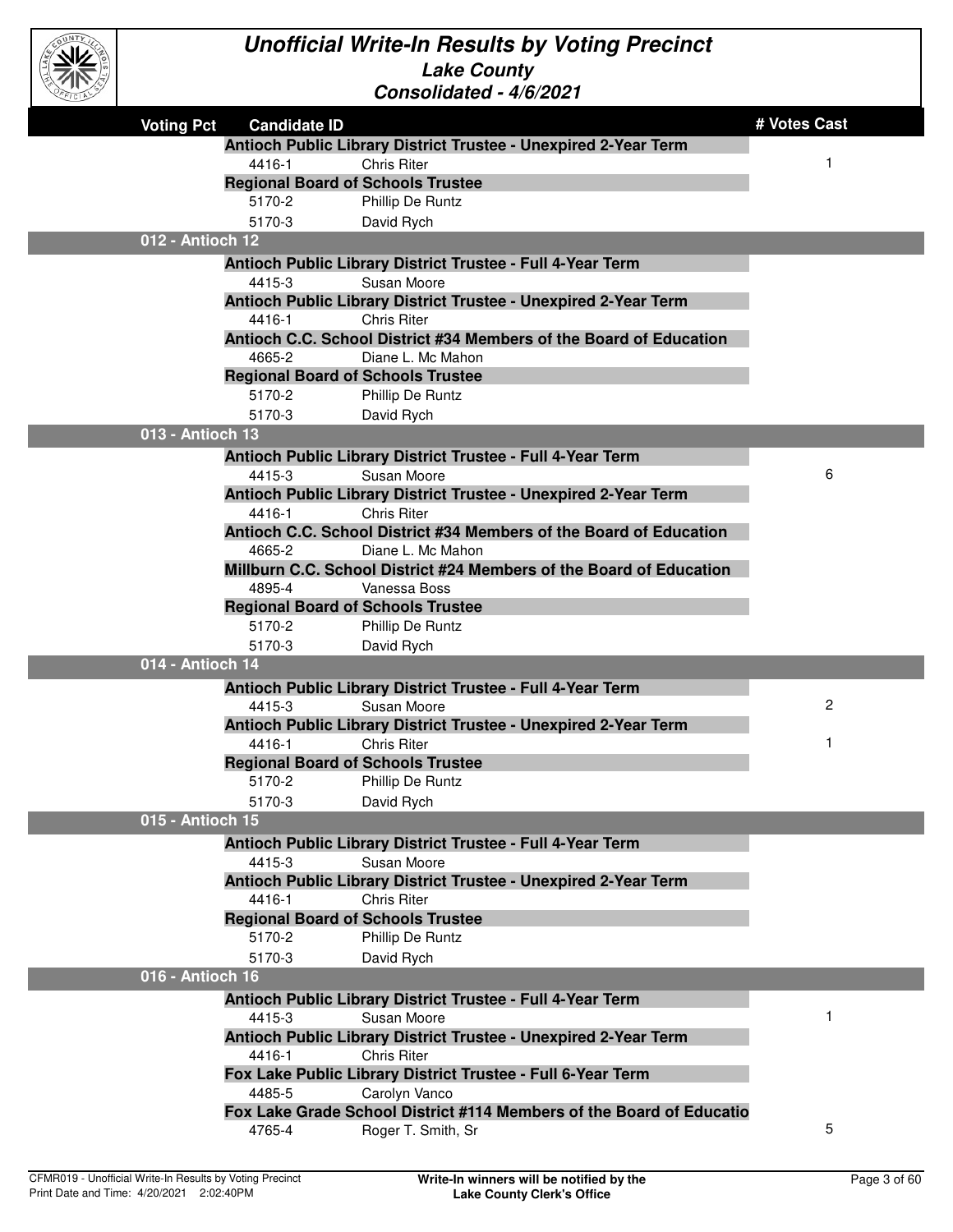

| <b>Voting Pct</b> | <b>Candidate ID</b>                      |                                                                      | # Votes Cast |
|-------------------|------------------------------------------|----------------------------------------------------------------------|--------------|
|                   | <b>Regional Board of Schools Trustee</b> |                                                                      |              |
|                   | 5170-2                                   | Phillip De Runtz                                                     |              |
|                   | 5170-3                                   | David Rych                                                           |              |
| 017 - Antioch 17  |                                          |                                                                      |              |
|                   |                                          | Antioch Public Library District Trustee - Full 4-Year Term           |              |
|                   | 4415-3                                   | Susan Moore                                                          |              |
|                   |                                          | Antioch Public Library District Trustee - Unexpired 2-Year Term      |              |
|                   | 4416-1                                   | <b>Chris Riter</b>                                                   |              |
|                   |                                          | Fox Lake Public Library District Trustee - Full 6-Year Term          |              |
|                   | 4485-5                                   | Carolyn Vanco                                                        |              |
|                   |                                          | Fox Lake Grade School District #114 Members of the Board of Educatio |              |
|                   | 4765-4                                   | Roger T. Smith, Sr                                                   | 5            |
|                   | <b>Regional Board of Schools Trustee</b> |                                                                      |              |
|                   | 5170-2                                   | Phillip De Runtz                                                     |              |
|                   | 5170-3                                   | David Rych                                                           |              |
| 018 - Avon 18     |                                          |                                                                      |              |
|                   |                                          |                                                                      |              |
|                   | 4540-10                                  | Round Lake Area Public Library District Trustee - Full 4-Year Term   | 2            |
|                   |                                          | Melanie Francisco                                                    |              |
|                   | <b>Regional Board of Schools Trustee</b> |                                                                      |              |
|                   | 5170-2                                   | Phillip De Runtz                                                     |              |
|                   | 5170-3                                   | David Rych                                                           |              |
| 019 - Avon 19     |                                          |                                                                      |              |
|                   |                                          | Round Lake Area Public Library District Trustee - Full 4-Year Term   |              |
|                   | 4540-10                                  | Melanie Francisco                                                    |              |
|                   | <b>Regional Board of Schools Trustee</b> |                                                                      |              |
|                   | 5170-2                                   | Phillip De Runtz                                                     |              |
|                   | 5170-3                                   | David Rych                                                           |              |
| 020 - Avon 20     |                                          |                                                                      |              |
|                   |                                          | Round Lake Area Public Library District Trustee - Full 4-Year Term   |              |
|                   | 4540-10                                  | Melanie Francisco                                                    |              |
|                   |                                          | Grayslake Community High School District #127 Members of the Board   |              |
|                   | 5035-3                                   | Ken Heerdegen                                                        |              |
|                   | 5035-4                                   | Dean E. Thorson                                                      |              |
|                   | <b>Regional Board of Schools Trustee</b> |                                                                      |              |
|                   | 5170-2                                   | Phillip De Runtz                                                     |              |
|                   | 5170-3                                   | David Rych                                                           |              |
| 021 - Avon 21     |                                          |                                                                      |              |
|                   |                                          | Round Lake Area Public Library District Trustee - Full 4-Year Term   |              |
|                   | 4540-10                                  | Melanie Francisco                                                    |              |
|                   |                                          | Grayslake Community High School District #127 Members of the Board   |              |
|                   | 5035-3                                   | Ken Heerdegen                                                        |              |
|                   | 5035-4                                   | Dean E. Thorson                                                      |              |
|                   | <b>Regional Board of Schools Trustee</b> |                                                                      |              |
|                   | 5170-2                                   | Phillip De Runtz                                                     |              |
|                   | 5170-3                                   |                                                                      |              |
| 022 - Avon 22     |                                          | David Rych                                                           |              |
|                   |                                          |                                                                      |              |
|                   |                                          | Grayslake Community High School District #127 Members of the Board   |              |
|                   | 5035-3                                   | Ken Heerdegen                                                        | 3            |
|                   | 5035-4                                   | Dean E. Thorson                                                      | 8            |
|                   | <b>Regional Board of Schools Trustee</b> |                                                                      |              |
|                   | 5170-2                                   | Phillip De Runtz                                                     |              |
|                   | 5170-3                                   | David Rych                                                           |              |
|                   |                                          |                                                                      |              |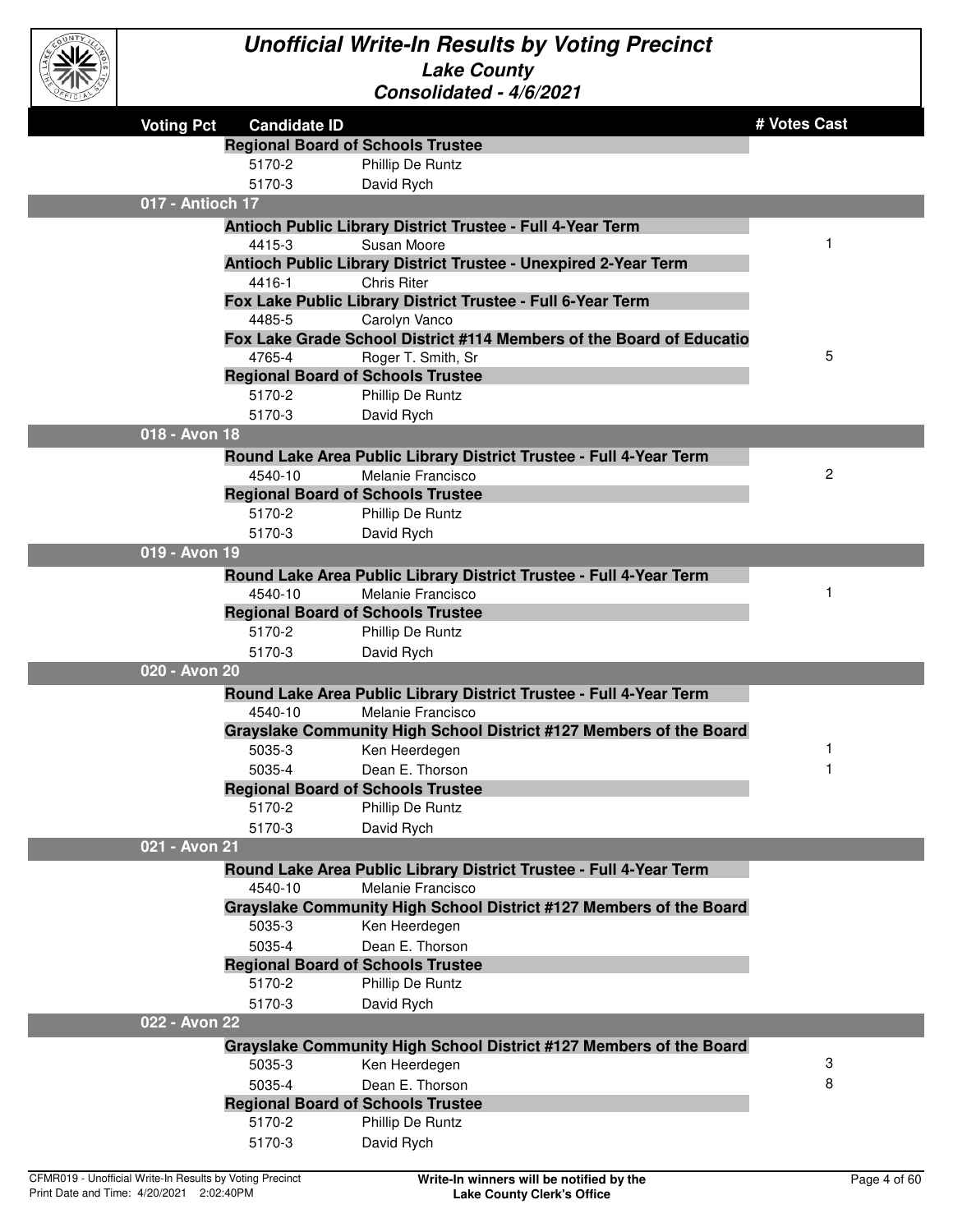

| EFICIAL |                   |                     | CONSONQUEQ - 4/0/2021                                                |              |
|---------|-------------------|---------------------|----------------------------------------------------------------------|--------------|
|         | <b>Voting Pct</b> | <b>Candidate ID</b> |                                                                      | # Votes Cast |
|         | 023 - Avon 23     |                     |                                                                      |              |
|         |                   |                     | Woodland C.C. School District #50 Members of the Board of Education  |              |
|         |                   | 4964-3              | <b>Brianna Powvens</b>                                               | 2            |
|         |                   |                     | Woodland C.C. School District #50 Members of the Board of Education- |              |
|         |                   | 4965-5              | Katie A. Salyer Szostak                                              |              |
|         |                   | 4965-6              | Richard A. Stader-Shaw                                               |              |
|         |                   |                     | Grayslake Community High School District #127 Members of the Board   |              |
|         |                   | 5035-3              | Ken Heerdegen                                                        | 3            |
|         |                   | 5035-4              | Dean E. Thorson                                                      | 17           |
|         |                   |                     | <b>Regional Board of Schools Trustee</b>                             |              |
|         |                   | 5170-2              | Phillip De Runtz                                                     | 2            |
|         |                   | 5170-3              | David Rych                                                           |              |
|         | 024 - Avon 24     |                     |                                                                      |              |
|         |                   |                     | Round Lake Area Public Library District Trustee - Full 4-Year Term   |              |
|         |                   | 4540-10             | Melanie Francisco                                                    |              |
|         |                   |                     | <b>Regional Board of Schools Trustee</b>                             |              |
|         |                   | 5170-2              | Phillip De Runtz                                                     |              |
|         |                   | 5170-3              | David Rych                                                           |              |
|         | 025 - Avon 25     |                     |                                                                      |              |
|         |                   |                     | Round Lake Area Public Library District Trustee - Full 4-Year Term   |              |
|         |                   | 4540-10             | Melanie Francisco                                                    |              |
|         |                   |                     | <b>Regional Board of Schools Trustee</b>                             |              |
|         |                   | 5170-2              | Phillip De Runtz                                                     |              |
|         |                   | 5170-3              | David Rych                                                           |              |
|         | 026 - Avon 26     |                     |                                                                      |              |
|         |                   |                     | Round Lake Area Public Library District Trustee - Full 4-Year Term   |              |
|         |                   | 4540-10             | Melanie Francisco                                                    |              |
|         |                   |                     | <b>Regional Board of Schools Trustee</b>                             |              |
|         |                   | 5170-2              | Phillip De Runtz                                                     |              |
|         |                   | 5170-3              | David Rych                                                           |              |
|         | 027 - Avon 27     |                     |                                                                      |              |
|         |                   |                     | Round Lake Area Public Library District Trustee - Full 4-Year Term   |              |
|         |                   | 4540-10             | Melanie Francisco                                                    |              |
|         |                   |                     | <b>Regional Board of Schools Trustee</b>                             |              |
|         |                   | 5170-2              | Phillip De Runtz                                                     |              |
|         |                   | 5170-3              | David Rych                                                           |              |
|         | 028 - Avon 28     |                     |                                                                      |              |
|         |                   |                     | Round Lake Area Public Library District Trustee - Full 4-Year Term   |              |
|         |                   | 4540-10             | Melanie Francisco                                                    |              |
|         |                   |                     | Grayslake Community High School District #127 Members of the Board   |              |
|         |                   | 5035-3              | Ken Heerdegen                                                        |              |
|         |                   | 5035-4              | Dean E. Thorson                                                      |              |
|         |                   |                     | <b>Regional Board of Schools Trustee</b>                             |              |
|         |                   | 5170-2              | Phillip De Runtz                                                     |              |
|         |                   | 5170-3              | David Rych                                                           |              |
|         | 029 - Avon 29     |                     |                                                                      |              |
|         |                   |                     | Round Lake Area Public Library District Trustee - Full 4-Year Term   |              |
|         |                   | 4540-10             | Melanie Francisco                                                    |              |
|         |                   |                     | <b>Regional Board of Schools Trustee</b>                             |              |
|         |                   | 5170-2              | Phillip De Runtz                                                     |              |
|         |                   | 5170-3              | David Rych                                                           |              |
|         | 030 - Avon 30     |                     |                                                                      |              |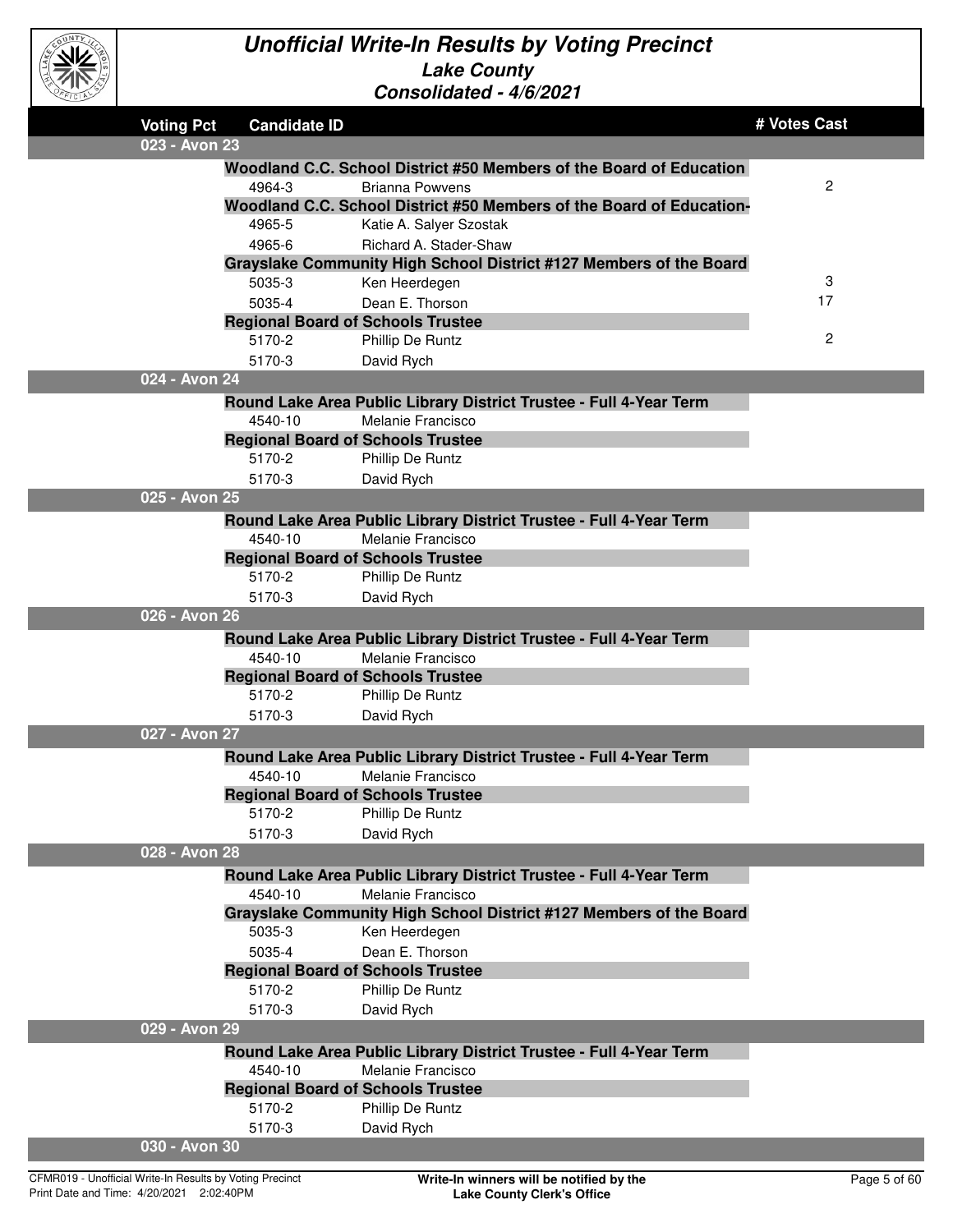

| и.<br>OFFICIAL |                   |                     | Consolidated - 4/6/2021                                              |              |
|----------------|-------------------|---------------------|----------------------------------------------------------------------|--------------|
|                | <b>Voting Pct</b> | <b>Candidate ID</b> |                                                                      | # Votes Cast |
|                |                   |                     | Round Lake Area Public Library District Trustee - Full 4-Year Term   |              |
|                |                   | 4540-10             | Melanie Francisco                                                    |              |
|                |                   |                     | <b>Regional Board of Schools Trustee</b>                             |              |
|                |                   | 5170-2              | Phillip De Runtz                                                     |              |
|                |                   | 5170-3              | David Rych                                                           |              |
|                | 031 - Avon 31     |                     |                                                                      |              |
|                |                   |                     | Round Lake Area Public Library District Trustee - Full 4-Year Term   |              |
|                |                   | 4540-10             | Melanie Francisco                                                    | 4            |
|                |                   |                     | <b>Regional Board of Schools Trustee</b>                             |              |
|                |                   | 5170-2              | Phillip De Runtz                                                     |              |
|                |                   | 5170-3              | David Rych                                                           |              |
|                | 032 - Avon 32     |                     |                                                                      |              |
|                |                   |                     | Round Lake Area Public Library District Trustee - Full 4-Year Term   |              |
|                |                   | 4540-10             | Melanie Francisco                                                    |              |
|                |                   |                     | Grayslake Community High School District #127 Members of the Board   |              |
|                |                   | 5035-3              | Ken Heerdegen                                                        |              |
|                |                   | 5035-4              | Dean E. Thorson                                                      | 1            |
|                |                   |                     | <b>Regional Board of Schools Trustee</b>                             |              |
|                |                   | 5170-2              | Phillip De Runtz                                                     |              |
|                |                   | 5170-3              | David Rych                                                           |              |
|                | 033 - Avon 33     |                     |                                                                      |              |
|                |                   |                     | Grayslake Community High School District #127 Members of the Board   |              |
|                |                   | 5035-3              | Ken Heerdegen                                                        | 8            |
|                |                   | 5035-4              | Dean E. Thorson                                                      | 15           |
|                |                   |                     | <b>Regional Board of Schools Trustee</b>                             |              |
|                |                   | 5170-2              | Phillip De Runtz                                                     |              |
|                |                   | 5170-3              | David Rych                                                           |              |
|                | 034 - Avon 34     |                     |                                                                      |              |
|                |                   |                     | Grayslake Community High School District #127 Members of the Board   |              |
|                |                   | 5035-3              | Ken Heerdegen                                                        | 3            |
|                |                   | 5035-4              | Dean E. Thorson                                                      | 7            |
|                |                   |                     | <b>Regional Board of Schools Trustee</b>                             |              |
|                |                   | 5170-2              | Phillip De Runtz                                                     | 4            |
|                |                   | 5170-3              | David Rych                                                           |              |
|                | 035 - Avon 35     |                     |                                                                      |              |
|                |                   |                     | Grayslake Community High School District #127 Members of the Board   |              |
|                |                   | 5035-3              | Ken Heerdegen                                                        | 6            |
|                |                   | 5035-4              | Dean E. Thorson                                                      | 19           |
|                |                   |                     | <b>Regional Board of Schools Trustee</b>                             |              |
|                |                   | 5170-2              | Phillip De Runtz                                                     |              |
|                |                   | 5170-3              | David Rych                                                           |              |
|                | 036 - Avon 36     |                     |                                                                      |              |
|                |                   |                     | Woodland C.C. School District #50 Members of the Board of Education  |              |
|                |                   | 4964-3              | Brianna Powvens                                                      |              |
|                |                   |                     | Woodland C.C. School District #50 Members of the Board of Education- |              |
|                |                   | 4965-5              | Katie A. Salyer Szostak                                              |              |
|                |                   | 4965-6              | Richard A. Stader-Shaw                                               |              |
|                |                   |                     | Grayslake Community High School District #127 Members of the Board   |              |
|                |                   | 5035-3              | Ken Heerdegen                                                        | 3            |
|                |                   | 5035-4              | Dean E. Thorson                                                      | 2            |
|                |                   |                     |                                                                      |              |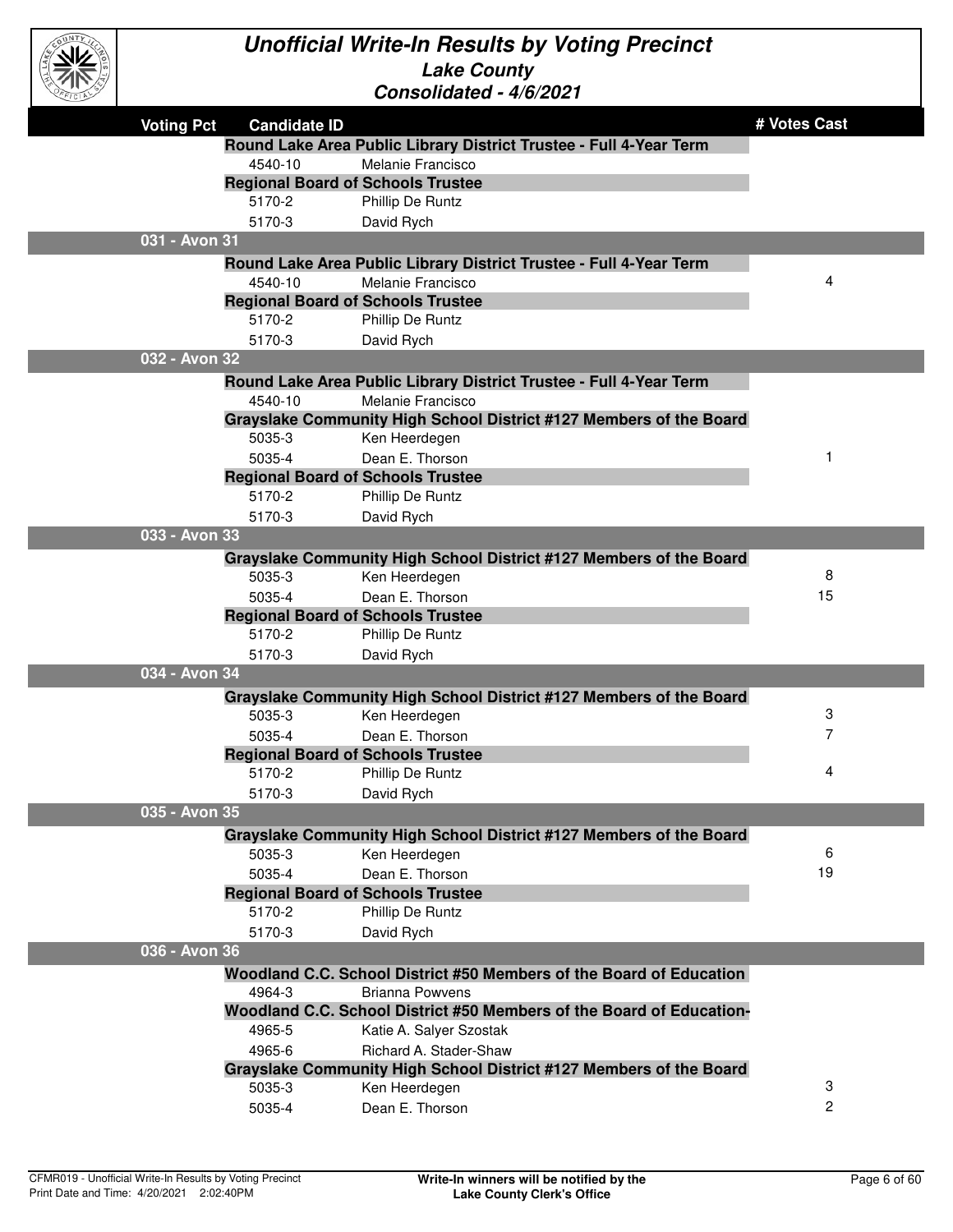

| <i>CEICIA</i> |                   |                                                    | UUIISUIIUAIGU - 4/0/404 I                                          |              |
|---------------|-------------------|----------------------------------------------------|--------------------------------------------------------------------|--------------|
|               | <b>Voting Pct</b> | <b>Candidate ID</b>                                |                                                                    | # Votes Cast |
|               |                   | <b>Regional Board of Schools Trustee</b>           |                                                                    |              |
|               |                   | 5170-2                                             | Phillip De Runtz                                                   |              |
|               |                   | 5170-3                                             | David Rych                                                         |              |
|               | 037 - Avon 37     |                                                    |                                                                    |              |
|               |                   |                                                    | Round Lake Area Public Library District Trustee - Full 4-Year Term |              |
|               |                   | 4540-10                                            | Melanie Francisco                                                  |              |
|               |                   |                                                    | Grayslake Community High School District #127 Members of the Board |              |
|               |                   | 5035-3                                             | Ken Heerdegen                                                      | 3            |
|               |                   | 5035-4                                             | Dean E. Thorson                                                    | 1            |
|               |                   | <b>Regional Board of Schools Trustee</b>           |                                                                    |              |
|               |                   | 5170-2                                             | Phillip De Runtz                                                   |              |
|               |                   | 5170-3                                             | David Rych                                                         |              |
|               | 038 - Avon 38     |                                                    |                                                                    |              |
|               |                   |                                                    | Round Lake Area Public Library District Trustee - Full 4-Year Term |              |
|               |                   | 4540-10                                            | Melanie Francisco                                                  |              |
|               |                   |                                                    | Grayslake Community High School District #127 Members of the Board |              |
|               |                   | 5035-3                                             | Ken Heerdegen                                                      |              |
|               |                   | 5035-4<br><b>Regional Board of Schools Trustee</b> | Dean E. Thorson                                                    |              |
|               |                   | 5170-2                                             | Phillip De Runtz                                                   |              |
|               |                   | 5170-3                                             | David Rych                                                         |              |
|               | 039 - Avon 39     |                                                    |                                                                    |              |
|               |                   |                                                    | Round Lake Area Public Library District Trustee - Full 4-Year Term |              |
|               |                   | 4540-10                                            | Melanie Francisco                                                  | $\mathbf{2}$ |
|               |                   |                                                    | Grayslake Community High School District #127 Members of the Board |              |
|               |                   | 5035-3                                             | Ken Heerdegen                                                      |              |
|               |                   | 5035-4                                             | Dean E. Thorson                                                    |              |
|               |                   | <b>Regional Board of Schools Trustee</b>           |                                                                    |              |
|               |                   | 5170-2                                             | Phillip De Runtz                                                   |              |
|               |                   | 5170-3                                             | David Rych                                                         |              |
|               | 040 - Avon 40     |                                                    |                                                                    |              |
|               |                   |                                                    | Round Lake Area Public Library District Trustee - Full 4-Year Term |              |
|               |                   | 4540-10                                            | Melanie Francisco                                                  |              |
|               |                   | <b>Regional Board of Schools Trustee</b>           |                                                                    |              |
|               |                   | 5170-2                                             | Phillip De Runtz                                                   |              |
|               |                   | 5170-3                                             | David Rych                                                         |              |
|               | 041 - Avon 41     |                                                    |                                                                    |              |
|               |                   |                                                    | Round Lake Area Public Library District Trustee - Full 4-Year Term |              |
|               |                   | 4540-10                                            | Melanie Francisco                                                  |              |
|               |                   |                                                    | Grayslake Community High School District #127 Members of the Board |              |
|               |                   | 5035-3                                             | Ken Heerdegen                                                      | 5<br>9       |
|               |                   | 5035-4<br><b>Regional Board of Schools Trustee</b> | Dean E. Thorson                                                    |              |
|               |                   | 5170-2                                             | Phillip De Runtz                                                   |              |
|               |                   | 5170-3                                             | David Rych                                                         | 1            |
|               | 042 - Avon 42     |                                                    |                                                                    |              |
|               |                   |                                                    | Grayslake Community High School District #127 Members of the Board |              |
|               |                   | 5035-3                                             | Ken Heerdegen                                                      | 14           |
|               |                   | 5035-4                                             | Dean E. Thorson                                                    | 29           |
|               |                   | <b>Regional Board of Schools Trustee</b>           |                                                                    |              |
|               |                   | 5170-2                                             | Phillip De Runtz                                                   |              |
|               |                   | 5170-3                                             | David Rych                                                         |              |
|               |                   |                                                    |                                                                    |              |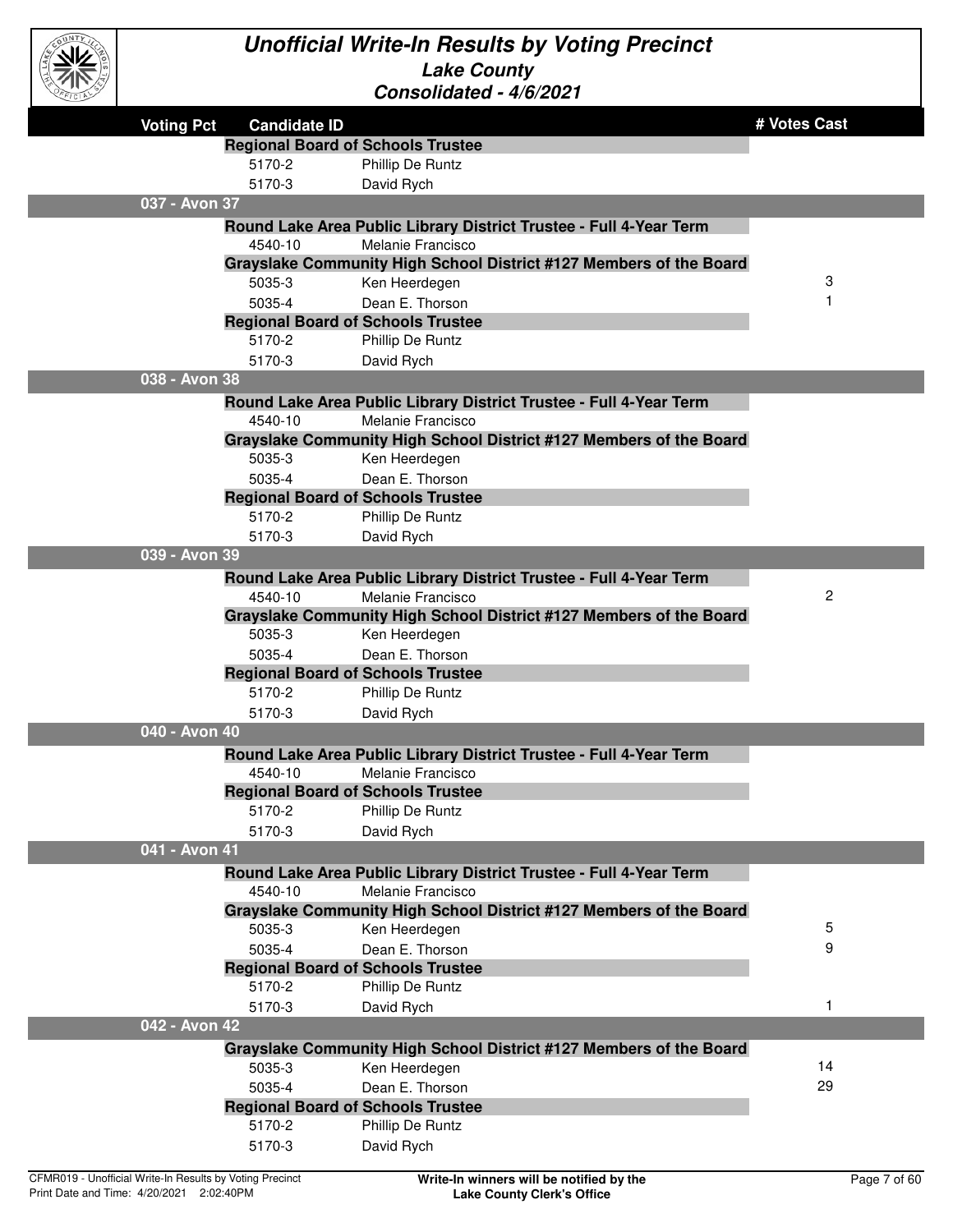

| ごにゅン              |                     | OUNSUNGGU - TUZUZ I                                                                           |              |
|-------------------|---------------------|-----------------------------------------------------------------------------------------------|--------------|
| <b>Voting Pct</b> | <b>Candidate ID</b> |                                                                                               | # Votes Cast |
| 043 - Avon 43     |                     |                                                                                               |              |
|                   |                     | Grayslake Community High School District #127 Members of the Board                            |              |
|                   | 5035-3              | Ken Heerdegen                                                                                 |              |
|                   | 5035-4              | Dean E. Thorson                                                                               | 6            |
|                   |                     | <b>Regional Board of Schools Trustee</b>                                                      |              |
|                   | 5170-2              | Phillip De Runtz                                                                              |              |
|                   | 5170-3              | David Rych                                                                                    |              |
| 044 - Avon 44     |                     |                                                                                               |              |
|                   |                     | Grayslake Community High School District #127 Members of the Board                            |              |
|                   | 5035-3              | Ken Heerdegen                                                                                 | 10           |
|                   | 5035-4              | Dean E. Thorson                                                                               | 24           |
|                   |                     | <b>Regional Board of Schools Trustee</b>                                                      |              |
|                   | 5170-2              | Phillip De Runtz                                                                              |              |
|                   | 5170-3              | David Rych                                                                                    |              |
| 045 - Avon 45     |                     |                                                                                               |              |
|                   |                     | Grayslake Community High School District #127 Members of the Board                            |              |
|                   | 5035-3              | Ken Heerdegen                                                                                 | 5            |
|                   | 5035-4              | Dean E. Thorson                                                                               | 22           |
|                   |                     | <b>Regional Board of Schools Trustee</b>                                                      |              |
|                   | 5170-2              | Phillip De Runtz                                                                              |              |
|                   | 5170-3              | David Rych                                                                                    |              |
| 046 - Avon 46     |                     |                                                                                               |              |
|                   |                     | Grayslake Community High School District #127 Members of the Board                            |              |
|                   | 5035-3              | Ken Heerdegen                                                                                 | 3            |
|                   | 5035-4              | Dean E. Thorson                                                                               | 15           |
|                   |                     | <b>Regional Board of Schools Trustee</b>                                                      |              |
|                   | 5170-2              | Phillip De Runtz                                                                              | 1            |
|                   | 5170-3              | David Rych                                                                                    |              |
| 047 - Avon 47     |                     |                                                                                               |              |
|                   |                     | Grayslake Community High School District #127 Members of the Board                            |              |
|                   | 5035-3              | Ken Heerdegen                                                                                 | 11           |
|                   | 5035-4              | Dean E. Thorson                                                                               | 16           |
|                   |                     | <b>Regional Board of Schools Trustee</b>                                                      |              |
|                   | 5170-2              | Phillip De Runtz                                                                              | З            |
|                   | 5170-3              | David Rych                                                                                    |              |
| 048 - Avon 48     |                     |                                                                                               |              |
|                   |                     | Grayslake Community High School District #127 Members of the Board                            |              |
|                   | 5035-3              | Ken Heerdegen                                                                                 | 6            |
|                   | 5035-4              | Dean E. Thorson                                                                               | 8            |
|                   | 5170-2              | <b>Regional Board of Schools Trustee</b>                                                      |              |
|                   | 5170-3              | Phillip De Runtz                                                                              |              |
| 049 - Avon 49     |                     | David Rych                                                                                    |              |
|                   |                     |                                                                                               |              |
|                   | 4964-3              | Woodland C.C. School District #50 Members of the Board of Education<br><b>Brianna Powvens</b> | 6            |
|                   |                     | Woodland C.C. School District #50 Members of the Board of Education-                          |              |
|                   | 4965-5              | Katie A. Salyer Szostak                                                                       | 9            |
|                   | 4965-6              | Richard A. Stader-Shaw                                                                        | 4            |
|                   |                     | Grayslake Community High School District #127 Members of the Board                            |              |
|                   | 5035-3              | Ken Heerdegen                                                                                 | 10           |
|                   | 5035-4              | Dean E. Thorson                                                                               | 7            |
|                   |                     |                                                                                               |              |
|                   |                     |                                                                                               |              |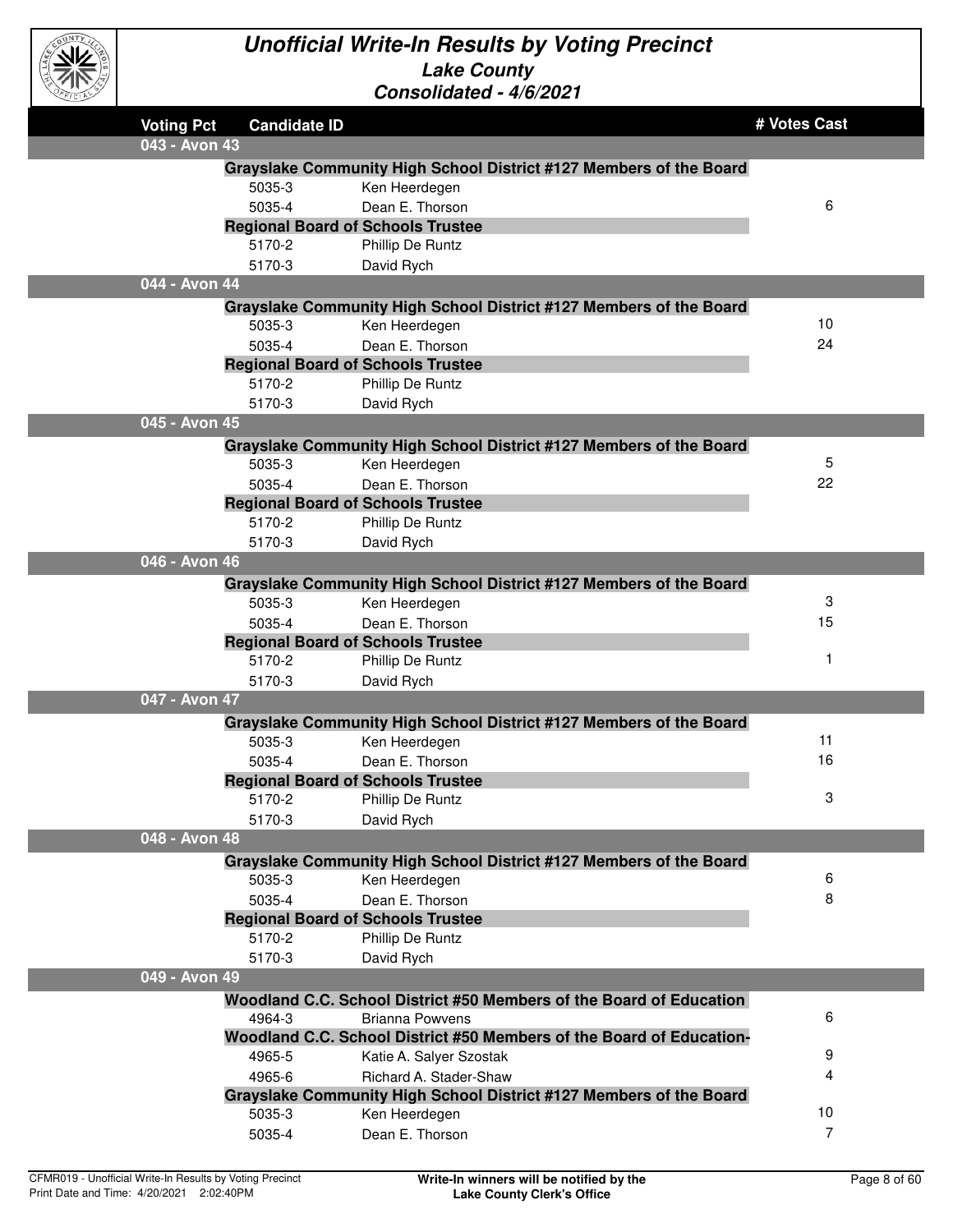

| <b>CEICIBY</b>                                           |                                          | UUIISUIIUAIGU <sup>-</sup> 7/U/4U4 I                                 |              |
|----------------------------------------------------------|------------------------------------------|----------------------------------------------------------------------|--------------|
| <b>Voting Pct</b>                                        | <b>Candidate ID</b>                      |                                                                      | # Votes Cast |
|                                                          | <b>Regional Board of Schools Trustee</b> |                                                                      |              |
|                                                          | 5170-2                                   | Phillip De Runtz                                                     |              |
|                                                          | 5170-3                                   | David Rych                                                           |              |
| 050 - Avon 50                                            |                                          |                                                                      |              |
|                                                          |                                          | Woodland C.C. School District #50 Members of the Board of Education  |              |
|                                                          | 4964-3                                   | <b>Brianna Powvens</b>                                               | 8            |
|                                                          |                                          | Woodland C.C. School District #50 Members of the Board of Education- |              |
|                                                          | 4965-5                                   | Katie A. Salyer Szostak                                              | 17           |
|                                                          | 4965-6                                   | Richard A. Stader-Shaw                                               | 4            |
|                                                          |                                          | Grayslake Community High School District #127 Members of the Board   |              |
|                                                          | 5035-3                                   | Ken Heerdegen                                                        | 3            |
|                                                          | 5035-4                                   | Dean E. Thorson                                                      | 79           |
|                                                          | <b>Regional Board of Schools Trustee</b> |                                                                      |              |
|                                                          | 5170-2                                   | Phillip De Runtz                                                     |              |
|                                                          | 5170-3                                   | David Rych                                                           |              |
| 051 - Benton 51                                          |                                          |                                                                      |              |
|                                                          |                                          | Zion-Benton Township High School District #126 Members of the Board  |              |
|                                                          | 5105-4                                   | Jay Davis                                                            | -1           |
|                                                          | 5105-5                                   | William C. King                                                      | 16           |
|                                                          | <b>Regional Board of Schools Trustee</b> |                                                                      |              |
|                                                          | 5170-2                                   | Phillip De Runtz                                                     |              |
|                                                          | 5170-3                                   | David Rych                                                           |              |
| 052 - Benton 52                                          |                                          |                                                                      |              |
|                                                          |                                          | Zion-Benton Township High School District #126 Members of the Board  |              |
|                                                          | 5105-4                                   | Jay Davis                                                            |              |
|                                                          | 5105-5                                   | William C. King                                                      | 5            |
|                                                          | <b>Regional Board of Schools Trustee</b> |                                                                      |              |
|                                                          | 5170-2                                   | Phillip De Runtz                                                     |              |
|                                                          | 5170-3                                   | David Rych                                                           |              |
| 053 - Benton 53                                          |                                          |                                                                      |              |
|                                                          |                                          | Zion-Benton Township High School District #126 Members of the Board  |              |
|                                                          | 5105-4                                   | Jay Davis                                                            | 5            |
|                                                          | 5105-5                                   | William C. King                                                      | 5            |
|                                                          | <b>Regional Board of Schools Trustee</b> |                                                                      |              |
|                                                          | 5170-2                                   | Phillip De Runtz                                                     |              |
|                                                          | 5170-3                                   | David Rych                                                           |              |
| 054 - Benton 54                                          |                                          |                                                                      |              |
|                                                          |                                          | Zion Elementary School District #6 Members of the Board of Education |              |
|                                                          | 4974-1                                   | <b>Ruth Davis</b>                                                    |              |
|                                                          |                                          | Zion-Benton Township High School District #126 Members of the Board  |              |
|                                                          | 5105-4                                   | Jay Davis                                                            | 1            |
|                                                          | 5105-5                                   | William C. King                                                      | 4            |
|                                                          | <b>Regional Board of Schools Trustee</b> |                                                                      |              |
|                                                          | 5170-2                                   | Phillip De Runtz                                                     |              |
|                                                          | 5170-3                                   | David Rych                                                           |              |
| 055 - Benton 55                                          |                                          |                                                                      |              |
|                                                          |                                          | Zion-Benton Township High School District #126 Members of the Board  |              |
|                                                          | 5105-4                                   | Jay Davis                                                            |              |
|                                                          | 5105-5                                   | William C. King                                                      | 4            |
|                                                          | <b>Regional Board of Schools Trustee</b> |                                                                      |              |
|                                                          | 5170-2                                   | Phillip De Runtz                                                     |              |
|                                                          | 5170-3                                   | David Rych                                                           |              |
| CFMR019 - Unofficial Write-In Results by Voting Precinct |                                          | Write-In winners will be notified by the                             | Page 9 of 60 |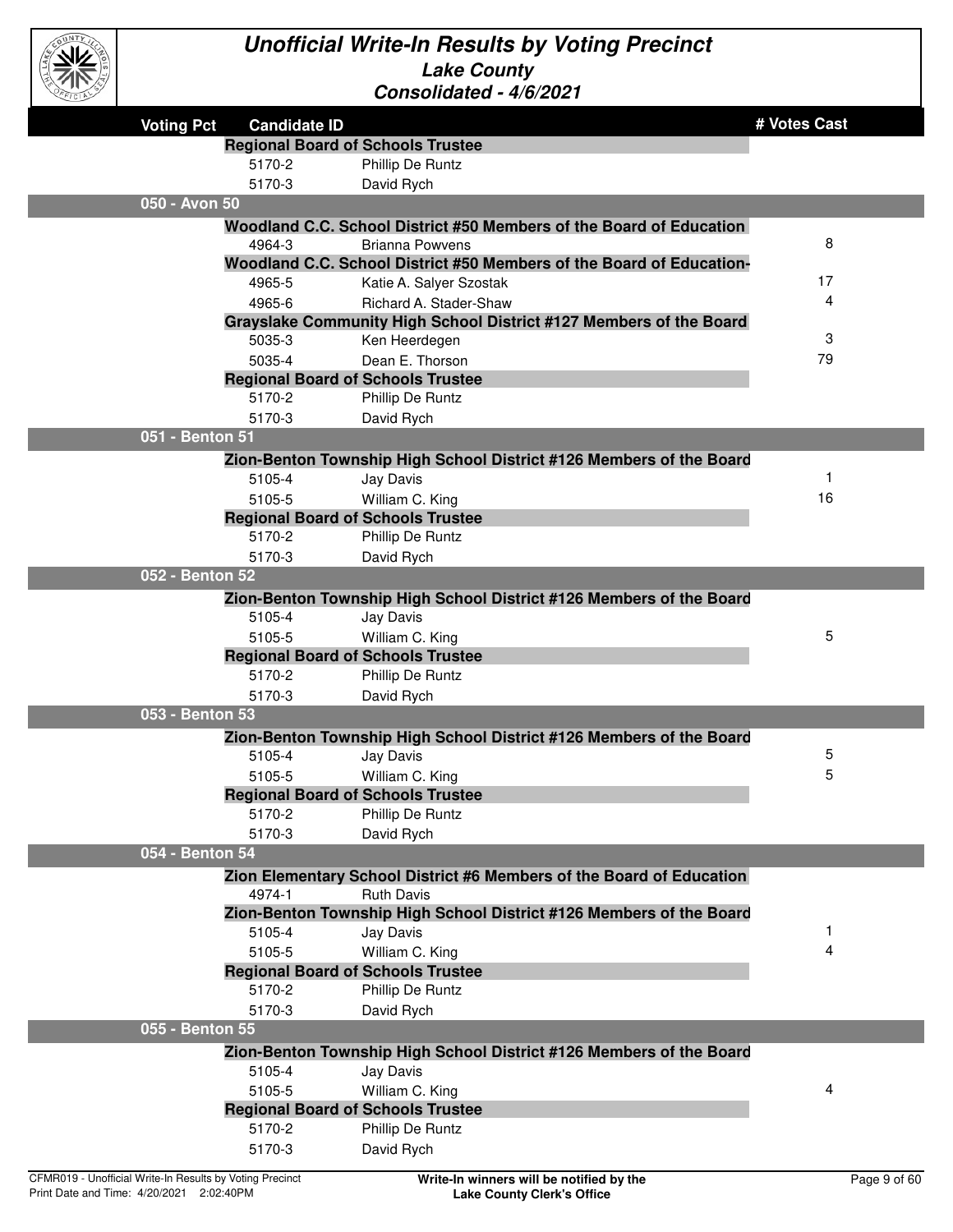

| CEICIAY |                                                             | <u> CONSON</u> QUEQ - 4/0/2021                                       |                |
|---------|-------------------------------------------------------------|----------------------------------------------------------------------|----------------|
|         | <b>Voting Pct</b><br><b>Candidate ID</b><br>056 - Benton 56 |                                                                      | # Votes Cast   |
|         |                                                             | Zion Elementary School District #6 Members of the Board of Education |                |
|         | 4974-1                                                      | <b>Ruth Davis</b>                                                    |                |
|         |                                                             | Zion-Benton Township High School District #126 Members of the Board  |                |
|         | 5105-4                                                      | Jay Davis                                                            |                |
|         | 5105-5                                                      | William C. King                                                      | $\overline{c}$ |
|         | <b>Regional Board of Schools Trustee</b>                    |                                                                      |                |
|         | 5170-2                                                      | Phillip De Runtz                                                     |                |
|         | 5170-3                                                      | David Rych                                                           |                |
|         | 057 - Benton 57                                             |                                                                      |                |
|         |                                                             | Zion-Benton Township High School District #126 Members of the Board  |                |
|         | 5105-4                                                      | Jay Davis                                                            |                |
|         | 5105-5                                                      | William C. King                                                      |                |
|         | <b>Regional Board of Schools Trustee</b>                    |                                                                      |                |
|         | 5170-2                                                      | Phillip De Runtz                                                     |                |
|         | 5170-3                                                      | David Rych                                                           |                |
|         | 058 - Benton 58                                             |                                                                      |                |
|         |                                                             | Zion-Benton Township High School District #126 Members of the Board  |                |
|         | 5105-4                                                      | Jay Davis                                                            |                |
|         | 5105-5                                                      | William C. King                                                      | 5              |
|         | <b>Regional Board of Schools Trustee</b><br>5170-2          | Phillip De Runtz                                                     |                |
|         | 5170-3                                                      |                                                                      |                |
|         | 059 - Benton 59                                             | David Rych                                                           |                |
|         | <b>City of Waukegan Mayor</b>                               |                                                                      |                |
|         | 3620-4                                                      | Calvin C. Mathis                                                     |                |
|         | <b>City of Waukegan Clerk</b>                               |                                                                      |                |
|         | 3630-3                                                      | Galilea Mendoza                                                      |                |
|         |                                                             | Zion-Benton Township High School District #126 Members of the Board  |                |
|         | 5105-4                                                      | Jay Davis                                                            |                |
|         | 5105-5                                                      | William C. King                                                      | 1              |
|         | <b>Regional Board of Schools Trustee</b>                    |                                                                      |                |
|         | 5170-2                                                      | Phillip De Runtz                                                     |                |
|         | 5170-3                                                      | David Rych                                                           |                |
|         | 060 - Benton 60                                             |                                                                      |                |
|         |                                                             | Zion Elementary School District #6 Members of the Board of Education |                |
|         | 4974-1                                                      | <b>Ruth Davis</b>                                                    |                |
|         |                                                             | Zion-Benton Township High School District #126 Members of the Board  |                |
|         | 5105-4                                                      | Jay Davis                                                            |                |
|         | 5105-5                                                      | William C. King                                                      | $\overline{c}$ |
|         | <b>Regional Board of Schools Trustee</b>                    |                                                                      |                |
|         | 5170-2                                                      | Phillip De Runtz                                                     |                |
|         | 5170-3                                                      | David Rych                                                           |                |
|         | 061 - Benton 61                                             |                                                                      |                |
|         |                                                             | Zion-Benton Township High School District #126 Members of the Board  |                |
|         | 5105-4                                                      | Jay Davis                                                            |                |
|         | 5105-5                                                      | William C. King                                                      |                |
|         | <b>Regional Board of Schools Trustee</b>                    |                                                                      |                |
|         | 5170-2                                                      | Phillip De Runtz                                                     |                |
|         | 5170-3                                                      | David Rych                                                           |                |
|         | 062 - Benton 62                                             |                                                                      |                |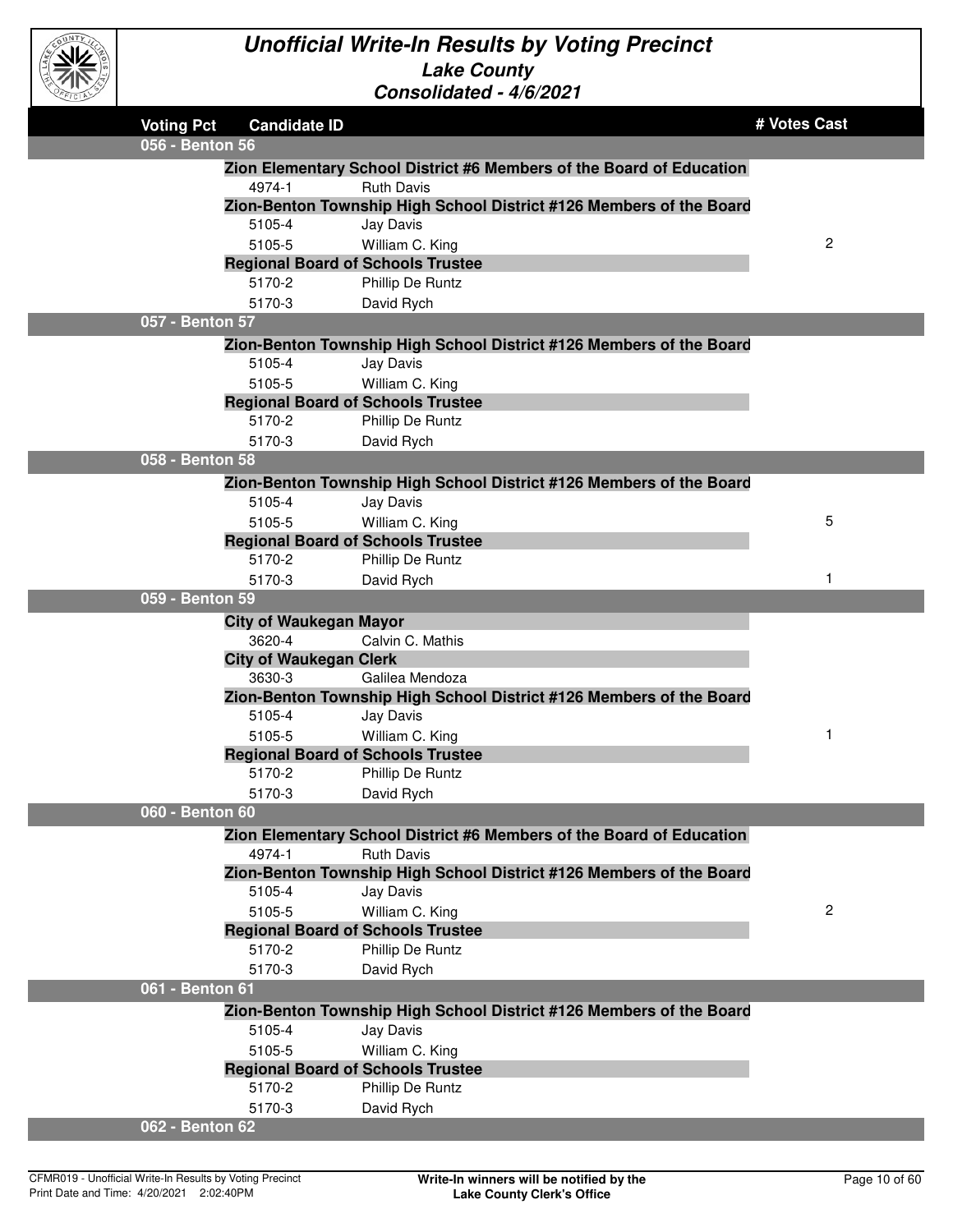

| EFICIAL |                                          | <u> Consolidated - 4/0/2021</u>                                        |                |
|---------|------------------------------------------|------------------------------------------------------------------------|----------------|
|         | <b>Voting Pct</b><br><b>Candidate ID</b> |                                                                        | # Votes Cast   |
|         |                                          | Zion-Benton Township High School District #126 Members of the Board    |                |
|         | 5105-4                                   | Jay Davis                                                              |                |
|         | 5105-5                                   | William C. King                                                        |                |
|         | <b>Regional Board of Schools Trustee</b> |                                                                        |                |
|         | 5170-2                                   | Phillip De Runtz                                                       |                |
|         | 5170-3                                   | David Rych                                                             |                |
|         | 063 - Benton 63                          |                                                                        |                |
|         |                                          | Zion-Benton Township High School District #126 Members of the Board    |                |
|         | 5105-4                                   | Jay Davis                                                              |                |
|         | 5105-5                                   | William C. King                                                        | $\overline{2}$ |
|         | <b>Regional Board of Schools Trustee</b> |                                                                        |                |
|         | 5170-2                                   | Phillip De Runtz                                                       |                |
|         | 5170-3                                   | David Rych                                                             |                |
|         | 064 - Cuba 64                            |                                                                        |                |
|         |                                          | Cary Area Public Library District Trustee - Unexpired 4-Year Term      |                |
|         | 4451-1                                   | Janet Polep                                                            | $\mathbf{2}$   |
|         | <b>Regional Board of Schools Trustee</b> |                                                                        |                |
|         | 5170-2                                   | Phillip De Runtz                                                       |                |
|         | 5170-3                                   | David Rych                                                             |                |
|         | 065 - Cuba 65                            |                                                                        |                |
|         |                                          | Lake Barrington Countryside Park District Commissioner - Full 6-Year T |                |
|         | 4245-2                                   | Vicki Burger                                                           |                |
|         | 4245-3                                   | <b>Richard Leng</b>                                                    |                |
|         | <b>Regional Board of Schools Trustee</b> |                                                                        |                |
|         | 5170-2                                   | Phillip De Runtz                                                       |                |
|         | 5170-3                                   | David Rych                                                             |                |
|         | 066 - Cuba 66                            |                                                                        |                |
|         |                                          | Lake Barrington Countryside Park District Commissioner - Full 6-Year T |                |
|         | 4245-2                                   | Vicki Burger                                                           | 4              |
|         | 4245-3                                   | <b>Richard Leng</b>                                                    |                |
|         | <b>Regional Board of Schools Trustee</b> |                                                                        |                |
|         | 5170-2                                   | Phillip De Runtz                                                       | 4              |
|         | 5170-3                                   | David Rych                                                             |                |
|         | 067 - Cuba 67                            |                                                                        |                |
|         | <b>Regional Board of Schools Trustee</b> |                                                                        |                |
|         | 5170-2                                   | Phillip De Runtz                                                       |                |
|         | 5170-3                                   | David Rych                                                             |                |
|         | 068 - Cuba 68                            |                                                                        |                |
|         |                                          | Lake Barrington Countryside Park District Commissioner - Full 6-Year T |                |
|         | 4245-2                                   | Vicki Burger                                                           | 19             |
|         | 4245-3                                   | <b>Richard Leng</b>                                                    | $\Omega$       |
|         | <b>Regional Board of Schools Trustee</b> |                                                                        |                |
|         | 5170-2                                   | Phillip De Runtz                                                       |                |
|         | 5170-3                                   | David Rych                                                             |                |
|         | 069 - Cuba 69                            |                                                                        |                |
|         |                                          | Lake Barrington Countryside Park District Commissioner - Full 6-Year T |                |
|         | 4245-2                                   | Vicki Burger                                                           | 32             |
|         | 4245-3                                   | <b>Richard Leng</b>                                                    | 1              |
|         | <b>Regional Board of Schools Trustee</b> |                                                                        |                |
|         | 5170-2                                   | Phillip De Runtz                                                       |                |
|         | 5170-3                                   | David Rych                                                             |                |
|         | 070 - Cuba 70                            |                                                                        |                |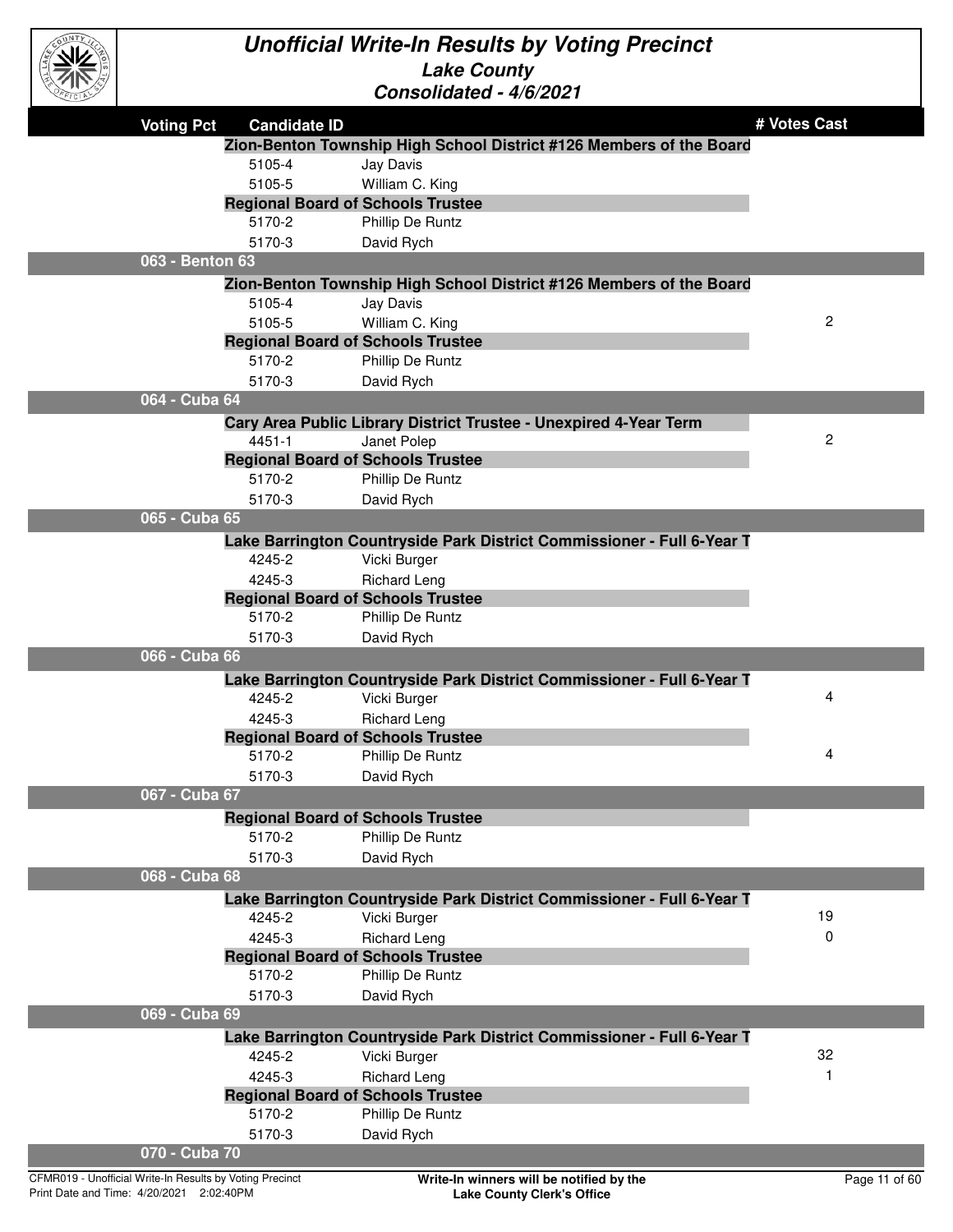

| ستانات |                   |                     |                                                                        |              |
|--------|-------------------|---------------------|------------------------------------------------------------------------|--------------|
|        | <b>Voting Pct</b> | <b>Candidate ID</b> |                                                                        | # Votes Cast |
|        |                   |                     | <b>Regional Board of Schools Trustee</b>                               |              |
|        |                   | 5170-2              | Phillip De Runtz                                                       |              |
|        |                   | 5170-3              | David Rych                                                             |              |
|        | 071 - Cuba 71     |                     |                                                                        |              |
|        |                   |                     | Lake Barrington Countryside Park District Commissioner - Full 6-Year T |              |
|        |                   | 4245-2              | Vicki Burger                                                           | 2            |
|        |                   | 4245-3              | <b>Richard Leng</b>                                                    |              |
|        |                   |                     | <b>Regional Board of Schools Trustee</b>                               |              |
|        |                   | 5170-2              | Phillip De Runtz                                                       |              |
|        |                   | 5170-3              | David Rych                                                             | 1            |
|        | 072 - Cuba 72     |                     |                                                                        |              |
|        |                   |                     | Lake Barrington Countryside Park District Commissioner - Full 6-Year T |              |
|        |                   | 4245-2              | Vicki Burger                                                           |              |
|        |                   | 4245-3              | <b>Richard Leng</b>                                                    |              |
|        |                   |                     | <b>Regional Board of Schools Trustee</b>                               |              |
|        |                   | 5170-2              | Phillip De Runtz                                                       |              |
|        |                   | 5170-3              | David Rych                                                             |              |
|        | 073 - Cuba 73     |                     |                                                                        |              |
|        |                   |                     | Lake Barrington Countryside Park District Commissioner - Full 6-Year T |              |
|        |                   | 4245-2              | Vicki Burger                                                           |              |
|        |                   | 4245-3              | <b>Richard Leng</b>                                                    |              |
|        |                   |                     | <b>Regional Board of Schools Trustee</b>                               |              |
|        |                   | 5170-2              | Phillip De Runtz                                                       |              |
|        |                   | 5170-3              | David Rych                                                             |              |
|        | 074 - Cuba 74     |                     |                                                                        |              |
|        |                   |                     | <b>Regional Board of Schools Trustee</b>                               |              |
|        |                   | 5170-2              | Phillip De Runtz                                                       |              |
|        |                   | 5170-3              | David Rych                                                             |              |
|        | 075 - Cuba 75     |                     |                                                                        |              |
|        |                   |                     | Lake Barrington Countryside Park District Commissioner - Full 6-Year T |              |
|        |                   | 4245-2              | Vicki Burger                                                           |              |
|        |                   | 4245-3              | <b>Richard Leng</b>                                                    |              |
|        |                   |                     | <b>Regional Board of Schools Trustee</b>                               |              |
|        |                   | 5170-2              | Phillip De Runtz                                                       |              |
|        | 076 - Cuba 76     | 5170-3              | David Rych                                                             |              |
|        |                   |                     |                                                                        |              |
|        |                   | 5170-2              | <b>Regional Board of Schools Trustee</b>                               |              |
|        |                   |                     | Phillip De Runtz                                                       |              |
|        | 077 - Cuba 77     | 5170-3              | David Rych                                                             |              |
|        |                   |                     |                                                                        |              |
|        |                   |                     | <b>Regional Board of Schools Trustee</b>                               |              |
|        |                   | 5170-2              | Phillip De Runtz                                                       |              |
|        | 078 - Ela 78      | 5170-3              | David Rych                                                             |              |
|        |                   |                     |                                                                        |              |
|        |                   |                     | Village of Hawthorn Woods Trustee - Unexpired 2-Year Term              | 7            |
|        |                   | 2806-1              | Anne Hurst<br><b>Regional Board of Schools Trustee</b>                 |              |
|        |                   | 5170-2              | Phillip De Runtz                                                       | 10           |
|        |                   | 5170-3              | David Rych                                                             |              |
|        | 079 - Ela 79      |                     |                                                                        |              |
|        |                   |                     |                                                                        |              |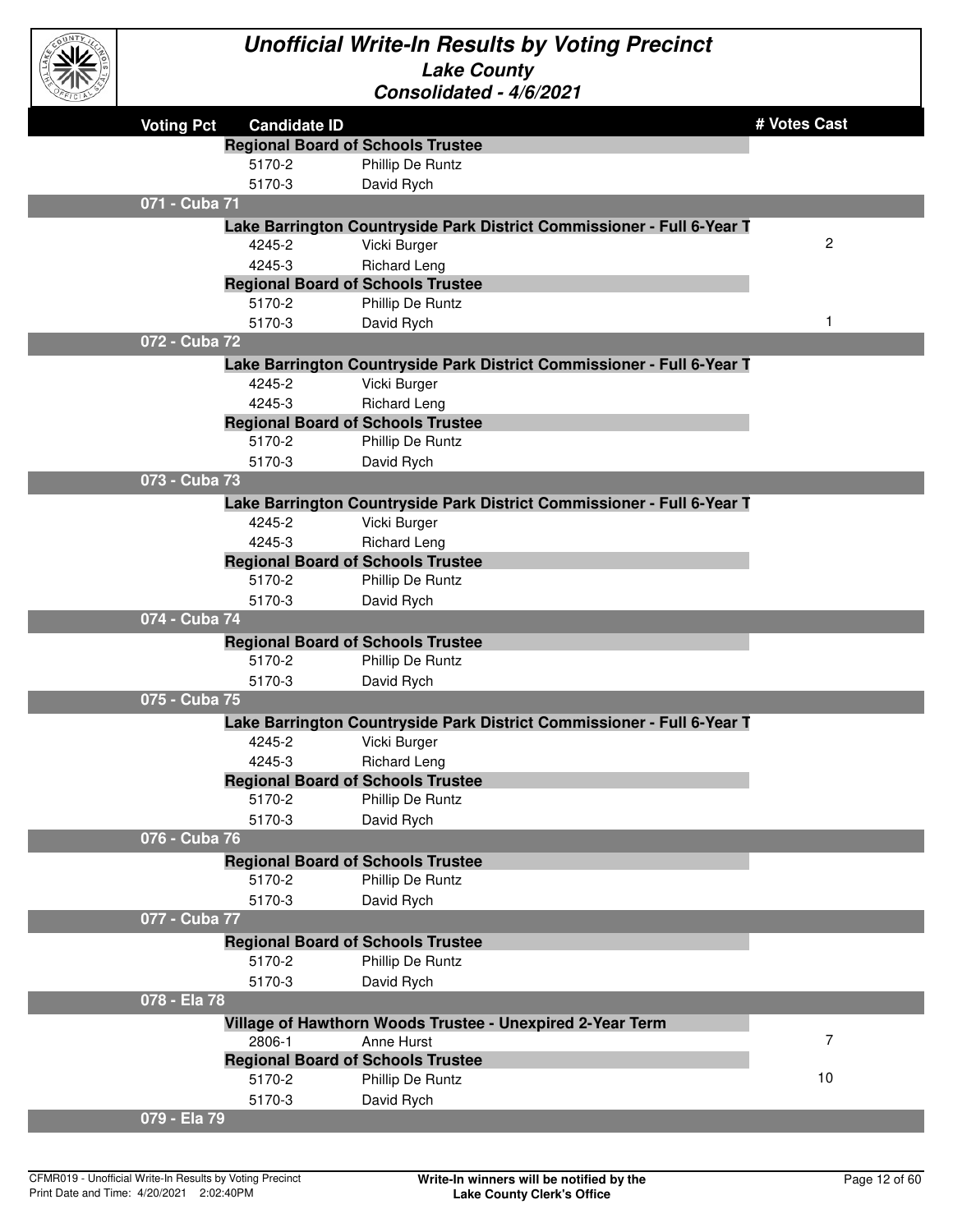

| <b>CIP</b> |                   |                     |                                                           |              |
|------------|-------------------|---------------------|-----------------------------------------------------------|--------------|
|            | <b>Voting Pct</b> | <b>Candidate ID</b> |                                                           | # Votes Cast |
|            |                   |                     | Village of Hawthorn Woods Trustee - Unexpired 2-Year Term |              |
|            |                   | 2806-1              | Anne Hurst                                                | 42           |
|            |                   |                     | <b>Regional Board of Schools Trustee</b>                  |              |
|            |                   | 5170-2              | Phillip De Runtz                                          | 44           |
|            |                   | 5170-3              | David Rych                                                | 5            |
|            | 080 - Ela 80      |                     |                                                           |              |
|            |                   |                     | Village of Hawthorn Woods Trustee - Unexpired 2-Year Term |              |
|            |                   | 2806-1              | Anne Hurst                                                | 4            |
|            |                   |                     | <b>Regional Board of Schools Trustee</b>                  |              |
|            |                   | 5170-2              | Phillip De Runtz                                          |              |
|            |                   | 5170-3              | David Rych                                                |              |
|            | 081 - Ela 81      |                     |                                                           |              |
|            |                   |                     | <b>Long Grove Park District Commissioner</b>              |              |
|            |                   | 4275-4              | Nadia Shah                                                | 18           |
|            |                   |                     | <b>Regional Board of Schools Trustee</b>                  |              |
|            |                   | 5170-2              | Phillip De Runtz                                          | 3            |
|            |                   | 5170-3              | David Rych                                                |              |
|            | 082 - Ela 82      |                     |                                                           |              |
|            |                   |                     | Village of Hawthorn Woods Trustee - Unexpired 2-Year Term |              |
|            |                   | 2806-1              | Anne Hurst                                                | 5            |
|            |                   |                     | <b>Regional Board of Schools Trustee</b>                  |              |
|            |                   | 5170-2              | Phillip De Runtz                                          | 7            |
|            |                   | 5170-3              | David Rych                                                | 3            |
|            | 083 - Ela 83      |                     |                                                           |              |
|            |                   |                     | Village of Hawthorn Woods Trustee - Unexpired 2-Year Term |              |
|            |                   | 2806-1              | Anne Hurst                                                | $\mathbf{1}$ |
|            |                   |                     | <b>Regional Board of Schools Trustee</b>                  |              |
|            |                   | 5170-2              | Phillip De Runtz                                          | 17           |
|            |                   | 5170-3              | David Rych                                                |              |
|            | 084 - Ela 84      |                     |                                                           |              |
|            |                   |                     | Village of Hawthorn Woods Trustee - Unexpired 2-Year Term |              |
|            |                   | 2806-1              | Anne Hurst                                                | 3            |
|            |                   |                     | <b>Regional Board of Schools Trustee</b>                  |              |
|            |                   | 5170-2              | Phillip De Runtz                                          | 15           |
|            |                   | 5170-3              | David Rych                                                |              |
|            | 085 - Ela 85      |                     |                                                           |              |
|            |                   |                     | <b>Village of Lake Zurich Trustee</b>                     |              |
|            |                   | 3090-10             | Michael J. Paulus                                         | 12           |
|            |                   |                     | <b>Regional Board of Schools Trustee</b>                  |              |
|            |                   | 5170-2              | Phillip De Runtz                                          | 6            |
|            |                   | 5170-3              | David Rych                                                | 4            |
|            | 086 - Ela 86      |                     |                                                           |              |
|            |                   |                     | <b>Village of Lake Zurich Trustee</b>                     |              |
|            |                   | 3090-10             | Michael J. Paulus                                         | 42           |
|            |                   |                     | <b>Regional Board of Schools Trustee</b>                  |              |
|            |                   | 5170-2              | Phillip De Runtz                                          | 9            |
|            |                   | 5170-3              | David Rych                                                | 5            |
|            | 087 - Ela 87      |                     |                                                           |              |
|            |                   |                     | <b>Village of Lake Zurich Trustee</b>                     |              |
|            |                   | 3090-10             | Michael J. Paulus                                         | 34           |
|            |                   |                     |                                                           |              |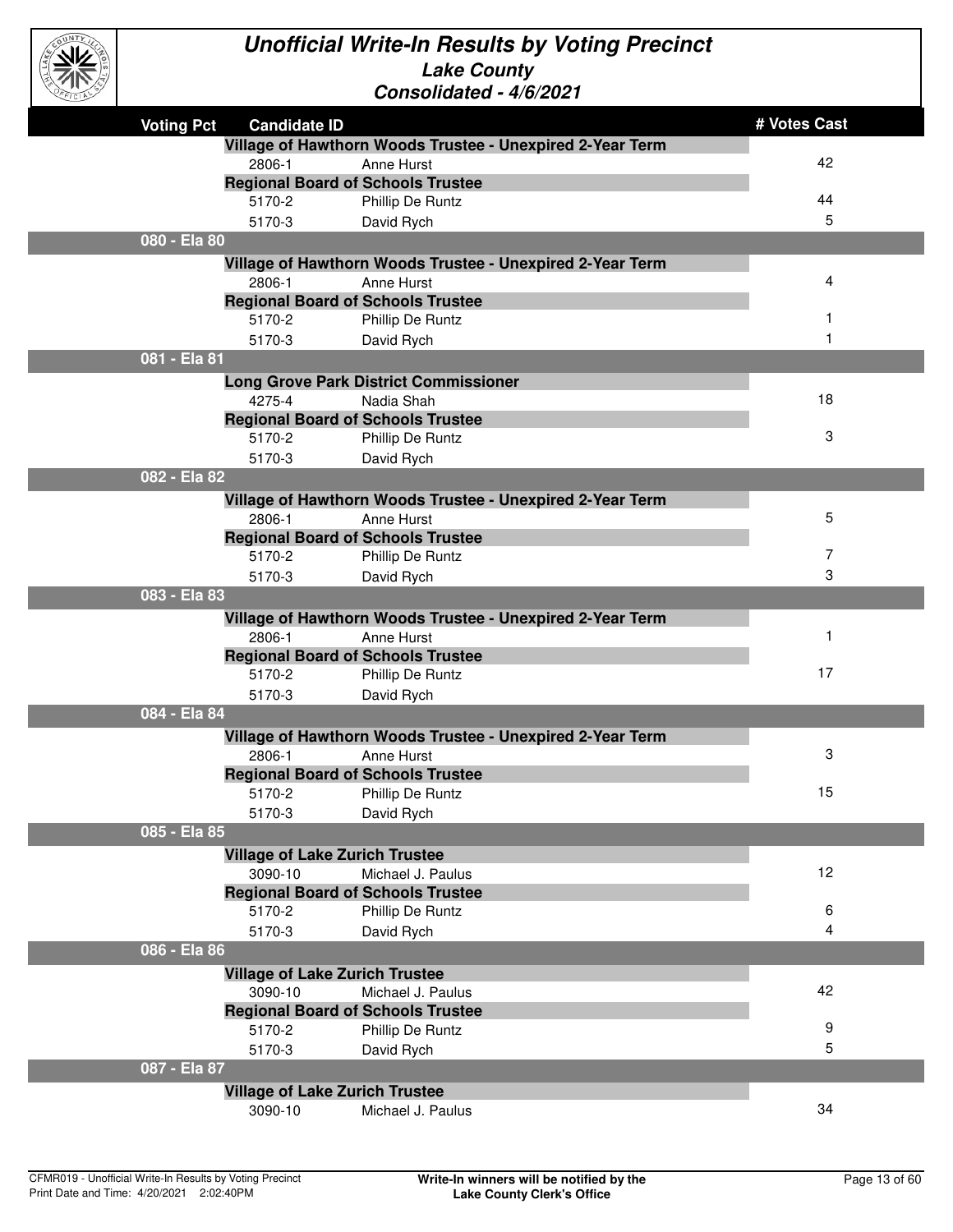

| <b>Voting Pct</b><br><b>Candidate ID</b><br><b>Regional Board of Schools Trustee</b><br>5170-2<br>Phillip De Runtz<br>5170-3<br>David Rych<br>088 - Ela 88<br><b>Regional Board of Schools Trustee</b><br>5170-2<br>Phillip De Runtz<br>5170-3<br>David Rych<br>089 - Ela 89<br>Village of Hawthorn Woods Trustee - Unexpired 2-Year Term<br>2806-1<br>Anne Hurst | # Votes Cast<br>13<br>$\mathbf{1}$<br>6 |
|-------------------------------------------------------------------------------------------------------------------------------------------------------------------------------------------------------------------------------------------------------------------------------------------------------------------------------------------------------------------|-----------------------------------------|
|                                                                                                                                                                                                                                                                                                                                                                   |                                         |
|                                                                                                                                                                                                                                                                                                                                                                   |                                         |
|                                                                                                                                                                                                                                                                                                                                                                   |                                         |
|                                                                                                                                                                                                                                                                                                                                                                   |                                         |
|                                                                                                                                                                                                                                                                                                                                                                   |                                         |
|                                                                                                                                                                                                                                                                                                                                                                   |                                         |
|                                                                                                                                                                                                                                                                                                                                                                   |                                         |
|                                                                                                                                                                                                                                                                                                                                                                   |                                         |
|                                                                                                                                                                                                                                                                                                                                                                   |                                         |
|                                                                                                                                                                                                                                                                                                                                                                   |                                         |
|                                                                                                                                                                                                                                                                                                                                                                   | $\mathbf{2}$                            |
| <b>Village of Lake Zurich Trustee</b>                                                                                                                                                                                                                                                                                                                             |                                         |
| 3090-10<br>Michael J. Paulus                                                                                                                                                                                                                                                                                                                                      |                                         |
| <b>Regional Board of Schools Trustee</b>                                                                                                                                                                                                                                                                                                                          |                                         |
| 5170-2<br>Phillip De Runtz                                                                                                                                                                                                                                                                                                                                        | 5                                       |
| 5170-3<br>David Rych                                                                                                                                                                                                                                                                                                                                              | $\mathbf{1}$                            |
| 090 - Ela 90                                                                                                                                                                                                                                                                                                                                                      |                                         |
| <b>Village of Lake Zurich Trustee</b>                                                                                                                                                                                                                                                                                                                             |                                         |
| 3090-10<br>Michael J. Paulus                                                                                                                                                                                                                                                                                                                                      | 35                                      |
| <b>Regional Board of Schools Trustee</b>                                                                                                                                                                                                                                                                                                                          |                                         |
| 5170-2<br>Phillip De Runtz                                                                                                                                                                                                                                                                                                                                        | 15                                      |
| 5170-3<br>David Rych                                                                                                                                                                                                                                                                                                                                              |                                         |
| 091 - Ela 91                                                                                                                                                                                                                                                                                                                                                      |                                         |
|                                                                                                                                                                                                                                                                                                                                                                   |                                         |
| <b>Village of Lake Zurich Trustee</b><br>3090-10<br>Michael J. Paulus                                                                                                                                                                                                                                                                                             | 39                                      |
| <b>Regional Board of Schools Trustee</b>                                                                                                                                                                                                                                                                                                                          |                                         |
| 5170-2<br>Phillip De Runtz                                                                                                                                                                                                                                                                                                                                        | 11                                      |
| 5170-3<br>David Rych                                                                                                                                                                                                                                                                                                                                              |                                         |
| 092 - Ela 92                                                                                                                                                                                                                                                                                                                                                      |                                         |
|                                                                                                                                                                                                                                                                                                                                                                   |                                         |
| <b>Village of Lake Zurich Trustee</b><br>3090-10<br>Michael J. Paulus                                                                                                                                                                                                                                                                                             | 47                                      |
| <b>Regional Board of Schools Trustee</b>                                                                                                                                                                                                                                                                                                                          |                                         |
| 5170-2<br>Phillip De Runtz                                                                                                                                                                                                                                                                                                                                        | 3                                       |
| 5170-3<br>David Rych                                                                                                                                                                                                                                                                                                                                              |                                         |
| 093 - Ela 93                                                                                                                                                                                                                                                                                                                                                      |                                         |
|                                                                                                                                                                                                                                                                                                                                                                   |                                         |
| <b>Village of Lake Zurich Trustee</b><br>Michael J. Paulus                                                                                                                                                                                                                                                                                                        | 21                                      |
| 3090-10<br><b>Regional Board of Schools Trustee</b>                                                                                                                                                                                                                                                                                                               |                                         |
| 5170-2<br>Phillip De Runtz                                                                                                                                                                                                                                                                                                                                        | 4                                       |
| 5170-3<br>David Rych                                                                                                                                                                                                                                                                                                                                              |                                         |
| 094 - Ela 94                                                                                                                                                                                                                                                                                                                                                      |                                         |
|                                                                                                                                                                                                                                                                                                                                                                   |                                         |
| <b>Village of Lake Zurich Trustee</b><br>3090-10<br>Michael J. Paulus                                                                                                                                                                                                                                                                                             | 21                                      |
| <b>Regional Board of Schools Trustee</b>                                                                                                                                                                                                                                                                                                                          |                                         |
| 5170-2<br>Phillip De Runtz                                                                                                                                                                                                                                                                                                                                        | 7                                       |
|                                                                                                                                                                                                                                                                                                                                                                   | $\mathbf{1}$                            |
| 5170-3<br>David Rych<br>095 - Ela 95                                                                                                                                                                                                                                                                                                                              |                                         |
|                                                                                                                                                                                                                                                                                                                                                                   |                                         |
| <b>Village of Lake Zurich Trustee</b>                                                                                                                                                                                                                                                                                                                             | 24                                      |
| 3090-10<br>Michael J. Paulus                                                                                                                                                                                                                                                                                                                                      |                                         |
| <b>Regional Board of Schools Trustee</b>                                                                                                                                                                                                                                                                                                                          | $\mathbf{2}$                            |
| 5170-2<br>Phillip De Runtz                                                                                                                                                                                                                                                                                                                                        |                                         |
| 5170-3<br>David Rych<br>096 - Ela 96                                                                                                                                                                                                                                                                                                                              |                                         |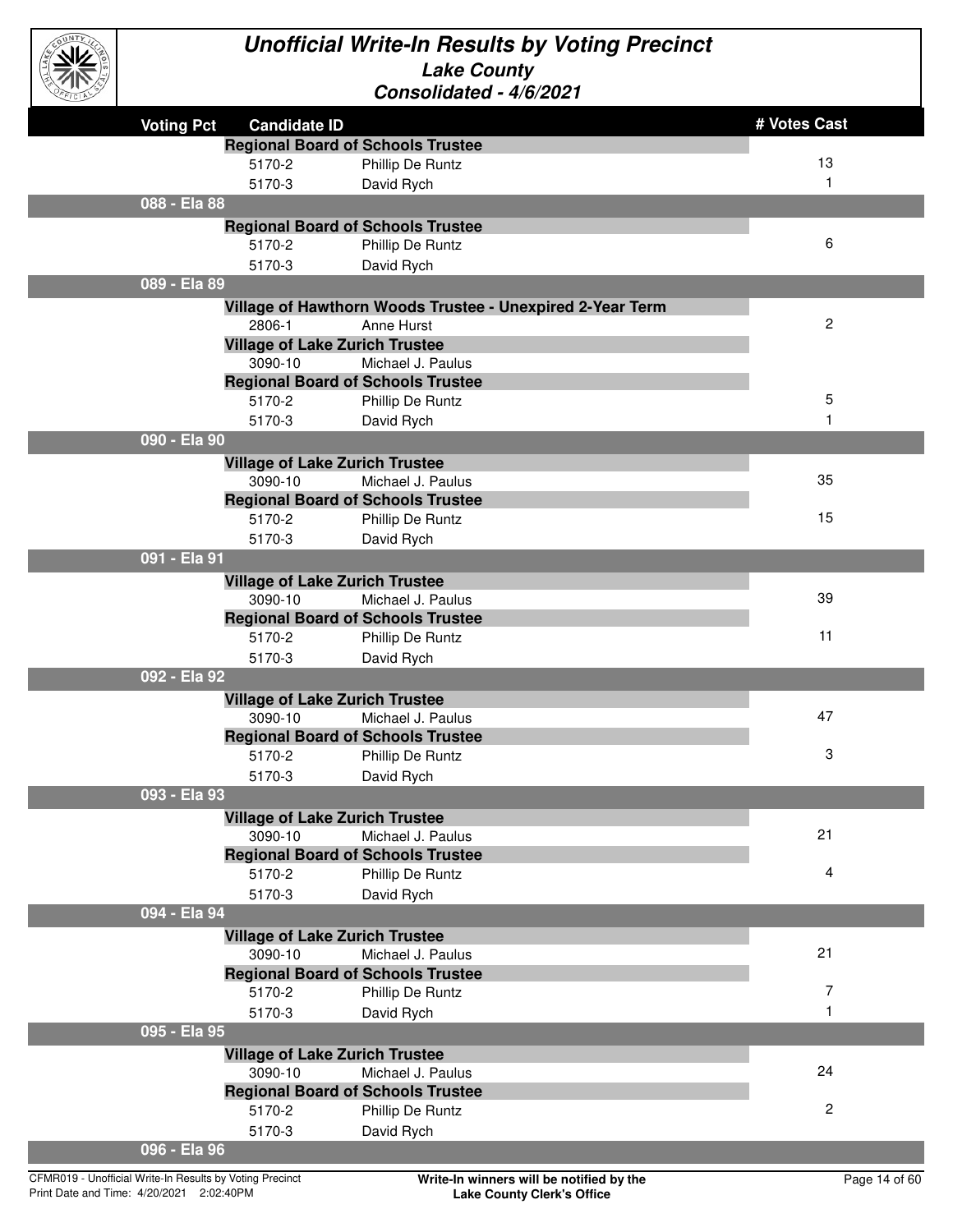

| <b>CEICLE</b> |                                          | UUIISUIIUAIGU - 7/U/4U4 I                                    |                |
|---------------|------------------------------------------|--------------------------------------------------------------|----------------|
|               | <b>Voting Pct</b><br><b>Candidate ID</b> |                                                              | # Votes Cast   |
|               |                                          | <b>Village of Lake Zurich Trustee</b>                        |                |
|               | 3090-10                                  | Michael J. Paulus                                            | 19             |
|               |                                          | <b>Regional Board of Schools Trustee</b>                     |                |
|               | 5170-2                                   | Phillip De Runtz                                             | 3              |
|               | 5170-3                                   | David Rych                                                   | 1              |
|               | 097 - Ela 97                             |                                                              |                |
|               |                                          | <b>Village of Lake Zurich Trustee</b>                        |                |
|               | 3090-10                                  | Michael J. Paulus                                            | 19             |
|               |                                          | <b>Regional Board of Schools Trustee</b>                     |                |
|               | 5170-2                                   | Phillip De Runtz                                             | $\overline{c}$ |
|               | 5170-3                                   | David Rych                                                   |                |
|               | 098 - Ela 98                             |                                                              |                |
|               |                                          | <b>Village of Lake Zurich Trustee</b>                        |                |
|               | 3090-10                                  | Michael J. Paulus                                            | 22             |
|               |                                          | <b>Regional Board of Schools Trustee</b>                     |                |
|               | 5170-2                                   | Phillip De Runtz                                             | 3              |
|               | 5170-3                                   | David Rych                                                   |                |
|               | 099 - Ela 99                             |                                                              |                |
|               |                                          | <b>Regional Board of Schools Trustee</b>                     |                |
|               | 5170-2                                   | Phillip De Runtz                                             |                |
|               | 5170-3                                   | David Rych                                                   | 1              |
|               | 100 - Ela 100                            |                                                              |                |
|               |                                          | <b>Long Grove Park District Commissioner</b>                 | 1              |
|               | 4275-4                                   | Nadia Shah                                                   |                |
|               | 5170-2                                   | <b>Regional Board of Schools Trustee</b><br>Phillip De Runtz | 8              |
|               | 5170-3                                   |                                                              |                |
|               | 101 - Ela 101                            | David Rych                                                   |                |
|               |                                          | <b>Long Grove Park District Commissioner</b>                 |                |
|               | 4275-4                                   | Nadia Shah                                                   | 13             |
|               |                                          | <b>Regional Board of Schools Trustee</b>                     |                |
|               | 5170-2                                   | Phillip De Runtz                                             | 2              |
|               | 5170-3                                   | David Rych                                                   |                |
|               | 102 - Ela 102                            |                                                              |                |
|               |                                          | <b>Regional Board of Schools Trustee</b>                     |                |
|               | 5170-2                                   | Phillip De Runtz                                             | 1              |
|               | 5170-3                                   | David Rych                                                   | 2              |
|               | 103 - Ela 103                            |                                                              |                |
|               |                                          | <b>Village of Lake Zurich Trustee</b>                        |                |
|               | 3090-10                                  | Michael J. Paulus                                            | 13             |
|               |                                          | <b>Regional Board of Schools Trustee</b>                     |                |
|               | 5170-2                                   | Phillip De Runtz                                             |                |
|               | 5170-3                                   | David Rych                                                   |                |
|               | 104 - Ela 104                            |                                                              |                |
|               |                                          | <b>Regional Board of Schools Trustee</b>                     |                |
|               | 5170-2                                   | Phillip De Runtz                                             |                |
|               | 5170-3                                   | David Rych                                                   |                |
|               | 105 - Ela 105                            |                                                              |                |
|               |                                          | <b>Regional Board of Schools Trustee</b>                     |                |
|               | 5170-2                                   | Phillip De Runtz                                             | 14             |
|               | 5170-3                                   | David Rych                                                   |                |
|               |                                          |                                                              |                |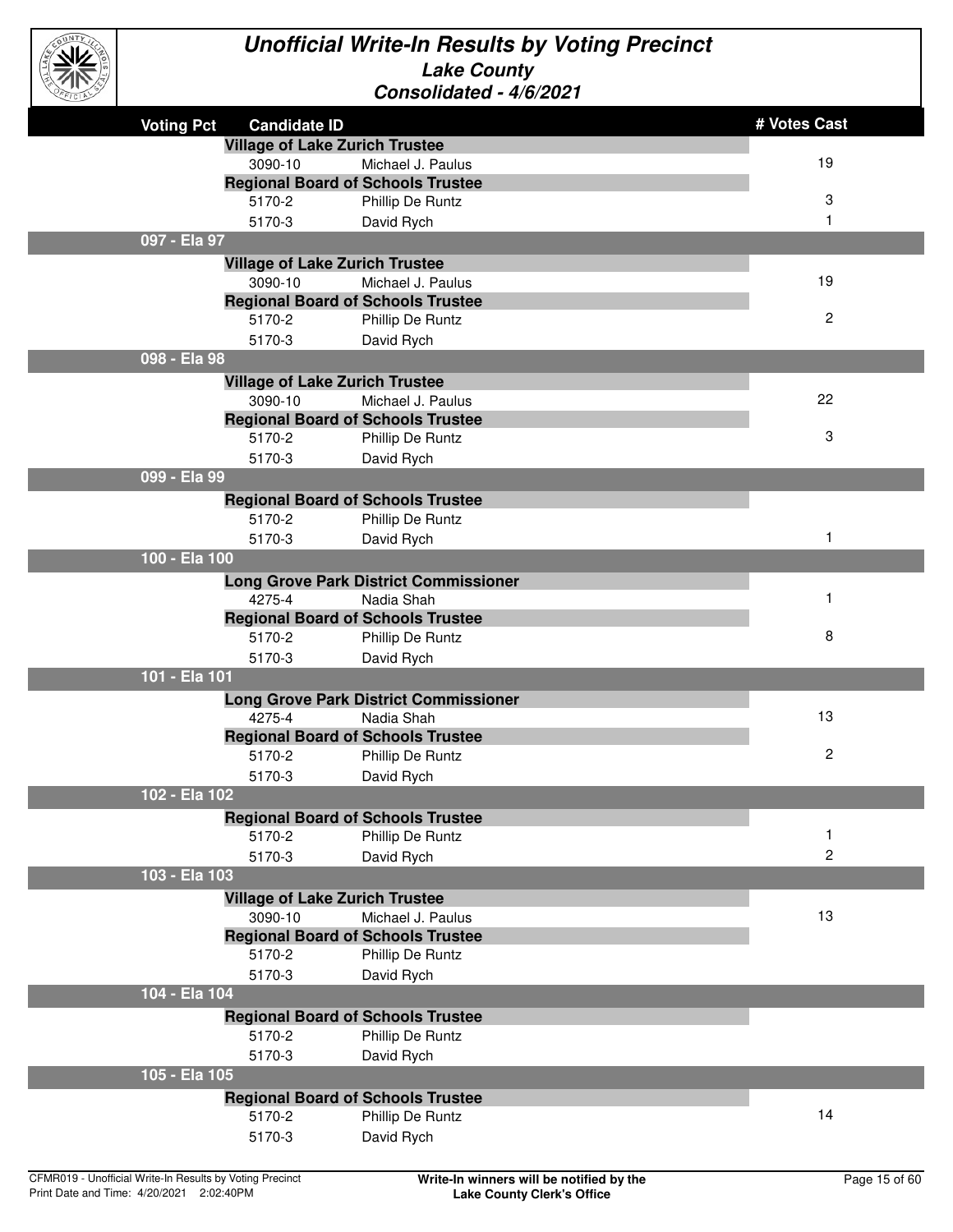

| <b>Voting Pct</b> | <b>Candidate ID</b>                            |                                                                                     | # Votes Cast |
|-------------------|------------------------------------------------|-------------------------------------------------------------------------------------|--------------|
| 106 - Fremont 106 |                                                |                                                                                     |              |
|                   |                                                | Grayslake Community High School District #127 Members of the Board                  |              |
|                   | 5035-3                                         | Ken Heerdegen                                                                       |              |
|                   | 5035-4                                         | Dean E. Thorson                                                                     |              |
|                   | <b>Regional Board of Schools Trustee</b>       |                                                                                     |              |
|                   | 5170-2                                         | Phillip De Runtz                                                                    |              |
|                   | 5170-3                                         | David Rych                                                                          |              |
| 107 - Fremont 107 |                                                |                                                                                     |              |
|                   |                                                | Grayslake Community High School District #127 Members of the Board                  |              |
|                   | 5035-3                                         | Ken Heerdegen                                                                       |              |
|                   | 5035-4                                         | Dean E. Thorson                                                                     |              |
|                   | <b>Regional Board of Schools Trustee</b>       |                                                                                     |              |
|                   | 5170-2                                         | Phillip De Runtz                                                                    |              |
|                   | 5170-3                                         | David Rych                                                                          |              |
| 108 - Fremont 108 |                                                |                                                                                     |              |
|                   |                                                | Grayslake Community High School District #127 Members of the Board                  |              |
|                   | 5035-3                                         | Ken Heerdegen                                                                       |              |
|                   | 5035-4                                         | Dean E. Thorson                                                                     |              |
|                   | <b>Regional Board of Schools Trustee</b>       |                                                                                     |              |
|                   | 5170-2                                         | Phillip De Runtz                                                                    |              |
|                   | 5170-3                                         | David Rych                                                                          | 3            |
| 109 - Fremont 109 |                                                |                                                                                     |              |
|                   |                                                |                                                                                     |              |
|                   | 5035-3                                         | Grayslake Community High School District #127 Members of the Board<br>Ken Heerdegen |              |
|                   | 5035-4                                         | Dean E. Thorson                                                                     |              |
|                   | <b>Regional Board of Schools Trustee</b>       |                                                                                     |              |
|                   | 5170-2                                         | Phillip De Runtz                                                                    |              |
|                   | 5170-3                                         | David Rych                                                                          |              |
| 110 - Fremont 110 |                                                |                                                                                     |              |
|                   |                                                |                                                                                     |              |
|                   | <b>Village of Libertyville Clerk</b><br>3125-1 | Luke Stowe                                                                          |              |
|                   |                                                | Grayslake Community High School District #127 Members of the Board                  |              |
|                   | 5035-3                                         | Ken Heerdegen                                                                       |              |
|                   | 5035-4                                         | Dean E. Thorson                                                                     | 87           |
|                   | <b>Regional Board of Schools Trustee</b>       |                                                                                     |              |
|                   | 5170-2                                         | Phillip De Runtz                                                                    |              |
|                   | 5170-3                                         | David Rych                                                                          |              |
| 111 - Fremont 111 |                                                |                                                                                     |              |
|                   | <b>Regional Board of Schools Trustee</b>       |                                                                                     |              |
|                   | 5170-2                                         | Phillip De Runtz                                                                    |              |
|                   | 5170-3                                         | David Rych                                                                          |              |
| 112 - Fremont 112 |                                                |                                                                                     |              |
|                   |                                                |                                                                                     |              |
|                   | 2806-1                                         | Village of Hawthorn Woods Trustee - Unexpired 2-Year Term<br>Anne Hurst             |              |
|                   | <b>Regional Board of Schools Trustee</b>       |                                                                                     |              |
|                   | 5170-2                                         | Phillip De Runtz                                                                    |              |
|                   | 5170-3                                         |                                                                                     |              |
| 113 - Fremont 113 |                                                | David Rych                                                                          |              |
|                   |                                                |                                                                                     |              |
|                   |                                                | Village of Hawthorn Woods Trustee - Unexpired 2-Year Term                           |              |
|                   | 2806-1                                         | Anne Hurst                                                                          | 1            |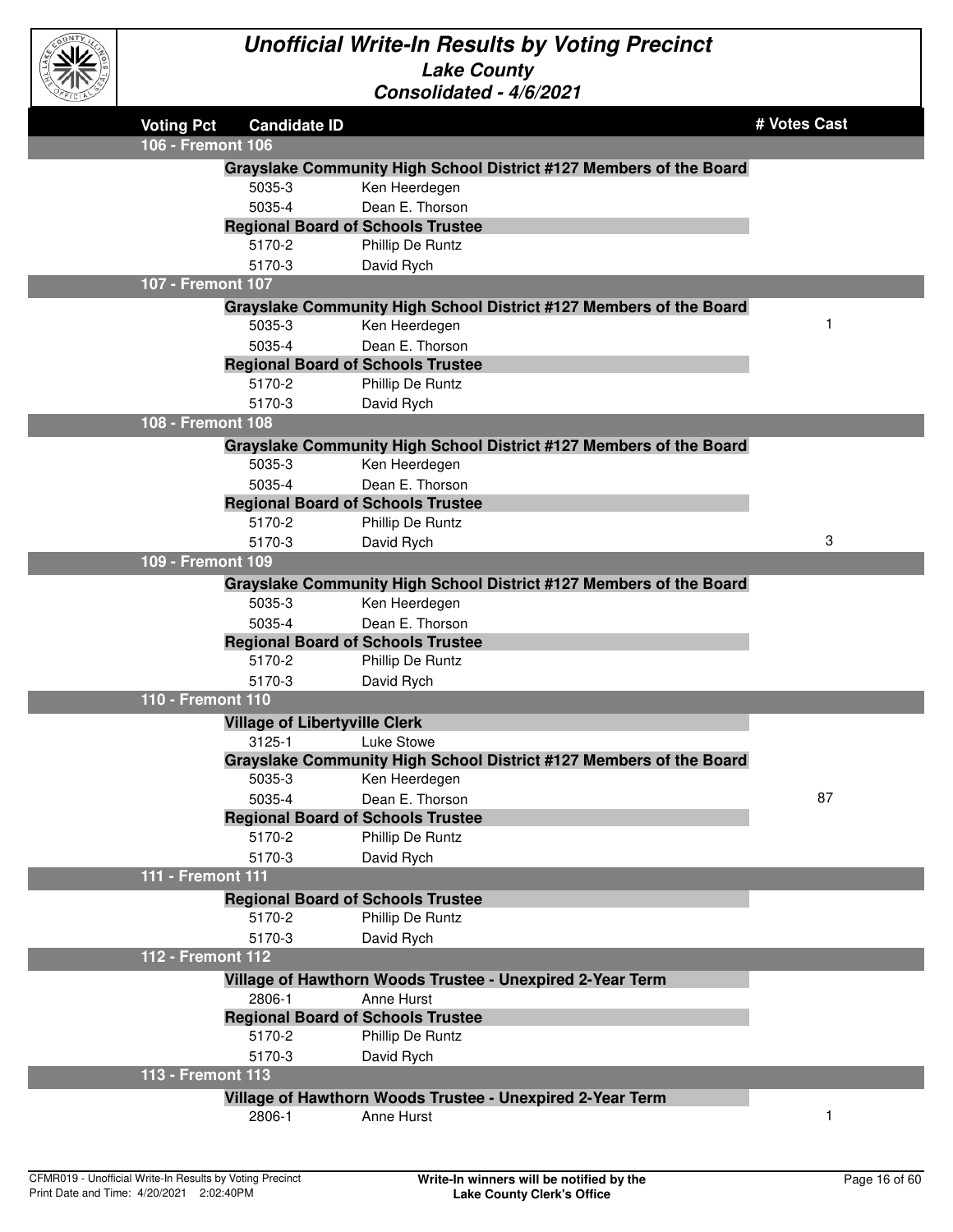

| <b>CELE</b>                                              | UUIIJUIIUULU - 7/U/LUL I                 |               |
|----------------------------------------------------------|------------------------------------------|---------------|
| <b>Voting Pct</b><br><b>Candidate ID</b>                 |                                          | # Votes Cast  |
|                                                          | <b>Regional Board of Schools Trustee</b> |               |
| 5170-2                                                   | Phillip De Runtz                         | 3             |
| 5170-3                                                   | David Rych                               |               |
| 114 - Fremont 114                                        |                                          |               |
|                                                          | <b>Regional Board of Schools Trustee</b> |               |
| 5170-2                                                   | Phillip De Runtz                         | 2             |
| 5170-3                                                   | David Rych                               |               |
| 115 - Fremont 115                                        |                                          |               |
|                                                          | <b>Regional Board of Schools Trustee</b> |               |
| 5170-2                                                   | Phillip De Runtz                         | 2             |
| 5170-3                                                   | David Rych                               |               |
| 116 - Fremont 116                                        |                                          |               |
|                                                          | <b>Regional Board of Schools Trustee</b> |               |
| 5170-2                                                   | Phillip De Runtz                         | 4             |
| 5170-3                                                   | David Rych                               | 2             |
| 117 - Fremont 117                                        |                                          |               |
|                                                          | <b>Regional Board of Schools Trustee</b> |               |
| 5170-2                                                   | Phillip De Runtz                         |               |
| 5170-3                                                   | David Rych                               |               |
| 118 - Fremont 118                                        |                                          |               |
|                                                          | <b>Regional Board of Schools Trustee</b> |               |
| 5170-2                                                   | Phillip De Runtz                         |               |
| 5170-3                                                   | David Rych                               |               |
| 119 - Fremont 119                                        |                                          |               |
|                                                          | <b>Regional Board of Schools Trustee</b> |               |
| 5170-2                                                   | Phillip De Runtz                         |               |
| 5170-3                                                   | David Rych                               |               |
| 120 - Fremont 120                                        |                                          |               |
|                                                          | <b>Regional Board of Schools Trustee</b> |               |
| 5170-2                                                   | Phillip De Runtz                         |               |
| 5170-3                                                   | David Rych                               |               |
| 121 - Fremont 121                                        |                                          |               |
|                                                          | <b>Regional Board of Schools Trustee</b> |               |
| 5170-2                                                   | Phillip De Runtz                         | 2             |
| 5170-3                                                   | David Rych                               |               |
| 122 - Fremont 122                                        |                                          |               |
|                                                          | <b>Regional Board of Schools Trustee</b> |               |
| 5170-2                                                   | Phillip De Runtz                         |               |
| 5170-3                                                   | David Rych                               |               |
| 123 - Fremont 123                                        |                                          |               |
|                                                          | <b>Regional Board of Schools Trustee</b> |               |
| 5170-2                                                   | Phillip De Runtz                         |               |
| 5170-3                                                   | David Rych                               |               |
| 124 - Fremont 124                                        |                                          |               |
|                                                          | <b>Regional Board of Schools Trustee</b> |               |
| 5170-2                                                   | Phillip De Runtz                         |               |
| 5170-3                                                   | David Rych                               |               |
| 125 - Fremont 125                                        |                                          |               |
|                                                          | <b>Regional Board of Schools Trustee</b> |               |
| 5170-2                                                   | Phillip De Runtz                         |               |
| 5170-3                                                   | David Rych                               |               |
| CFMR019 - Unofficial Write-In Results by Voting Precinct | Write-In winners will be notified by the | Page 17 of 60 |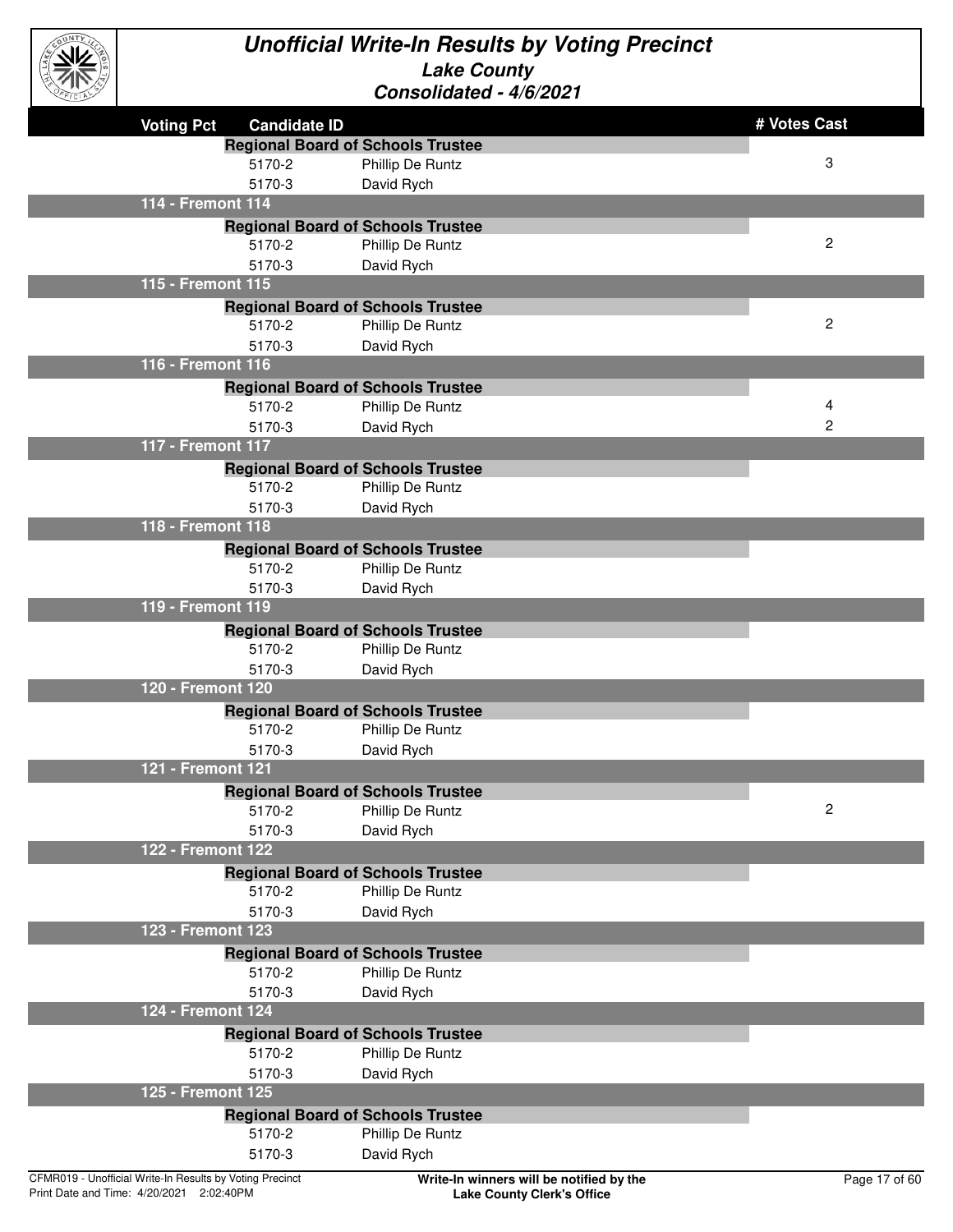

| <b>CEICIBY</b> |                   |                                                    | CONSONGAIGO - 7/0/2021                                               |              |
|----------------|-------------------|----------------------------------------------------|----------------------------------------------------------------------|--------------|
|                | <b>Voting Pct</b> | <b>Candidate ID</b>                                |                                                                      | # Votes Cast |
|                | 126 - Fremont 126 |                                                    |                                                                      |              |
|                |                   | <b>Regional Board of Schools Trustee</b>           |                                                                      |              |
|                |                   | 5170-2                                             | Phillip De Runtz                                                     |              |
|                |                   | 5170-3                                             | David Rych                                                           | 1            |
|                | 127 - Grant 127   |                                                    |                                                                      |              |
|                |                   |                                                    | Fox Lake Public Library District Trustee - Full 6-Year Term          |              |
|                |                   | 4485-5                                             | Carolyn Vanco                                                        |              |
|                |                   |                                                    | Fox Lake Grade School District #114 Members of the Board of Educatio |              |
|                |                   | 4765-4                                             | Roger T. Smith, Sr                                                   | 1            |
|                |                   | <b>Regional Board of Schools Trustee</b>           |                                                                      |              |
|                |                   | 5170-2                                             | Phillip De Runtz                                                     |              |
|                |                   | 5170-3                                             | David Rych                                                           |              |
|                | 128 - Grant 128   |                                                    |                                                                      |              |
|                |                   |                                                    | Fox Lake Public Library District Trustee - Full 6-Year Term          |              |
|                |                   | 4485-5                                             | Carolyn Vanco                                                        |              |
|                |                   |                                                    | Fox Lake Grade School District #114 Members of the Board of Educatio |              |
|                |                   | 4765-4                                             | Roger T. Smith, Sr                                                   |              |
|                |                   | <b>Regional Board of Schools Trustee</b>           |                                                                      |              |
|                |                   | 5170-2                                             | Phillip De Runtz                                                     |              |
|                | 129 - Grant 129   | 5170-3                                             | David Rych                                                           |              |
|                |                   |                                                    |                                                                      |              |
|                |                   |                                                    | Fox Lake Public Library District Trustee - Full 6-Year Term          | 4            |
|                |                   | 4485-5<br><b>Regional Board of Schools Trustee</b> | Carolyn Vanco                                                        |              |
|                |                   | 5170-2                                             | Phillip De Runtz                                                     |              |
|                |                   | 5170-3                                             | David Rych                                                           |              |
|                | 130 - Grant 130   |                                                    |                                                                      |              |
|                |                   |                                                    | Fox Lake Public Library District Trustee - Full 6-Year Term          |              |
|                |                   | 4485-5                                             | Carolyn Vanco                                                        |              |
|                |                   |                                                    | Fox Lake Grade School District #114 Members of the Board of Educatio |              |
|                |                   | 4765-4                                             | Roger T. Smith, Sr                                                   |              |
|                |                   | <b>Regional Board of Schools Trustee</b>           |                                                                      |              |
|                |                   | 5170-2                                             | <b>Phillip De Runtz</b>                                              | 1            |
|                |                   | 5170-3                                             | David Rych                                                           |              |
|                | 131 - Grant 131   |                                                    |                                                                      |              |
|                |                   |                                                    | Fox Lake Public Library District Trustee - Full 6-Year Term          |              |
|                |                   | 4485-5                                             | Carolyn Vanco                                                        |              |
|                |                   |                                                    | Fox Lake Grade School District #114 Members of the Board of Educatio |              |
|                |                   | 4765-4                                             | Roger T. Smith, Sr                                                   | 3            |
|                |                   | <b>Regional Board of Schools Trustee</b>           |                                                                      |              |
|                |                   | 5170-2                                             | Phillip De Runtz                                                     |              |
|                |                   | 5170-3                                             | David Rych                                                           |              |
|                | 132 - Grant 132   |                                                    |                                                                      |              |
|                |                   |                                                    | Fox Lake Public Library District Trustee - Full 6-Year Term          |              |
|                |                   | 4485-5                                             | Carolyn Vanco                                                        |              |
|                |                   | <b>Regional Board of Schools Trustee</b>           |                                                                      |              |
|                |                   | 5170-2                                             | Phillip De Runtz                                                     |              |
|                |                   | 5170-3                                             | David Rych                                                           |              |
|                | 133 - Grant 133   |                                                    |                                                                      |              |
|                |                   |                                                    | Fox Lake Public Library District Trustee - Full 6-Year Term          | 6            |
|                |                   | 4485-5                                             | Carolyn Vanco                                                        |              |
|                |                   |                                                    |                                                                      |              |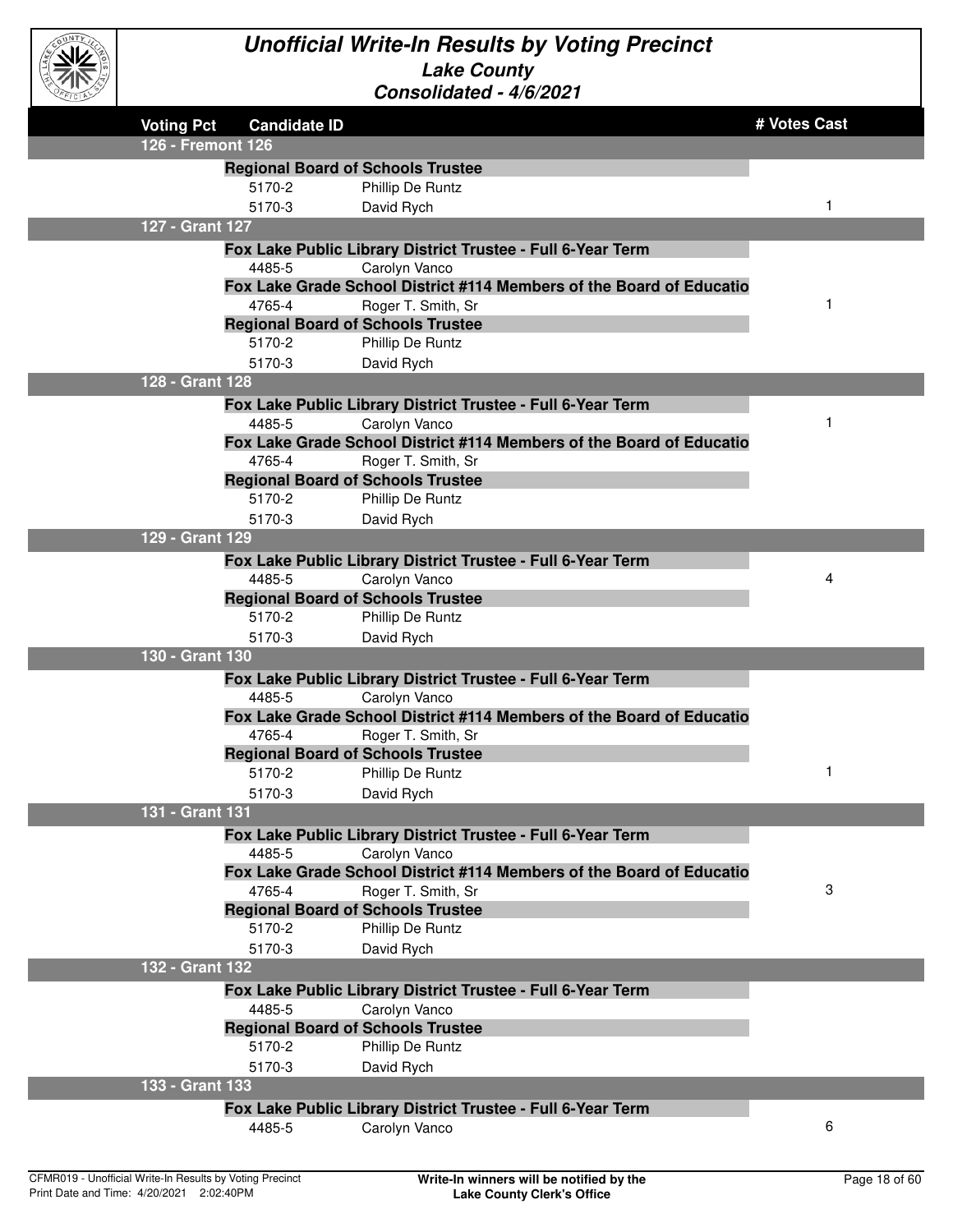

| <b>Voting Pct</b> | <b>Candidate ID</b> |                                                                      | # Votes Cast |
|-------------------|---------------------|----------------------------------------------------------------------|--------------|
|                   |                     | <b>Regional Board of Schools Trustee</b>                             |              |
|                   | 5170-2              | Phillip De Runtz                                                     |              |
|                   | 5170-3              | David Rych                                                           |              |
| 134 - Grant 134   |                     |                                                                      |              |
|                   |                     | Fox Lake Public Library District Trustee - Full 6-Year Term          |              |
|                   | 4485-5              | Carolyn Vanco                                                        | 1            |
|                   |                     | Fox Lake Grade School District #114 Members of the Board of Educatio |              |
|                   | 4765-4              | Roger T. Smith, Sr                                                   |              |
|                   |                     | <b>Regional Board of Schools Trustee</b>                             |              |
|                   | 5170-2              | Phillip De Runtz                                                     |              |
|                   | 5170-3              | David Rych                                                           |              |
| 135 - Grant 135   |                     |                                                                      |              |
|                   |                     | Fox Lake Public Library District Trustee - Full 6-Year Term          |              |
|                   | 4485-5              | Carolyn Vanco                                                        |              |
|                   |                     | Round Lake Area Public Library District Trustee - Full 4-Year Term   |              |
|                   | 4540-10             | Melanie Francisco                                                    |              |
|                   |                     | <b>Regional Board of Schools Trustee</b>                             |              |
|                   | 5170-2              | Phillip De Runtz                                                     |              |
|                   | 5170-3              | David Rych                                                           |              |
| 136 - Grant 136   |                     |                                                                      |              |
|                   |                     | Fox Lake Public Library District Trustee - Full 6-Year Term          |              |
|                   | 4485-5              | Carolyn Vanco                                                        |              |
|                   |                     | <b>Regional Board of Schools Trustee</b>                             |              |
|                   | 5170-2              | Phillip De Runtz                                                     |              |
|                   | 5170-3              | David Rych                                                           |              |
| 137 - Grant 137   |                     |                                                                      |              |
|                   |                     | Fox Lake Public Library District Trustee - Full 6-Year Term          |              |
|                   | 4485-5              | Carolyn Vanco                                                        | 8            |
|                   |                     | <b>Regional Board of Schools Trustee</b>                             |              |
|                   | 5170-2              | Phillip De Runtz                                                     |              |
|                   | 5170-3              | David Rych                                                           |              |
| 138 - Grant 138   |                     |                                                                      |              |
|                   |                     | Fox Lake Public Library District Trustee - Full 6-Year Term          |              |
|                   | 4485-5              | Carolyn Vanco                                                        |              |
|                   |                     | <b>Regional Board of Schools Trustee</b>                             |              |
|                   | 5170-2              | Phillip De Runtz                                                     |              |
|                   | 5170-3              | David Rych                                                           |              |
| 139 - Grant 139   |                     |                                                                      |              |
|                   |                     | Fox Lake Public Library District Trustee - Full 6-Year Term          |              |
|                   | 4485-5              | Carolyn Vanco                                                        | 1            |
|                   |                     | <b>Regional Board of Schools Trustee</b>                             |              |
|                   | 5170-2              | Phillip De Runtz                                                     |              |
|                   | 5170-3              | David Rych                                                           |              |
| 140 - Grant 140   |                     |                                                                      |              |
|                   |                     | Fox Lake Public Library District Trustee - Full 6-Year Term          |              |
|                   | 4485-5              | Carolyn Vanco                                                        |              |
|                   |                     | Round Lake Area Public Library District Trustee - Full 4-Year Term   |              |
|                   | 4540-10             | Melanie Francisco                                                    | 1            |
|                   |                     | <b>Regional Board of Schools Trustee</b>                             |              |
|                   | 5170-2              | Phillip De Runtz                                                     |              |
|                   | 5170-3              | David Rych                                                           |              |
| 141 - Grant 141   |                     |                                                                      |              |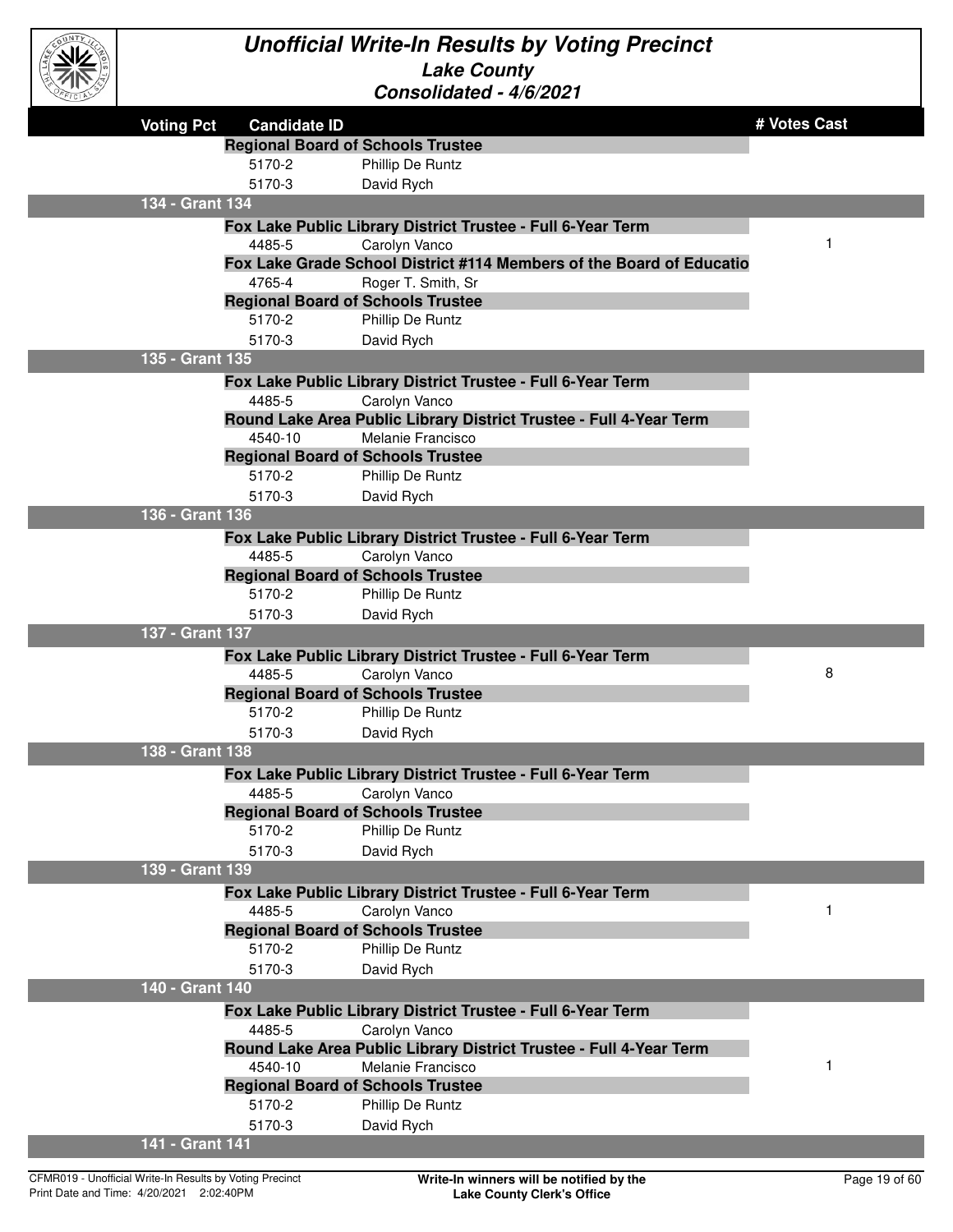

| EFICIAL |                      |                     | CONSONOAICO - 4/0/2021                                                                  |              |
|---------|----------------------|---------------------|-----------------------------------------------------------------------------------------|--------------|
|         | <b>Voting Pct</b>    | <b>Candidate ID</b> |                                                                                         | # Votes Cast |
|         |                      |                     | Fox Lake Public Library District Trustee - Full 6-Year Term                             |              |
|         |                      | 4485-5              | Carolyn Vanco                                                                           | 4            |
|         |                      |                     | <b>Regional Board of Schools Trustee</b>                                                |              |
|         |                      | 5170-2              | Phillip De Runtz                                                                        | 4            |
|         |                      | 5170-3              | David Rych                                                                              |              |
|         | 142 - Grant 142      |                     |                                                                                         |              |
|         |                      |                     | Fox Lake Public Library District Trustee - Full 6-Year Term                             |              |
|         |                      | 4485-5              | Carolyn Vanco                                                                           |              |
|         |                      |                     | Round Lake Area Public Library District Trustee - Full 4-Year Term                      |              |
|         |                      | 4540-10             | Melanie Francisco                                                                       |              |
|         |                      |                     | Grayslake Community High School District #127 Members of the Board                      |              |
|         |                      | 5035-3<br>5035-4    | Ken Heerdegen<br>Dean E. Thorson                                                        |              |
|         |                      |                     | <b>Regional Board of Schools Trustee</b>                                                |              |
|         |                      | 5170-2              | Phillip De Runtz                                                                        |              |
|         |                      | 5170-3              | David Rych                                                                              |              |
|         | 143 - Lake Villa 143 |                     |                                                                                         |              |
|         |                      |                     | <b>Regional Board of Schools Trustee</b>                                                |              |
|         |                      | 5170-2              | Phillip De Runtz                                                                        |              |
|         |                      | 5170-3              | David Rych                                                                              |              |
|         | 144 - Lake Villa 144 |                     |                                                                                         |              |
|         |                      |                     | <b>Regional Board of Schools Trustee</b>                                                |              |
|         |                      | 5170-2              | Phillip De Runtz                                                                        |              |
|         |                      | 5170-3              | David Rych                                                                              |              |
|         | 145 - Lake Villa 145 |                     |                                                                                         |              |
|         |                      |                     | Antioch C.C. School District #34 Members of the Board of Education                      |              |
|         |                      | 4665-2              | Diane L. Mc Mahon                                                                       |              |
|         |                      |                     | <b>Regional Board of Schools Trustee</b>                                                |              |
|         |                      | 5170-2              | Phillip De Runtz                                                                        |              |
|         |                      | 5170-3              | David Rych                                                                              |              |
|         | 146 - Lake Villa 146 |                     |                                                                                         |              |
|         |                      |                     | Antioch C.C. School District #34 Members of the Board of Education                      |              |
|         |                      | 4665-2              | Diane L. Mc Mahon                                                                       |              |
|         |                      |                     | <b>Regional Board of Schools Trustee</b>                                                |              |
|         |                      | 5170-2              | Phillip De Runtz                                                                        |              |
|         |                      | 5170-3              | David Rych                                                                              |              |
|         | 147 - Lake Villa 147 |                     |                                                                                         |              |
|         |                      |                     | Antioch C.C. School District #34 Members of the Board of Education                      |              |
|         |                      | 4665-2              | Diane L. Mc Mahon                                                                       |              |
|         |                      |                     | <b>Regional Board of Schools Trustee</b>                                                |              |
|         |                      | 5170-2              | Phillip De Runtz                                                                        |              |
|         |                      | 5170-3              | David Rych                                                                              |              |
|         | 148 - Lake Villa 148 |                     |                                                                                         |              |
|         |                      |                     | Millburn C.C. School District #24 Members of the Board of Education                     |              |
|         |                      | 4895-4              | Vanessa Boss                                                                            | 4            |
|         |                      |                     | <b>Regional Board of Schools Trustee</b>                                                |              |
|         |                      | 5170-2              | Phillip De Runtz                                                                        |              |
|         | 149 - Lake Villa 149 | 5170-3              | David Rych                                                                              |              |
|         |                      |                     |                                                                                         |              |
|         |                      | 4665-2              | Antioch C.C. School District #34 Members of the Board of Education<br>Diane L. Mc Mahon |              |
|         |                      |                     |                                                                                         |              |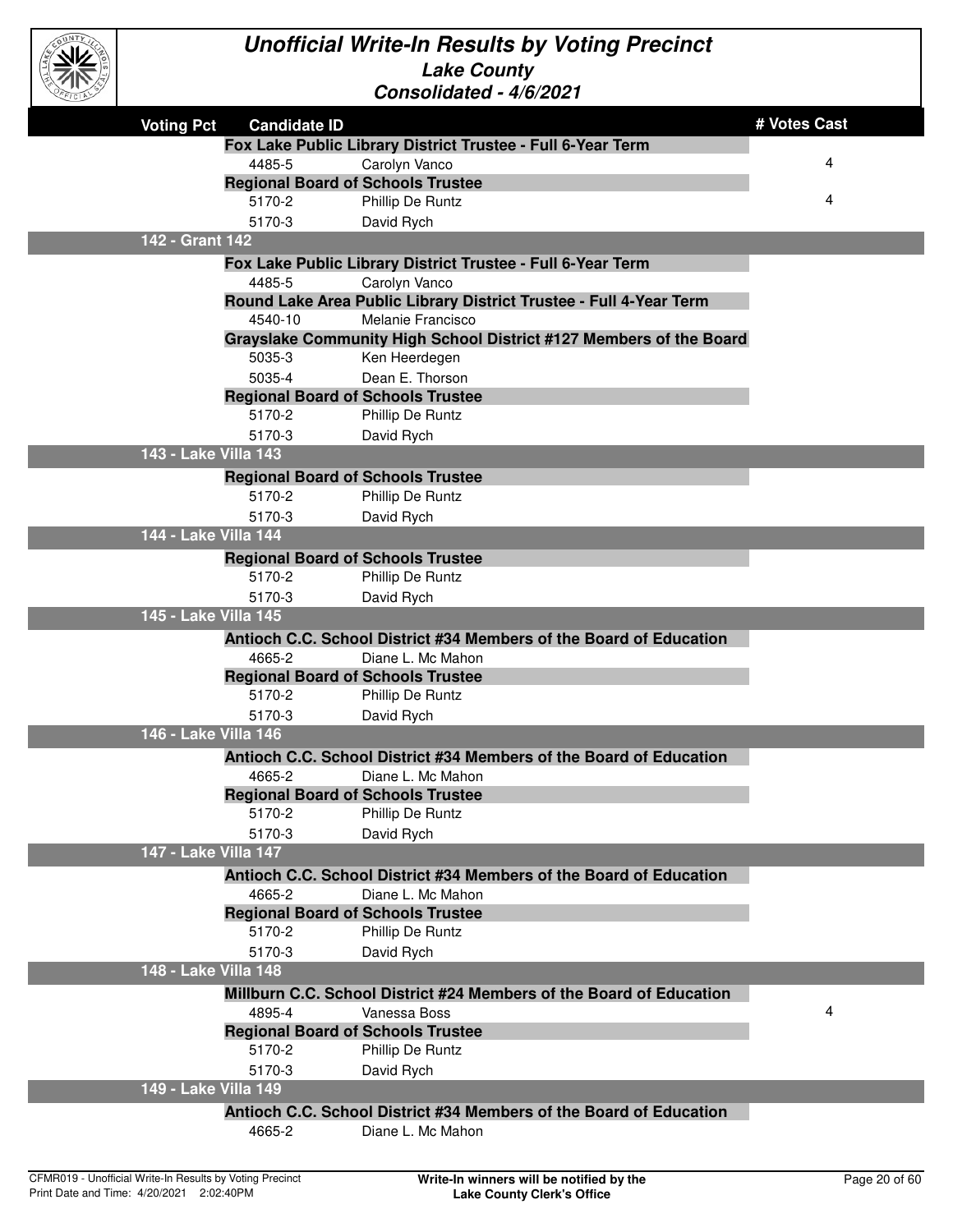

| <b>Voting Pct</b>    | <b>Candidate ID</b>                      |                                                                     | # Votes Cast |
|----------------------|------------------------------------------|---------------------------------------------------------------------|--------------|
|                      | <b>Regional Board of Schools Trustee</b> |                                                                     |              |
|                      | 5170-2                                   | Phillip De Runtz                                                    |              |
|                      | 5170-3                                   | David Rych                                                          |              |
| 150 - Lake Villa 150 |                                          |                                                                     |              |
|                      | <b>Regional Board of Schools Trustee</b> |                                                                     |              |
|                      | 5170-2                                   | Phillip De Runtz                                                    |              |
|                      | 5170-3                                   | David Rych                                                          |              |
| 151 - Lake Villa 151 |                                          |                                                                     |              |
|                      |                                          | Antioch C.C. School District #34 Members of the Board of Education  |              |
|                      | 4665-2                                   | Diane L. Mc Mahon                                                   |              |
|                      |                                          | Millburn C.C. School District #24 Members of the Board of Education |              |
|                      | 4895-4                                   | Vanessa Boss                                                        |              |
|                      | <b>Regional Board of Schools Trustee</b> |                                                                     |              |
|                      | 5170-2                                   | Phillip De Runtz                                                    |              |
|                      | 5170-3                                   | David Rych                                                          |              |
| 152 - Lake Villa 152 |                                          |                                                                     |              |
|                      |                                          | Antioch C.C. School District #34 Members of the Board of Education  |              |
|                      | 4665-2                                   | Diane L. Mc Mahon                                                   |              |
|                      |                                          | Millburn C.C. School District #24 Members of the Board of Education |              |
|                      | 4895-4                                   | Vanessa Boss                                                        |              |
|                      | <b>Regional Board of Schools Trustee</b> |                                                                     |              |
|                      | 5170-2                                   | Phillip De Runtz                                                    |              |
|                      | 5170-3                                   | David Rych                                                          |              |
| 153 - Lake Villa 153 |                                          |                                                                     |              |
|                      |                                          | Millburn C.C. School District #24 Members of the Board of Education |              |
|                      | 4895-4                                   | Vanessa Boss                                                        |              |
|                      | <b>Regional Board of Schools Trustee</b> |                                                                     |              |
|                      | 5170-2                                   | Phillip De Runtz                                                    |              |
|                      | 5170-3                                   | David Rych                                                          |              |
| 154 - Lake Villa 154 |                                          |                                                                     |              |
|                      | <b>Regional Board of Schools Trustee</b> |                                                                     |              |
|                      | 5170-2                                   | Phillip De Runtz                                                    |              |
|                      | 5170-3                                   | David Rych                                                          |              |
| 155 - Lake Villa 155 |                                          |                                                                     |              |
|                      |                                          | Grayslake Community High School District #127 Members of the Board  |              |
|                      | 5035-3                                   | Ken Heerdegen                                                       |              |
|                      | 5035-4                                   | Dean E. Thorson                                                     |              |
|                      | <b>Regional Board of Schools Trustee</b> |                                                                     |              |
|                      | 5170-2                                   | Phillip De Runtz                                                    | 2            |
|                      | 5170-3                                   | David Rych                                                          |              |
| 156 - Lake Villa 156 |                                          |                                                                     |              |
|                      |                                          | Antioch C.C. School District #34 Members of the Board of Education  |              |
|                      | 4665-2                                   | Diane L. Mc Mahon                                                   |              |
|                      |                                          | Grayslake Community High School District #127 Members of the Board  |              |
|                      | 5035-3                                   | Ken Heerdegen                                                       |              |
|                      | 5035-4                                   | Dean E. Thorson                                                     | 5            |
|                      | <b>Regional Board of Schools Trustee</b> |                                                                     |              |
|                      | 5170-2                                   | Phillip De Runtz                                                    |              |
|                      | 5170-3                                   | David Rych                                                          |              |
| 157 - Lake Villa 157 |                                          |                                                                     |              |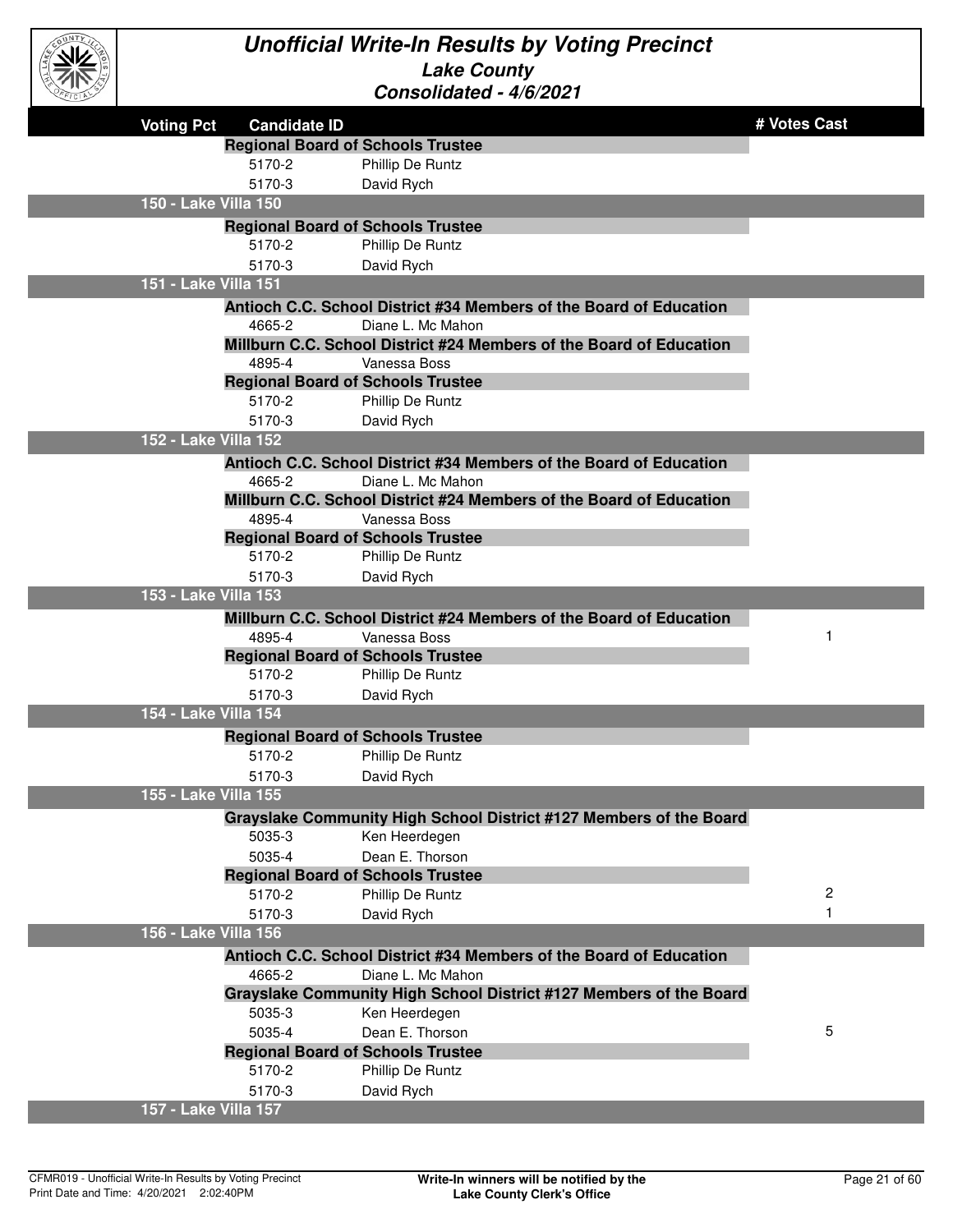

| アバルン                 |                                          |                                                                                     |                |
|----------------------|------------------------------------------|-------------------------------------------------------------------------------------|----------------|
| <b>Voting Pct</b>    | <b>Candidate ID</b>                      |                                                                                     | # Votes Cast   |
|                      | <b>Regional Board of Schools Trustee</b> |                                                                                     |                |
|                      | 5170-2                                   | Phillip De Runtz                                                                    |                |
|                      | 5170-3                                   | David Rych                                                                          |                |
| 158 - Lake Villa 158 |                                          |                                                                                     |                |
|                      |                                          | Millburn C.C. School District #24 Members of the Board of Education                 |                |
|                      | 4895-4                                   | Vanessa Boss                                                                        |                |
|                      |                                          | Grayslake Community High School District #127 Members of the Board                  |                |
|                      | 5035-3                                   | Ken Heerdegen                                                                       | 1              |
|                      | 5035-4                                   | Dean E. Thorson                                                                     |                |
|                      | <b>Regional Board of Schools Trustee</b> |                                                                                     |                |
|                      | 5170-2                                   | Phillip De Runtz                                                                    |                |
|                      | 5170-3                                   | David Rych                                                                          |                |
| 159 - Lake Villa 159 |                                          |                                                                                     |                |
|                      | <b>Regional Board of Schools Trustee</b> |                                                                                     |                |
|                      | 5170-2                                   | Phillip De Runtz                                                                    |                |
|                      | 5170-3                                   | David Rych                                                                          | 1              |
| 160 - Lake Villa 160 |                                          |                                                                                     |                |
|                      |                                          | Grayslake Community High School District #127 Members of the Board                  |                |
|                      | 5035-3                                   | Ken Heerdegen                                                                       |                |
|                      | 5035-4                                   | Dean E. Thorson                                                                     |                |
|                      | <b>Regional Board of Schools Trustee</b> |                                                                                     |                |
|                      | 5170-2                                   | Phillip De Runtz                                                                    |                |
|                      | 5170-3                                   | David Rych                                                                          |                |
| 161 - Lake Villa 161 |                                          |                                                                                     |                |
|                      |                                          | Grayslake Community High School District #127 Members of the Board                  |                |
|                      | 5035-3                                   | Ken Heerdegen                                                                       | 2              |
|                      | 5035-4                                   | Dean E. Thorson                                                                     | 3              |
|                      | <b>Regional Board of Schools Trustee</b> |                                                                                     |                |
|                      | 5170-2                                   | Phillip De Runtz                                                                    |                |
|                      | 5170-3                                   | David Rych                                                                          |                |
| 162 - Lake Villa 162 |                                          |                                                                                     |                |
|                      |                                          | Grayslake Community High School District #127 Members of the Board                  |                |
|                      | 5035-3                                   | Ken Heerdegen                                                                       |                |
|                      | 5035-4                                   | Dean E. Thorson                                                                     | 2              |
|                      | <b>Regional Board of Schools Trustee</b> |                                                                                     | $\overline{c}$ |
|                      | 5170-2                                   | Phillip De Runtz                                                                    |                |
| 163 - Lake Villa 163 | 5170-3                                   | David Rych                                                                          |                |
|                      |                                          |                                                                                     |                |
|                      | 4895-4                                   | Millburn C.C. School District #24 Members of the Board of Education                 |                |
|                      |                                          | Vanessa Boss<br>Woodland C.C. School District #50 Members of the Board of Education |                |
|                      | 4964-3                                   | <b>Brianna Powvens</b>                                                              |                |
|                      |                                          | Woodland C.C. School District #50 Members of the Board of Education-                |                |
|                      | 4965-5                                   | Katie A. Salyer Szostak                                                             |                |
|                      | 4965-6                                   | Richard A. Stader-Shaw                                                              |                |
|                      |                                          | Grayslake Community High School District #127 Members of the Board                  |                |
|                      | 5035-3                                   | Ken Heerdegen                                                                       |                |
|                      | 5035-4                                   | Dean E. Thorson                                                                     |                |
|                      | <b>Regional Board of Schools Trustee</b> |                                                                                     |                |
|                      | 5170-2                                   | Phillip De Runtz                                                                    |                |
|                      | 5170-3                                   | David Rych                                                                          |                |
| 164 - Lake Villa 164 |                                          |                                                                                     |                |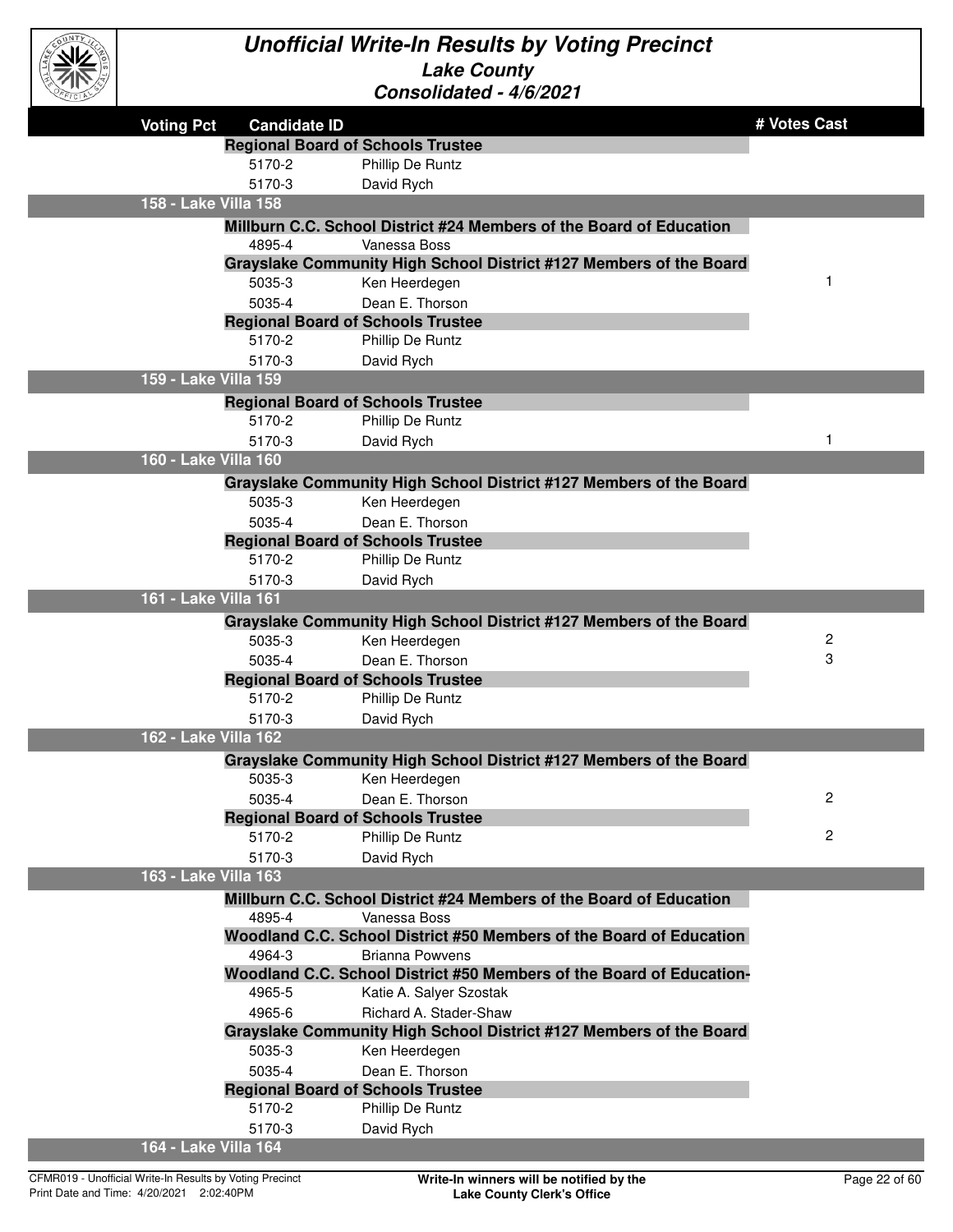

| マルン                    |                                                    |                                                                    |                |
|------------------------|----------------------------------------------------|--------------------------------------------------------------------|----------------|
| <b>Voting Pct</b>      | <b>Candidate ID</b>                                |                                                                    | # Votes Cast   |
|                        |                                                    | Grayslake Community High School District #127 Members of the Board |                |
|                        | 5035-3                                             | Ken Heerdegen                                                      |                |
|                        | 5035-4                                             | Dean E. Thorson                                                    |                |
|                        | <b>Regional Board of Schools Trustee</b>           |                                                                    |                |
|                        | 5170-2                                             | Phillip De Runtz                                                   |                |
|                        | 5170-3                                             | David Rych                                                         |                |
| 165 - Lake Villa 165   |                                                    |                                                                    |                |
|                        |                                                    | Grayslake Community High School District #127 Members of the Board |                |
|                        | 5035-3                                             | Ken Heerdegen                                                      |                |
|                        | 5035-4                                             | Dean E. Thorson                                                    | 1              |
|                        | <b>Regional Board of Schools Trustee</b>           |                                                                    |                |
|                        | 5170-2                                             | Phillip De Runtz                                                   |                |
|                        | 5170-3                                             | David Rych                                                         |                |
| 166 - Lake Villa 166   |                                                    |                                                                    |                |
|                        |                                                    | Grayslake Community High School District #127 Members of the Board |                |
|                        | 5035-3                                             | Ken Heerdegen                                                      |                |
|                        | 5035-4                                             | Dean E. Thorson                                                    | $\overline{c}$ |
|                        | <b>Regional Board of Schools Trustee</b>           |                                                                    |                |
|                        | 5170-2                                             | Phillip De Runtz                                                   |                |
|                        | 5170-3                                             | David Rych                                                         |                |
| 167 - Libertyville 167 |                                                    |                                                                    |                |
|                        | <b>Village of Libertyville Clerk</b>               |                                                                    |                |
|                        | 3125-1                                             | Luke Stowe                                                         | 3              |
|                        | <b>City of Waukegan Mayor</b>                      |                                                                    |                |
|                        | 3620-4                                             | Calvin C. Mathis                                                   |                |
|                        | <b>City of Waukegan Clerk</b>                      |                                                                    |                |
|                        | 3630-3                                             | Galilea Mendoza                                                    |                |
|                        | <b>Regional Board of Schools Trustee</b>           |                                                                    |                |
|                        | 5170-2                                             | Phillip De Runtz                                                   |                |
|                        | 5170-3                                             | David Rych                                                         | 4              |
| 168 - Libertyville 168 |                                                    |                                                                    |                |
|                        | <b>City of Waukegan Mayor</b>                      |                                                                    |                |
|                        | 3620-4                                             | Calvin C. Mathis                                                   |                |
|                        | <b>City of Waukegan Clerk</b>                      |                                                                    |                |
|                        | 3630-3                                             | Galilea Mendoza                                                    |                |
|                        | <b>Regional Board of Schools Trustee</b><br>5170-2 | Phillip De Runtz                                                   |                |
|                        | 5170-3                                             |                                                                    |                |
| 169 - Libertyville 169 |                                                    | David Rych                                                         |                |
|                        |                                                    |                                                                    |                |
|                        | <b>Regional Board of Schools Trustee</b><br>5170-2 | Phillip De Runtz                                                   |                |
|                        | 5170-3                                             | David Rych                                                         |                |
| 170 - Libertyville 170 |                                                    |                                                                    |                |
|                        |                                                    |                                                                    |                |
|                        | <b>Village of Libertyville Clerk</b><br>3125-1     | Luke Stowe                                                         |                |
|                        | <b>Regional Board of Schools Trustee</b>           |                                                                    |                |
|                        | 5170-2                                             | Phillip De Runtz                                                   |                |
|                        | 5170-3                                             | David Rych                                                         |                |
| 171 - Libertyville 171 |                                                    |                                                                    |                |
|                        | <b>Village of Libertyville Clerk</b>               |                                                                    |                |
|                        | 3125-1                                             | Luke Stowe                                                         | 7              |
|                        |                                                    |                                                                    |                |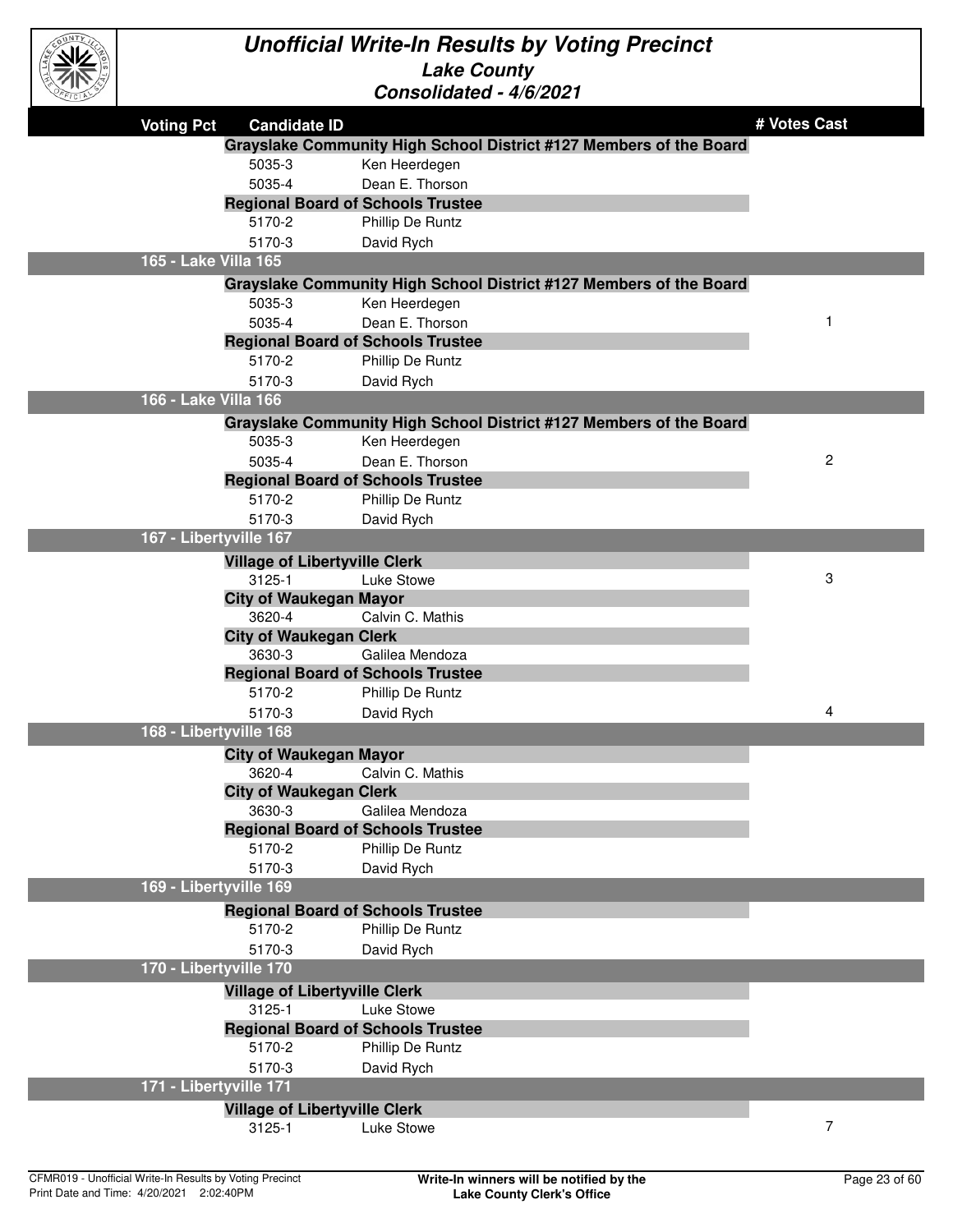

| EFICIAL |                                          | <u> CONSONOAICO - 4/0/2021</u>                         |                         |
|---------|------------------------------------------|--------------------------------------------------------|-------------------------|
|         | <b>Voting Pct</b><br><b>Candidate ID</b> |                                                        | # Votes Cast            |
|         |                                          | <b>Regional Board of Schools Trustee</b>               |                         |
|         | 5170-2                                   | Phillip De Runtz                                       | 2                       |
|         | 5170-3                                   | David Rych                                             | 1                       |
|         | 172 - Libertyville 172                   |                                                        |                         |
|         | <b>Village of Libertyville Clerk</b>     |                                                        |                         |
|         | 3125-1                                   | Luke Stowe                                             | $\mathbf 1$             |
|         |                                          | <b>Regional Board of Schools Trustee</b>               |                         |
|         | 5170-2                                   | Phillip De Runtz                                       |                         |
|         | 5170-3                                   | David Rych                                             | 2                       |
|         | 173 - Libertyville 173                   |                                                        |                         |
|         |                                          | <b>Regional Board of Schools Trustee</b>               |                         |
|         | 5170-2                                   | Phillip De Runtz                                       |                         |
|         | 5170-3                                   | David Rych                                             | 1                       |
|         | 174 - Libertyville 174                   |                                                        |                         |
|         |                                          | <b>Regional Board of Schools Trustee</b>               |                         |
|         | 5170-2                                   | Phillip De Runtz                                       |                         |
|         | 5170-3                                   | David Rych                                             |                         |
|         | 175 - Libertyville 175                   |                                                        |                         |
|         |                                          | <b>Regional Board of Schools Trustee</b>               |                         |
|         | 5170-2                                   | Phillip De Runtz                                       | $\mathbf 1$             |
|         | 5170-3                                   | David Rych                                             |                         |
|         | 176 - Libertyville 176                   |                                                        |                         |
|         | <b>Village of Libertyville Clerk</b>     |                                                        |                         |
|         | 3125-1                                   | Luke Stowe                                             | $\overline{c}$          |
|         |                                          | <b>Regional Board of Schools Trustee</b>               |                         |
|         | 5170-2                                   | Phillip De Runtz                                       | 1                       |
|         | 5170-3                                   | David Rych                                             |                         |
|         | 177 - Libertyville 177                   |                                                        |                         |
|         |                                          | <b>Regional Board of Schools Trustee</b>               |                         |
|         | 5170-2                                   | Phillip De Runtz                                       |                         |
|         | 5170-3<br>178 - Libertyville 178         | David Rych                                             | 2                       |
|         |                                          |                                                        |                         |
|         | <b>Village of Libertyville Clerk</b>     |                                                        | 5                       |
|         | 3125-1                                   | Luke Stowe<br><b>Regional Board of Schools Trustee</b> |                         |
|         | 5170-2                                   | Phillip De Runtz                                       | 2                       |
|         | 5170-3                                   | David Rych                                             | 2                       |
|         | 179 - Libertyville 179                   |                                                        |                         |
|         | <b>Village of Libertyville Clerk</b>     |                                                        |                         |
|         | 3125-1                                   | Luke Stowe                                             | 11                      |
|         |                                          | <b>Regional Board of Schools Trustee</b>               |                         |
|         | 5170-2                                   | Phillip De Runtz                                       | $\overline{\mathbf{c}}$ |
|         | 5170-3                                   | David Rych                                             | 1                       |
|         | 180 - Libertyville 180                   |                                                        |                         |
|         | <b>Village of Libertyville Clerk</b>     |                                                        |                         |
|         | 3125-1                                   | Luke Stowe                                             | 3                       |
|         |                                          | <b>Regional Board of Schools Trustee</b>               |                         |
|         | 5170-2                                   | Phillip De Runtz                                       |                         |
|         | 5170-3                                   | David Rych                                             |                         |
|         | 181 - Libertyville 181                   |                                                        |                         |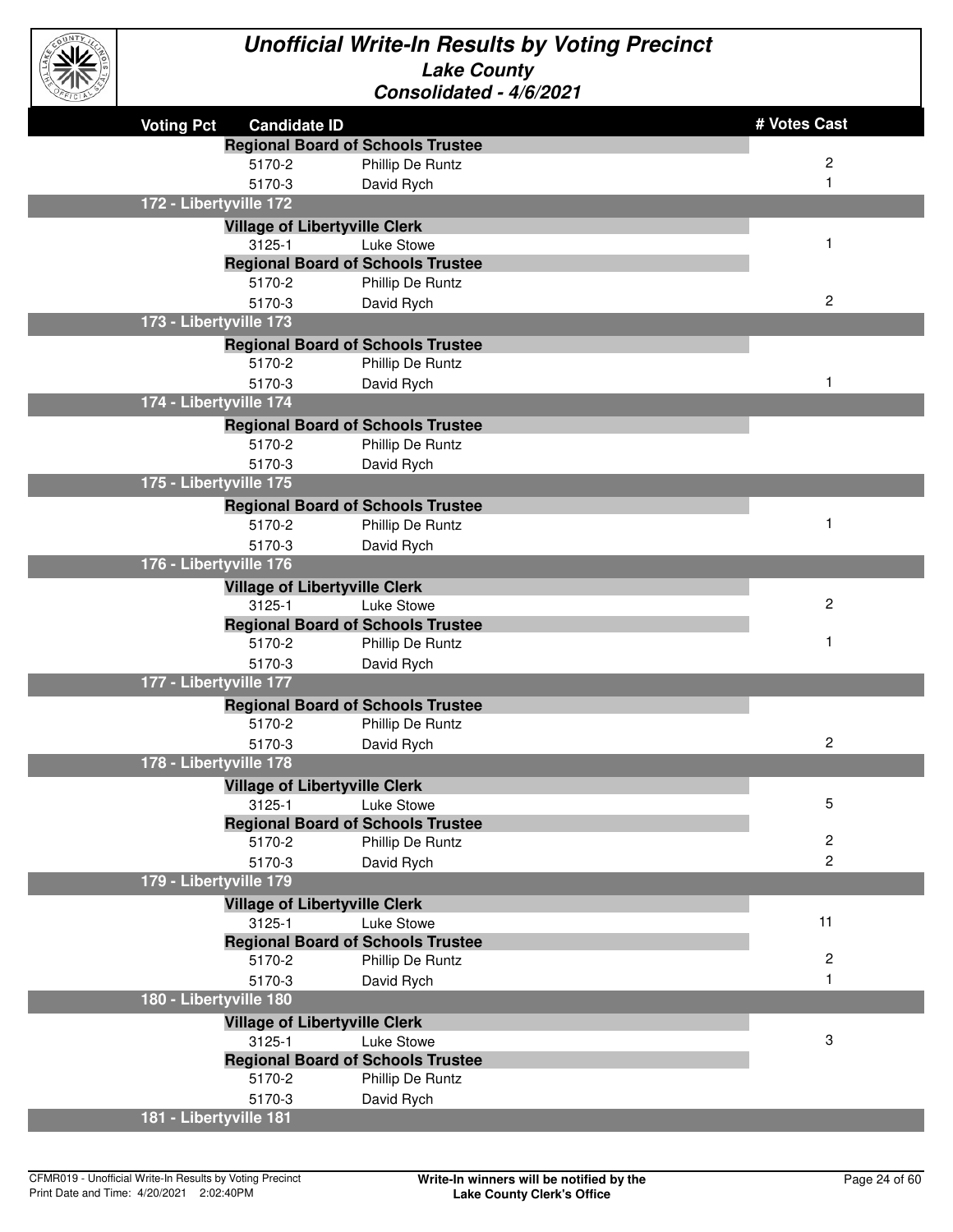

| EFICIAL           |                                      | <u> Consonualeu - 4/0/2021</u>           |              |
|-------------------|--------------------------------------|------------------------------------------|--------------|
| <b>Voting Pct</b> | <b>Candidate ID</b>                  |                                          | # Votes Cast |
|                   |                                      | <b>Regional Board of Schools Trustee</b> |              |
|                   | 5170-2                               | Phillip De Runtz                         |              |
|                   | 5170-3                               | David Rych                               | 2            |
|                   | 182 - Libertyville 182               |                                          |              |
|                   | <b>Village of Libertyville Clerk</b> |                                          |              |
|                   | 3125-1                               | Luke Stowe                               | 5            |
|                   |                                      | <b>Regional Board of Schools Trustee</b> |              |
|                   | 5170-2                               | Phillip De Runtz                         |              |
|                   | 5170-3                               | David Rych                               |              |
|                   | 183 - Libertyville 183               |                                          |              |
|                   | <b>Village of Libertyville Clerk</b> |                                          |              |
|                   | 3125-1                               | Luke Stowe                               | 10           |
|                   |                                      | <b>Regional Board of Schools Trustee</b> |              |
|                   | 5170-2                               | Phillip De Runtz                         | 1            |
|                   | 5170-3                               | David Rych                               |              |
|                   | 184 - Libertyville 184               |                                          |              |
|                   | <b>Village of Libertyville Clerk</b> |                                          |              |
|                   | $3125 - 1$                           | Luke Stowe                               | 2            |
|                   |                                      | <b>Regional Board of Schools Trustee</b> |              |
|                   | 5170-2                               | Phillip De Runtz                         | 2            |
|                   | 5170-3                               | David Rych                               | 2            |
|                   | 185 - Libertyville 185               |                                          |              |
|                   | <b>Village of Libertyville Clerk</b> |                                          |              |
|                   | 3125-1                               | Luke Stowe                               | 8            |
|                   |                                      | <b>Regional Board of Schools Trustee</b> |              |
|                   | 5170-2                               | Phillip De Runtz                         |              |
|                   | 5170-3                               | David Rych                               |              |
|                   | 186 - Libertyville 186               |                                          |              |
|                   | <b>Village of Libertyville Clerk</b> |                                          |              |
|                   | 3125-1                               | Luke Stowe                               | 4            |
|                   |                                      | <b>Regional Board of Schools Trustee</b> |              |
|                   | 5170-2                               | Phillip De Runtz                         |              |
|                   | 5170-3                               | David Rych                               |              |
|                   | 187 - Libertyville 187               |                                          |              |
|                   | <b>Village of Libertyville Clerk</b> |                                          |              |
|                   | 3125-1                               | Luke Stowe                               |              |
|                   | 5170-2                               | <b>Regional Board of Schools Trustee</b> |              |
|                   |                                      | Phillip De Runtz                         | 3            |
|                   | 5170-3<br>188 - Libertyville 188     | David Rych                               |              |
|                   |                                      |                                          |              |
|                   |                                      | <b>Regional Board of Schools Trustee</b> |              |
|                   | 5170-2                               | Phillip De Runtz                         |              |
|                   | 5170-3                               | David Rych                               |              |
|                   | 189 - Libertyville 189               |                                          |              |
|                   |                                      | <b>Regional Board of Schools Trustee</b> |              |
|                   | 5170-2                               | Phillip De Runtz                         |              |
|                   | 5170-3                               | David Rych                               |              |
|                   | 190 - Libertyville 190               |                                          |              |
|                   |                                      | <b>Regional Board of Schools Trustee</b> |              |
|                   | 5170-2                               | Phillip De Runtz                         |              |
|                   | 5170-3                               | David Rych                               |              |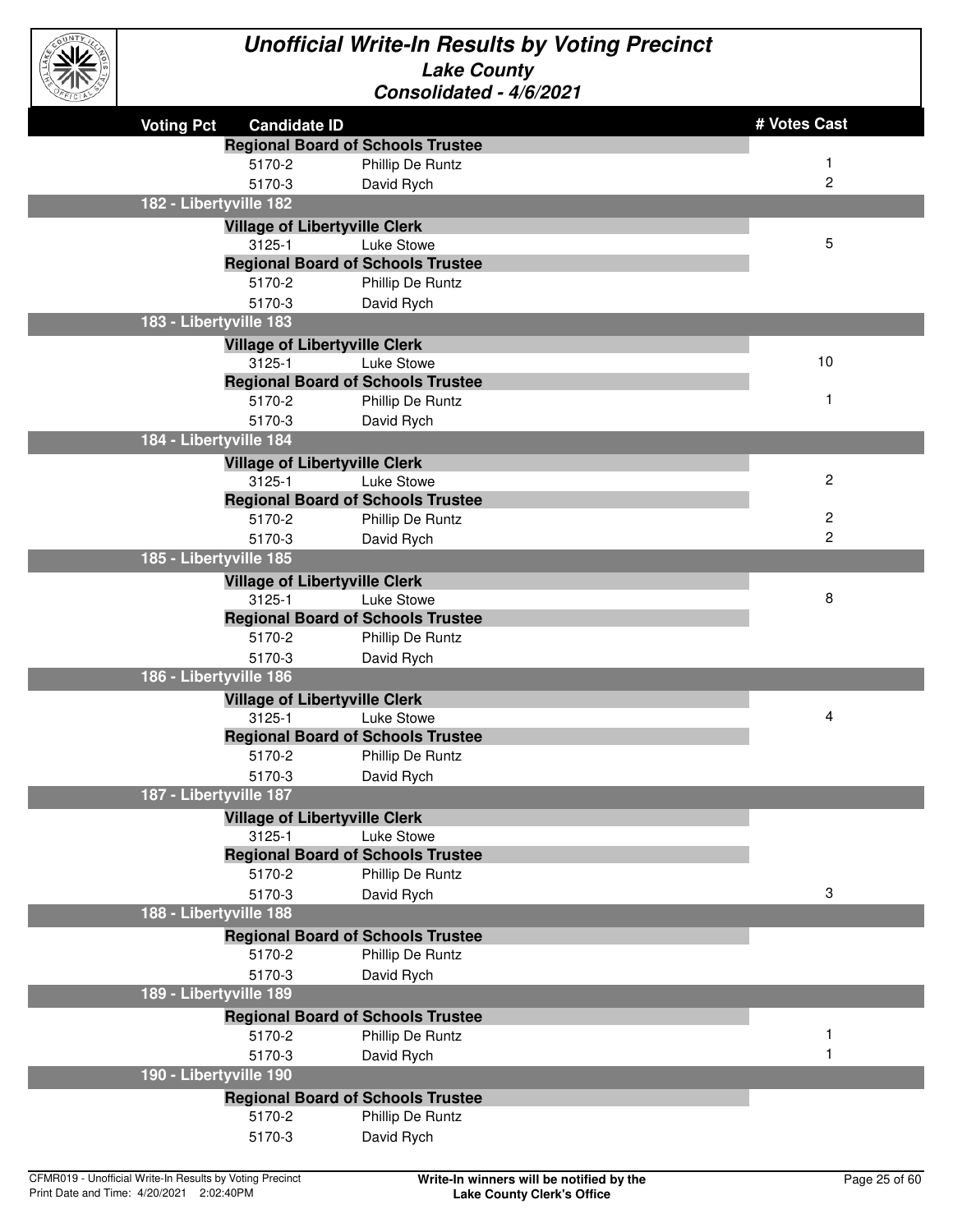

| EFICIAL |                                                                    | CONSONOGICO - 4/0/2021                   |                |
|---------|--------------------------------------------------------------------|------------------------------------------|----------------|
|         | <b>Voting Pct</b><br><b>Candidate ID</b><br>191 - Libertyville 191 |                                          | # Votes Cast   |
|         |                                                                    | <b>Regional Board of Schools Trustee</b> |                |
|         | 5170-2                                                             | Phillip De Runtz                         | 1              |
|         | 5170-3                                                             | David Rych                               |                |
|         | 192 - Libertyville 192                                             |                                          |                |
|         |                                                                    | <b>Regional Board of Schools Trustee</b> |                |
|         | 5170-2                                                             | Phillip De Runtz                         |                |
|         | 5170-3                                                             | David Rych                               | 3              |
|         | 193 - Libertyville 193                                             |                                          |                |
|         | <b>Village of Libertyville Clerk</b>                               |                                          |                |
|         | 3125-1                                                             | Luke Stowe                               | 1              |
|         |                                                                    | <b>Regional Board of Schools Trustee</b> |                |
|         | 5170-2                                                             | Phillip De Runtz                         |                |
|         | 5170-3                                                             | David Rych                               |                |
|         | 194 - Libertyville 194                                             |                                          |                |
|         | <b>Village of Libertyville Clerk</b>                               |                                          |                |
|         | 3125-1                                                             | Luke Stowe                               | 1              |
|         |                                                                    | <b>Regional Board of Schools Trustee</b> |                |
|         | 5170-2                                                             | Phillip De Runtz                         |                |
|         | 5170-3                                                             | David Rych                               |                |
|         | 195 - Libertyville 195                                             |                                          |                |
|         |                                                                    | <b>Regional Board of Schools Trustee</b> |                |
|         | 5170-2                                                             | Phillip De Runtz                         |                |
|         | 5170-3                                                             | David Rych                               |                |
|         | 196 - Libertyville 196                                             |                                          |                |
|         |                                                                    | <b>Regional Board of Schools Trustee</b> |                |
|         | 5170-2                                                             | Phillip De Runtz                         |                |
|         | 5170-3                                                             | David Rych                               |                |
|         | 197 - Libertyville 197                                             |                                          |                |
|         |                                                                    | <b>Regional Board of Schools Trustee</b> |                |
|         | 5170-2                                                             | Phillip De Runtz                         | $\overline{c}$ |
|         | 5170-3                                                             | David Rych                               | 2              |
|         | 198 - Libertyville 198                                             |                                          |                |
|         |                                                                    | <b>Regional Board of Schools Trustee</b> |                |
|         | 5170-2                                                             | Phillip De Runtz                         |                |
|         | 5170-3                                                             | David Rych                               |                |
|         | 199 - Libertyville 199                                             |                                          |                |
|         |                                                                    | <b>Regional Board of Schools Trustee</b> |                |
|         | 5170-2                                                             | Phillip De Runtz                         |                |
|         | 5170-3                                                             | David Rych                               |                |
|         | 200 - Libertyville 200                                             |                                          |                |
|         |                                                                    | <b>Regional Board of Schools Trustee</b> |                |
|         | 5170-2                                                             | Phillip De Runtz                         |                |
|         | 5170-3                                                             | David Rych                               |                |
|         | 201 - Libertyville 201                                             |                                          |                |
|         | <b>Village of Mettawa President</b>                                |                                          |                |
|         | 3200-2                                                             | Casey Urlacher                           | 134            |
|         |                                                                    | <b>Regional Board of Schools Trustee</b> |                |
|         | 5170-2                                                             | Phillip De Runtz                         |                |
|         | 5170-3                                                             | David Rych                               |                |
|         | 202 - Libertyville 202                                             |                                          |                |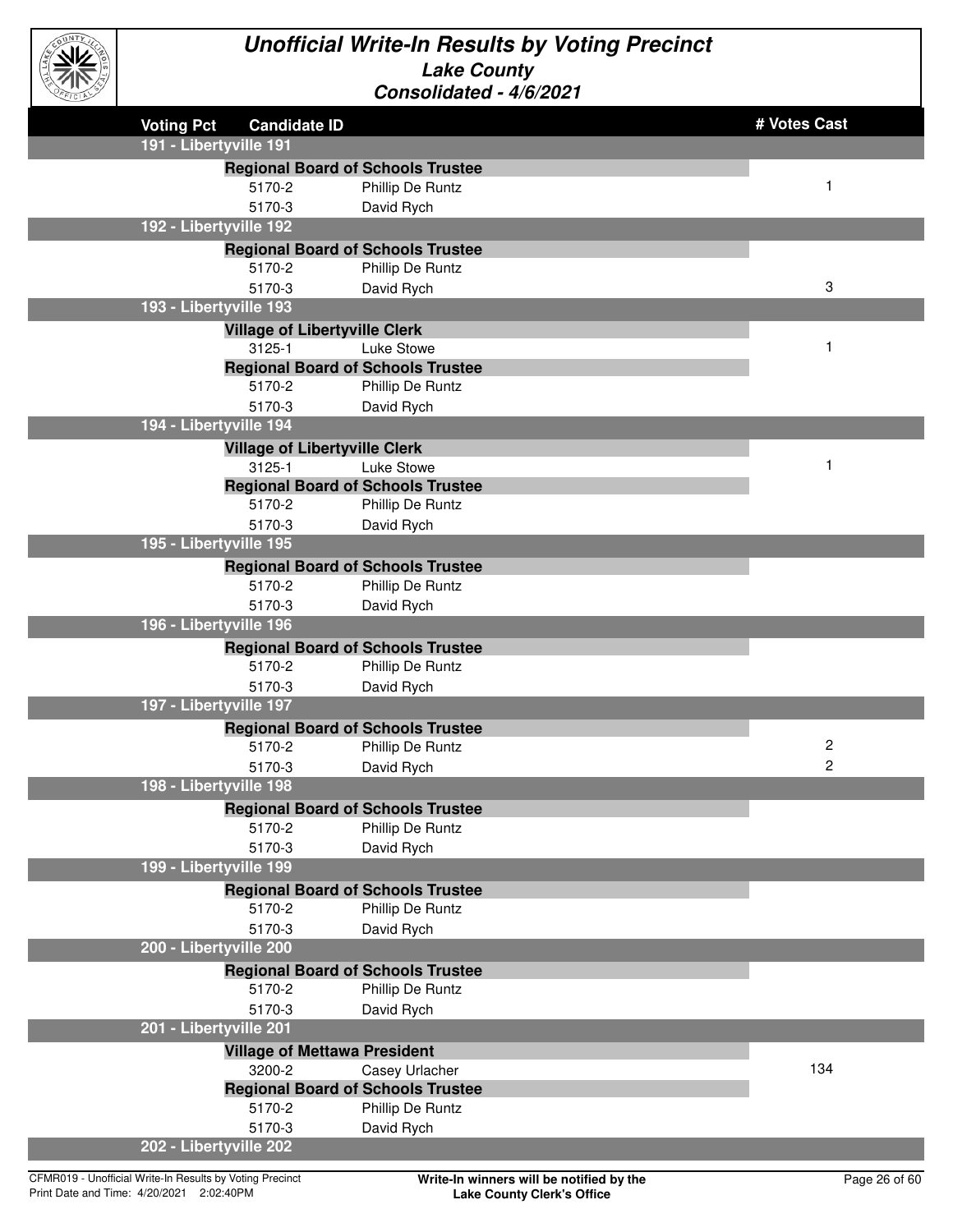

| ごにゅう |                   |                                            | novnuutu                                 |              |
|------|-------------------|--------------------------------------------|------------------------------------------|--------------|
|      | <b>Voting Pct</b> | <b>Candidate ID</b>                        |                                          | # Votes Cast |
|      |                   | The City of Lake Forest Mayor              |                                          |              |
|      |                   | 3000-2                                     | Matthew C. Alghini                       |              |
|      |                   | <b>Village of Mettawa President</b>        |                                          |              |
|      |                   | 3200-2                                     | Casey Urlacher                           |              |
|      |                   |                                            | <b>Regional Board of Schools Trustee</b> |              |
|      |                   | 5170-2                                     | Phillip De Runtz                         |              |
|      |                   | 5170-3                                     | David Rych                               |              |
|      | 203 - Moraine 203 |                                            |                                          |              |
|      |                   | The City of Lake Forest Mayor              |                                          |              |
|      |                   | 3000-2                                     | Matthew C. Alghini                       | 4            |
|      |                   |                                            | <b>Regional Board of Schools Trustee</b> |              |
|      |                   | 5170-2                                     | Phillip De Runtz                         |              |
|      | 204 - Moraine 204 | 5170-3                                     | David Rych                               |              |
|      |                   |                                            |                                          |              |
|      |                   | <b>City of Highwood Alderman</b><br>2886-4 | Mark Maresco                             | 49           |
|      |                   |                                            | <b>Regional Board of Schools Trustee</b> |              |
|      |                   | 5170-2                                     | Phillip De Runtz                         |              |
|      |                   | 5170-3                                     | David Rych                               |              |
|      | 205 - Moraine 205 |                                            |                                          |              |
|      |                   |                                            | <b>Regional Board of Schools Trustee</b> |              |
|      |                   | 5170-2                                     | Phillip De Runtz                         |              |
|      |                   | 5170-3                                     | David Rych                               |              |
|      | 206 - Moraine 206 |                                            |                                          |              |
|      |                   |                                            | <b>Regional Board of Schools Trustee</b> |              |
|      |                   | 5170-2                                     | Phillip De Runtz                         | 2            |
|      |                   | 5170-3                                     | David Rych                               |              |
|      | 207 - Moraine 207 |                                            |                                          |              |
|      |                   | <b>City of Highwood Alderman</b>           |                                          |              |
|      |                   | 2886-4                                     | <b>Mark Maresco</b>                      | 69           |
|      |                   |                                            | <b>Regional Board of Schools Trustee</b> |              |
|      |                   | 5170-2                                     | Phillip De Runtz                         |              |
|      |                   | 5170-3                                     | David Rych                               |              |
|      | 208 - Moraine 208 |                                            |                                          |              |
|      |                   |                                            | <b>Regional Board of Schools Trustee</b> |              |
|      |                   | 5170-2                                     | Phillip De Runtz                         |              |
|      |                   | 5170-3                                     | David Rych                               |              |
|      | 209 - Moraine 209 |                                            |                                          |              |
|      |                   |                                            | <b>Regional Board of Schools Trustee</b> |              |
|      |                   | 5170-2                                     | Phillip De Runtz                         |              |
|      |                   | 5170-3                                     | David Rych                               | $\mathbf{2}$ |
|      | 210 - Moraine 210 |                                            |                                          |              |
|      |                   |                                            | <b>Regional Board of Schools Trustee</b> |              |
|      |                   | 5170-2                                     | Phillip De Runtz                         | 3            |
|      |                   | 5170-3                                     | David Rych                               |              |
|      | 211 - Moraine 211 |                                            |                                          |              |
|      |                   |                                            | <b>Regional Board of Schools Trustee</b> |              |
|      |                   | 5170-2                                     | Phillip De Runtz                         | $\mathbf{1}$ |
|      |                   | 5170-3                                     | David Rych                               |              |
|      | 212 - Moraine 212 |                                            |                                          |              |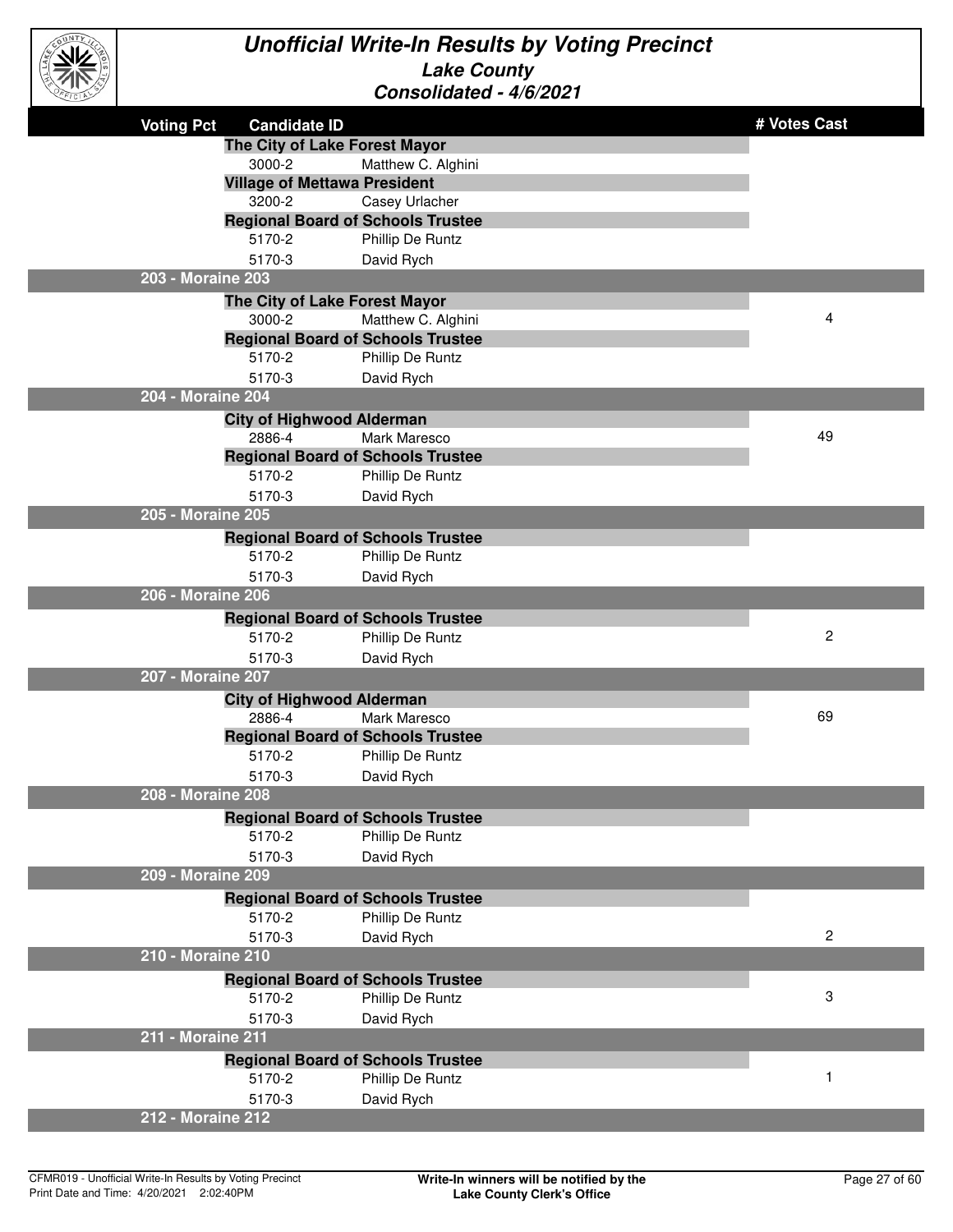

|                                                          | <b>Voting Pct</b><br><b>Candidate ID</b> |                                                              | # Votes Cast            |
|----------------------------------------------------------|------------------------------------------|--------------------------------------------------------------|-------------------------|
|                                                          |                                          | <b>Regional Board of Schools Trustee</b>                     |                         |
|                                                          | 5170-2                                   | Phillip De Runtz                                             |                         |
|                                                          | 5170-3                                   | David Rych                                                   |                         |
|                                                          | 213 - Moraine 213                        |                                                              |                         |
|                                                          |                                          | <b>Regional Board of Schools Trustee</b>                     |                         |
|                                                          | 5170-2                                   | Phillip De Runtz                                             |                         |
|                                                          | 5170-3                                   | David Rych                                                   |                         |
|                                                          | 214 - Moraine 214                        |                                                              |                         |
|                                                          |                                          | <b>Regional Board of Schools Trustee</b>                     |                         |
|                                                          | 5170-2                                   | Phillip De Runtz                                             | $\overline{c}$          |
|                                                          | 5170-3                                   | David Rych                                                   |                         |
|                                                          | 215 - Moraine 215                        |                                                              |                         |
|                                                          |                                          | <b>Regional Board of Schools Trustee</b>                     |                         |
|                                                          | 5170-2                                   | Phillip De Runtz                                             |                         |
|                                                          | 5170-3<br>216 - Moraine 216              | David Rych                                                   |                         |
|                                                          |                                          |                                                              |                         |
|                                                          | 5170-2                                   | <b>Regional Board of Schools Trustee</b><br>Phillip De Runtz |                         |
|                                                          | 5170-3                                   | David Rych                                                   |                         |
|                                                          | 217 - Moraine 217                        |                                                              |                         |
|                                                          |                                          | <b>Regional Board of Schools Trustee</b>                     |                         |
|                                                          | 5170-2                                   | Phillip De Runtz                                             |                         |
|                                                          | 5170-3                                   | David Rych                                                   |                         |
|                                                          | 218 - Moraine 218                        |                                                              |                         |
|                                                          |                                          | <b>Regional Board of Schools Trustee</b>                     |                         |
|                                                          | 5170-2                                   | Phillip De Runtz                                             |                         |
|                                                          | 5170-3                                   | David Rych                                                   |                         |
|                                                          | 219 - Moraine 219                        |                                                              |                         |
|                                                          |                                          | <b>Regional Board of Schools Trustee</b>                     |                         |
|                                                          | 5170-2                                   | Phillip De Runtz                                             |                         |
|                                                          | 5170-3                                   | David Rych                                                   |                         |
|                                                          | 220 - Moraine 220                        |                                                              |                         |
|                                                          |                                          | <b>Regional Board of Schools Trustee</b>                     |                         |
|                                                          | 5170-2                                   | Phillip De Runtz                                             |                         |
|                                                          | 5170-3                                   | David Rych                                                   |                         |
|                                                          | 221 - Moraine 221                        |                                                              |                         |
|                                                          |                                          | <b>Regional Board of Schools Trustee</b>                     |                         |
|                                                          | 5170-2                                   | Phillip De Runtz                                             |                         |
|                                                          | 5170-3                                   | David Rych                                                   |                         |
|                                                          | 222 - Moraine 222                        |                                                              |                         |
|                                                          |                                          | <b>Regional Board of Schools Trustee</b>                     |                         |
|                                                          | 5170-2                                   | Phillip De Runtz                                             |                         |
|                                                          | 5170-3                                   | David Rych                                                   |                         |
|                                                          | 223 - Moraine 223                        |                                                              |                         |
|                                                          |                                          | <b>Regional Board of Schools Trustee</b>                     |                         |
|                                                          | 5170-2                                   | Phillip De Runtz                                             | 3                       |
|                                                          | 5170-3                                   | David Rych                                                   | 1                       |
|                                                          | 224 - Moraine 224                        |                                                              |                         |
|                                                          |                                          | <b>Regional Board of Schools Trustee</b>                     |                         |
|                                                          | 5170-2                                   | Phillip De Runtz                                             | $\overline{\mathbf{c}}$ |
|                                                          | 5170-3                                   | David Rych                                                   | 1                       |
| CFMR019 - Unofficial Write-In Results by Voting Precinct |                                          | Write-In winners will be notified by the                     | Page 28 of 60           |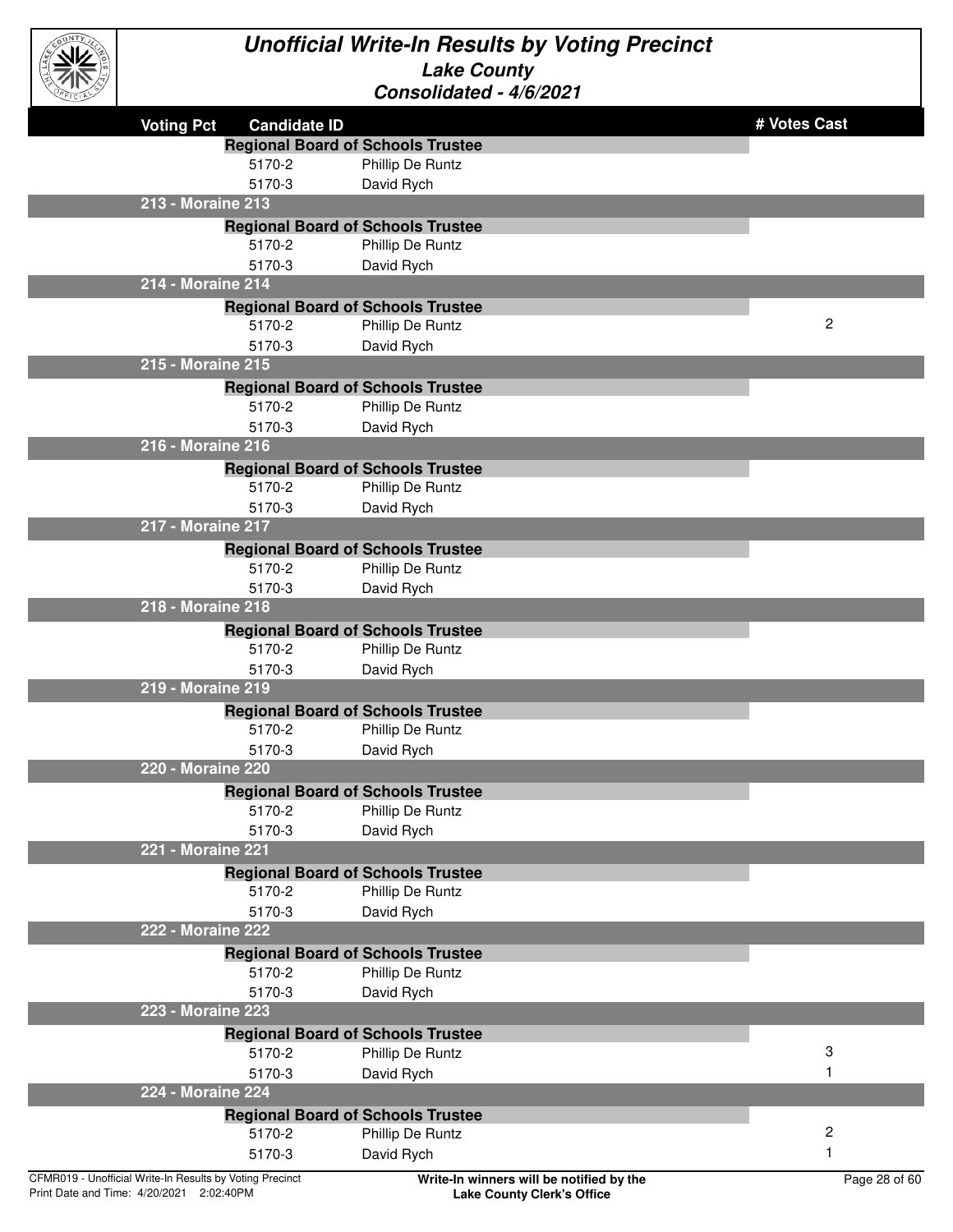

| <b>Voting Pct</b> | <b>Candidate ID</b>                      |                                                                     | # Votes Cast |
|-------------------|------------------------------------------|---------------------------------------------------------------------|--------------|
| 225 - Newport 225 |                                          |                                                                     |              |
|                   |                                          | Antioch Public Library District Trustee - Full 4-Year Term          |              |
|                   | 4415-3                                   | Susan Moore                                                         |              |
|                   |                                          | Antioch Public Library District Trustee - Unexpired 2-Year Term     |              |
|                   | 4416-1                                   | <b>Chris Riter</b>                                                  |              |
|                   |                                          | Antioch C.C. School District #34 Members of the Board of Education  |              |
|                   | 4665-2                                   | Diane L. Mc Mahon                                                   |              |
|                   |                                          | Millburn C.C. School District #24 Members of the Board of Education |              |
|                   | 4895-4                                   | Vanessa Boss                                                        | 3            |
|                   |                                          | Zion-Benton Township High School District #126 Members of the Board |              |
|                   | 5105-4                                   | Jay Davis                                                           |              |
|                   | 5105-5                                   | William C. King                                                     |              |
|                   | <b>Regional Board of Schools Trustee</b> |                                                                     |              |
|                   | 5170-2                                   | Phillip De Runtz                                                    |              |
|                   | 5170-3                                   | David Rych                                                          |              |
| 226 - Newport 226 |                                          |                                                                     |              |
|                   |                                          | Zion-Benton Township High School District #126 Members of the Board |              |
|                   | 5105-4                                   | Jay Davis                                                           |              |
|                   | 5105-5                                   | William C. King                                                     |              |
|                   | <b>Regional Board of Schools Trustee</b> |                                                                     |              |
|                   | 5170-2                                   | Phillip De Runtz                                                    |              |
|                   | 5170-3                                   | David Rych                                                          |              |
| 227 - Newport 227 |                                          |                                                                     |              |
|                   |                                          | Millburn C.C. School District #24 Members of the Board of Education |              |
|                   | 4895-4                                   | Vanessa Boss                                                        |              |
|                   |                                          | Zion-Benton Township High School District #126 Members of the Board |              |
|                   | 5105-4                                   | Jay Davis                                                           | 1            |
|                   | 5105-5                                   | William C. King                                                     |              |
|                   | <b>Regional Board of Schools Trustee</b> |                                                                     |              |
|                   | 5170-2                                   | Phillip De Runtz                                                    |              |
|                   | 5170-3                                   | David Rych                                                          |              |
| 228 - Newport 228 |                                          |                                                                     |              |
|                   |                                          | Zion-Benton Township High School District #126 Members of the Board |              |
|                   | 5105-4                                   | Jay Davis                                                           |              |
|                   | 5105-5                                   | William C. King                                                     | 2            |
|                   | <b>Regional Board of Schools Trustee</b> |                                                                     |              |
|                   | 5170-2                                   | Phillip De Runtz                                                    |              |
|                   | 5170-3                                   | David Rych                                                          |              |
| 229 - Newport 229 |                                          |                                                                     |              |
|                   | <b>City of Waukegan Mayor</b>            |                                                                     |              |
|                   | 3620-4                                   | Calvin C. Mathis                                                    |              |
|                   | <b>City of Waukegan Clerk</b>            |                                                                     |              |
|                   | 3630-3                                   | Galilea Mendoza                                                     |              |
|                   |                                          | Millburn C.C. School District #24 Members of the Board of Education |              |
|                   | 4895-4                                   | Vanessa Boss                                                        |              |
|                   | <b>Regional Board of Schools Trustee</b> |                                                                     |              |
|                   | 5170-2                                   | Phillip De Runtz                                                    | 1            |
|                   | 5170-3                                   | David Rych                                                          |              |
| 230 - Shields 230 |                                          |                                                                     |              |
|                   | <b>City of Waukegan Mayor</b>            |                                                                     |              |
|                   | 3620-4                                   | Calvin C. Mathis                                                    |              |
|                   |                                          |                                                                     |              |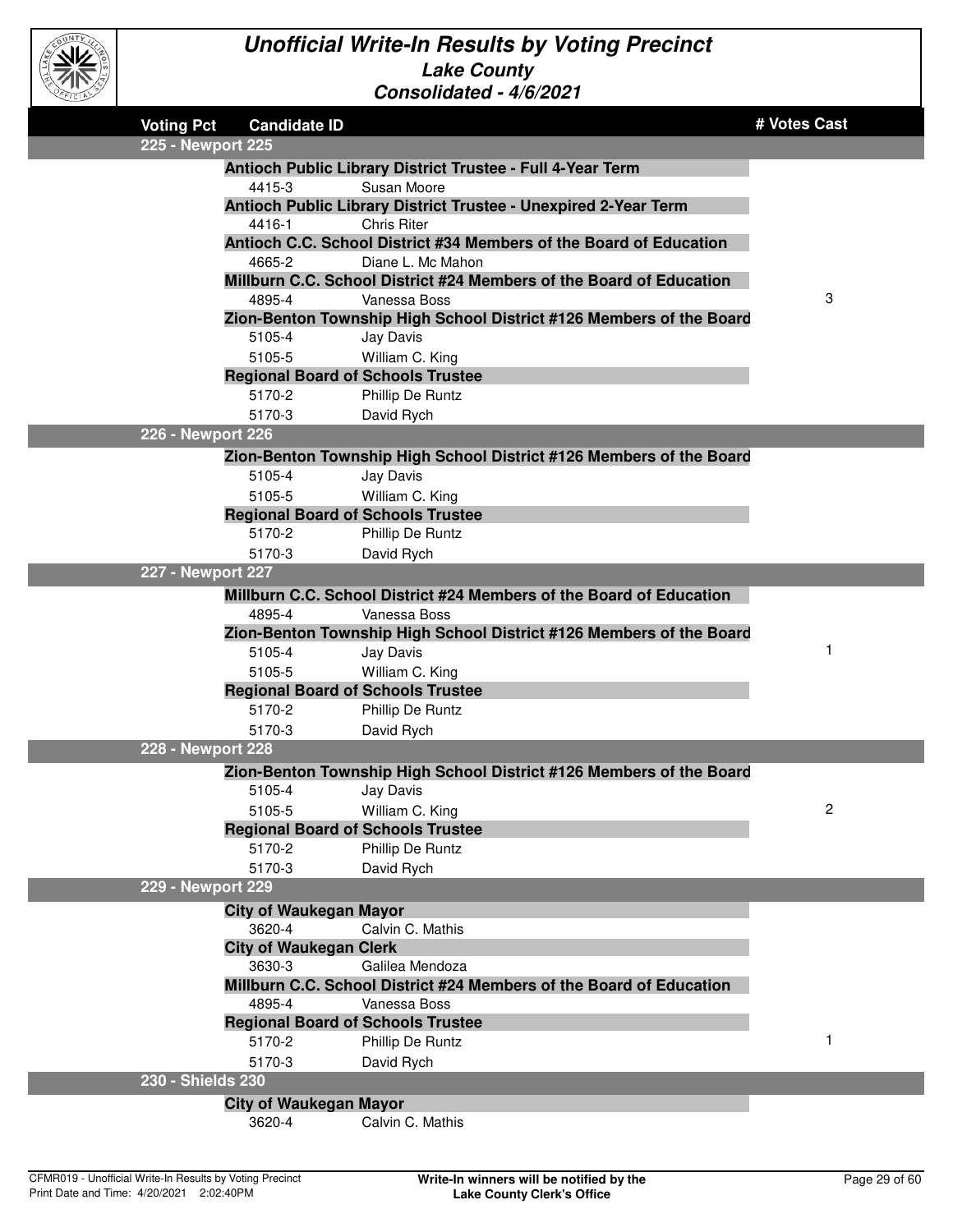

| <b>Voting Pct</b> | <b>Candidate ID</b>           |                                                              | # Votes Cast |
|-------------------|-------------------------------|--------------------------------------------------------------|--------------|
|                   | <b>City of Waukegan Clerk</b> |                                                              |              |
|                   | 3630-3                        | Galilea Mendoza                                              |              |
|                   |                               | <b>Regional Board of Schools Trustee</b>                     |              |
|                   | 5170-2                        | Phillip De Runtz                                             |              |
|                   | 5170-3                        | David Rych                                                   |              |
|                   | 231 - Shields 231             |                                                              |              |
|                   |                               | City of North Chicago Alderman - Ward 3                      |              |
|                   | 3310-2                        | Raul                                                         | 3            |
|                   |                               | <b>Regional Board of Schools Trustee</b>                     |              |
|                   | 5170-2                        | Phillip De Runtz                                             |              |
|                   | 5170-3                        | David Rych                                                   |              |
|                   | 232 - Shields 232             |                                                              |              |
|                   |                               | City of North Chicago Alderman - Ward 3                      |              |
|                   | 3310-2                        | Raul                                                         |              |
|                   |                               | <b>Regional Board of Schools Trustee</b>                     |              |
|                   | 5170-2                        | Phillip De Runtz                                             |              |
|                   | 5170-3                        | David Rych                                                   |              |
|                   | 233 - Shields 233             |                                                              |              |
|                   |                               | City of North Chicago Alderman - Ward 3                      |              |
|                   | 3310-2                        | Raul                                                         |              |
|                   | 5170-2                        | <b>Regional Board of Schools Trustee</b>                     |              |
|                   | 5170-3                        | Phillip De Runtz                                             |              |
|                   | 234 - Shields 234             | David Rych                                                   |              |
|                   |                               |                                                              |              |
|                   | 5170-2                        | <b>Regional Board of Schools Trustee</b><br>Phillip De Runtz |              |
|                   | 5170-3                        | David Rych                                                   |              |
|                   | 235 - Shields 235             |                                                              |              |
|                   |                               |                                                              |              |
|                   | 5170-2                        | <b>Regional Board of Schools Trustee</b><br>Phillip De Runtz |              |
|                   | 5170-3                        | David Rych                                                   |              |
|                   | 236 - Shields 236             |                                                              |              |
|                   |                               |                                                              |              |
|                   |                               | <b>Regional Board of Schools Trustee</b>                     |              |
|                   | 5170-2<br>5170-3              | Phillip De Runtz<br>David Rych                               |              |
|                   | 237 - Shields 237             |                                                              |              |
|                   |                               |                                                              |              |
|                   |                               | <b>Regional Board of Schools Trustee</b>                     |              |
|                   | 5170-2                        | Phillip De Runtz                                             |              |
|                   | 5170-3<br>238 - Shields 238   | David Rych                                                   |              |
|                   |                               |                                                              |              |
|                   |                               | <b>Regional Board of Schools Trustee</b>                     |              |
|                   | 5170-2                        | Phillip De Runtz                                             |              |
|                   | 5170-3<br>239 - Shields 239   | David Rych                                                   |              |
|                   |                               |                                                              |              |
|                   |                               | The City of Lake Forest Mayor                                |              |
|                   | 3000-2                        | Matthew C. Alghini                                           |              |
|                   |                               | <b>Regional Board of Schools Trustee</b>                     |              |
|                   | 5170-2                        | Phillip De Runtz                                             |              |
|                   | 5170-3                        | David Rych                                                   |              |
|                   | 240 - Shields 240             |                                                              |              |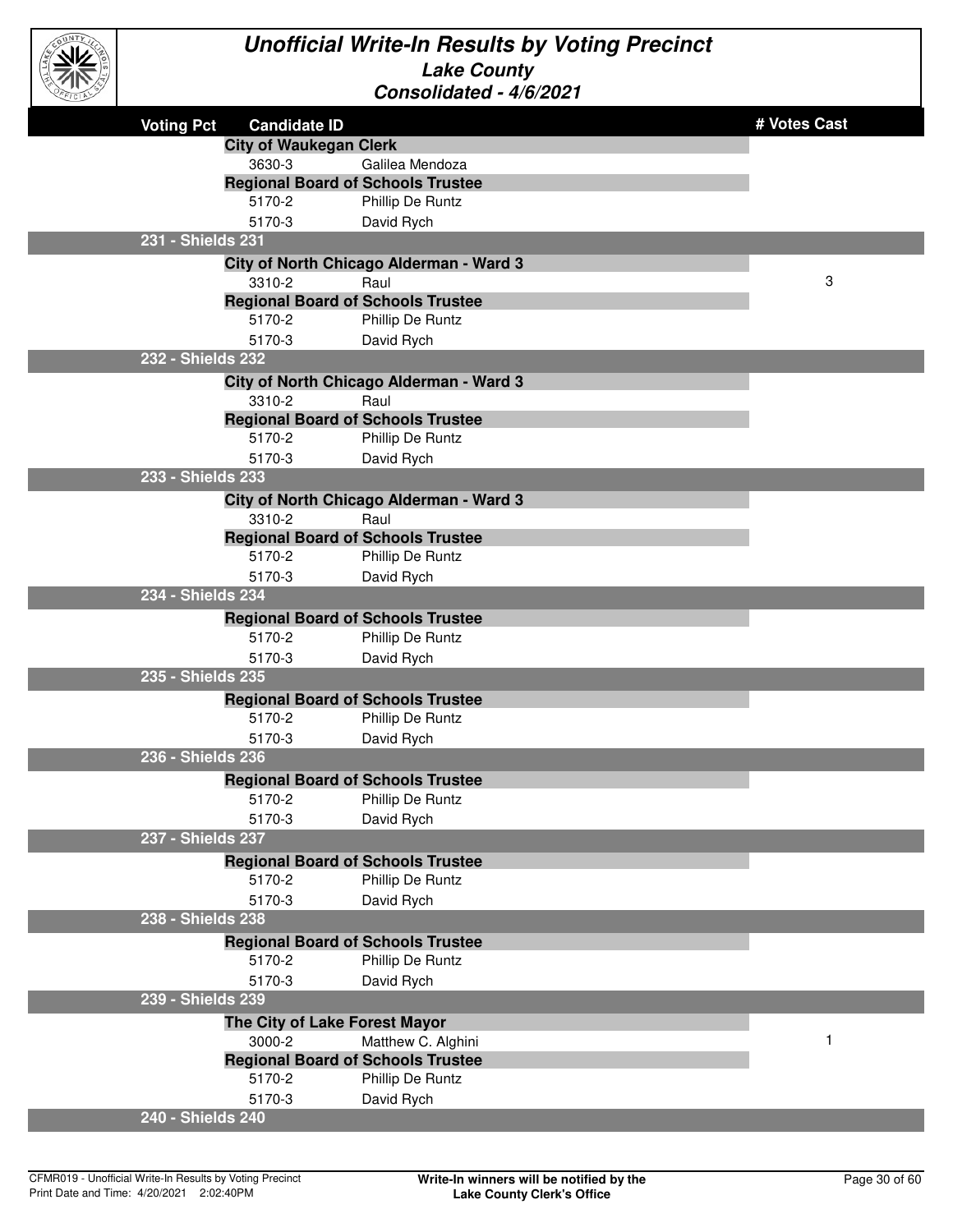

| <b>Voting Pct</b><br><b>Candidate ID</b>                       | # Votes Cast   |
|----------------------------------------------------------------|----------------|
| <b>Regional Board of Schools Trustee</b>                       |                |
| 5170-2<br>Phillip De Runtz                                     | $\overline{c}$ |
| 5170-3<br>David Rych                                           |                |
| 241 - Shields 241                                              |                |
| <b>Regional Board of Schools Trustee</b>                       |                |
| Phillip De Runtz<br>5170-2                                     |                |
| 5170-3<br>David Rych<br>242 - Shields 242                      | 1              |
|                                                                |                |
| The City of Lake Forest Mayor<br>3000-2                        | 1              |
| Matthew C. Alghini<br><b>Regional Board of Schools Trustee</b> |                |
| 5170-2<br>Phillip De Runtz                                     |                |
| 5170-3<br>David Rych                                           |                |
| 243 - Shields 243                                              |                |
| The City of Lake Forest Mayor                                  |                |
| 3000-2<br>Matthew C. Alghini                                   | 6              |
| <b>Regional Board of Schools Trustee</b>                       |                |
| 5170-2<br>Phillip De Runtz                                     |                |
| 5170-3<br>David Rych                                           |                |
| 244 - Shields 244                                              |                |
| The City of Lake Forest Mayor                                  |                |
| 3000-2<br>Matthew C. Alghini                                   | 9              |
| <b>Regional Board of Schools Trustee</b>                       |                |
| 5170-2<br>Phillip De Runtz                                     |                |
| 5170-3<br>David Rych                                           |                |
| 245 - Shields 245                                              |                |
| The City of Lake Forest Mayor                                  |                |
| 3000-2<br>Matthew C. Alghini                                   | $\mathbf 1$    |
| <b>Regional Board of Schools Trustee</b>                       |                |
| 5170-2<br>Phillip De Runtz                                     |                |
| 5170-3<br>David Rych<br>246 - Shields 246                      |                |
|                                                                |                |
| The City of Lake Forest Mayor<br>Matthew C. Alghini<br>3000-2  | 9              |
| <b>Regional Board of Schools Trustee</b>                       |                |
| 5170-2<br>Phillip De Runtz                                     |                |
| 5170-3<br>David Rych                                           |                |
| 247 - Vernon 247                                               |                |
| <b>Long Grove Park District Commissioner</b>                   |                |
| 4275-4<br>Nadia Shah                                           |                |
| <b>Regional Board of Schools Trustee</b>                       |                |
| 5170-2<br>Phillip De Runtz                                     |                |
| 5170-3<br>David Rych                                           |                |
| 248 - Vernon 248                                               |                |
| <b>Regional Board of Schools Trustee</b>                       |                |
| 5170-2<br>Phillip De Runtz                                     |                |
| 5170-3<br>David Rych                                           | 1              |
| 249 - Vernon 249                                               |                |
| <b>Regional Board of Schools Trustee</b>                       |                |
| 5170-2<br>Phillip De Runtz                                     |                |
| 5170-3<br>David Rych                                           |                |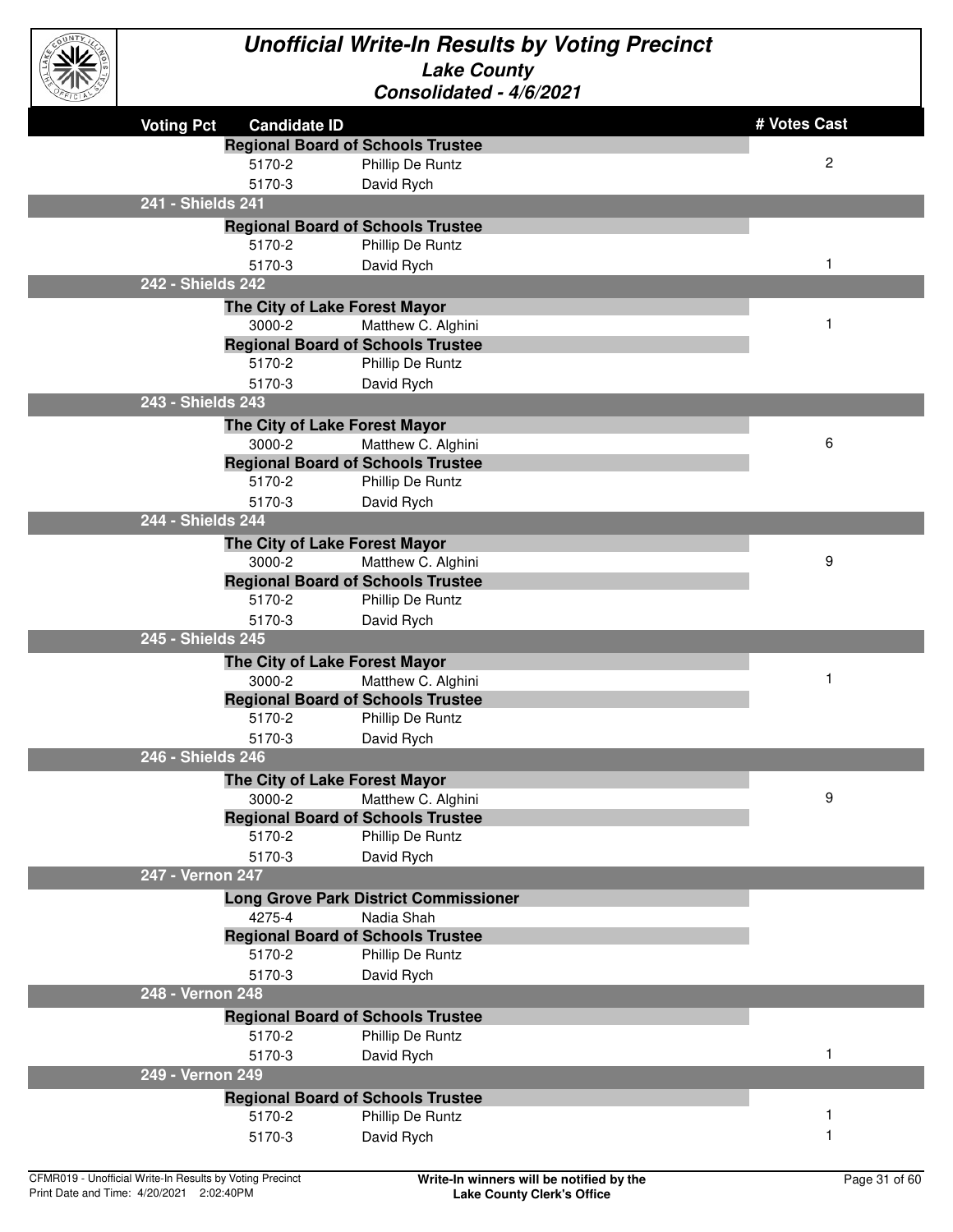

| $\sim$            |                                        |                                              |                |
|-------------------|----------------------------------------|----------------------------------------------|----------------|
| <b>Voting Pct</b> | <b>Candidate ID</b>                    |                                              | # Votes Cast   |
| 250 - Vernon 250  |                                        |                                              |                |
|                   |                                        | <b>Regional Board of Schools Trustee</b>     |                |
|                   | 5170-2                                 | Phillip De Runtz                             |                |
|                   | 5170-3                                 | David Rych                                   |                |
| 251 - Vernon 251  |                                        |                                              |                |
|                   | <b>Village of Lincolnshire Trustee</b> |                                              |                |
|                   | 3150-5                                 | Gustavo (Gus) Cavalcanti                     | 18             |
|                   | 3150-6                                 | Sandra Wright                                | 49             |
|                   | <b>Village of Mettawa President</b>    |                                              |                |
|                   | 3200-2                                 | Casey Urlacher                               | 23             |
|                   |                                        | <b>Regional Board of Schools Trustee</b>     |                |
|                   | 5170-2                                 | Phillip De Runtz                             |                |
|                   | 5170-3                                 | David Rych                                   | 1              |
| 252 - Vernon 252  |                                        |                                              |                |
|                   | The City of Lake Forest Mayor          |                                              |                |
|                   | 3000-2                                 | Matthew C. Alghini                           |                |
|                   |                                        | <b>Regional Board of Schools Trustee</b>     |                |
|                   | 5170-2                                 | Phillip De Runtz                             |                |
|                   | 5170-3                                 | David Rych                                   |                |
| 253 - Vernon 253  |                                        |                                              |                |
|                   |                                        | <b>Long Grove Park District Commissioner</b> |                |
|                   | 4275-4                                 | Nadia Shah                                   | $\overline{c}$ |
|                   |                                        | <b>Regional Board of Schools Trustee</b>     |                |
|                   | 5170-2                                 | Phillip De Runtz                             |                |
| 254 - Vernon 254  | 5170-3                                 | David Rych                                   | $\overline{c}$ |
|                   |                                        |                                              |                |
|                   |                                        | <b>Regional Board of Schools Trustee</b>     |                |
|                   | 5170-2                                 | Phillip De Runtz                             |                |
| 255 - Vernon 255  | 5170-3                                 | David Rych                                   |                |
|                   |                                        |                                              |                |
|                   |                                        | <b>Regional Board of Schools Trustee</b>     |                |
|                   | 5170-2                                 | Phillip De Runtz                             |                |
|                   | 5170-3                                 | David Rych                                   |                |
| 256 - Vernon 256  |                                        |                                              |                |
|                   |                                        | <b>Regional Board of Schools Trustee</b>     |                |
|                   | 5170-2                                 | Phillip De Runtz                             |                |
|                   | 5170-3                                 | David Rych                                   |                |
| 257 - Vernon 257  |                                        |                                              |                |
|                   |                                        | <b>Regional Board of Schools Trustee</b>     |                |
|                   | 5170-2                                 | Phillip De Runtz                             |                |
|                   | 5170-3                                 | David Rych                                   |                |
| 258 - Vernon 258  |                                        |                                              |                |
|                   |                                        | <b>Regional Board of Schools Trustee</b>     |                |
|                   | 5170-2                                 | Phillip De Runtz                             |                |
|                   | 5170-3                                 | David Rych                                   | $\overline{c}$ |
| 259 - Vernon 259  |                                        |                                              |                |
|                   |                                        | <b>Regional Board of Schools Trustee</b>     |                |
|                   | 5170-2                                 | Phillip De Runtz                             | 1              |
|                   | 5170-3                                 | David Rych                                   |                |
| 260 - Vernon 260  |                                        |                                              |                |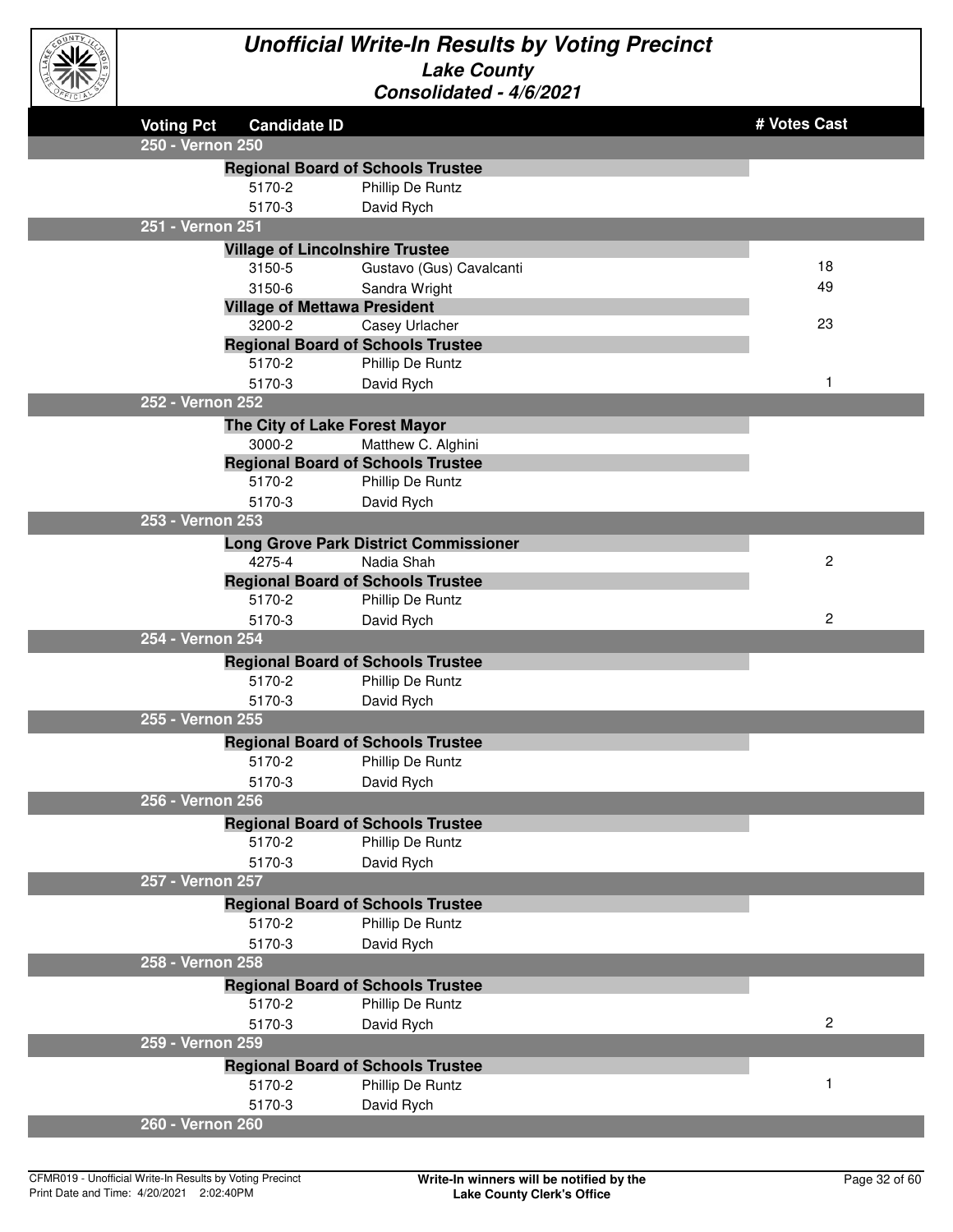

| <b>ELCIPA</b> |                   |                                        | UUIISUIIUAIGU - 7/U/4U4 I                                                              |              |
|---------------|-------------------|----------------------------------------|----------------------------------------------------------------------------------------|--------------|
|               | <b>Voting Pct</b> | <b>Candidate ID</b>                    |                                                                                        | # Votes Cast |
|               |                   |                                        | <b>Long Grove Park District Commissioner</b>                                           |              |
|               |                   | 4275-4                                 | Nadia Shah                                                                             | 8            |
|               |                   |                                        | <b>Regional Board of Schools Trustee</b>                                               |              |
|               |                   | 5170-2                                 | Phillip De Runtz                                                                       |              |
|               |                   | 5170-3                                 | David Rych                                                                             |              |
|               | 261 - Vernon 261  |                                        |                                                                                        |              |
|               |                   |                                        | <b>Regional Board of Schools Trustee</b>                                               |              |
|               |                   | 5170-2                                 | Phillip De Runtz                                                                       |              |
|               |                   | 5170-3                                 | David Rych                                                                             |              |
|               | 262 - Vernon 262  |                                        |                                                                                        |              |
|               |                   |                                        | Aptakisic-Tripp C.C. School District #102 Members of the Board of Educ                 |              |
|               |                   | 4675-4                                 | llene Heyman                                                                           |              |
|               |                   | 4675-5                                 | Jordan Sklansky                                                                        | 8            |
|               |                   |                                        | <b>Regional Board of Schools Trustee</b>                                               |              |
|               |                   | 5170-2                                 | Phillip De Runtz                                                                       |              |
|               |                   | 5170-3                                 | David Rych                                                                             |              |
|               | 263 - Vernon 263  |                                        |                                                                                        |              |
|               |                   | <b>Village of Lincolnshire Trustee</b> |                                                                                        |              |
|               |                   | 3150-5                                 | Gustavo (Gus) Cavalcanti                                                               | 3            |
|               |                   | 3150-6                                 | Sandra Wright                                                                          | 6            |
|               |                   |                                        | <b>Regional Board of Schools Trustee</b>                                               |              |
|               |                   | 5170-2                                 | Phillip De Runtz                                                                       | 1            |
|               |                   | 5170-3                                 | David Rych                                                                             |              |
|               | 264 - Vernon 264  |                                        |                                                                                        |              |
|               |                   | <b>Village of Lincolnshire Trustee</b> |                                                                                        |              |
|               |                   | 3150-5                                 | Gustavo (Gus) Cavalcanti                                                               | 34           |
|               |                   | 3150-6                                 | Sandra Wright                                                                          | 23           |
|               |                   |                                        | <b>Regional Board of Schools Trustee</b>                                               |              |
|               |                   | 5170-2                                 | Phillip De Runtz                                                                       |              |
|               |                   | 5170-3                                 | David Rych                                                                             |              |
|               | 265 - Vernon 265  |                                        |                                                                                        |              |
|               |                   |                                        | <b>Long Grove Park District Commissioner</b>                                           |              |
|               |                   | 4275-4                                 | Nadia Shah                                                                             | 5            |
|               |                   |                                        | <b>Regional Board of Schools Trustee</b>                                               |              |
|               |                   | 5170-2                                 | Phillip De Runtz                                                                       |              |
|               | 266 - Vernon 266  | 5170-3                                 | David Rych                                                                             |              |
|               |                   |                                        |                                                                                        |              |
|               |                   | 5170-2                                 | <b>Regional Board of Schools Trustee</b><br>Phillip De Runtz                           | $\mathbf 1$  |
|               |                   | 5170-3                                 |                                                                                        |              |
|               | 267 - Vernon 267  |                                        | David Rych                                                                             |              |
|               |                   |                                        |                                                                                        |              |
|               |                   | 4675-4                                 | Aptakisic-Tripp C.C. School District #102 Members of the Board of Educ<br>llene Heyman |              |
|               |                   | 4675-5                                 | Jordan Sklansky                                                                        | 7            |
|               |                   |                                        | <b>Regional Board of Schools Trustee</b>                                               |              |
|               |                   | 5170-2                                 | Phillip De Runtz                                                                       |              |
|               |                   | 5170-3                                 | David Rych                                                                             | 1            |
|               | 268 - Vernon 268  |                                        |                                                                                        |              |
|               |                   | <b>Village of Lincolnshire Trustee</b> |                                                                                        |              |
|               |                   | 3150-5                                 | Gustavo (Gus) Cavalcanti                                                               | 35           |
|               |                   | 3150-6                                 | Sandra Wright                                                                          | 25           |
|               |                   |                                        |                                                                                        |              |
|               |                   |                                        |                                                                                        |              |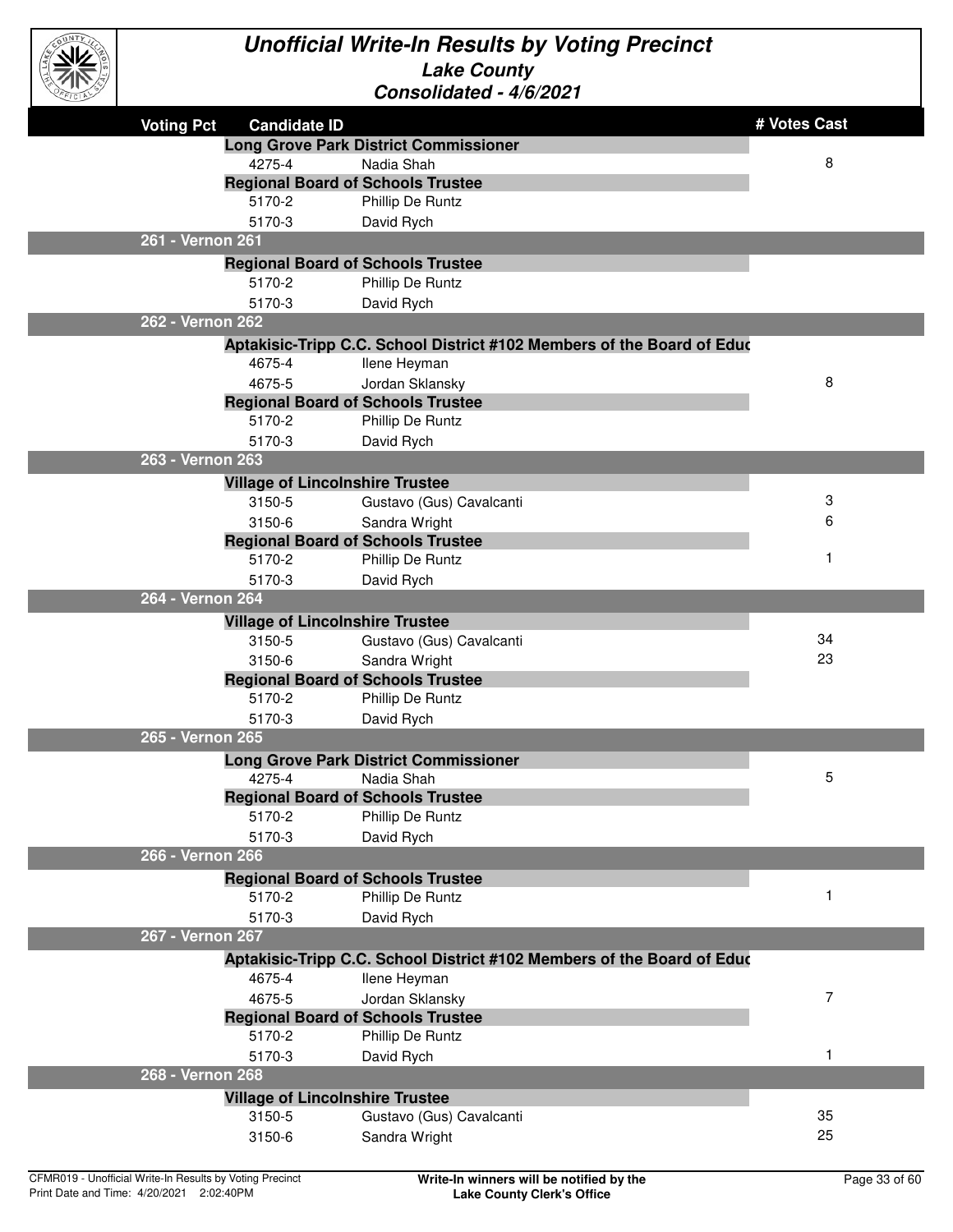

| マルン               |                                        |                                                                        |              |
|-------------------|----------------------------------------|------------------------------------------------------------------------|--------------|
| <b>Voting Pct</b> | <b>Candidate ID</b>                    |                                                                        | # Votes Cast |
|                   |                                        | Aptakisic-Tripp C.C. School District #102 Members of the Board of Educ |              |
|                   | 4675-4                                 | Ilene Heyman                                                           |              |
|                   | 4675-5                                 | Jordan Sklansky                                                        |              |
|                   |                                        | <b>Regional Board of Schools Trustee</b>                               |              |
|                   | 5170-2                                 | Phillip De Runtz                                                       | 6            |
|                   | 5170-3                                 | David Rych                                                             |              |
| 269 - Vernon 269  |                                        |                                                                        |              |
|                   | <b>Village of Lincolnshire Trustee</b> |                                                                        |              |
|                   | 3150-5                                 | Gustavo (Gus) Cavalcanti                                               | 38           |
|                   | 3150-6                                 | Sandra Wright                                                          | 55           |
|                   |                                        | <b>Regional Board of Schools Trustee</b>                               |              |
|                   | 5170-2                                 | Phillip De Runtz                                                       | 1            |
|                   | 5170-3                                 | David Rych                                                             |              |
| 270 - Vernon 270  |                                        |                                                                        |              |
|                   |                                        | Bannockburn School District #106 Members of the Board of Education     |              |
|                   | 4684-1                                 | Jake Leahy                                                             |              |
|                   |                                        | <b>Regional Board of Schools Trustee</b>                               |              |
|                   | 5170-2                                 | Phillip De Runtz                                                       |              |
|                   | 5170-3                                 | David Rych                                                             |              |
| 271 - Vernon 271  |                                        |                                                                        |              |
|                   |                                        | <b>Long Grove Park District Commissioner</b>                           |              |
|                   | 4275-4                                 | Nadia Shah                                                             | 8            |
|                   |                                        | <b>Indian Trails Public Library District Trustee</b>                   |              |
|                   | 4515-4                                 | Andrew Sitshela                                                        |              |
|                   | 4515-5                                 | Rekha Vemuri                                                           |              |
|                   |                                        | <b>Regional Board of Schools Trustee</b>                               |              |
|                   | 5170-2                                 | Phillip De Runtz                                                       |              |
| 272 - Vernon 272  | 5170-3                                 | David Rych                                                             |              |
|                   |                                        |                                                                        |              |
|                   | 4275-4                                 | <b>Long Grove Park District Commissioner</b><br>Nadia Shah             |              |
|                   |                                        | <b>Indian Trails Public Library District Trustee</b>                   |              |
|                   | 4515-4                                 | <b>Andrew Sitshela</b>                                                 | 25           |
|                   | 4515-5                                 | Rekha Vemuri                                                           | 24           |
|                   |                                        | <b>Regional Board of Schools Trustee</b>                               |              |
|                   | 5170-2                                 | Phillip De Runtz                                                       |              |
|                   | 5170-3                                 | David Rych                                                             |              |
| 273 - Vernon 273  |                                        |                                                                        |              |
|                   |                                        | <b>Indian Trails Public Library District Trustee</b>                   |              |
|                   | 4515-4                                 | Andrew Sitshela                                                        | 52           |
|                   | 4515-5                                 | Rekha Vemuri                                                           | 14           |
|                   |                                        | <b>Regional Board of Schools Trustee</b>                               |              |
|                   | 5170-2                                 | Phillip De Runtz                                                       |              |
|                   | 5170-3                                 | David Rych                                                             |              |
| 274 - Vernon 274  |                                        |                                                                        |              |
|                   |                                        | <b>Long Grove Park District Commissioner</b>                           |              |
|                   | 4275-4                                 | Nadia Shah                                                             |              |
|                   |                                        | <b>Indian Trails Public Library District Trustee</b>                   |              |
|                   | 4515-4                                 | Andrew Sitshela                                                        | 35           |
|                   | 4515-5                                 | Rekha Vemuri                                                           | 4            |
|                   |                                        |                                                                        |              |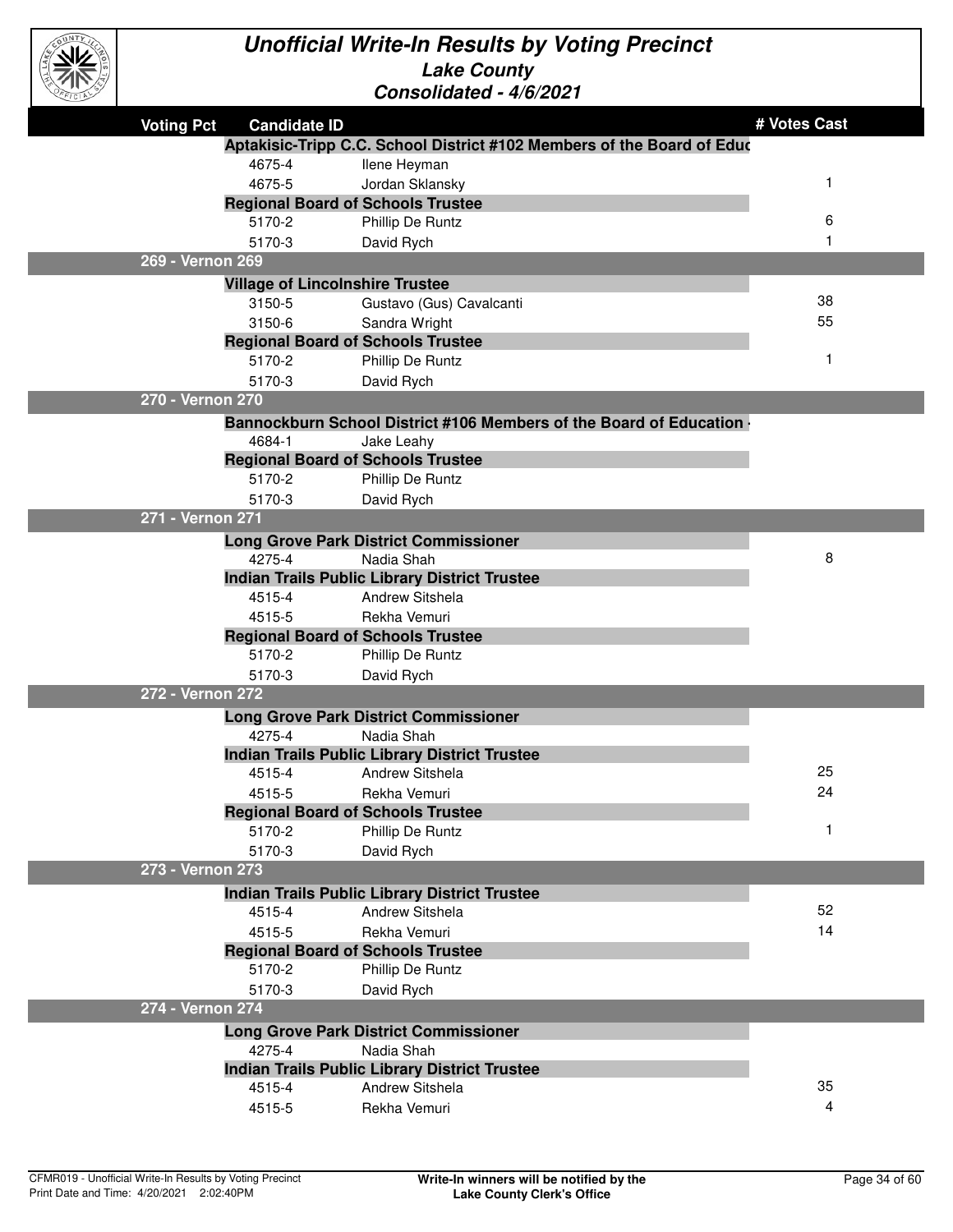

| $\sim$            |                                                    |                                                                         |              |
|-------------------|----------------------------------------------------|-------------------------------------------------------------------------|--------------|
| <b>Voting Pct</b> | <b>Candidate ID</b>                                |                                                                         | # Votes Cast |
|                   | <b>Regional Board of Schools Trustee</b>           |                                                                         |              |
|                   | 5170-2                                             | Phillip De Runtz                                                        |              |
|                   | 5170-3                                             | David Rych                                                              | 5            |
| 275 - Vernon 275  |                                                    |                                                                         |              |
|                   |                                                    | <b>Indian Trails Public Library District Trustee</b>                    |              |
|                   | 4515-4                                             | <b>Andrew Sitshela</b>                                                  | 6            |
|                   | 4515-5                                             | Rekha Vemuri                                                            | 3            |
|                   |                                                    | Aptakisic-Tripp C.C. School District #102 Members of the Board of Educ  |              |
|                   | 4675-4                                             | Ilene Heyman                                                            |              |
|                   | 4675-5                                             | Jordan Sklansky                                                         | 17           |
|                   | <b>Regional Board of Schools Trustee</b>           |                                                                         |              |
|                   | 5170-2                                             | Phillip De Runtz                                                        |              |
|                   | 5170-3                                             | David Rych                                                              |              |
| 276 - Vernon 276  |                                                    |                                                                         |              |
|                   |                                                    | Aptakisic-Tripp C.C. School District #102 Members of the Board of Educ  |              |
|                   | 4675-4                                             | llene Heyman                                                            | 2            |
|                   | 4675-5                                             | Jordan Sklansky                                                         | 3            |
|                   | <b>Regional Board of Schools Trustee</b>           |                                                                         |              |
|                   | 5170-2                                             | Phillip De Runtz                                                        |              |
|                   | 5170-3                                             | David Rych                                                              |              |
| 277 - Vernon 277  |                                                    |                                                                         |              |
|                   |                                                    | <b>Indian Trails Public Library District Trustee</b>                    |              |
|                   | 4515-4                                             | Andrew Sitshela                                                         | 44           |
|                   | 4515-5                                             | Rekha Vemuri                                                            | 7            |
|                   | <b>Regional Board of Schools Trustee</b><br>5170-2 |                                                                         |              |
|                   | 5170-3                                             | Phillip De Runtz                                                        |              |
| 278 - Vernon 278  |                                                    | David Rych                                                              |              |
|                   |                                                    |                                                                         |              |
|                   | 4515-4                                             | <b>Indian Trails Public Library District Trustee</b><br>Andrew Sitshela | 51           |
|                   | 4515-5                                             | Rekha Vemuri                                                            | 2            |
|                   | <b>Regional Board of Schools Trustee</b>           |                                                                         |              |
|                   | 5170-2                                             | Phillip De Runtz                                                        |              |
|                   | 5170-3                                             | David Rych                                                              |              |
| 279 - Vernon 279  |                                                    |                                                                         |              |
|                   |                                                    | <b>Indian Trails Public Library District Trustee</b>                    |              |
|                   | 4515-4                                             | <b>Andrew Sitshela</b>                                                  | 19           |
|                   | 4515-5                                             | Rekha Vemuri                                                            | 5            |
|                   |                                                    | Aptakisic-Tripp C.C. School District #102 Members of the Board of Educ  |              |
|                   | 4675-4                                             | llene Heyman                                                            | 2            |
|                   | 4675-5                                             | Jordan Sklansky                                                         | 16           |
|                   | <b>Regional Board of Schools Trustee</b>           |                                                                         |              |
|                   | 5170-2                                             | Phillip De Runtz                                                        |              |
|                   | 5170-3                                             | David Rych                                                              | 1            |
| 280 - Vernon 280  |                                                    |                                                                         |              |
|                   |                                                    | Aptakisic-Tripp C.C. School District #102 Members of the Board of Educ  |              |
|                   | 4675-4                                             | Ilene Heyman                                                            |              |
|                   | 4675-5                                             | Jordan Sklansky                                                         | 17           |
|                   | <b>Regional Board of Schools Trustee</b>           |                                                                         |              |
|                   | 5170-2                                             | Phillip De Runtz                                                        |              |
|                   | 5170-3                                             | David Rych                                                              |              |
| 281 - Vernon 281  |                                                    |                                                                         |              |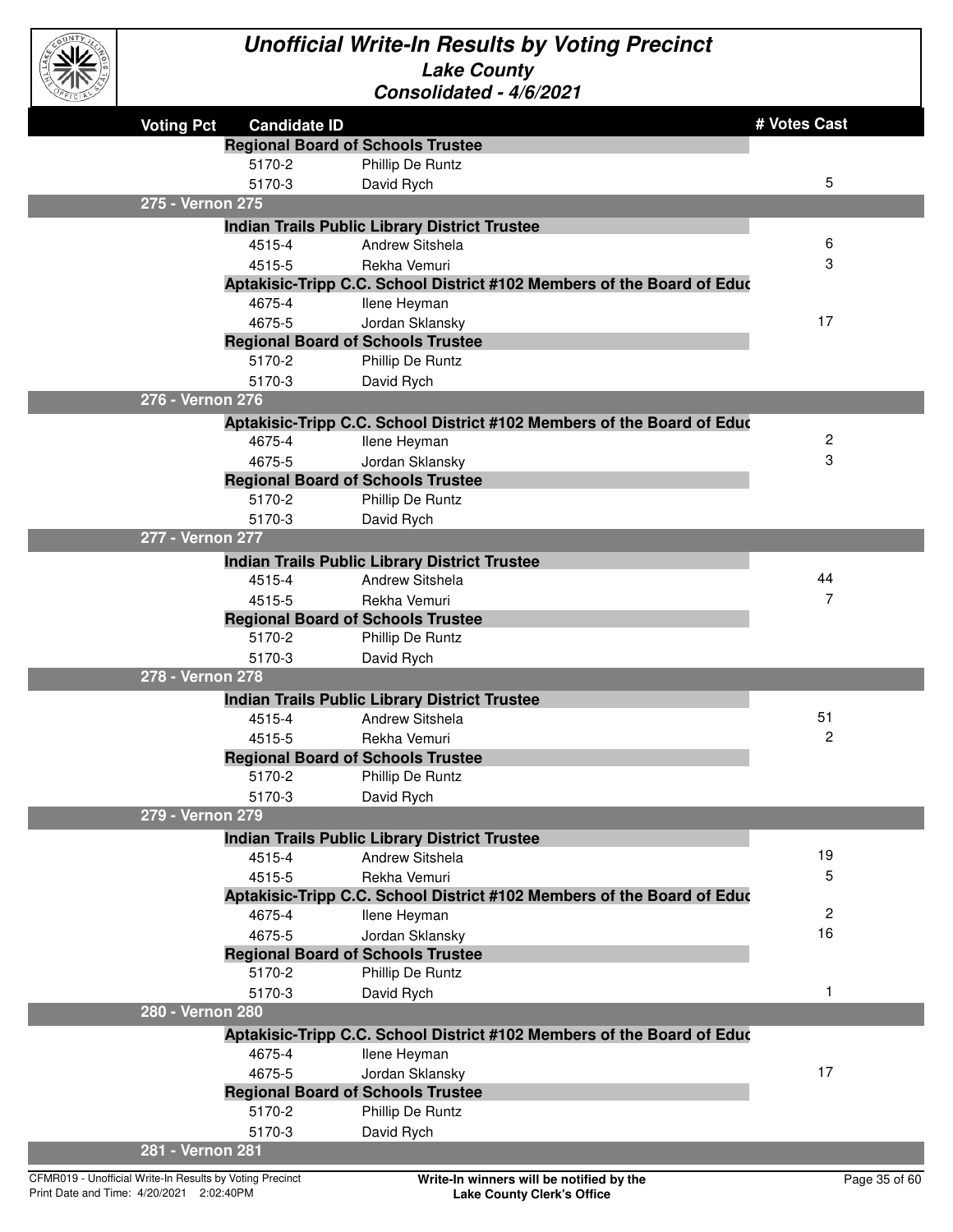

| EFICIAL |                   |                     | CONSONQUEQ - 4/0/2021                                                  |                |
|---------|-------------------|---------------------|------------------------------------------------------------------------|----------------|
|         | <b>Voting Pct</b> | <b>Candidate ID</b> |                                                                        | # Votes Cast   |
|         |                   |                     | Aptakisic-Tripp C.C. School District #102 Members of the Board of Educ |                |
|         |                   | 4675-4              | Ilene Heyman                                                           | -1             |
|         |                   | 4675-5              | Jordan Sklansky                                                        | 11             |
|         |                   |                     | <b>Regional Board of Schools Trustee</b>                               |                |
|         |                   | 5170-2              | Phillip De Runtz                                                       |                |
|         |                   | 5170-3              | David Rych                                                             | $\mathbf 1$    |
|         | 282 - Vernon 282  |                     |                                                                        |                |
|         |                   |                     | Aptakisic-Tripp C.C. School District #102 Members of the Board of Educ |                |
|         |                   | 4675-4              | Ilene Heyman                                                           | 2              |
|         |                   | 4675-5              | Jordan Sklansky                                                        | 6              |
|         |                   |                     | <b>Regional Board of Schools Trustee</b>                               |                |
|         |                   | 5170-2              | Phillip De Runtz                                                       |                |
|         |                   | 5170-3              | David Rych                                                             |                |
|         | 283 - Vernon 283  |                     |                                                                        |                |
|         |                   |                     | <b>Indian Trails Public Library District Trustee</b>                   | 29             |
|         |                   | 4515-4              | Andrew Sitshela                                                        |                |
|         |                   | 4515-5              | Rekha Vemuri                                                           |                |
|         |                   | 5170-2              | <b>Regional Board of Schools Trustee</b><br>Phillip De Runtz           | $\mathbf{2}$   |
|         |                   | 5170-3              | David Rych                                                             | 1              |
|         | 284 - Vernon 284  |                     |                                                                        |                |
|         |                   |                     | <b>Indian Trails Public Library District Trustee</b>                   |                |
|         |                   | 4515-4              | <b>Andrew Sitshela</b>                                                 | 12             |
|         |                   | 4515-5              | Rekha Vemuri                                                           | $\overline{2}$ |
|         |                   |                     | Aptakisic-Tripp C.C. School District #102 Members of the Board of Educ |                |
|         |                   | 4675-4              | Ilene Heyman                                                           |                |
|         |                   | 4675-5              | Jordan Sklansky                                                        | 1              |
|         |                   |                     | <b>Regional Board of Schools Trustee</b>                               |                |
|         |                   | 5170-2              | Phillip De Runtz                                                       | 1              |
|         |                   | 5170-3              | David Rych                                                             |                |
|         | 285 - Vernon 285  |                     |                                                                        |                |
|         |                   |                     | Aptakisic-Tripp C.C. School District #102 Members of the Board of Educ |                |
|         |                   | 4675-4              | Ilene Heyman                                                           |                |
|         |                   | 4675-5              | Jordan Sklansky                                                        | 10             |
|         |                   |                     | <b>Regional Board of Schools Trustee</b>                               |                |
|         |                   | 5170-2              | Phillip De Runtz                                                       |                |
|         |                   | 5170-3              | David Rych                                                             |                |
|         | 286 - Vernon 286  |                     |                                                                        |                |
|         |                   |                     | Aptakisic-Tripp C.C. School District #102 Members of the Board of Educ |                |
|         |                   | 4675-4              | <b>Ilene Heyman</b>                                                    | 1              |
|         |                   | 4675-5              | Jordan Sklansky                                                        | 4              |
|         |                   |                     | <b>Regional Board of Schools Trustee</b>                               |                |
|         |                   | 5170-2              | Phillip De Runtz                                                       |                |
|         |                   | 5170-3              | David Rych                                                             |                |
|         | 287 - Vernon 287  |                     |                                                                        |                |
|         |                   |                     | Aptakisic-Tripp C.C. School District #102 Members of the Board of Educ |                |
|         |                   | 4675-4              | Ilene Heyman                                                           |                |
|         |                   | 4675-5              | Jordan Sklansky<br><b>Regional Board of Schools Trustee</b>            |                |
|         |                   | 5170-2              | Phillip De Runtz                                                       |                |
|         |                   | 5170-3              | David Rych                                                             |                |
|         | 288 - Warren 288  |                     |                                                                        |                |
|         |                   |                     |                                                                        |                |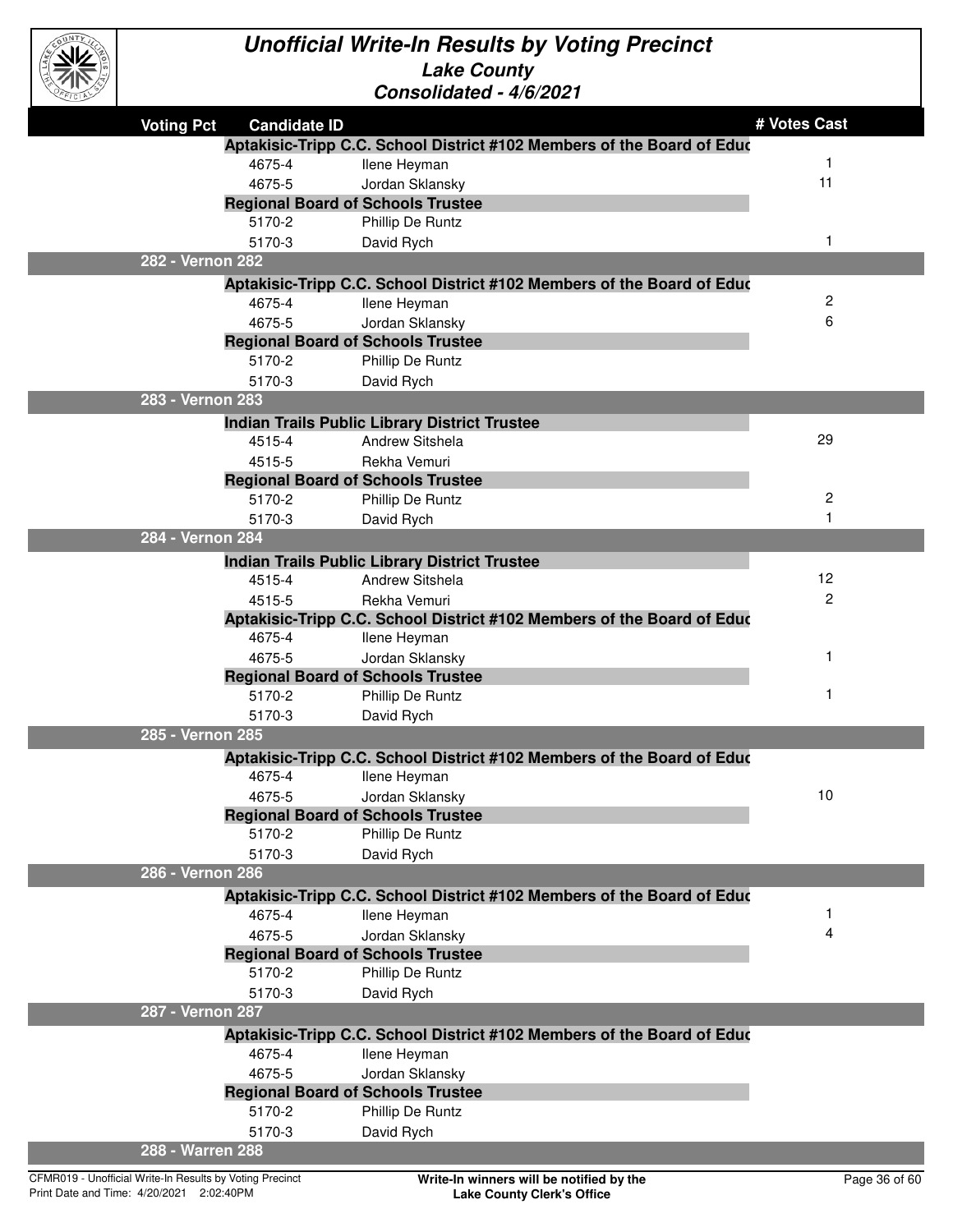

| OFFICIAL <sup>3</sup> |                   |                                                    | Consolidated - 4/6/2021                                                                        |              |
|-----------------------|-------------------|----------------------------------------------------|------------------------------------------------------------------------------------------------|--------------|
|                       | <b>Voting Pct</b> | <b>Candidate ID</b>                                |                                                                                                | # Votes Cast |
|                       |                   |                                                    | Millburn C.C. School District #24 Members of the Board of Education                            |              |
|                       |                   | 4895-4                                             | Vanessa Boss                                                                                   |              |
|                       |                   |                                                    | Woodland C.C. School District #50 Members of the Board of Education                            |              |
|                       |                   | 4964-3                                             | <b>Brianna Powvens</b>                                                                         | 24           |
|                       |                   |                                                    | Woodland C.C. School District #50 Members of the Board of Education-                           |              |
|                       |                   | 4965-5                                             | Katie A. Salyer Szostak                                                                        | 24           |
|                       |                   | 4965-6                                             | Richard A. Stader-Shaw                                                                         | 15           |
|                       |                   | <b>Regional Board of Schools Trustee</b>           |                                                                                                |              |
|                       |                   | 5170-2                                             | Phillip De Runtz                                                                               |              |
|                       |                   | 5170-3                                             | David Rych                                                                                     |              |
|                       | 289 - Warren 289  |                                                    |                                                                                                |              |
|                       |                   |                                                    | Millburn C.C. School District #24 Members of the Board of Education                            |              |
|                       |                   | 4895-4                                             | Vanessa Boss                                                                                   | 5            |
|                       |                   | <b>Regional Board of Schools Trustee</b>           |                                                                                                |              |
|                       |                   | 5170-2                                             | Phillip De Runtz                                                                               |              |
|                       | 290 - Warren 290  | 5170-3                                             | David Rych                                                                                     |              |
|                       |                   |                                                    |                                                                                                |              |
|                       |                   |                                                    | Woodland C.C. School District #50 Members of the Board of Education                            | 7            |
|                       |                   | 4964-3                                             | <b>Brianna Powvens</b><br>Woodland C.C. School District #50 Members of the Board of Education- |              |
|                       |                   | 4965-5                                             | Katie A. Salyer Szostak                                                                        | 11           |
|                       |                   | 4965-6                                             | Richard A. Stader-Shaw                                                                         | 6            |
|                       |                   | <b>Regional Board of Schools Trustee</b>           |                                                                                                |              |
|                       |                   | 5170-2                                             | Phillip De Runtz                                                                               |              |
|                       |                   | 5170-3                                             | David Rych                                                                                     |              |
|                       | 291 - Warren 291  |                                                    |                                                                                                |              |
|                       |                   |                                                    | Woodland C.C. School District #50 Members of the Board of Education                            |              |
|                       |                   | 4964-3                                             | <b>Brianna Powvens</b>                                                                         | 2            |
|                       |                   |                                                    | Woodland C.C. School District #50 Members of the Board of Education-                           |              |
|                       |                   | 4965-5                                             | Katie A. Salyer Szostak                                                                        | 3            |
|                       |                   | 4965-6                                             | Richard A. Stader-Shaw                                                                         | 2            |
|                       |                   | <b>Regional Board of Schools Trustee</b>           |                                                                                                |              |
|                       |                   | 5170-2                                             | Phillip De Runtz                                                                               |              |
|                       |                   | 5170-3                                             | David Rych                                                                                     |              |
|                       | 292 - Warren 292  |                                                    |                                                                                                |              |
|                       |                   |                                                    | Woodland C.C. School District #50 Members of the Board of Education                            |              |
|                       |                   | 4964-3                                             | <b>Brianna Powvens</b>                                                                         | 26           |
|                       |                   |                                                    | Woodland C.C. School District #50 Members of the Board of Education-                           |              |
|                       |                   | 4965-5                                             | Katie A. Salyer Szostak                                                                        | 21           |
|                       |                   | 4965-6                                             | Richard A. Stader-Shaw                                                                         | 25           |
|                       |                   | <b>Regional Board of Schools Trustee</b>           |                                                                                                |              |
|                       |                   | 5170-2                                             | Phillip De Runtz                                                                               |              |
|                       |                   | 5170-3                                             | David Rych                                                                                     |              |
|                       | 293 - Warren 293  |                                                    |                                                                                                |              |
|                       |                   |                                                    | Woodland C.C. School District #50 Members of the Board of Education                            |              |
|                       |                   | 4964-3                                             | <b>Brianna Powvens</b>                                                                         | 30           |
|                       |                   |                                                    | Woodland C.C. School District #50 Members of the Board of Education-                           | 49           |
|                       |                   | 4965-5                                             | Katie A. Salyer Szostak                                                                        | 32           |
|                       |                   | 4965-6<br><b>Regional Board of Schools Trustee</b> | Richard A. Stader-Shaw                                                                         |              |
|                       |                   | 5170-2                                             | Phillip De Runtz                                                                               | 1            |
|                       |                   | 5170-3                                             | David Rych                                                                                     | -1           |
|                       |                   |                                                    |                                                                                                |              |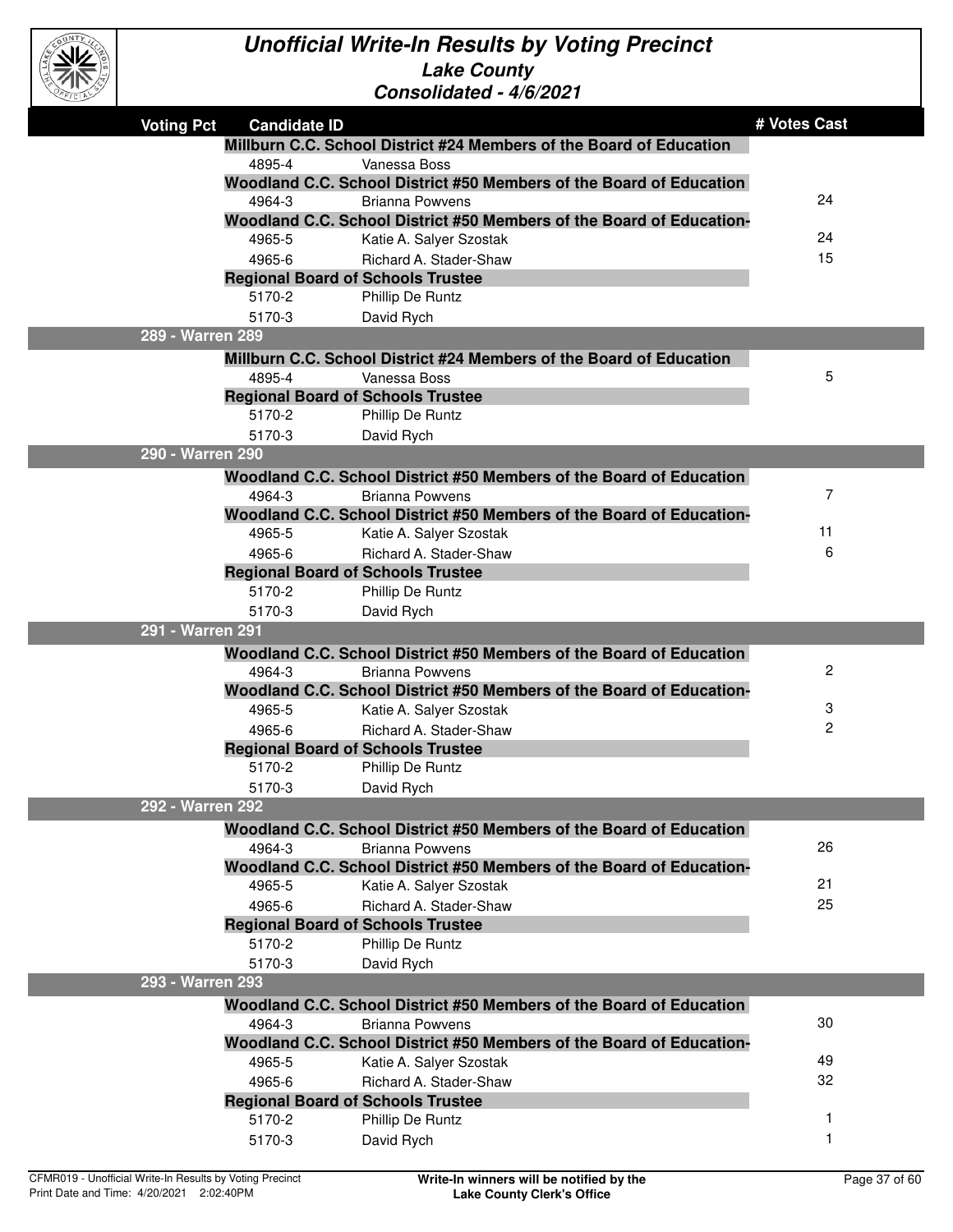

| <b>Voting Pct</b> | <b>Candidate ID</b>                      |                                                                      | # Votes Cast |
|-------------------|------------------------------------------|----------------------------------------------------------------------|--------------|
| 294 - Warren 294  |                                          |                                                                      |              |
|                   |                                          | Woodland C.C. School District #50 Members of the Board of Education  |              |
|                   | 4964-3                                   | <b>Brianna Powvens</b>                                               | 6            |
|                   |                                          | Woodland C.C. School District #50 Members of the Board of Education- |              |
|                   | 4965-5                                   | Katie A. Salyer Szostak                                              | 10           |
|                   | 4965-6                                   | Richard A. Stader-Shaw                                               | 4            |
|                   | <b>Regional Board of Schools Trustee</b> |                                                                      |              |
|                   | 5170-2                                   | Phillip De Runtz                                                     |              |
|                   | 5170-3                                   | David Rych                                                           |              |
| 295 - Warren 295  |                                          |                                                                      |              |
|                   |                                          | Woodland C.C. School District #50 Members of the Board of Education  |              |
|                   | 4964-3                                   | <b>Brianna Powvens</b>                                               | 5            |
|                   |                                          | Woodland C.C. School District #50 Members of the Board of Education- |              |
|                   | 4965-5                                   | Katie A. Salyer Szostak                                              | 6            |
|                   | 4965-6                                   | Richard A. Stader-Shaw                                               | 5            |
|                   | <b>Regional Board of Schools Trustee</b> |                                                                      |              |
|                   | 5170-2                                   | Phillip De Runtz                                                     | 1            |
|                   | 5170-3                                   | David Rych                                                           |              |
| 296 - Warren 296  |                                          |                                                                      |              |
|                   | <b>Regional Board of Schools Trustee</b> |                                                                      |              |
|                   | 5170-2                                   | Phillip De Runtz                                                     |              |
|                   | 5170-3                                   | David Rych                                                           |              |
| 297 - Warren 297  |                                          |                                                                      |              |
|                   | <b>City of Waukegan Mayor</b>            |                                                                      |              |
|                   | 3620-4                                   | Calvin C. Mathis                                                     |              |
|                   | <b>City of Waukegan Clerk</b>            |                                                                      |              |
|                   | 3630-3                                   | Galilea Mendoza                                                      |              |
|                   | <b>Regional Board of Schools Trustee</b> |                                                                      |              |
|                   | 5170-2                                   | Phillip De Runtz                                                     |              |
|                   | 5170-3                                   | David Rych                                                           |              |
| 298 - Warren 298  |                                          |                                                                      |              |
|                   | <b>City of Waukegan Mayor</b>            |                                                                      |              |
|                   | 3620-4                                   | Calvin C. Mathis                                                     |              |
|                   | <b>City of Waukegan Clerk</b>            |                                                                      |              |
|                   | 3630-3                                   | Galilea Mendoza                                                      |              |
|                   | <b>Regional Board of Schools Trustee</b> |                                                                      |              |
|                   | 5170-2                                   | Phillip De Runtz                                                     | 1            |
|                   | 5170-3                                   | David Rych                                                           |              |
| 299 - Warren 299  |                                          |                                                                      |              |
|                   | <b>City of Waukegan Mayor</b>            |                                                                      |              |
|                   | 3620-4                                   | Calvin C. Mathis                                                     |              |
|                   | <b>City of Waukegan Clerk</b>            |                                                                      |              |
|                   | 3630-3                                   | Galilea Mendoza                                                      |              |
|                   | <b>Regional Board of Schools Trustee</b> |                                                                      |              |
|                   | 5170-2                                   | Phillip De Runtz                                                     |              |
|                   | 5170-3                                   | David Rych                                                           |              |
| 300 - Warren 300  |                                          |                                                                      |              |
|                   | <b>Regional Board of Schools Trustee</b> |                                                                      |              |
|                   | 5170-2                                   | Phillip De Runtz                                                     |              |
|                   | 5170-3                                   | David Rych                                                           |              |
| 301 - Warren 301  |                                          |                                                                      |              |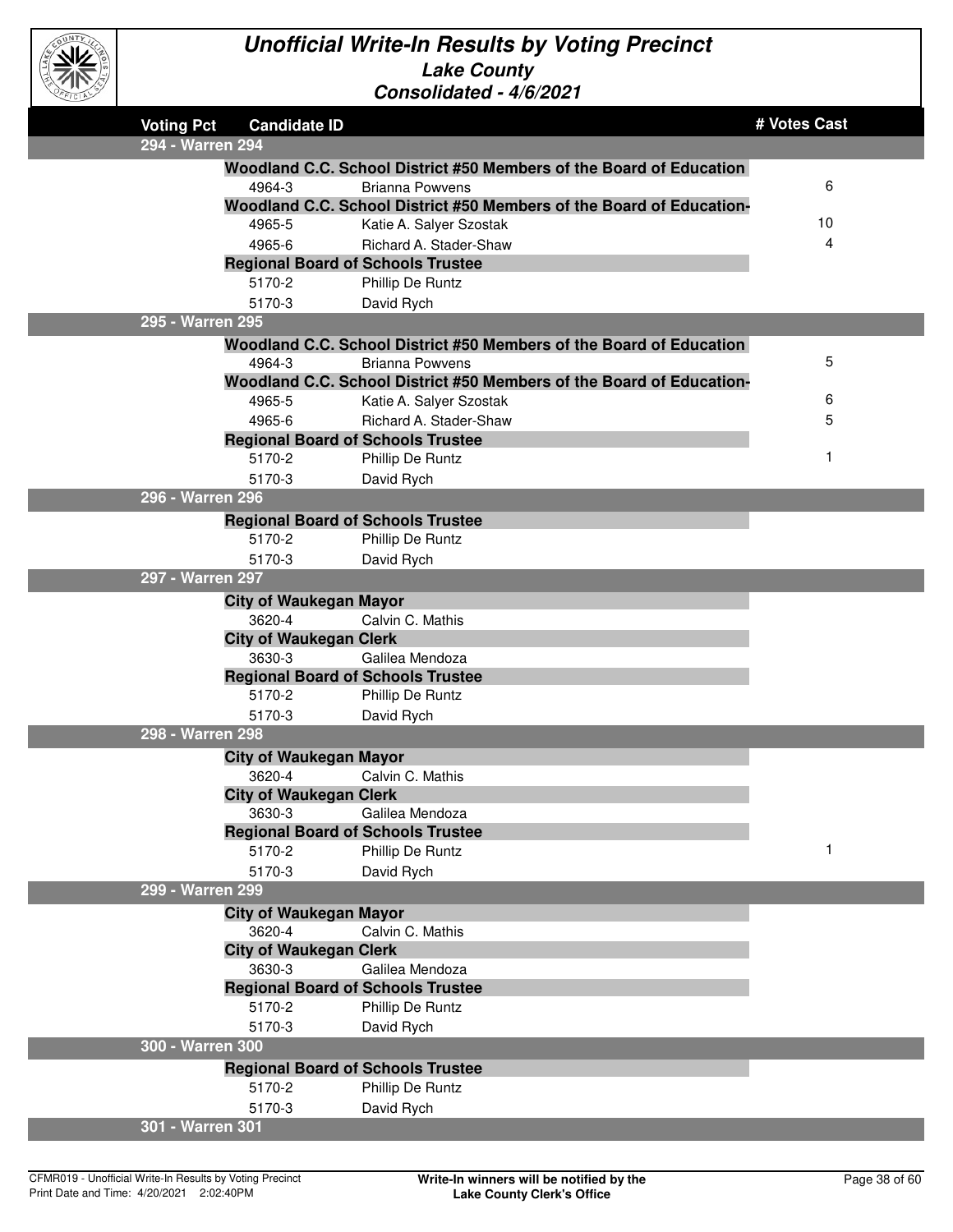

| CEICIAY |                   |                                                    | CUISUIIUAICU - 4/0/2021                                                                       |              |
|---------|-------------------|----------------------------------------------------|-----------------------------------------------------------------------------------------------|--------------|
|         | <b>Voting Pct</b> | <b>Candidate ID</b>                                |                                                                                               | # Votes Cast |
|         |                   | <b>City of Waukegan Mayor</b>                      |                                                                                               |              |
|         |                   | 3620-4                                             | Calvin C. Mathis                                                                              |              |
|         |                   | <b>City of Waukegan Clerk</b>                      |                                                                                               |              |
|         |                   | 3630-3                                             | Galilea Mendoza                                                                               |              |
|         |                   | <b>Regional Board of Schools Trustee</b>           |                                                                                               |              |
|         |                   | 5170-2                                             | Phillip De Runtz                                                                              |              |
|         |                   | 5170-3                                             | David Rych                                                                                    |              |
|         | 302 - Warren 302  |                                                    |                                                                                               |              |
|         |                   | <b>Regional Board of Schools Trustee</b>           |                                                                                               |              |
|         |                   | 5170-2                                             | Phillip De Runtz                                                                              |              |
|         |                   | 5170-3                                             | David Rych                                                                                    |              |
|         | 303 - Warren 303  |                                                    |                                                                                               |              |
|         |                   | <b>Regional Board of Schools Trustee</b>           |                                                                                               |              |
|         |                   | 5170-2                                             | Phillip De Runtz                                                                              |              |
|         |                   | 5170-3                                             | David Rych                                                                                    |              |
|         | 304 - Warren 304  |                                                    |                                                                                               |              |
|         |                   | <b>Regional Board of Schools Trustee</b>           |                                                                                               |              |
|         |                   | 5170-2                                             | Phillip De Runtz                                                                              |              |
|         |                   | 5170-3                                             | David Rych                                                                                    |              |
|         | 305 - Warren 305  |                                                    |                                                                                               |              |
|         |                   |                                                    | Woodland C.C. School District #50 Members of the Board of Education                           |              |
|         |                   | 4964-3                                             | <b>Brianna Powvens</b>                                                                        | 28           |
|         |                   |                                                    | Woodland C.C. School District #50 Members of the Board of Education-                          |              |
|         |                   | 4965-5                                             | Katie A. Salyer Szostak                                                                       | 38           |
|         |                   | 4965-6                                             | Richard A. Stader-Shaw                                                                        | 26           |
|         |                   | <b>Regional Board of Schools Trustee</b><br>5170-2 |                                                                                               | $\mathbf{1}$ |
|         |                   | 5170-3                                             | Phillip De Runtz                                                                              |              |
|         | 306 - Warren 306  |                                                    | David Rych                                                                                    |              |
|         |                   |                                                    |                                                                                               |              |
|         |                   | 4964-3                                             | Woodland C.C. School District #50 Members of the Board of Education<br><b>Brianna Powvens</b> | 15           |
|         |                   |                                                    | Woodland C.C. School District #50 Members of the Board of Education-                          |              |
|         |                   | 4965-5                                             | Katie A. Salyer Szostak                                                                       | 12           |
|         |                   | 4965-6                                             | Richard A. Stader-Shaw                                                                        | 8            |
|         |                   | <b>Regional Board of Schools Trustee</b>           |                                                                                               |              |
|         |                   | 5170-2                                             | Phillip De Runtz                                                                              |              |
|         |                   | 5170-3                                             | David Rych                                                                                    |              |
|         | 307 - Warren 307  |                                                    |                                                                                               |              |
|         |                   |                                                    | Woodland C.C. School District #50 Members of the Board of Education                           |              |
|         |                   | 4964-3                                             | <b>Brianna Powvens</b>                                                                        | 7            |
|         |                   |                                                    | Woodland C.C. School District #50 Members of the Board of Education-                          |              |
|         |                   | 4965-5                                             | Katie A. Salyer Szostak                                                                       | 6            |
|         |                   | 4965-6                                             | Richard A. Stader-Shaw                                                                        | 7            |
|         |                   | <b>Regional Board of Schools Trustee</b>           |                                                                                               |              |
|         |                   | 5170-2                                             | Phillip De Runtz                                                                              |              |
|         |                   | 5170-3                                             | David Rych                                                                                    |              |
|         | 308 - Warren 308  |                                                    |                                                                                               |              |
|         |                   |                                                    | Woodland C.C. School District #50 Members of the Board of Education                           |              |
|         |                   | 4964-3                                             | <b>Brianna Powvens</b>                                                                        | 7            |
|         |                   |                                                    | Woodland C.C. School District #50 Members of the Board of Education-                          |              |
|         |                   | 4965-5                                             | Katie A. Salyer Szostak                                                                       | 10           |
|         |                   | 4965-6                                             | Richard A. Stader-Shaw                                                                        | 6            |
|         |                   |                                                    |                                                                                               |              |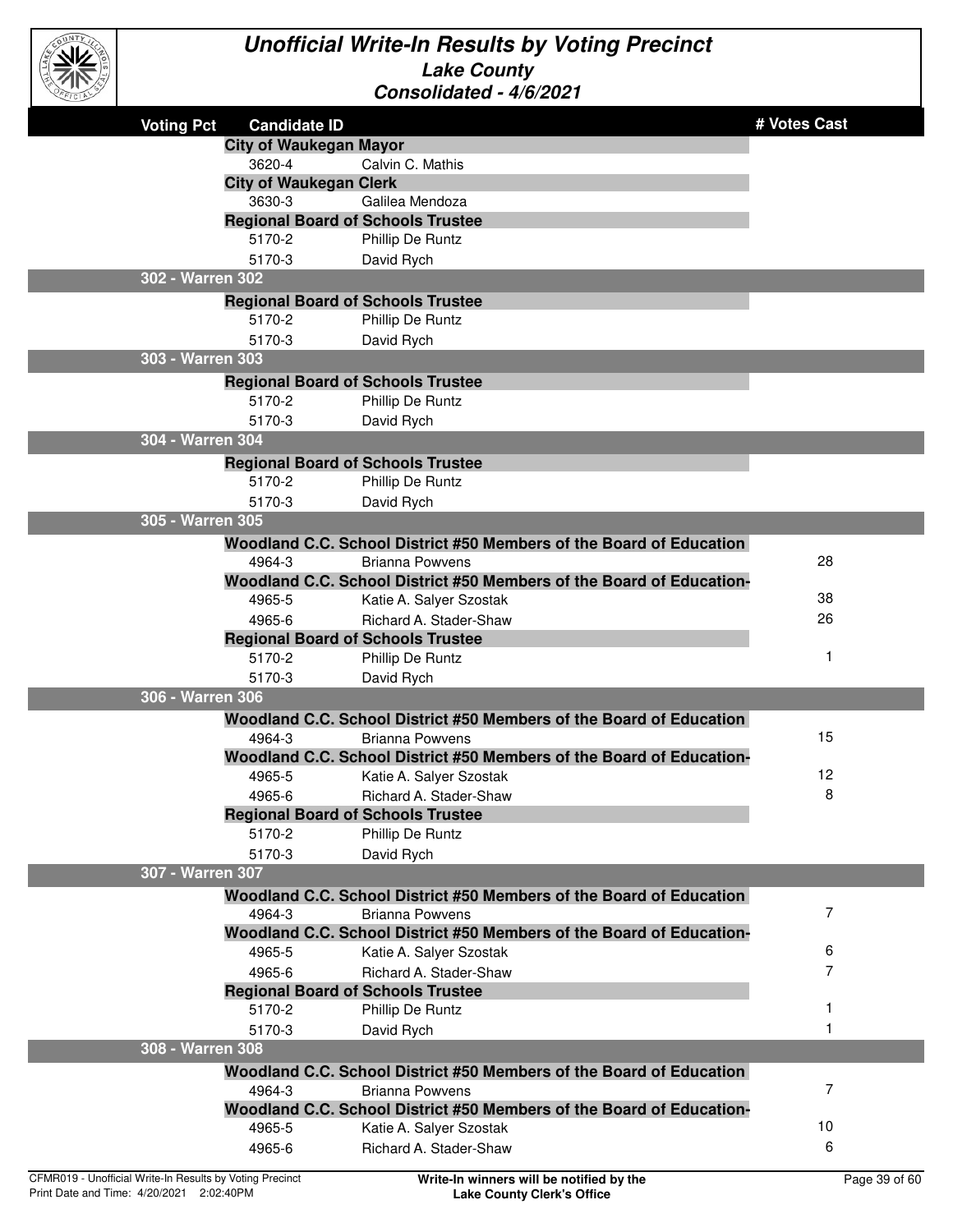

| $\sim$            |                                          |                                                                      |                |
|-------------------|------------------------------------------|----------------------------------------------------------------------|----------------|
| <b>Voting Pct</b> | <b>Candidate ID</b>                      |                                                                      | # Votes Cast   |
|                   | <b>Regional Board of Schools Trustee</b> |                                                                      |                |
|                   | 5170-2                                   | Phillip De Runtz                                                     |                |
|                   | 5170-3                                   | David Rych                                                           |                |
| 309 - Warren 309  |                                          |                                                                      |                |
|                   |                                          | Woodland C.C. School District #50 Members of the Board of Education  |                |
|                   | 4964-3                                   | <b>Brianna Powvens</b>                                               | 28             |
|                   |                                          | Woodland C.C. School District #50 Members of the Board of Education- |                |
|                   | 4965-5                                   | Katie A. Salyer Szostak                                              | 30             |
|                   | 4965-6                                   | Richard A. Stader-Shaw                                               | 23             |
|                   | <b>Regional Board of Schools Trustee</b> |                                                                      |                |
|                   | 5170-2                                   | Phillip De Runtz                                                     |                |
|                   | 5170-3                                   | David Rych                                                           |                |
| 310 - Warren 310  |                                          |                                                                      |                |
|                   |                                          | Woodland C.C. School District #50 Members of the Board of Education  |                |
|                   | 4964-3                                   | <b>Brianna Powvens</b>                                               | 33             |
|                   |                                          | Woodland C.C. School District #50 Members of the Board of Education- |                |
|                   | 4965-5                                   | Katie A. Salyer Szostak                                              | 38             |
|                   | 4965-6                                   | Richard A. Stader-Shaw                                               | 22             |
|                   | <b>Regional Board of Schools Trustee</b> |                                                                      |                |
|                   | 5170-2                                   | <b>Phillip De Runtz</b>                                              | $\overline{c}$ |
|                   | 5170-3                                   | David Rych                                                           |                |
| 311 - Warren 311  |                                          |                                                                      |                |
|                   |                                          | Woodland C.C. School District #50 Members of the Board of Education  |                |
|                   | 4964-3                                   | <b>Brianna Powvens</b>                                               | 16             |
|                   |                                          | Woodland C.C. School District #50 Members of the Board of Education- |                |
|                   | 4965-5                                   | Katie A. Salyer Szostak                                              | 22             |
|                   | 4965-6                                   | Richard A. Stader-Shaw                                               | 17             |
|                   |                                          | Grayslake Community High School District #127 Members of the Board   |                |
|                   | 5035-3                                   | Ken Heerdegen                                                        |                |
|                   | 5035-4                                   | Dean E. Thorson                                                      |                |
|                   | <b>Regional Board of Schools Trustee</b> |                                                                      |                |
|                   | 5170-2                                   | Phillip De Runtz                                                     | $\overline{c}$ |
|                   | 5170-3                                   | David Rych                                                           |                |
| 312 - Warren 312  |                                          |                                                                      |                |
|                   |                                          | Woodland C.C. School District #50 Members of the Board of Education  |                |
|                   | 4964-3                                   | <b>Brianna Powvens</b>                                               | 13             |
|                   |                                          | Woodland C.C. School District #50 Members of the Board of Education- |                |
|                   | 4965-5                                   | Katie A. Salyer Szostak                                              | 18             |
|                   | 4965-6                                   | Richard A. Stader-Shaw                                               | 8              |
|                   | <b>Regional Board of Schools Trustee</b> |                                                                      |                |
|                   | 5170-2                                   | Phillip De Runtz                                                     | $\mathbf{2}$   |
|                   | 5170-3                                   | David Rych                                                           |                |
| 313 - Warren 313  |                                          |                                                                      |                |
|                   |                                          | Woodland C.C. School District #50 Members of the Board of Education  |                |
|                   | 4964-3                                   | <b>Brianna Powvens</b>                                               | 13             |
|                   |                                          | Woodland C.C. School District #50 Members of the Board of Education- |                |
|                   | 4965-5                                   | Katie A. Salyer Szostak                                              | 16             |
|                   | 4965-6                                   | Richard A. Stader-Shaw                                               | 11             |
|                   | <b>Regional Board of Schools Trustee</b> |                                                                      |                |
|                   | 5170-2                                   | Phillip De Runtz                                                     |                |
|                   | 5170-3                                   | David Rych                                                           |                |
| 314 - Warren 314  |                                          |                                                                      |                |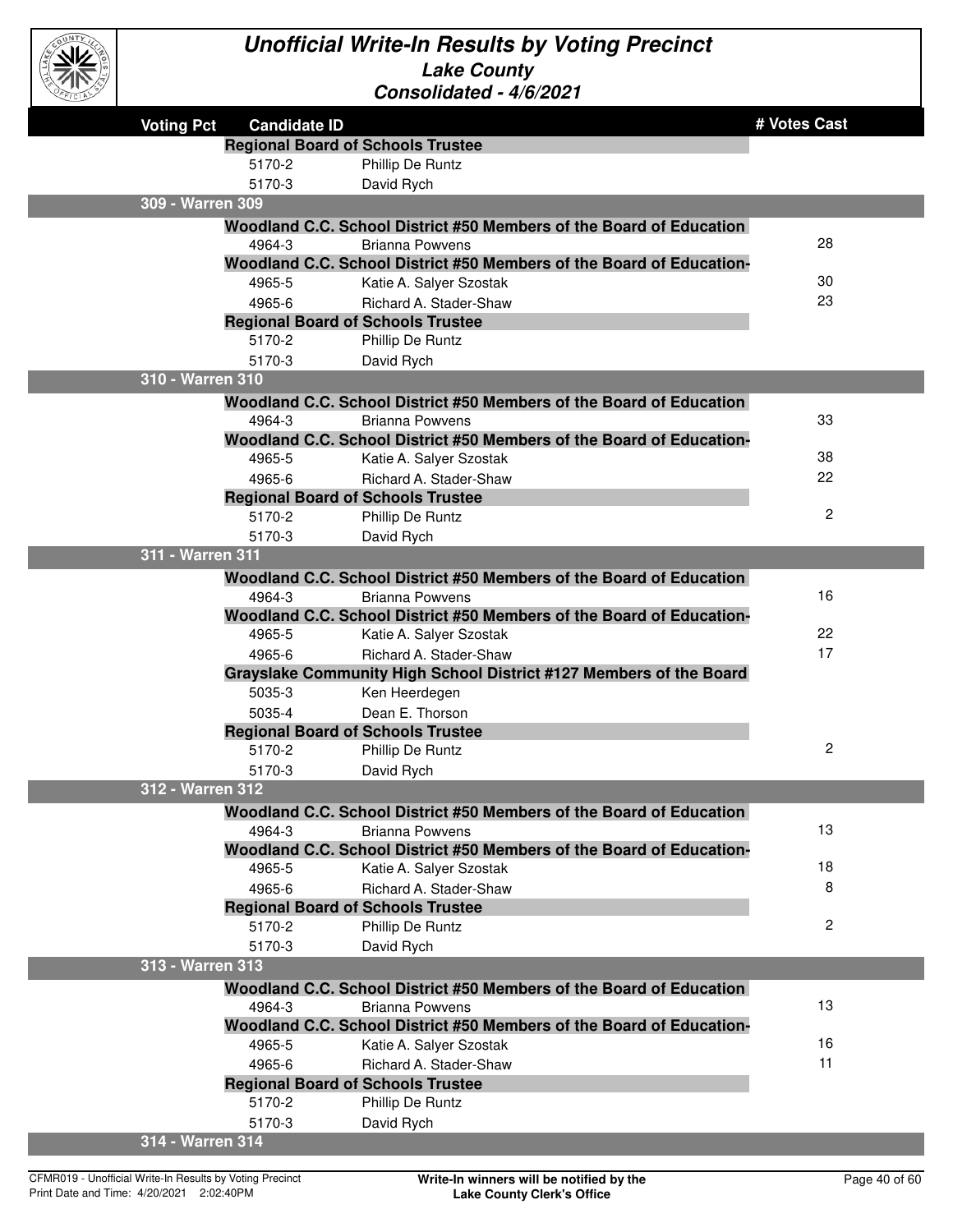

| EFICIAL |                   |                     | CONSONQUEQ - 4/0/2021                                                                         |              |
|---------|-------------------|---------------------|-----------------------------------------------------------------------------------------------|--------------|
|         | <b>Voting Pct</b> | <b>Candidate ID</b> |                                                                                               | # Votes Cast |
|         |                   |                     | Woodland C.C. School District #50 Members of the Board of Education                           |              |
|         |                   | 4964-3              | <b>Brianna Powvens</b>                                                                        | 7            |
|         |                   |                     | Woodland C.C. School District #50 Members of the Board of Education-                          |              |
|         |                   | 4965-5              | Katie A. Salyer Szostak                                                                       | 7            |
|         |                   | 4965-6              | Richard A. Stader-Shaw                                                                        | 5            |
|         |                   |                     | <b>Regional Board of Schools Trustee</b>                                                      |              |
|         |                   | 5170-2              | Phillip De Runtz                                                                              |              |
|         |                   | 5170-3              | David Rych                                                                                    |              |
|         | 315 - Warren 315  |                     |                                                                                               |              |
|         |                   |                     | Woodland C.C. School District #50 Members of the Board of Education                           |              |
|         |                   | 4964-3              | Brianna Powvens                                                                               | 15           |
|         |                   |                     | Woodland C.C. School District #50 Members of the Board of Education-                          |              |
|         |                   | 4965-5              | Katie A. Salyer Szostak                                                                       | 19           |
|         |                   | 4965-6              | Richard A. Stader-Shaw                                                                        | 12           |
|         |                   |                     | <b>Regional Board of Schools Trustee</b>                                                      |              |
|         |                   | 5170-2              | Phillip De Runtz                                                                              | 1            |
|         |                   | 5170-3              | David Rych                                                                                    |              |
|         | 316 - Warren 316  |                     |                                                                                               |              |
|         |                   |                     | Woodland C.C. School District #50 Members of the Board of Education                           |              |
|         |                   | 4964-3              | <b>Brianna Powvens</b>                                                                        | 9            |
|         |                   |                     | Woodland C.C. School District #50 Members of the Board of Education-                          |              |
|         |                   | 4965-5              | Katie A. Salyer Szostak                                                                       | 18           |
|         |                   | 4965-6              | Richard A. Stader-Shaw                                                                        | 10           |
|         |                   |                     | <b>Regional Board of Schools Trustee</b>                                                      | 1            |
|         |                   | 5170-2              | Phillip De Runtz                                                                              |              |
|         | 317 - Warren 317  | 5170-3              | David Rych                                                                                    |              |
|         |                   |                     |                                                                                               |              |
|         |                   | 4964-3              | Woodland C.C. School District #50 Members of the Board of Education<br><b>Brianna Powvens</b> | 19           |
|         |                   |                     | Woodland C.C. School District #50 Members of the Board of Education-                          |              |
|         |                   | 4965-5              | Katie A. Salyer Szostak                                                                       | 18           |
|         |                   | 4965-6              | Richard A. Stader-Shaw                                                                        | 15           |
|         |                   |                     | <b>Regional Board of Schools Trustee</b>                                                      |              |
|         |                   | 5170-2              | <b>Phillip De Runtz</b>                                                                       |              |
|         |                   | 5170-3              | David Rych                                                                                    |              |
|         | 318 - Warren 318  |                     |                                                                                               |              |
|         |                   |                     | Woodland C.C. School District #50 Members of the Board of Education                           |              |
|         |                   | 4964-3              | <b>Brianna Powvens</b>                                                                        | 7            |
|         |                   |                     | Woodland C.C. School District #50 Members of the Board of Education-                          |              |
|         |                   | 4965-5              | Katie A. Salyer Szostak                                                                       | 10           |
|         |                   | 4965-6              | Richard A. Stader-Shaw                                                                        | 6            |
|         |                   |                     | <b>Regional Board of Schools Trustee</b>                                                      |              |
|         |                   | 5170-2              | Phillip De Runtz                                                                              |              |
|         |                   | 5170-3              | David Rych                                                                                    |              |
|         | 319 - Warren 319  |                     |                                                                                               |              |
|         |                   |                     | Woodland C.C. School District #50 Members of the Board of Education                           |              |
|         |                   | 4964-3              | <b>Brianna Powvens</b>                                                                        | 24           |
|         |                   |                     | Woodland C.C. School District #50 Members of the Board of Education-                          |              |
|         |                   | 4965-5              | Katie A. Salyer Szostak                                                                       | 32           |
|         |                   | 4965-6              | Richard A. Stader-Shaw                                                                        | 21           |
|         |                   |                     |                                                                                               |              |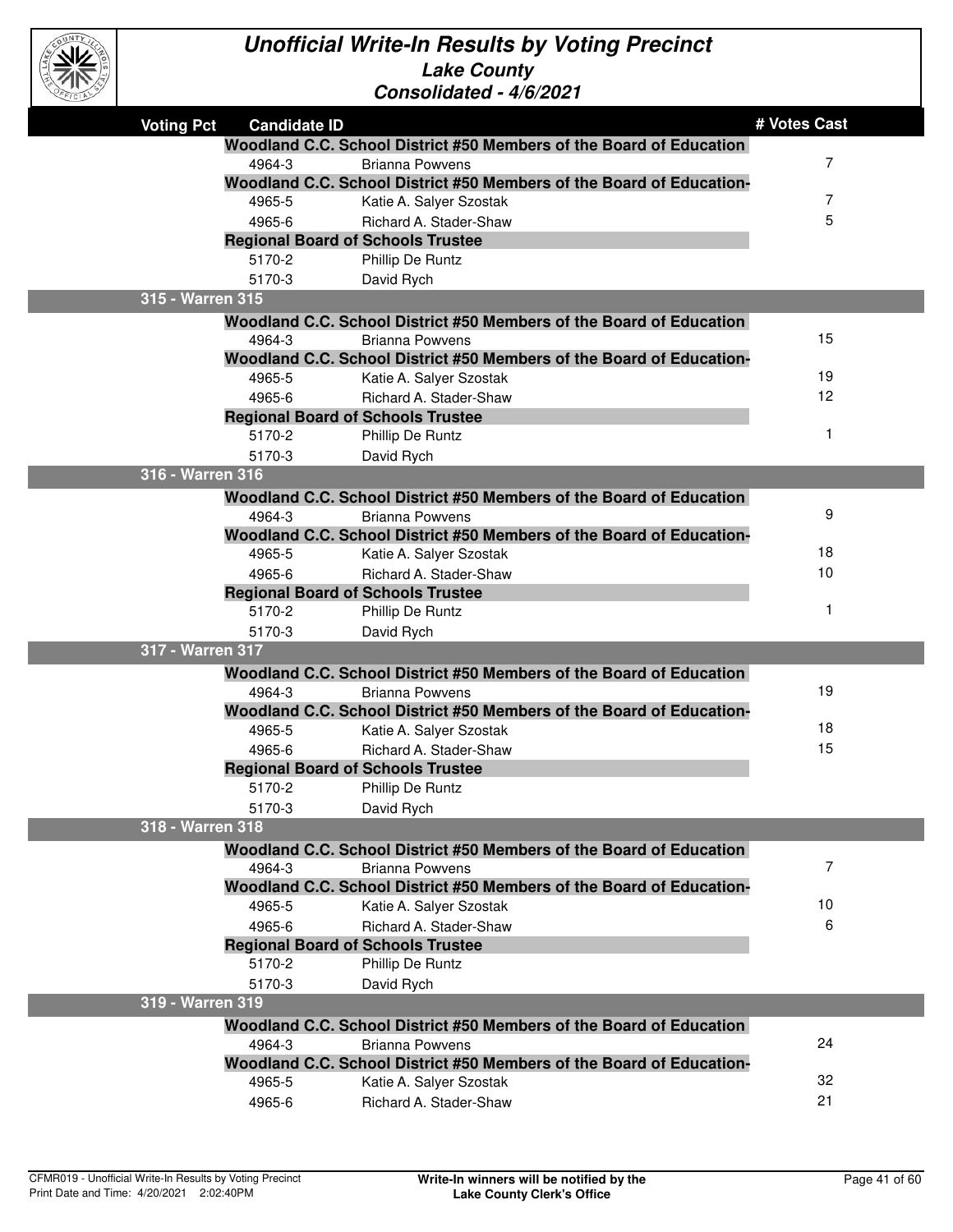

| <b>COLLECTED</b>                                         |                                          | 711301100160 - 7/0/2021                                                                         |               |
|----------------------------------------------------------|------------------------------------------|-------------------------------------------------------------------------------------------------|---------------|
| <b>Voting Pct</b>                                        | <b>Candidate ID</b>                      |                                                                                                 | # Votes Cast  |
|                                                          | <b>Regional Board of Schools Trustee</b> |                                                                                                 |               |
|                                                          | 5170-2                                   | Phillip De Runtz                                                                                |               |
|                                                          | 5170-3                                   | David Rych                                                                                      |               |
| 320 - Warren 320                                         |                                          |                                                                                                 |               |
|                                                          |                                          | Woodland C.C. School District #50 Members of the Board of Education                             |               |
|                                                          | 4964-3                                   | Brianna Powvens                                                                                 | 11            |
|                                                          |                                          | Woodland C.C. School District #50 Members of the Board of Education-                            |               |
|                                                          | 4965-5                                   | Katie A. Salyer Szostak                                                                         | 13            |
|                                                          | 4965-6                                   | Richard A. Stader-Shaw                                                                          | 8             |
|                                                          | <b>Regional Board of Schools Trustee</b> |                                                                                                 |               |
|                                                          | 5170-2                                   | Phillip De Runtz                                                                                |               |
|                                                          | 5170-3                                   | David Rych                                                                                      |               |
| 321 - Warren 321                                         |                                          |                                                                                                 |               |
|                                                          |                                          | Woodland C.C. School District #50 Members of the Board of Education                             |               |
|                                                          | 4964-3                                   | <b>Brianna Powvens</b>                                                                          | 5             |
|                                                          |                                          | Woodland C.C. School District #50 Members of the Board of Education-                            |               |
|                                                          | 4965-5                                   | Katie A. Salyer Szostak                                                                         | 10            |
|                                                          | 4965-6                                   | Richard A. Stader-Shaw                                                                          | 5             |
|                                                          | <b>Regional Board of Schools Trustee</b> |                                                                                                 |               |
|                                                          | 5170-2                                   | Phillip De Runtz                                                                                |               |
|                                                          | 5170-3                                   | David Rych                                                                                      |               |
| 322 - Warren 322                                         |                                          |                                                                                                 |               |
|                                                          |                                          | Woodland C.C. School District #50 Members of the Board of Education                             |               |
|                                                          | 4964-3                                   | Brianna Powvens                                                                                 | 30            |
|                                                          |                                          | Woodland C.C. School District #50 Members of the Board of Education-                            |               |
|                                                          | 4965-5                                   | Katie A. Salyer Szostak                                                                         | 40            |
|                                                          | 4965-6                                   | Richard A. Stader-Shaw                                                                          | 33            |
|                                                          | <b>Regional Board of Schools Trustee</b> |                                                                                                 |               |
|                                                          | 5170-2                                   | Phillip De Runtz                                                                                |               |
|                                                          | 5170-3                                   | David Rych                                                                                      |               |
| 323 - Warren 323                                         |                                          |                                                                                                 |               |
|                                                          | <b>City of Waukegan Mayor</b>            |                                                                                                 |               |
|                                                          | 3620-4                                   | Calvin C. Mathis                                                                                |               |
|                                                          | <b>City of Waukegan Clerk</b>            |                                                                                                 |               |
|                                                          | 3630-3                                   | Galilea Mendoza                                                                                 |               |
|                                                          |                                          | Woodland C.C. School District #50 Members of the Board of Education                             |               |
|                                                          | 4964-3                                   | <b>Brianna Powvens</b>                                                                          |               |
|                                                          | 4965-5                                   | Woodland C.C. School District #50 Members of the Board of Education-<br>Katie A. Salyer Szostak | 3             |
|                                                          | 4965-6                                   | Richard A. Stader-Shaw                                                                          | 3             |
|                                                          | <b>Regional Board of Schools Trustee</b> |                                                                                                 |               |
|                                                          | 5170-2                                   | Phillip De Runtz                                                                                |               |
|                                                          | 5170-3                                   | David Rych                                                                                      |               |
| 324 - Warren 324                                         |                                          |                                                                                                 |               |
|                                                          | <b>City of Waukegan Mayor</b>            |                                                                                                 |               |
|                                                          | 3620-4                                   | Calvin C. Mathis                                                                                |               |
|                                                          | <b>City of Waukegan Clerk</b>            |                                                                                                 |               |
|                                                          | 3630-3                                   | Galilea Mendoza                                                                                 |               |
|                                                          |                                          | Woodland C.C. School District #50 Members of the Board of Education                             |               |
|                                                          | 4964-3                                   | <b>Brianna Powvens</b>                                                                          | 21            |
|                                                          |                                          | Woodland C.C. School District #50 Members of the Board of Education-                            |               |
|                                                          | 4965-5                                   | Katie A. Salyer Szostak                                                                         | 21            |
|                                                          | 4965-6                                   | Richard A. Stader-Shaw                                                                          | 12            |
| CFMR019 - Unofficial Write-In Results by Voting Precinct |                                          | Write-In winners will be notified by the                                                        | Page 42 of 60 |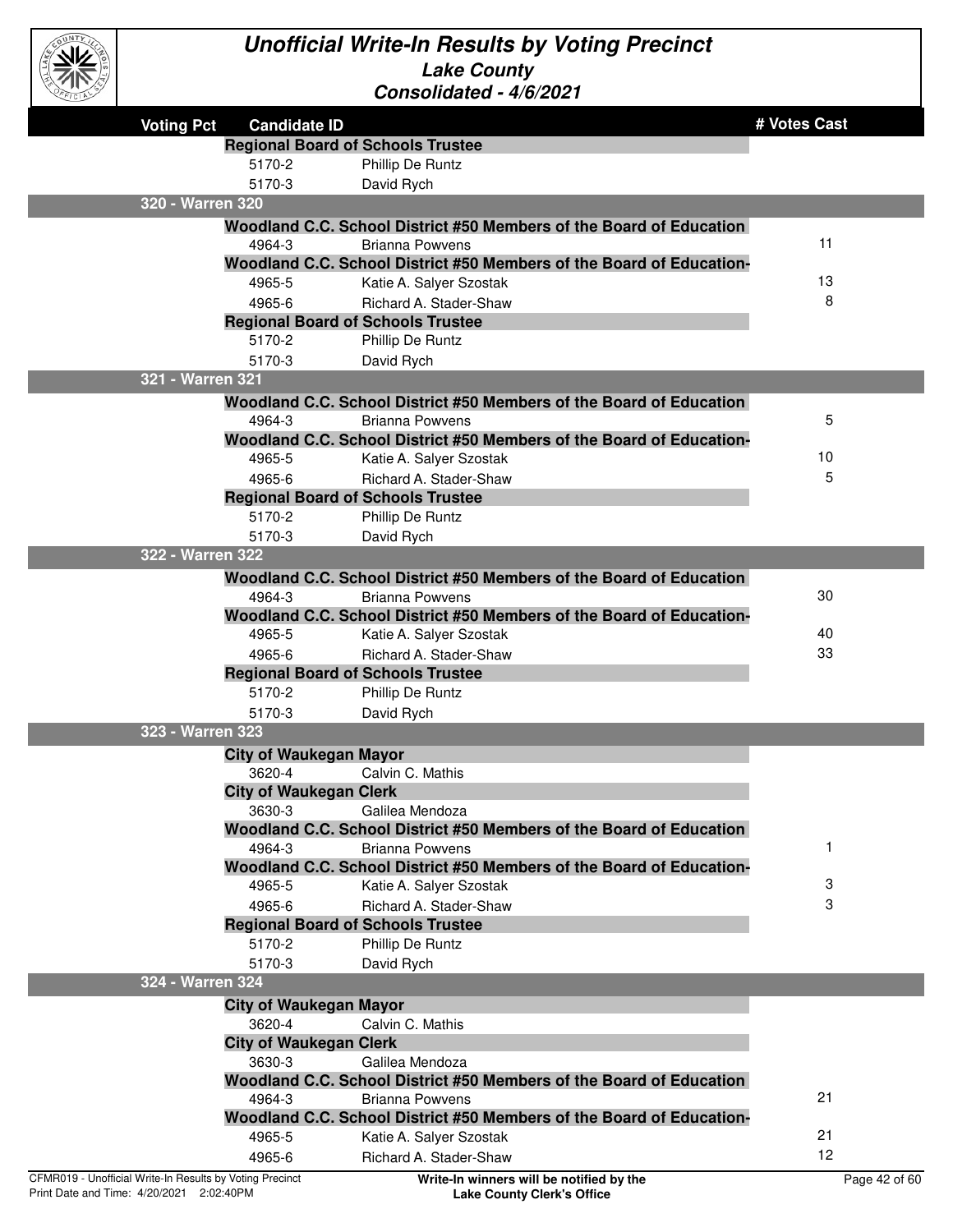

#### **Unofficial Write-In Results by Voting Precinct Lake County Consolidated - 4/6/2021**

|                    |                                                    |                                                                      | # Votes Cast |
|--------------------|----------------------------------------------------|----------------------------------------------------------------------|--------------|
| <b>Voting Pct</b>  | <b>Candidate ID</b>                                |                                                                      |              |
|                    | <b>Regional Board of Schools Trustee</b><br>5170-2 | Phillip De Runtz                                                     | 1            |
|                    | 5170-3                                             |                                                                      |              |
| 325 - Warren 325   |                                                    | David Rych                                                           |              |
|                    |                                                    |                                                                      |              |
|                    | <b>City of Waukegan Mayor</b><br>3620-4            | Calvin C. Mathis                                                     |              |
|                    | <b>City of Waukegan Clerk</b>                      |                                                                      |              |
|                    | 3630-3                                             | Galilea Mendoza                                                      |              |
|                    |                                                    | Woodland C.C. School District #50 Members of the Board of Education  |              |
|                    | 4964-3                                             | <b>Brianna Powvens</b>                                               | 15           |
|                    |                                                    | Woodland C.C. School District #50 Members of the Board of Education- |              |
|                    | 4965-5                                             | Katie A. Salyer Szostak                                              | 18           |
|                    | 4965-6                                             | Richard A. Stader-Shaw                                               | 11           |
|                    | <b>Regional Board of Schools Trustee</b>           |                                                                      |              |
|                    | 5170-2                                             | Phillip De Runtz                                                     | 1            |
|                    | 5170-3                                             | David Rych                                                           |              |
| 326 - Warren 326   |                                                    |                                                                      |              |
|                    |                                                    | Woodland C.C. School District #50 Members of the Board of Education  |              |
|                    | 4964-3                                             | <b>Brianna Powvens</b>                                               |              |
|                    |                                                    | Woodland C.C. School District #50 Members of the Board of Education- |              |
|                    | 4965-5                                             | Katie A. Salyer Szostak                                              |              |
|                    | 4965-6                                             | Richard A. Stader-Shaw                                               | 1            |
|                    | <b>Regional Board of Schools Trustee</b>           |                                                                      |              |
|                    | 5170-2                                             | Phillip De Runtz                                                     |              |
| 327 - Warren 327   | 5170-3                                             | David Rych                                                           |              |
|                    |                                                    |                                                                      |              |
|                    | <b>City of Waukegan Mayor</b><br>3620-4            | Calvin C. Mathis                                                     |              |
|                    | <b>City of Waukegan Clerk</b>                      |                                                                      |              |
|                    | 3630-3                                             | Galilea Mendoza                                                      |              |
|                    |                                                    | Woodland C.C. School District #50 Members of the Board of Education  |              |
|                    | 4964-3                                             | <b>Brianna Powvens</b>                                               |              |
|                    |                                                    | Woodland C.C. School District #50 Members of the Board of Education- |              |
|                    | 4965-5                                             | Katie A. Salyer Szostak                                              |              |
|                    | 4965-6                                             | Richard A. Stader-Shaw                                               |              |
|                    | <b>Regional Board of Schools Trustee</b>           |                                                                      |              |
|                    | 5170-2                                             | Phillip De Runtz                                                     |              |
|                    | 5170-3                                             | David Rych                                                           |              |
| 328 - Wauconda 328 |                                                    |                                                                      |              |
|                    | <b>Regional Board of Schools Trustee</b>           |                                                                      |              |
|                    | 5170-2                                             | Phillip De Runtz                                                     |              |
|                    | 5170-3                                             | David Rych                                                           |              |
| 329 - Wauconda 329 |                                                    |                                                                      |              |
|                    | <b>Regional Board of Schools Trustee</b>           |                                                                      |              |
|                    | 5170-2                                             | Phillip De Runtz                                                     |              |
|                    | 5170-3                                             | David Rych                                                           | 1            |
| 330 - Wauconda 330 |                                                    |                                                                      |              |
|                    | <b>Regional Board of Schools Trustee</b>           |                                                                      |              |
|                    | 5170-2                                             | Phillip De Runtz                                                     |              |
|                    | 5170-3                                             | David Rych                                                           |              |
| 331 - Wauconda 331 |                                                    |                                                                      |              |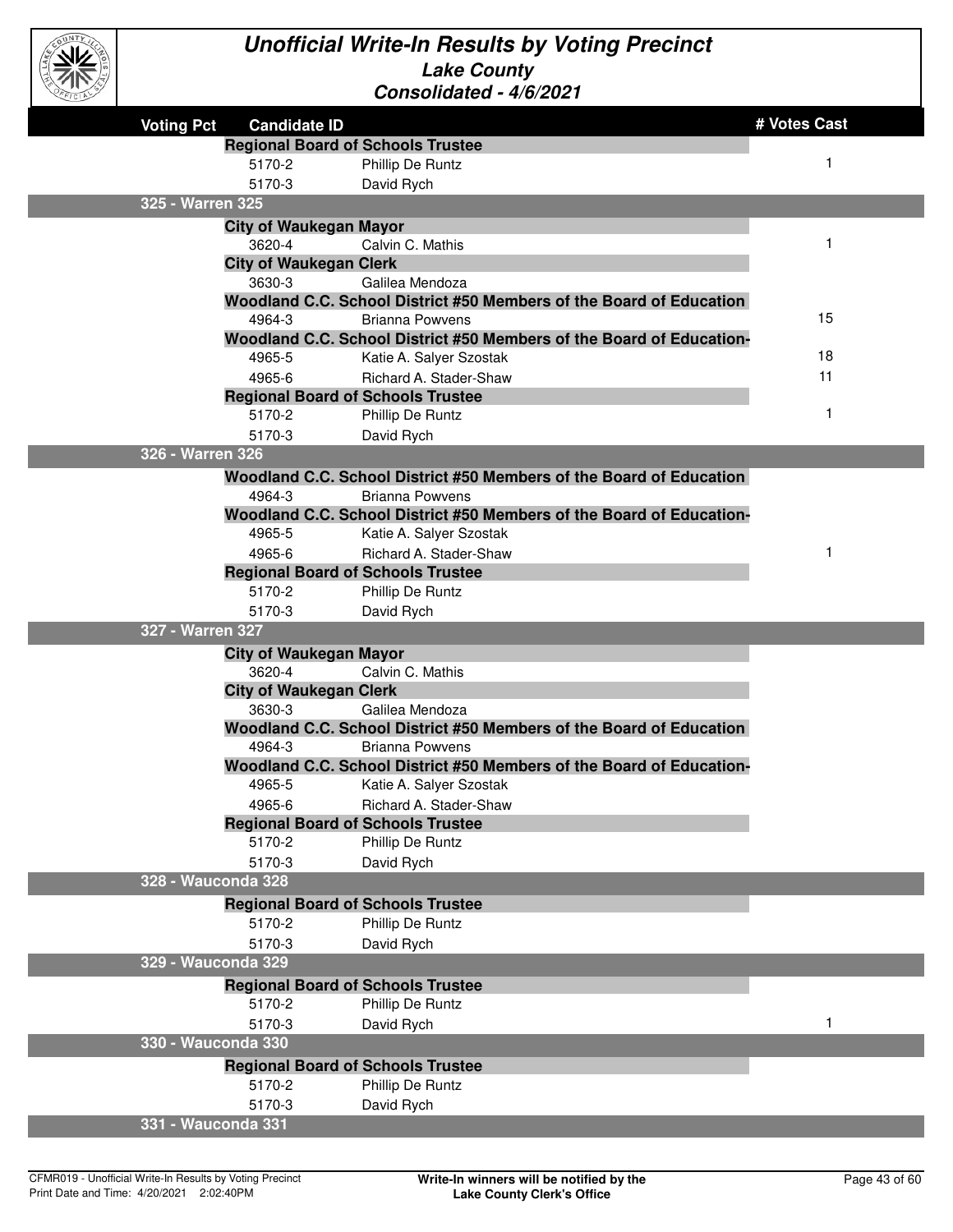

| <b>Voting Pct</b>  | <b>Candidate ID</b>                   |                                          | # Votes Cast   |
|--------------------|---------------------------------------|------------------------------------------|----------------|
|                    |                                       | <b>Regional Board of Schools Trustee</b> |                |
|                    | 5170-2                                | Phillip De Runtz                         |                |
|                    | 5170-3                                | David Rych                               |                |
| 332 - Wauconda 332 |                                       |                                          |                |
|                    | <b>Village of Island Lake Trustee</b> |                                          |                |
|                    | 2920-3                                | <b>Stacey Pyne</b>                       | 34             |
|                    | 2920-4                                | Peggy Raynor                             | 12             |
|                    |                                       | <b>Regional Board of Schools Trustee</b> |                |
|                    | 5170-2                                | Phillip De Runtz                         |                |
|                    | 5170-3                                | David Rych                               | 3              |
| 333 - Wauconda 333 |                                       |                                          |                |
|                    | <b>Village of Island Lake Trustee</b> |                                          |                |
|                    | 2920-3                                | <b>Stacey Pyne</b>                       | 46             |
|                    | 2920-4                                | Peggy Raynor                             | 29             |
|                    |                                       | <b>Regional Board of Schools Trustee</b> |                |
|                    | 5170-2                                | Phillip De Runtz                         |                |
|                    | 5170-3                                | David Rych                               |                |
| 334 - Wauconda 334 |                                       |                                          |                |
|                    | <b>Village of Island Lake Trustee</b> |                                          |                |
|                    | 2920-3                                | <b>Stacey Pyne</b>                       | 46             |
|                    | 2920-4                                | Peggy Raynor                             | 7              |
|                    |                                       | <b>Regional Board of Schools Trustee</b> |                |
|                    | 5170-2                                | Phillip De Runtz                         |                |
|                    | 5170-3                                | David Rych                               |                |
| 335 - Wauconda 335 |                                       |                                          |                |
|                    | <b>Village of Island Lake Trustee</b> |                                          |                |
|                    | 2920-3                                | <b>Stacey Pyne</b>                       |                |
|                    | 2920-4                                | Peggy Raynor                             |                |
|                    |                                       | <b>Regional Board of Schools Trustee</b> |                |
|                    | 5170-2                                | Phillip De Runtz                         |                |
|                    | 5170-3                                | David Rych                               |                |
| 336 - Wauconda 336 |                                       |                                          |                |
|                    |                                       | <b>Regional Board of Schools Trustee</b> |                |
|                    | 5170-2                                | <b>Phillip De Runtz</b>                  |                |
|                    | 5170-3                                | David Rych                               |                |
| 337 - Wauconda 337 |                                       |                                          |                |
|                    |                                       | <b>Regional Board of Schools Trustee</b> |                |
|                    | 5170-2                                | Phillip De Runtz                         | $\overline{c}$ |
|                    | 5170-3                                | David Rych                               |                |
| 338 - Wauconda 338 |                                       |                                          |                |
|                    |                                       | <b>Regional Board of Schools Trustee</b> |                |
|                    | 5170-2                                | Phillip De Runtz                         | 3              |
|                    | 5170-3                                | David Rych                               | 1              |
| 339 - Wauconda 339 |                                       |                                          |                |
|                    |                                       | <b>Regional Board of Schools Trustee</b> |                |
|                    | 5170-2                                | Phillip De Runtz                         |                |
|                    | 5170-3                                | David Rych                               |                |
| 340 - Wauconda 340 |                                       |                                          |                |
|                    | <b>Village of Island Lake Trustee</b> |                                          |                |
|                    | 2920-3                                | <b>Stacey Pyne</b>                       |                |
|                    | 2920-4                                | Peggy Raynor                             |                |
|                    |                                       |                                          |                |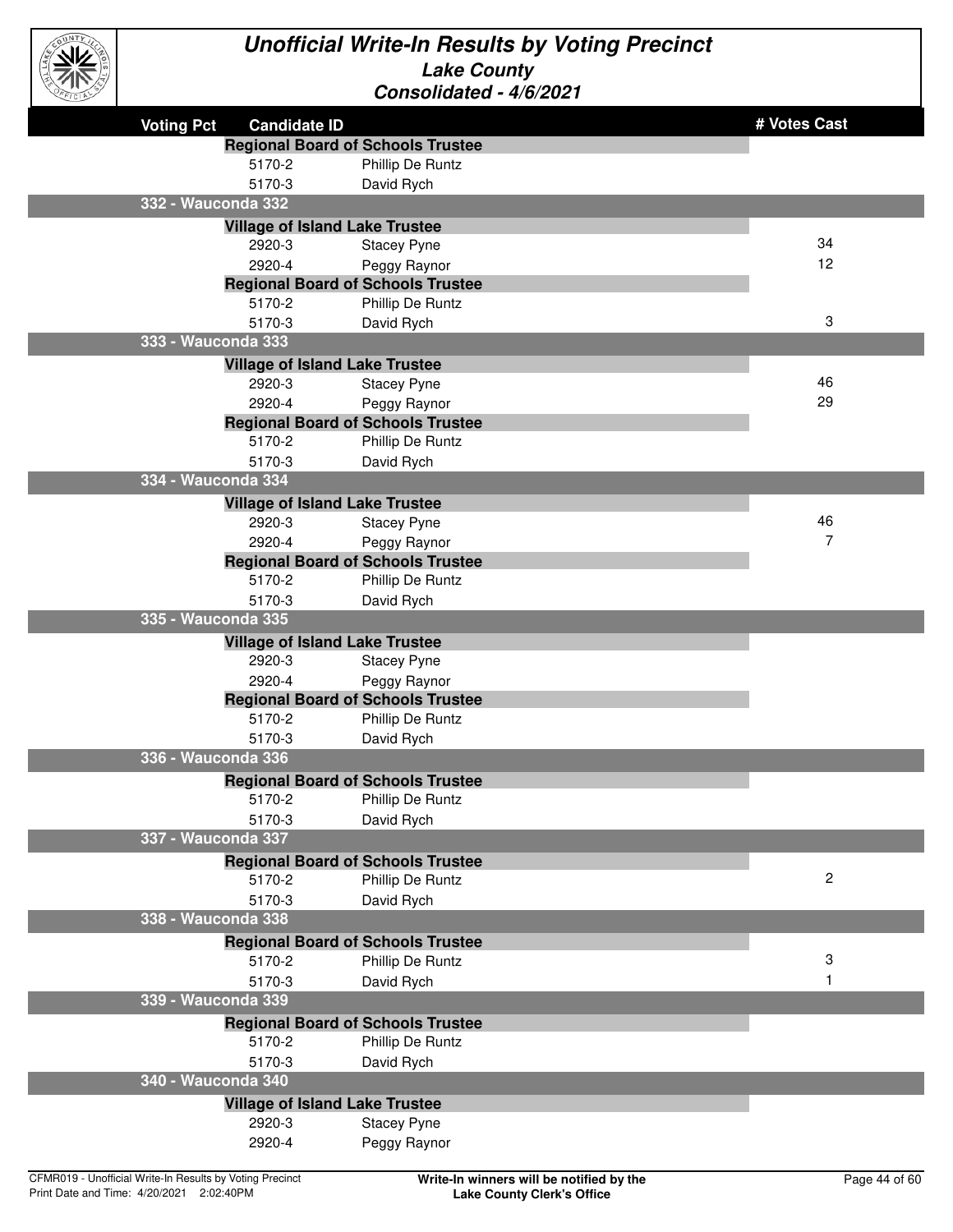

| <b>Voting Pct</b> | <b>Candidate ID</b>                      |                        | # Votes Cast   |
|-------------------|------------------------------------------|------------------------|----------------|
|                   | <b>Regional Board of Schools Trustee</b> |                        |                |
|                   | 5170-2                                   | Phillip De Runtz       |                |
|                   | 5170-3                                   | David Rych             |                |
|                   | 341 - Wauconda 341                       |                        |                |
|                   | <b>Regional Board of Schools Trustee</b> |                        |                |
|                   | 5170-2                                   | Phillip De Runtz       |                |
|                   | 5170-3                                   | David Rych             |                |
|                   | 342 - Wauconda 342                       |                        |                |
|                   | <b>Regional Board of Schools Trustee</b> |                        |                |
|                   | 5170-2                                   | Phillip De Runtz       |                |
|                   | 5170-3                                   | David Rych             |                |
|                   | 343 - Waukegan 343                       |                        |                |
|                   | <b>City of Waukegan Mayor</b>            |                        |                |
|                   | 3620-4                                   | Calvin C. Mathis       |                |
|                   | <b>City of Waukegan Clerk</b>            |                        |                |
|                   | 3630-3                                   | Galilea Mendoza        |                |
|                   | <b>Waukegan Township Supervisor</b>      |                        |                |
|                   | 4080-3                                   | Margaret J. Carrasco   |                |
|                   | <b>Waukegan Township Trustee</b>         |                        |                |
|                   | 4120-5                                   | <b>Esther Panchi</b>   |                |
|                   | 4120-6                                   | <b>Michael Morales</b> |                |
|                   | 4120-7                                   | Rayon L. Edwards       |                |
|                   | 4120-8                                   | <b>William Falcon</b>  |                |
|                   | <b>Regional Board of Schools Trustee</b> |                        |                |
|                   | 5170-2                                   | Phillip De Runtz       |                |
|                   | 5170-3                                   | David Rych             |                |
|                   | 344 - Waukegan 344                       |                        |                |
|                   | <b>City of Waukegan Mayor</b><br>3620-4  | Calvin C. Mathis       | $\overline{c}$ |
|                   | <b>City of Waukegan Clerk</b>            |                        |                |
|                   | 3630-3                                   | Galilea Mendoza        |                |
|                   | <b>Waukegan Township Supervisor</b>      |                        |                |
|                   | 4080-3                                   | Margaret J. Carrasco   | $\mathbf 1$    |
|                   | <b>Waukegan Township Trustee</b>         |                        |                |
|                   | 4120-5                                   | <b>Esther Panchi</b>   |                |
|                   | 4120-6                                   | <b>Michael Morales</b> |                |
|                   | 4120-7                                   | Rayon L. Edwards       |                |
|                   | 4120-8                                   | William Falcon         |                |
|                   | <b>Regional Board of Schools Trustee</b> |                        |                |
|                   | 5170-2                                   | Phillip De Runtz       |                |
|                   | 5170-3                                   | David Rych             |                |
|                   | 345 - Waukegan 345                       |                        |                |
|                   | <b>City of Waukegan Mayor</b>            |                        |                |
|                   | 3620-4                                   | Calvin C. Mathis       |                |
|                   | <b>City of Waukegan Clerk</b>            |                        |                |
|                   | 3630-3                                   | Galilea Mendoza        |                |
|                   | <b>Waukegan Township Supervisor</b>      |                        |                |
|                   | 4080-3                                   | Margaret J. Carrasco   | $\mathbf 1$    |
|                   |                                          |                        |                |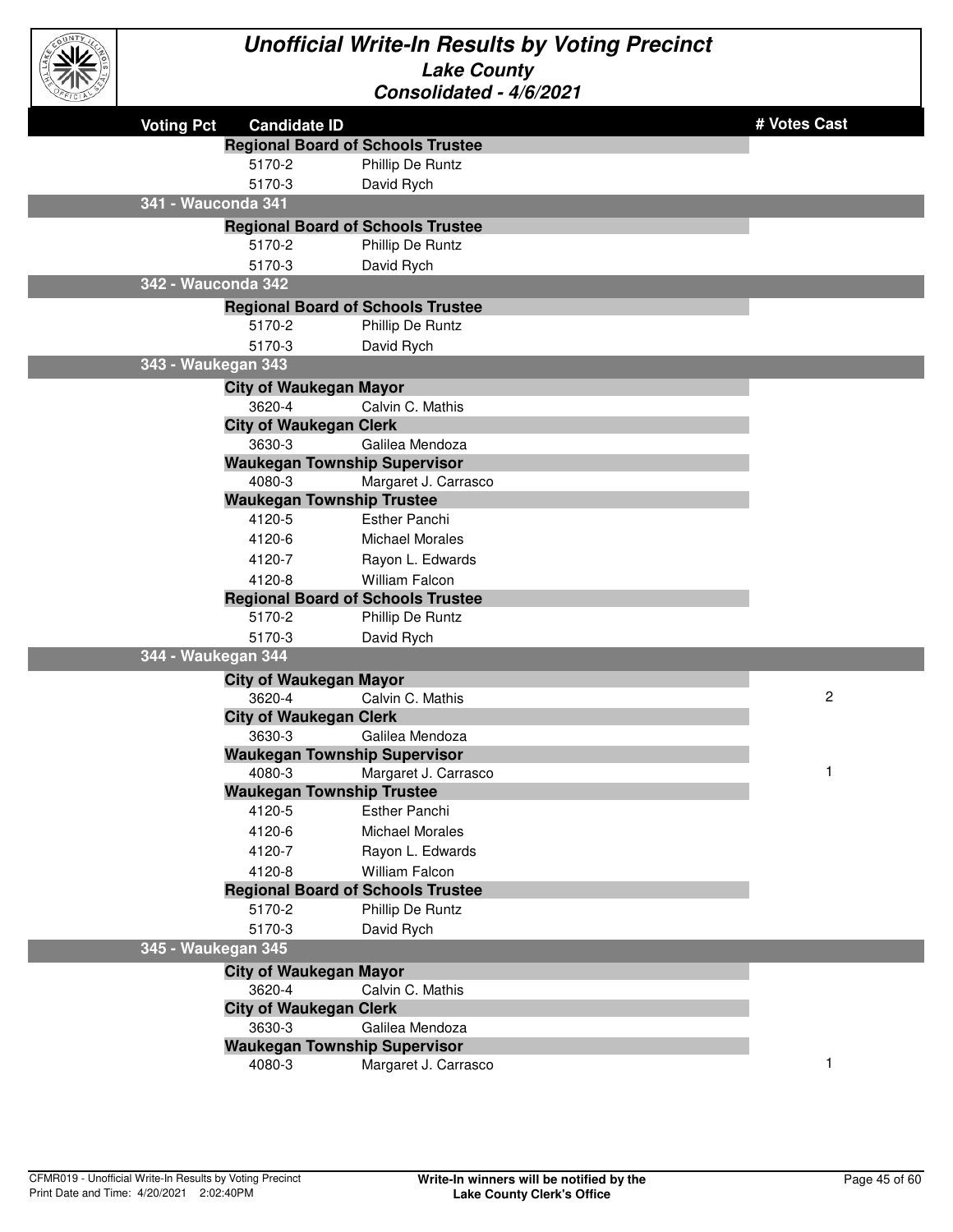

| <b>Voting Pct</b>                                        | <b>Candidate ID</b>                     |                                                                     | # Votes Cast  |
|----------------------------------------------------------|-----------------------------------------|---------------------------------------------------------------------|---------------|
|                                                          | <b>Waukegan Township Trustee</b>        |                                                                     |               |
|                                                          | 4120-5                                  | <b>Esther Panchi</b>                                                | 1             |
|                                                          | 4120-6                                  | <b>Michael Morales</b>                                              |               |
|                                                          | 4120-7                                  | Rayon L. Edwards                                                    |               |
|                                                          | 4120-8                                  | <b>William Falcon</b>                                               |               |
|                                                          |                                         | <b>Regional Board of Schools Trustee</b>                            |               |
|                                                          | 5170-2                                  | Phillip De Runtz                                                    |               |
|                                                          | 5170-3                                  | David Rych                                                          |               |
| 346 - Waukegan 346                                       |                                         |                                                                     |               |
|                                                          | <b>City of Waukegan Mayor</b>           |                                                                     |               |
|                                                          | 3620-4                                  | Calvin C. Mathis                                                    |               |
|                                                          | <b>City of Waukegan Clerk</b>           |                                                                     |               |
|                                                          | 3630-3                                  | Galilea Mendoza                                                     |               |
|                                                          |                                         | <b>Waukegan Township Supervisor</b>                                 |               |
|                                                          | 4080-3                                  | Margaret J. Carrasco                                                |               |
|                                                          | <b>Waukegan Township Trustee</b>        |                                                                     |               |
|                                                          | 4120-5                                  | <b>Esther Panchi</b>                                                |               |
|                                                          | 4120-6                                  | <b>Michael Morales</b>                                              |               |
|                                                          | 4120-7                                  | Rayon L. Edwards                                                    |               |
|                                                          | 4120-8                                  | <b>William Falcon</b>                                               |               |
|                                                          |                                         | Zion-Benton Township High School District #126 Members of the Board |               |
|                                                          | 5105-4                                  | Jay Davis                                                           |               |
|                                                          | 5105-5                                  | William C. King                                                     |               |
|                                                          |                                         | <b>Regional Board of Schools Trustee</b>                            |               |
|                                                          | 5170-2                                  | Phillip De Runtz                                                    |               |
|                                                          | 5170-3                                  | David Rych                                                          |               |
| 347 - Waukegan 347                                       |                                         |                                                                     |               |
|                                                          | <b>City of Waukegan Mayor</b>           |                                                                     |               |
|                                                          | 3620-4<br><b>City of Waukegan Clerk</b> | Calvin C. Mathis                                                    |               |
|                                                          | 3630-3                                  | Galilea Mendoza                                                     |               |
|                                                          |                                         | <b>Waukegan Township Supervisor</b>                                 |               |
|                                                          | 4080-3                                  | Margaret J. Carrasco                                                |               |
|                                                          | <b>Waukegan Township Trustee</b>        |                                                                     |               |
|                                                          | 4120-5                                  | <b>Esther Panchi</b>                                                |               |
|                                                          | 4120-6                                  | <b>Michael Morales</b>                                              |               |
|                                                          | 4120-7                                  | Rayon L. Edwards                                                    |               |
|                                                          | 4120-8                                  | William Falcon                                                      |               |
|                                                          |                                         | <b>Regional Board of Schools Trustee</b>                            |               |
|                                                          | 5170-2                                  | Phillip De Runtz                                                    |               |
|                                                          | 5170-3                                  | David Rych                                                          |               |
| 348 - Waukegan 348                                       |                                         |                                                                     |               |
|                                                          | <b>City of Waukegan Mayor</b>           |                                                                     |               |
|                                                          | 3620-4                                  | Calvin C. Mathis                                                    |               |
|                                                          | <b>City of Waukegan Clerk</b>           |                                                                     |               |
|                                                          | 3630-3                                  | Galilea Mendoza                                                     |               |
|                                                          |                                         | <b>Waukegan Township Supervisor</b>                                 |               |
|                                                          | 4080-3                                  | Margaret J. Carrasco                                                |               |
|                                                          | <b>Waukegan Township Trustee</b>        |                                                                     |               |
|                                                          | 4120-5                                  | Esther Panchi                                                       |               |
|                                                          | 4120-6                                  | <b>Michael Morales</b>                                              |               |
|                                                          | 4120-7                                  | Rayon L. Edwards                                                    |               |
|                                                          | 4120-8                                  | William Falcon                                                      |               |
| CFMR019 - Unofficial Write-In Results by Voting Precinct |                                         | Write-In winners will be notified by the                            | Page 46 of 60 |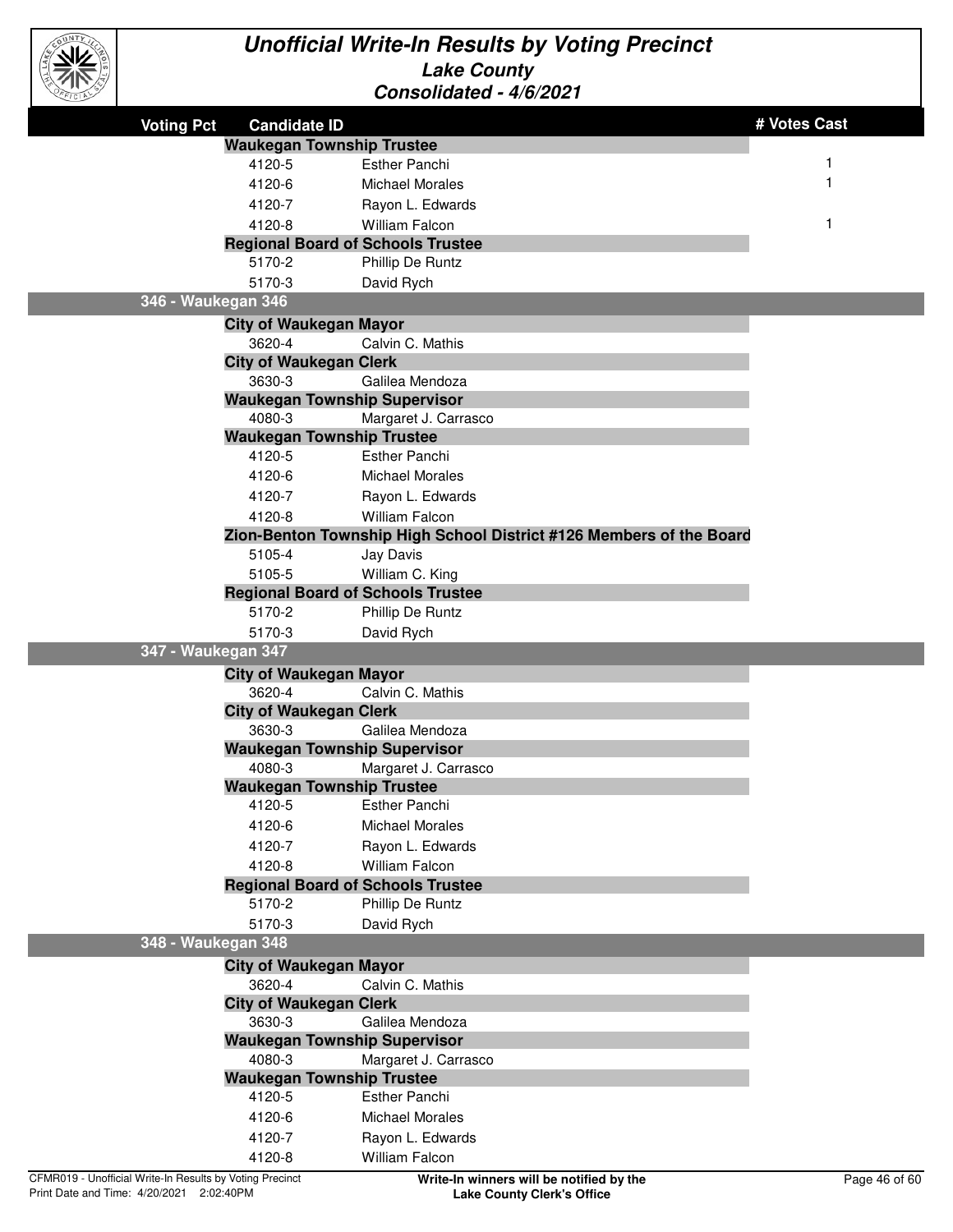

| .                                                        |                               |                                          |                |
|----------------------------------------------------------|-------------------------------|------------------------------------------|----------------|
| <b>Voting Pct</b>                                        | <b>Candidate ID</b>           |                                          | # Votes Cast   |
|                                                          |                               | <b>Regional Board of Schools Trustee</b> |                |
|                                                          | 5170-2                        | Phillip De Runtz                         |                |
|                                                          | 5170-3                        | David Rych                               |                |
| 349 - Waukegan 349                                       |                               |                                          |                |
|                                                          | <b>City of Waukegan Mayor</b> |                                          |                |
|                                                          | 3620-4                        | Calvin C. Mathis                         |                |
|                                                          | <b>City of Waukegan Clerk</b> |                                          |                |
|                                                          | 3630-3                        | Galilea Mendoza                          |                |
|                                                          |                               | <b>Waukegan Township Supervisor</b>      |                |
|                                                          | 4080-3                        | Margaret J. Carrasco                     |                |
|                                                          |                               | <b>Waukegan Township Trustee</b>         |                |
|                                                          | 4120-5                        | <b>Esther Panchi</b>                     |                |
|                                                          | 4120-6                        | <b>Michael Morales</b>                   |                |
|                                                          | 4120-7                        | Rayon L. Edwards                         |                |
|                                                          | 4120-8                        | <b>William Falcon</b>                    | 1              |
|                                                          |                               | <b>Regional Board of Schools Trustee</b> |                |
|                                                          | 5170-2                        | Phillip De Runtz                         |                |
|                                                          | 5170-3                        | David Rych                               | 1              |
| 350 - Waukegan 350                                       |                               |                                          |                |
|                                                          | <b>City of Waukegan Mayor</b> |                                          |                |
|                                                          | 3620-4                        | Calvin C. Mathis                         | $\overline{c}$ |
|                                                          | <b>City of Waukegan Clerk</b> |                                          |                |
|                                                          | 3630-3                        | Galilea Mendoza                          |                |
|                                                          |                               | <b>Waukegan Township Supervisor</b>      |                |
|                                                          | 4080-3                        | Margaret J. Carrasco                     |                |
|                                                          |                               | <b>Waukegan Township Trustee</b>         |                |
|                                                          | 4120-5                        | <b>Esther Panchi</b>                     |                |
|                                                          | 4120-6                        | <b>Michael Morales</b>                   |                |
|                                                          | 4120-7                        | Rayon L. Edwards                         |                |
|                                                          | 4120-8                        | <b>William Falcon</b>                    |                |
|                                                          |                               | <b>Regional Board of Schools Trustee</b> |                |
|                                                          | 5170-2                        | Phillip De Runtz                         |                |
|                                                          | 5170-3                        | David Rych                               |                |
| 351 - Waukegan 351                                       |                               |                                          |                |
|                                                          | <b>City of Waukegan Mayor</b> |                                          |                |
|                                                          | 3620-4                        | Calvin C. Mathis                         |                |
|                                                          | <b>City of Waukegan Clerk</b> |                                          |                |
|                                                          | 3630-3                        | Galilea Mendoza                          |                |
|                                                          |                               | <b>Waukegan Township Supervisor</b>      |                |
|                                                          | 4080-3                        | Margaret J. Carrasco                     |                |
|                                                          |                               | <b>Waukegan Township Trustee</b>         |                |
|                                                          | 4120-5                        | Esther Panchi                            |                |
|                                                          | 4120-6                        | <b>Michael Morales</b>                   | 1              |
|                                                          | 4120-7                        | Rayon L. Edwards                         |                |
|                                                          | 4120-8                        | <b>William Falcon</b>                    |                |
|                                                          |                               | <b>Regional Board of Schools Trustee</b> |                |
|                                                          | 5170-2                        | Phillip De Runtz                         |                |
|                                                          | 5170-3                        | David Rych                               |                |
| 352 - Waukegan 352                                       |                               |                                          |                |
|                                                          | <b>City of Waukegan Mayor</b> |                                          |                |
|                                                          | 3620-4                        | Calvin C. Mathis                         |                |
|                                                          | <b>City of Waukegan Clerk</b> |                                          |                |
|                                                          | 3630-3                        | Galilea Mendoza                          |                |
| CFMR019 - Unofficial Write-In Results by Voting Precinct |                               | Write-In winners will be notified by the | Page 47 of 60  |
|                                                          |                               |                                          |                |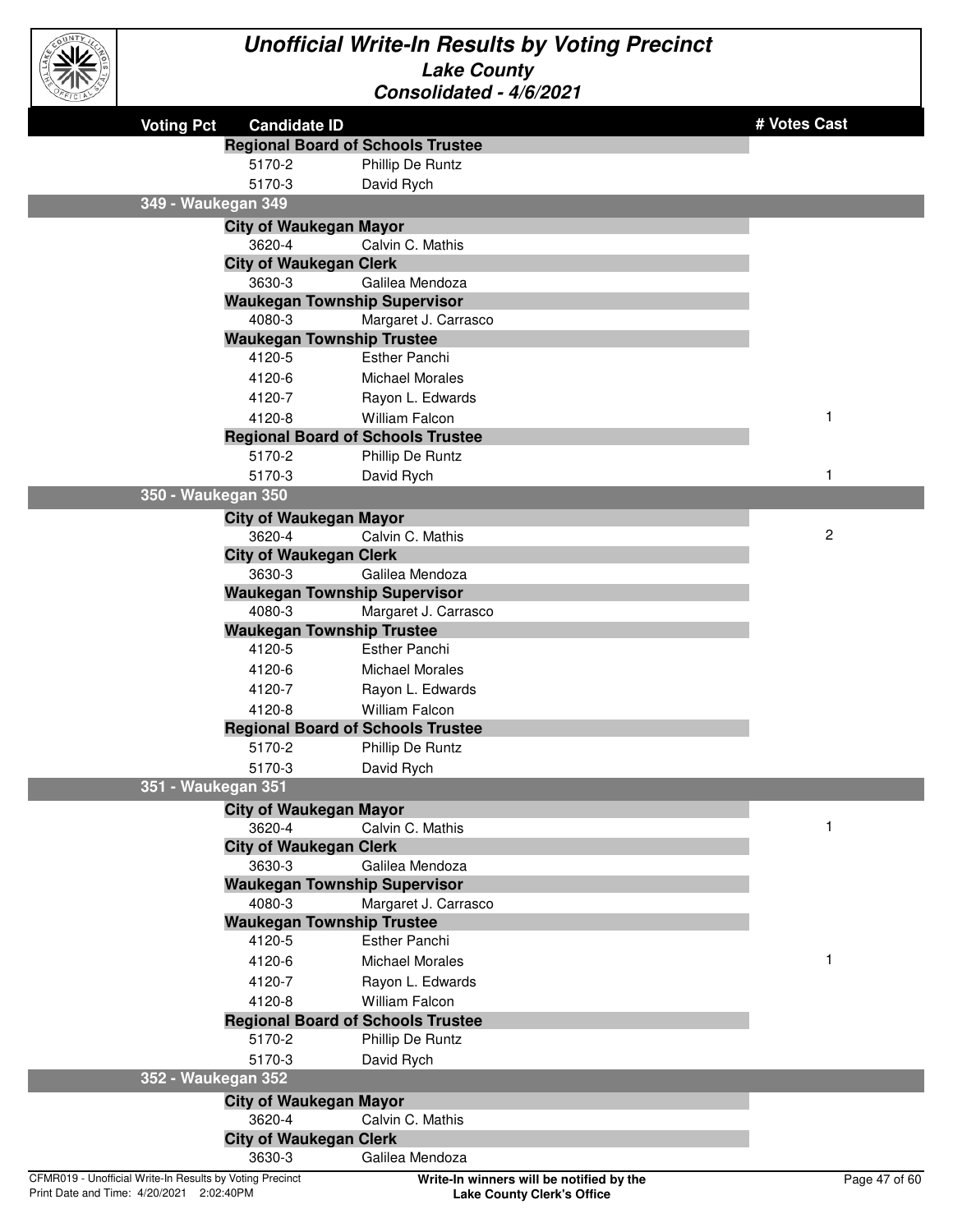

| <b>Voting Pct</b>  | <b>Candidate ID</b>                 |                                          | # Votes Cast |
|--------------------|-------------------------------------|------------------------------------------|--------------|
|                    | <b>Waukegan Township Supervisor</b> |                                          |              |
|                    | 4080-3                              | Margaret J. Carrasco                     |              |
|                    | <b>Waukegan Township Trustee</b>    |                                          |              |
|                    | 4120-5                              | <b>Esther Panchi</b>                     |              |
|                    | 4120-6                              | <b>Michael Morales</b>                   |              |
|                    | 4120-7                              | Rayon L. Edwards                         |              |
|                    | 4120-8                              | <b>William Falcon</b>                    |              |
|                    |                                     | <b>Regional Board of Schools Trustee</b> |              |
|                    | 5170-2                              | Phillip De Runtz                         |              |
|                    | 5170-3                              | David Rych                               |              |
| 353 - Waukegan 353 |                                     |                                          |              |
|                    | <b>City of Waukegan Mayor</b>       |                                          |              |
|                    | 3620-4                              | Calvin C. Mathis                         |              |
|                    | <b>City of Waukegan Clerk</b>       |                                          |              |
|                    | 3630-3                              | Galilea Mendoza                          |              |
|                    | <b>Waukegan Township Supervisor</b> |                                          |              |
|                    | 4080-3                              | Margaret J. Carrasco                     |              |
|                    | <b>Waukegan Township Trustee</b>    |                                          |              |
|                    | 4120-5                              | <b>Esther Panchi</b>                     |              |
|                    | 4120-6                              | <b>Michael Morales</b>                   |              |
|                    | 4120-7                              | Rayon L. Edwards                         |              |
|                    | 4120-8                              | <b>William Falcon</b>                    |              |
|                    |                                     | <b>Regional Board of Schools Trustee</b> |              |
|                    | 5170-2                              | Phillip De Runtz                         |              |
|                    | 5170-3                              | David Rych                               |              |
| 354 - Waukegan 354 |                                     |                                          |              |
|                    | <b>City of Waukegan Mayor</b>       |                                          |              |
|                    | 3620-4                              | Calvin C. Mathis                         | 1            |
|                    | <b>City of Waukegan Clerk</b>       |                                          |              |
|                    | 3630-3                              | Galilea Mendoza                          |              |
|                    | <b>Waukegan Township Supervisor</b> |                                          |              |
|                    | 4080-3                              | Margaret J. Carrasco                     | 1            |
|                    | <b>Waukegan Township Trustee</b>    |                                          |              |
|                    | 4120-5                              | <b>Esther Panchi</b>                     | 1            |
|                    | 4120-6                              | <b>Michael Morales</b>                   | 1            |
|                    | 4120-7                              | Rayon L. Edwards                         |              |
|                    | 4120-8                              | William Falcon                           |              |
|                    |                                     | <b>Regional Board of Schools Trustee</b> |              |
|                    | 5170-2                              | Phillip De Runtz                         |              |
|                    | 5170-3                              | David Rych                               |              |
| 355 - Waukegan 355 |                                     |                                          |              |
|                    | <b>City of Waukegan Mayor</b>       |                                          |              |
|                    | 3620-4                              | Calvin C. Mathis                         |              |
|                    | <b>City of Waukegan Clerk</b>       |                                          |              |
|                    | 3630-3                              | Galilea Mendoza                          |              |
|                    | <b>Waukegan Township Supervisor</b> |                                          |              |
|                    | 4080-3                              | Margaret J. Carrasco                     | 1            |
|                    | <b>Waukegan Township Trustee</b>    |                                          |              |
|                    | 4120-5                              | Esther Panchi                            |              |
|                    | 4120-6                              | <b>Michael Morales</b>                   |              |
|                    | 4120-7                              | Rayon L. Edwards                         |              |
|                    | 4120-8                              | William Falcon                           |              |
|                    |                                     |                                          |              |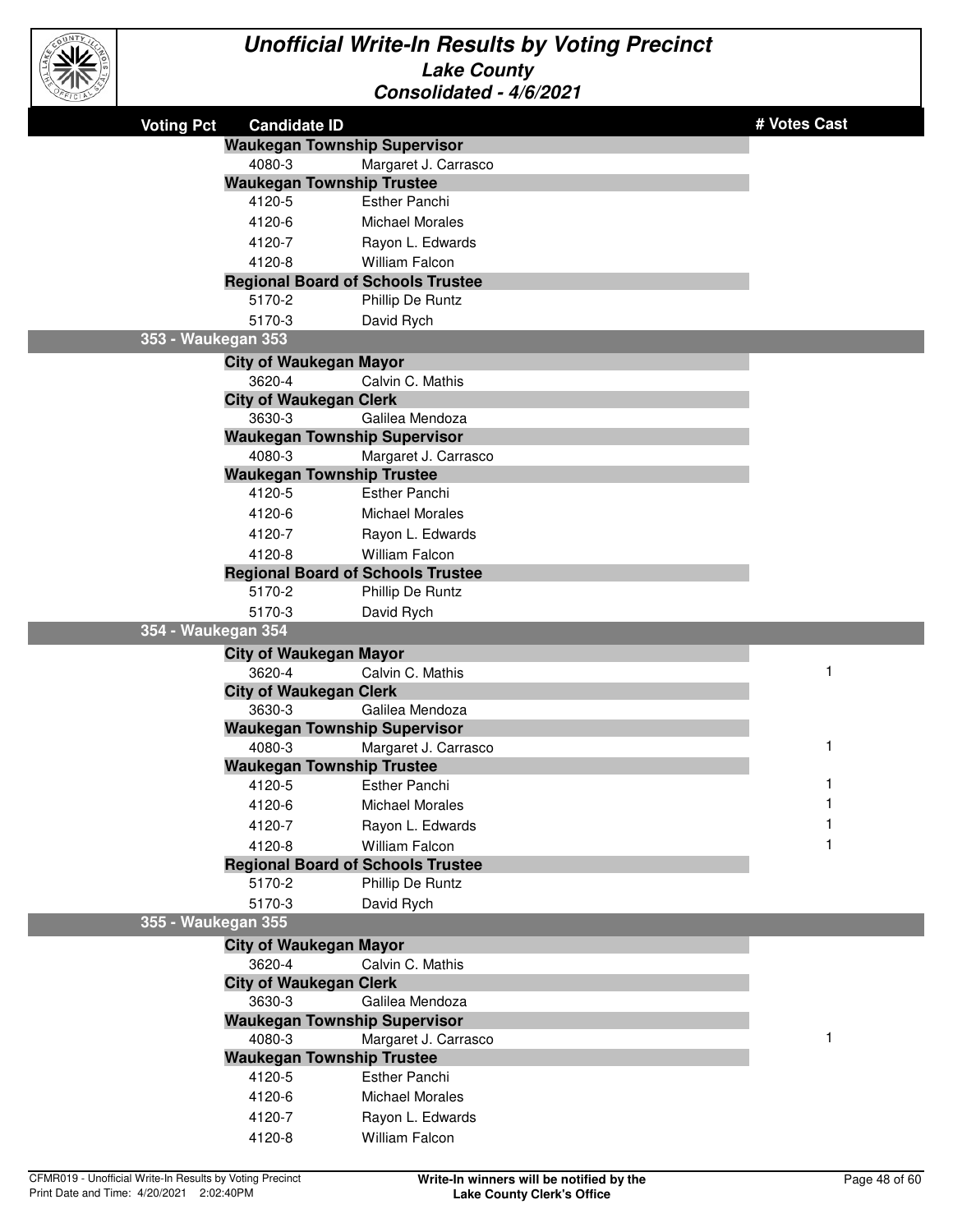

|                                                          |                                            |                                                             | # Votes Cast  |
|----------------------------------------------------------|--------------------------------------------|-------------------------------------------------------------|---------------|
| <b>Voting Pct</b>                                        | <b>Candidate ID</b>                        |                                                             |               |
|                                                          |                                            | <b>Regional Board of Schools Trustee</b>                    |               |
|                                                          | 5170-2                                     | Phillip De Runtz                                            | 1             |
|                                                          | 5170-3                                     | David Rych                                                  |               |
| 356 - Waukegan 356                                       |                                            |                                                             |               |
|                                                          | <b>City of Waukegan Mayor</b>              |                                                             |               |
|                                                          | 3620-4                                     | Calvin C. Mathis                                            |               |
|                                                          | <b>City of Waukegan Clerk</b>              |                                                             |               |
|                                                          | 3630-3                                     | Galilea Mendoza                                             |               |
|                                                          |                                            | <b>Waukegan Township Supervisor</b>                         |               |
|                                                          | 4080-3                                     | Margaret J. Carrasco                                        | 1             |
|                                                          | <b>Waukegan Township Trustee</b><br>4120-5 | <b>Esther Panchi</b>                                        |               |
|                                                          |                                            |                                                             |               |
|                                                          | 4120-6                                     | <b>Michael Morales</b>                                      |               |
|                                                          | 4120-7                                     | Rayon L. Edwards                                            |               |
|                                                          | 4120-8                                     | <b>William Falcon</b>                                       |               |
|                                                          | 5170-2                                     | <b>Regional Board of Schools Trustee</b>                    |               |
|                                                          |                                            | Phillip De Runtz                                            |               |
| 357 - Waukegan 357                                       | 5170-3                                     | David Rych                                                  |               |
|                                                          |                                            |                                                             |               |
|                                                          | <b>City of Waukegan Mayor</b>              |                                                             |               |
|                                                          | 3620-4                                     | Calvin C. Mathis                                            |               |
|                                                          | <b>City of Waukegan Clerk</b>              |                                                             |               |
|                                                          | 3630-3                                     | Galilea Mendoza                                             |               |
|                                                          | 4080-3                                     | <b>Waukegan Township Supervisor</b><br>Margaret J. Carrasco |               |
|                                                          | <b>Waukegan Township Trustee</b>           |                                                             |               |
|                                                          | 4120-5                                     | <b>Esther Panchi</b>                                        |               |
|                                                          | 4120-6                                     | <b>Michael Morales</b>                                      |               |
|                                                          | 4120-7                                     | Rayon L. Edwards                                            |               |
|                                                          | 4120-8                                     | <b>William Falcon</b>                                       |               |
|                                                          |                                            | <b>Regional Board of Schools Trustee</b>                    |               |
|                                                          | 5170-2                                     | Phillip De Runtz                                            |               |
|                                                          | 5170-3                                     | David Rych                                                  |               |
| 358 - Waukegan 358                                       |                                            |                                                             |               |
|                                                          |                                            |                                                             |               |
|                                                          | <b>City of Waukegan Mayor</b><br>3620-4    | Calvin C. Mathis                                            |               |
|                                                          | <b>City of Waukegan Clerk</b>              |                                                             |               |
|                                                          | 3630-3                                     | Galilea Mendoza                                             |               |
|                                                          |                                            | <b>Waukegan Township Supervisor</b>                         |               |
|                                                          | 4080-3                                     | Margaret J. Carrasco                                        |               |
|                                                          | <b>Waukegan Township Trustee</b>           |                                                             |               |
|                                                          | 4120-5                                     | <b>Esther Panchi</b>                                        |               |
|                                                          | 4120-6                                     | <b>Michael Morales</b>                                      |               |
|                                                          | 4120-7                                     | Rayon L. Edwards                                            |               |
|                                                          | 4120-8                                     | <b>William Falcon</b>                                       |               |
|                                                          |                                            | <b>Regional Board of Schools Trustee</b>                    |               |
|                                                          | 5170-2                                     | Phillip De Runtz                                            |               |
|                                                          | 5170-3                                     | David Rych                                                  |               |
| 359 - Waukegan 359                                       |                                            |                                                             |               |
|                                                          | <b>City of Waukegan Mayor</b>              |                                                             |               |
|                                                          | 3620-4                                     | Calvin C. Mathis                                            | 1             |
|                                                          | <b>City of Waukegan Clerk</b>              |                                                             |               |
|                                                          | 3630-3                                     | Galilea Mendoza                                             |               |
| CFMR019 - Unofficial Write-In Results by Voting Precinct |                                            | Write-In winners will be notified by the                    | Page 49 of 60 |
|                                                          |                                            |                                                             |               |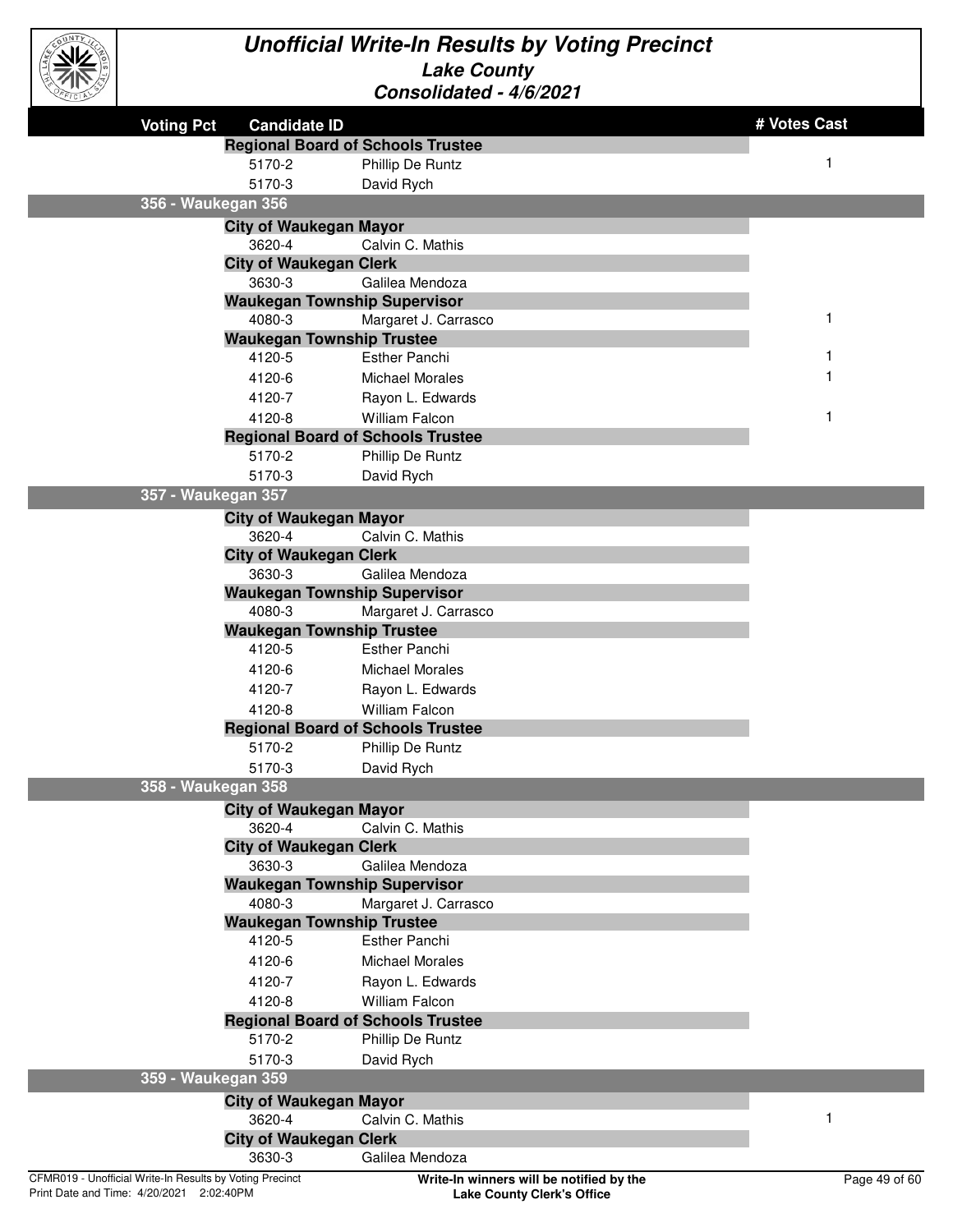

| <b>Voting Pct</b>  | <b>Candidate ID</b>                      |                        | # Votes Cast |
|--------------------|------------------------------------------|------------------------|--------------|
|                    | <b>Waukegan Township Supervisor</b>      |                        |              |
|                    | 4080-3                                   | Margaret J. Carrasco   |              |
|                    | <b>Waukegan Township Trustee</b>         |                        |              |
|                    | 4120-5                                   | <b>Esther Panchi</b>   |              |
|                    | 4120-6                                   | <b>Michael Morales</b> |              |
|                    | 4120-7                                   | Rayon L. Edwards       |              |
|                    | 4120-8                                   | William Falcon         |              |
|                    | <b>Regional Board of Schools Trustee</b> |                        |              |
|                    | 5170-2                                   | Phillip De Runtz       |              |
|                    | 5170-3                                   | David Rych             |              |
| 360 - Waukegan 360 |                                          |                        |              |
|                    | <b>City of Waukegan Mayor</b>            |                        |              |
|                    | 3620-4                                   | Calvin C. Mathis       | 1            |
|                    | <b>City of Waukegan Clerk</b>            |                        |              |
|                    | 3630-3                                   | Galilea Mendoza        |              |
|                    | <b>Waukegan Township Supervisor</b>      |                        |              |
|                    | 4080-3                                   | Margaret J. Carrasco   |              |
|                    | <b>Waukegan Township Trustee</b>         |                        |              |
|                    | 4120-5                                   | <b>Esther Panchi</b>   | 1            |
|                    | 4120-6                                   | <b>Michael Morales</b> |              |
|                    | 4120-7                                   | Rayon L. Edwards       |              |
|                    | 4120-8                                   | <b>William Falcon</b>  |              |
|                    | <b>Regional Board of Schools Trustee</b> |                        |              |
|                    | 5170-2                                   | Phillip De Runtz       |              |
|                    | 5170-3                                   | David Rych             |              |
| 361 - Waukegan 361 |                                          |                        |              |
|                    | <b>City of Waukegan Mayor</b>            |                        |              |
|                    | 3620-4                                   | Calvin C. Mathis       |              |
|                    | <b>City of Waukegan Clerk</b>            |                        |              |
|                    | 3630-3                                   | Galilea Mendoza        |              |
|                    | <b>Waukegan Township Supervisor</b>      |                        |              |
|                    | 4080-3                                   | Margaret J. Carrasco   |              |
|                    | <b>Waukegan Township Trustee</b>         |                        |              |
|                    | 4120-5                                   | <b>Esther Panchi</b>   |              |
|                    | 4120-6                                   | <b>Michael Morales</b> |              |
|                    | 4120-7                                   | Rayon L. Edwards       |              |
|                    | 4120-8                                   | William Falcon         |              |
|                    | <b>Regional Board of Schools Trustee</b> |                        |              |
|                    | 5170-2                                   | Phillip De Runtz       |              |
|                    | 5170-3                                   | David Rych             |              |
| 362 - Waukegan 362 |                                          |                        |              |
|                    | <b>City of Waukegan Mayor</b>            |                        |              |
|                    | 3620-4                                   | Calvin C. Mathis       |              |
|                    | <b>City of Waukegan Clerk</b>            |                        |              |
|                    | 3630-3                                   | Galilea Mendoza        |              |
|                    | <b>Waukegan Township Supervisor</b>      |                        |              |
|                    | 4080-3                                   | Margaret J. Carrasco   |              |
|                    | <b>Waukegan Township Trustee</b>         |                        |              |
|                    | 4120-5                                   | <b>Esther Panchi</b>   |              |
|                    | 4120-6                                   | <b>Michael Morales</b> |              |
|                    | 4120-7                                   | Rayon L. Edwards       |              |
|                    | 4120-8                                   | William Falcon         |              |
|                    |                                          |                        |              |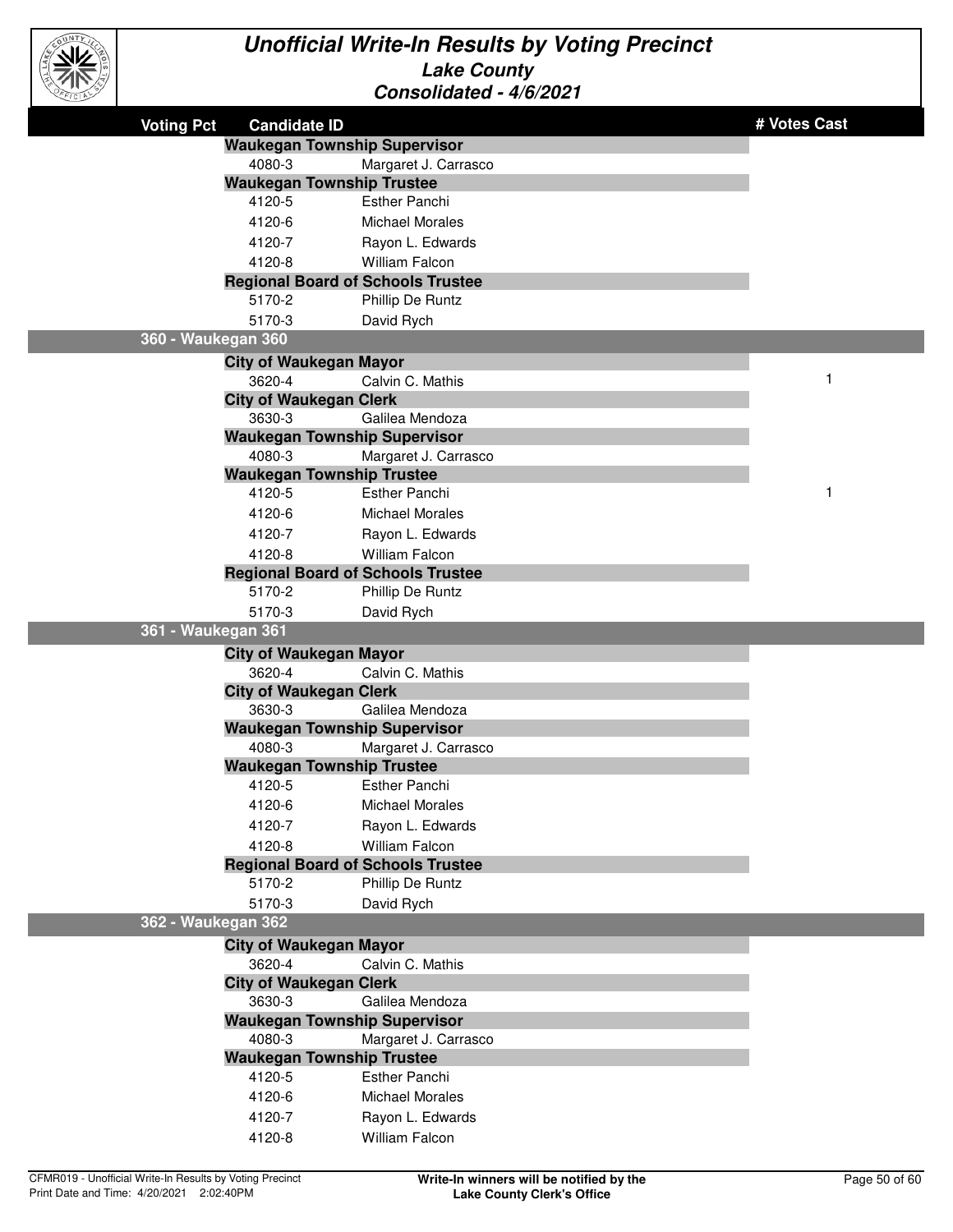

| <b>Voting Pct</b><br><b>Candidate ID</b>                 |                                          | # Votes Cast            |
|----------------------------------------------------------|------------------------------------------|-------------------------|
|                                                          | <b>Regional Board of Schools Trustee</b> |                         |
| 5170-2                                                   | Phillip De Runtz                         |                         |
| 5170-3                                                   |                                          |                         |
| 363 - Waukegan 363                                       | David Rych                               |                         |
|                                                          |                                          |                         |
| <b>City of Waukegan Mayor</b>                            |                                          | 4                       |
| 3620-4                                                   | Calvin C. Mathis                         |                         |
| <b>City of Waukegan Clerk</b><br>3630-3                  | Galilea Mendoza                          |                         |
|                                                          | <b>Waukegan Township Supervisor</b>      |                         |
| 4080-3                                                   | Margaret J. Carrasco                     |                         |
| <b>Waukegan Township Trustee</b>                         |                                          |                         |
| 4120-5                                                   | <b>Esther Panchi</b>                     |                         |
| 4120-6                                                   | <b>Michael Morales</b>                   |                         |
| 4120-7                                                   | Rayon L. Edwards                         |                         |
| 4120-8                                                   | <b>William Falcon</b>                    |                         |
|                                                          | <b>Regional Board of Schools Trustee</b> |                         |
| 5170-2                                                   | Phillip De Runtz                         |                         |
| 5170-3                                                   | David Rych                               |                         |
| 364 - Waukegan 364                                       |                                          |                         |
| <b>City of Waukegan Mayor</b>                            |                                          |                         |
| 3620-4                                                   | Calvin C. Mathis                         |                         |
| <b>City of Waukegan Clerk</b>                            |                                          |                         |
| 3630-3                                                   | Galilea Mendoza                          |                         |
|                                                          | <b>Waukegan Township Supervisor</b>      |                         |
| 4080-3                                                   | Margaret J. Carrasco                     | 3                       |
| <b>Waukegan Township Trustee</b>                         |                                          |                         |
| 4120-5                                                   | <b>Esther Panchi</b>                     | $\overline{\mathbf{c}}$ |
| 4120-6                                                   | <b>Michael Morales</b>                   | $\overline{c}$          |
| 4120-7                                                   | Rayon L. Edwards                         |                         |
| 4120-8                                                   | <b>William Falcon</b>                    | $\overline{c}$          |
|                                                          | <b>Regional Board of Schools Trustee</b> |                         |
| 5170-2                                                   | Phillip De Runtz                         |                         |
| 5170-3                                                   | David Rych                               |                         |
| 365 - Waukegan 365                                       |                                          |                         |
| <b>City of Waukegan Mayor</b>                            |                                          |                         |
| 3620-4                                                   | Calvin C. Mathis                         |                         |
| <b>City of Waukegan Clerk</b>                            |                                          |                         |
| 3630-3                                                   | Galilea Mendoza                          |                         |
|                                                          | <b>Waukegan Township Supervisor</b>      |                         |
| 4080-3                                                   | Margaret J. Carrasco                     |                         |
| <b>Waukegan Township Trustee</b>                         |                                          |                         |
| 4120-5                                                   | Esther Panchi                            |                         |
| 4120-6                                                   | <b>Michael Morales</b>                   |                         |
| 4120-7                                                   | Rayon L. Edwards                         | 1                       |
| 4120-8                                                   | <b>William Falcon</b>                    |                         |
|                                                          | <b>Regional Board of Schools Trustee</b> |                         |
| 5170-2                                                   | Phillip De Runtz                         |                         |
| 5170-3                                                   | David Rych                               |                         |
| 366 - Waukegan 366                                       |                                          |                         |
| <b>City of Waukegan Mayor</b>                            |                                          |                         |
| 3620-4                                                   | Calvin C. Mathis                         |                         |
| <b>City of Waukegan Clerk</b>                            |                                          |                         |
| 3630-3                                                   | Galilea Mendoza                          |                         |
| CFMR019 - Unofficial Write-In Results by Voting Precinct | Write-In winners will be notified by the | Page 51 of 60           |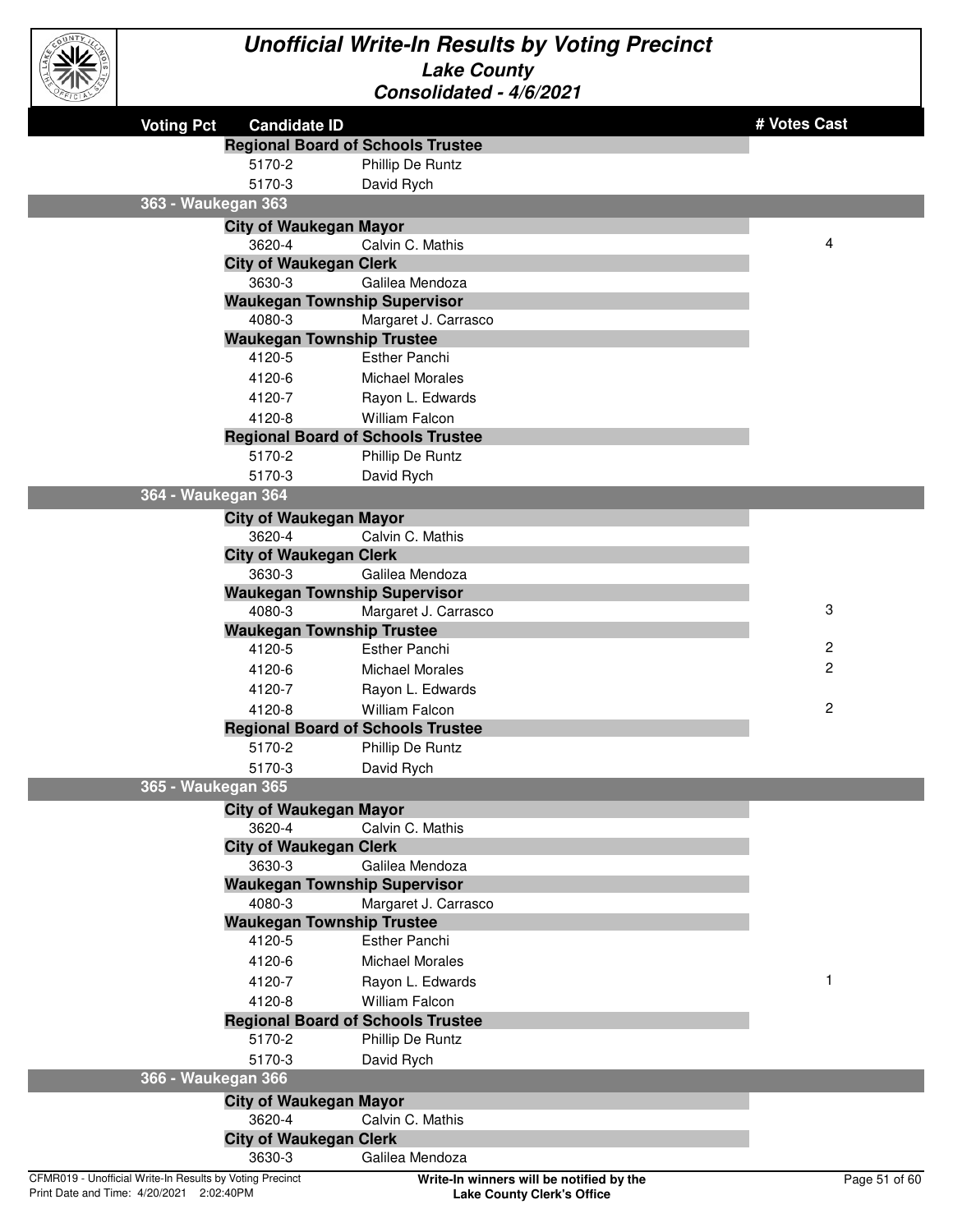

| <b>Voting Pct</b>  | <b>Candidate ID</b>                                |                                | # Votes Cast |
|--------------------|----------------------------------------------------|--------------------------------|--------------|
|                    | <b>Waukegan Township Supervisor</b>                |                                |              |
|                    | 4080-3                                             | Margaret J. Carrasco           | 1            |
|                    | <b>Waukegan Township Trustee</b>                   |                                |              |
|                    | 4120-5                                             | <b>Esther Panchi</b>           |              |
|                    | 4120-6                                             | <b>Michael Morales</b>         | 1            |
|                    | 4120-7                                             | Rayon L. Edwards               |              |
|                    | 4120-8                                             | William Falcon                 |              |
|                    | <b>Regional Board of Schools Trustee</b>           |                                |              |
|                    | 5170-2                                             | Phillip De Runtz               |              |
|                    | 5170-3                                             | David Rych                     |              |
| 367 - Waukegan 367 |                                                    |                                |              |
|                    | <b>City of Waukegan Mayor</b>                      |                                |              |
|                    | 3620-4                                             | Calvin C. Mathis               | 1            |
|                    | <b>City of Waukegan Clerk</b>                      |                                |              |
|                    | 3630-3                                             | Galilea Mendoza                |              |
|                    | <b>Waukegan Township Supervisor</b>                |                                |              |
|                    | 4080-3                                             | Margaret J. Carrasco           | 1            |
|                    | <b>Waukegan Township Trustee</b>                   |                                |              |
|                    | 4120-5                                             | <b>Esther Panchi</b>           | 1            |
|                    | 4120-6                                             | <b>Michael Morales</b>         |              |
|                    | 4120-7                                             | Rayon L. Edwards               | 1            |
|                    | 4120-8                                             | <b>William Falcon</b>          |              |
|                    | <b>Regional Board of Schools Trustee</b>           |                                |              |
|                    | 5170-2                                             | Phillip De Runtz               |              |
|                    | 5170-3                                             | David Rych                     |              |
| 368 - Waukegan 368 |                                                    |                                |              |
|                    | <b>Waukegan Township Supervisor</b>                |                                |              |
|                    | 4080-3                                             | Margaret J. Carrasco           |              |
|                    | <b>Waukegan Township Trustee</b><br>4120-5         | <b>Esther Panchi</b>           |              |
|                    | 4120-6                                             | <b>Michael Morales</b>         |              |
|                    |                                                    |                                |              |
|                    | 4120-7                                             | Rayon L. Edwards               |              |
|                    | 4120-8                                             | <b>William Falcon</b>          |              |
|                    | <b>Regional Board of Schools Trustee</b><br>5170-2 | Phillip De Runtz               |              |
|                    | 5170-3                                             | David Rych                     |              |
| 369 - Waukegan 369 |                                                    |                                |              |
|                    |                                                    |                                |              |
|                    | <b>City of Waukegan Mayor</b><br>3620-4            | Calvin C. Mathis               |              |
|                    | <b>City of Waukegan Clerk</b>                      |                                |              |
|                    | 3630-3                                             | Galilea Mendoza                |              |
|                    | <b>Waukegan Township Supervisor</b>                |                                |              |
|                    | 4080-3                                             | Margaret J. Carrasco           |              |
|                    |                                                    |                                |              |
|                    |                                                    |                                |              |
|                    | <b>Waukegan Township Trustee</b><br>4120-5         |                                |              |
|                    |                                                    | Esther Panchi                  |              |
|                    | 4120-6                                             | <b>Michael Morales</b>         |              |
|                    | 4120-7                                             | Rayon L. Edwards               |              |
|                    | 4120-8                                             | <b>William Falcon</b>          |              |
|                    | <b>Regional Board of Schools Trustee</b>           |                                |              |
|                    | 5170-2<br>5170-3                                   | Phillip De Runtz<br>David Rych |              |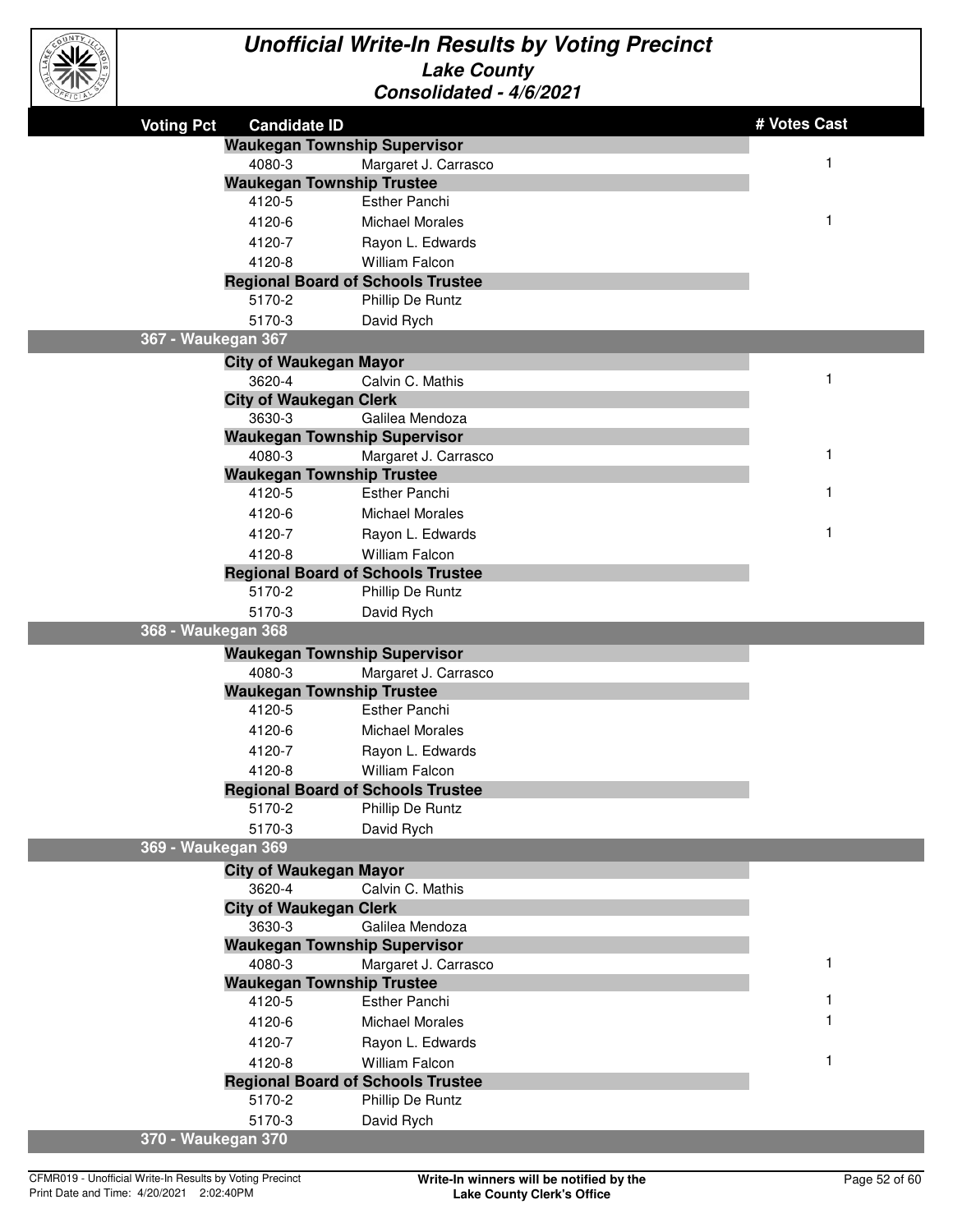

| <b>Voting Pct</b>  | <b>Candidate ID</b>                      |                        | # Votes Cast |
|--------------------|------------------------------------------|------------------------|--------------|
|                    | <b>City of Waukegan Mayor</b>            |                        |              |
|                    | 3620-4                                   | Calvin C. Mathis       |              |
|                    | <b>City of Waukegan Clerk</b>            |                        |              |
|                    | 3630-3                                   | Galilea Mendoza        |              |
|                    | <b>Waukegan Township Supervisor</b>      |                        |              |
|                    | 4080-3                                   | Margaret J. Carrasco   | $\mathbf{1}$ |
|                    | <b>Waukegan Township Trustee</b>         |                        |              |
|                    | 4120-5                                   | <b>Esther Panchi</b>   |              |
|                    | 4120-6                                   | <b>Michael Morales</b> |              |
|                    | 4120-7                                   | Rayon L. Edwards       |              |
|                    | 4120-8                                   | <b>William Falcon</b>  |              |
|                    | <b>Regional Board of Schools Trustee</b> |                        |              |
|                    | 5170-2                                   | Phillip De Runtz       |              |
|                    | 5170-3                                   | David Rych             |              |
| 371 - Waukegan 371 |                                          |                        |              |
|                    | <b>City of Waukegan Mayor</b>            |                        |              |
|                    | 3620-4                                   | Calvin C. Mathis       |              |
|                    | <b>City of Waukegan Clerk</b>            |                        |              |
|                    | 3630-3                                   | Galilea Mendoza        |              |
|                    | <b>Waukegan Township Supervisor</b>      |                        |              |
|                    | 4080-3                                   | Margaret J. Carrasco   |              |
|                    | <b>Waukegan Township Trustee</b>         |                        |              |
|                    | 4120-5                                   | <b>Esther Panchi</b>   |              |
|                    | 4120-6                                   | <b>Michael Morales</b> |              |
|                    | 4120-7                                   | Rayon L. Edwards       |              |
|                    | 4120-8                                   | William Falcon         |              |
|                    | <b>Regional Board of Schools Trustee</b> |                        |              |
|                    | 5170-2                                   | Phillip De Runtz       |              |
|                    | 5170-3                                   | David Rych             |              |
| 372 - Waukegan 372 |                                          |                        |              |
|                    | <b>City of Waukegan Mayor</b>            |                        |              |
|                    | 3620-4                                   | Calvin C. Mathis       |              |
|                    | <b>City of Waukegan Clerk</b>            |                        |              |
|                    | 3630-3                                   | Galilea Mendoza        |              |
|                    | <b>Waukegan Township Supervisor</b>      |                        |              |
|                    | 4080-3                                   | Margaret J. Carrasco   | $\mathbf 1$  |
|                    | <b>Waukegan Township Trustee</b>         |                        |              |
|                    | 4120-5                                   | <b>Esther Panchi</b>   |              |
|                    | 4120-6                                   | <b>Michael Morales</b> |              |
|                    | 4120-7                                   | Rayon L. Edwards       |              |
|                    | 4120-8                                   | <b>William Falcon</b>  |              |
|                    | <b>Regional Board of Schools Trustee</b> |                        |              |
|                    | 5170-2                                   | Phillip De Runtz       |              |
|                    | 5170-3                                   | David Rych             |              |
| 373 - Waukegan 373 |                                          |                        |              |
|                    | <b>City of Waukegan Mayor</b>            |                        |              |
|                    | 3620-4                                   | Calvin C. Mathis       |              |
|                    | <b>City of Waukegan Clerk</b>            |                        |              |
|                    | 3630-3                                   | Galilea Mendoza        |              |
|                    | <b>Waukegan Township Supervisor</b>      |                        |              |
|                    | 4080-3                                   | Margaret J. Carrasco   |              |
|                    |                                          |                        |              |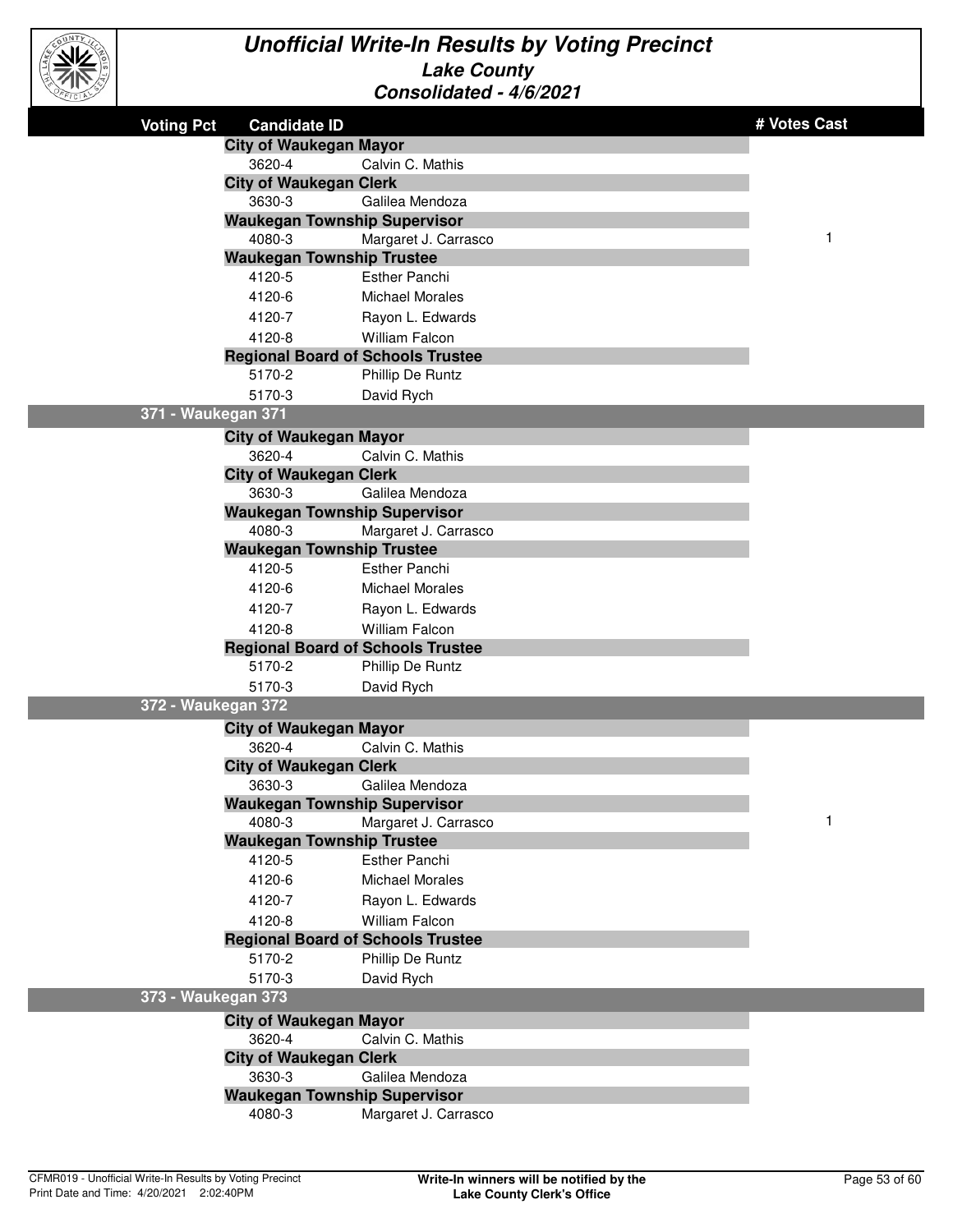

| $\sim$             |                                     |                                          |              |
|--------------------|-------------------------------------|------------------------------------------|--------------|
| <b>Voting Pct</b>  | <b>Candidate ID</b>                 |                                          | # Votes Cast |
|                    | <b>Waukegan Township Trustee</b>    |                                          |              |
|                    | 4120-5                              | <b>Esther Panchi</b>                     |              |
|                    | 4120-6                              | <b>Michael Morales</b>                   | $\mathbf 1$  |
|                    | 4120-7                              | Rayon L. Edwards                         |              |
|                    | 4120-8                              | William Falcon                           |              |
|                    |                                     | <b>Regional Board of Schools Trustee</b> |              |
|                    | 5170-2                              | Phillip De Runtz                         |              |
|                    | 5170-3                              | David Rych                               |              |
| 374 - Waukegan 374 |                                     |                                          |              |
|                    | <b>City of Waukegan Mayor</b>       |                                          |              |
|                    | 3620-4                              | Calvin C. Mathis                         | 1            |
|                    | <b>City of Waukegan Clerk</b>       |                                          |              |
|                    | 3630-3                              | Galilea Mendoza                          |              |
|                    | <b>Waukegan Township Supervisor</b> |                                          |              |
|                    | 4080-3                              | Margaret J. Carrasco                     |              |
|                    | <b>Waukegan Township Trustee</b>    |                                          |              |
|                    | 4120-5                              | <b>Esther Panchi</b>                     |              |
|                    | 4120-6                              | <b>Michael Morales</b>                   |              |
|                    | 4120-7                              | Rayon L. Edwards                         |              |
|                    | 4120-8                              | <b>William Falcon</b>                    |              |
|                    |                                     | <b>Regional Board of Schools Trustee</b> |              |
|                    | 5170-2                              | Phillip De Runtz                         | $\mathbf{1}$ |
|                    | 5170-3                              | David Rych                               |              |
| 375 - Waukegan 375 |                                     |                                          |              |
|                    | <b>City of Waukegan Mayor</b>       |                                          |              |
|                    | 3620-4                              | Calvin C. Mathis                         |              |
|                    | <b>City of Waukegan Clerk</b>       |                                          |              |
|                    | 3630-3                              | Galilea Mendoza                          |              |
|                    | <b>Waukegan Township Supervisor</b> |                                          |              |
|                    | 4080-3                              | Margaret J. Carrasco                     |              |
|                    | <b>Waukegan Township Trustee</b>    |                                          |              |
|                    | 4120-5                              | <b>Esther Panchi</b>                     |              |
|                    | 4120-6                              | <b>Michael Morales</b>                   |              |
|                    | 4120-7                              | Rayon L. Edwards                         |              |
|                    | 4120-8                              | William Falcon                           |              |
|                    |                                     | <b>Regional Board of Schools Trustee</b> |              |
|                    | 5170-2                              | Phillip De Runtz                         |              |
|                    | 5170-3                              | David Rych                               |              |
| 376 - Waukegan 376 |                                     |                                          |              |
|                    | <b>Waukegan Township Supervisor</b> |                                          |              |
|                    | 4080-3                              | Margaret J. Carrasco                     |              |
|                    | <b>Waukegan Township Trustee</b>    |                                          |              |
|                    | 4120-5                              | <b>Esther Panchi</b>                     |              |
|                    | 4120-6                              | <b>Michael Morales</b>                   |              |
|                    | 4120-7                              | Rayon L. Edwards                         |              |
|                    | 4120-8                              | <b>William Falcon</b>                    |              |
|                    |                                     | <b>Regional Board of Schools Trustee</b> |              |
|                    | 5170-2                              | Phillip De Runtz                         |              |
|                    | 5170-3                              | David Rych                               |              |
| 377 - Waukegan 377 |                                     |                                          |              |
|                    | <b>City of Waukegan Mayor</b>       |                                          |              |
|                    | 3620-4                              | Calvin C. Mathis                         |              |
|                    |                                     |                                          |              |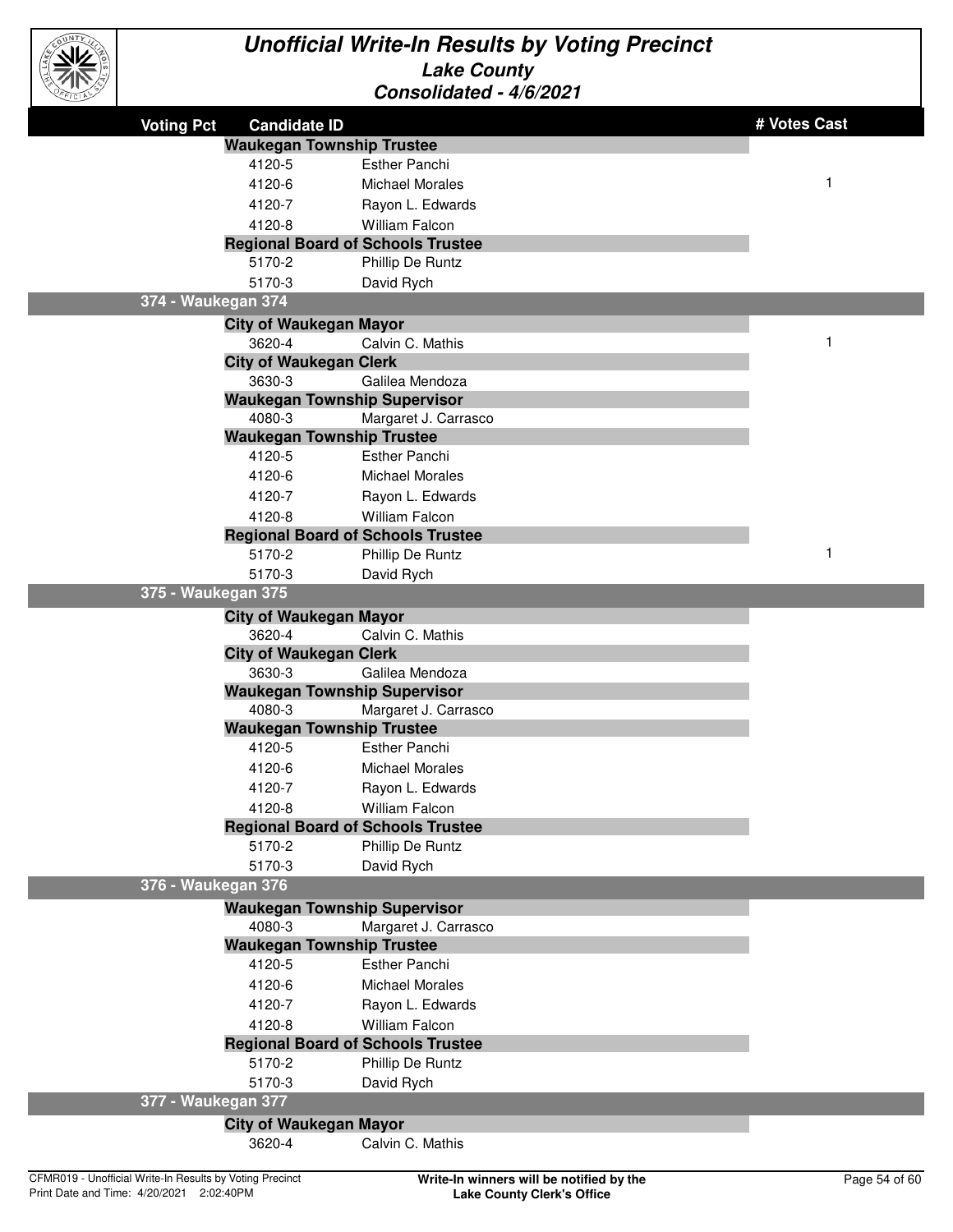

| <b>Voting Pct</b>  | <b>Candidate ID</b>                                |                        | # Votes Cast |
|--------------------|----------------------------------------------------|------------------------|--------------|
|                    | <b>City of Waukegan Clerk</b>                      |                        |              |
|                    | 3630-3                                             | Galilea Mendoza        |              |
|                    | <b>Waukegan Township Supervisor</b>                |                        |              |
|                    | 4080-3                                             | Margaret J. Carrasco   |              |
|                    | <b>Waukegan Township Trustee</b>                   |                        |              |
|                    | 4120-5                                             | <b>Esther Panchi</b>   |              |
|                    | 4120-6                                             | <b>Michael Morales</b> |              |
|                    | 4120-7                                             | Rayon L. Edwards       |              |
|                    | 4120-8                                             | William Falcon         |              |
|                    | <b>Regional Board of Schools Trustee</b>           |                        |              |
|                    | 5170-2                                             | Phillip De Runtz       |              |
|                    | 5170-3                                             | David Rych             |              |
| 378 - Waukegan 378 |                                                    |                        |              |
|                    | <b>Waukegan Township Supervisor</b>                |                        |              |
|                    | 4080-3                                             | Margaret J. Carrasco   |              |
|                    | <b>Waukegan Township Trustee</b>                   |                        |              |
|                    | 4120-5                                             | <b>Esther Panchi</b>   |              |
|                    | 4120-6                                             | <b>Michael Morales</b> |              |
|                    | 4120-7                                             | Rayon L. Edwards       |              |
|                    | 4120-8                                             | <b>William Falcon</b>  |              |
|                    | <b>Regional Board of Schools Trustee</b>           |                        |              |
|                    | 5170-2                                             | Phillip De Runtz       |              |
|                    | 5170-3                                             | David Rych             |              |
| 379 - Waukegan 379 |                                                    |                        |              |
|                    | <b>Waukegan Township Supervisor</b>                |                        |              |
|                    | 4080-3                                             | Margaret J. Carrasco   |              |
|                    | <b>Waukegan Township Trustee</b>                   |                        |              |
|                    | 4120-5                                             | <b>Esther Panchi</b>   |              |
|                    | 4120-6                                             | <b>Michael Morales</b> |              |
|                    | 4120-7                                             | Rayon L. Edwards       |              |
|                    | 4120-8                                             | <b>William Falcon</b>  |              |
|                    | <b>Regional Board of Schools Trustee</b>           |                        |              |
|                    | 5170-2                                             | Phillip De Runtz       |              |
|                    | 5170-3<br>380 - West Deerfield 380                 | David Rych             |              |
|                    |                                                    |                        |              |
|                    | The City of Lake Forest Mayor                      |                        |              |
|                    | 3000-2<br><b>Regional Board of Schools Trustee</b> | Matthew C. Alghini     |              |
|                    | 5170-2                                             | Phillip De Runtz       |              |
|                    | 5170-3                                             | David Rych             |              |
|                    | 381 - West Deerfield 381                           |                        |              |
|                    | The City of Lake Forest Mayor                      |                        |              |
|                    | 3000-2                                             | Matthew C. Alghini     |              |
|                    | <b>Regional Board of Schools Trustee</b>           |                        |              |
|                    | 5170-2                                             | Phillip De Runtz       |              |
|                    | 5170-3                                             | David Rych             |              |
|                    | 382 - West Deerfield 382                           |                        |              |
|                    | The City of Lake Forest Mayor                      |                        |              |
|                    | 3000-2                                             | Matthew C. Alghini     |              |
|                    | <b>Regional Board of Schools Trustee</b>           |                        |              |
|                    | 5170-2                                             | Phillip De Runtz       |              |
|                    | 5170-3                                             | David Rych             |              |
|                    |                                                    |                        |              |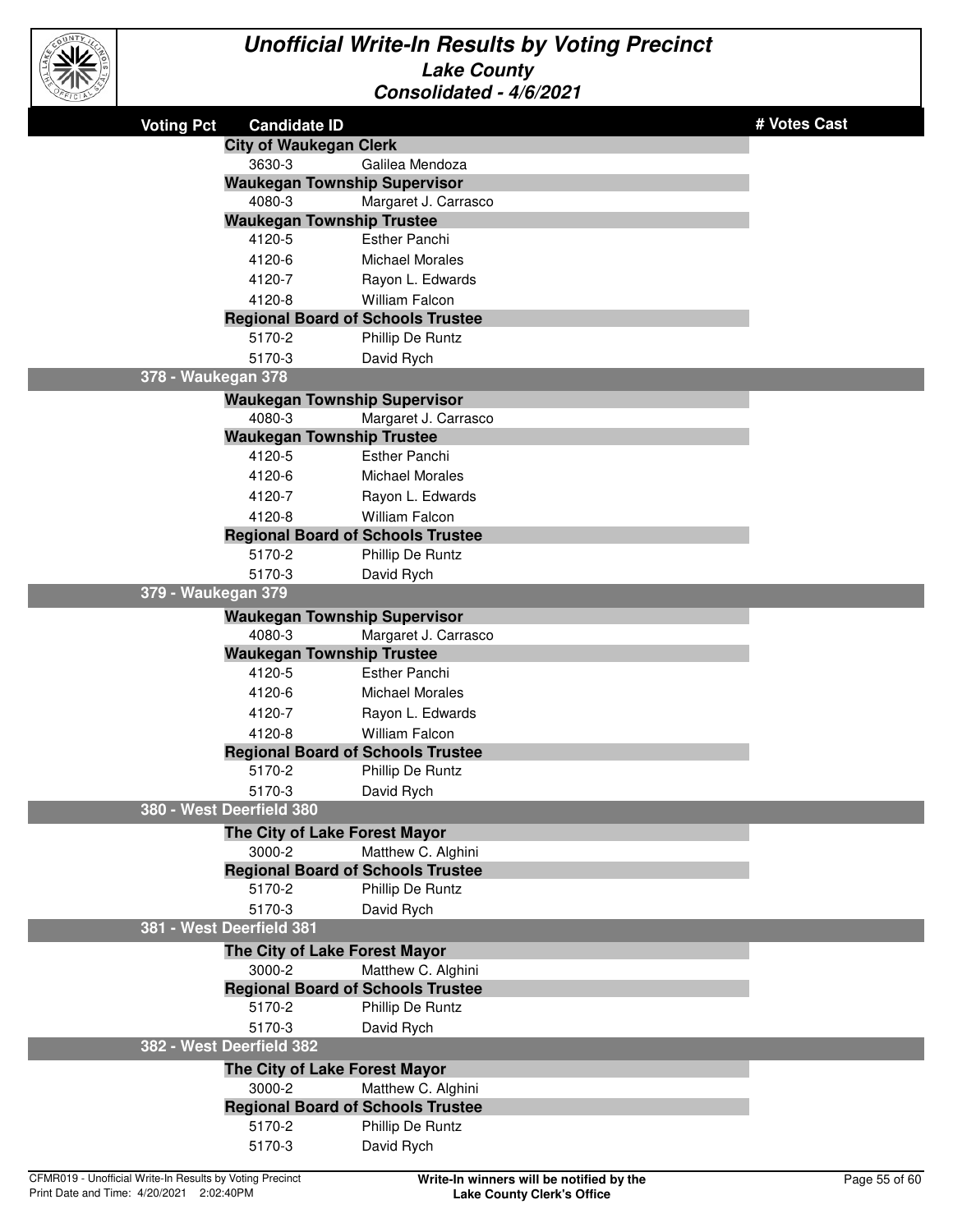

| $\sim$ |                   |                                          |                                                                             |                |
|--------|-------------------|------------------------------------------|-----------------------------------------------------------------------------|----------------|
|        | <b>Voting Pct</b> | <b>Candidate ID</b>                      |                                                                             | # Votes Cast   |
|        |                   | 383 - West Deerfield 383                 |                                                                             |                |
|        |                   | The City of Lake Forest Mayor            |                                                                             |                |
|        |                   | 3000-2                                   | Matthew C. Alghini                                                          | $\overline{c}$ |
|        |                   | <b>Regional Board of Schools Trustee</b> |                                                                             |                |
|        |                   | 5170-2                                   | Phillip De Runtz                                                            |                |
|        |                   | 5170-3                                   | David Rych                                                                  |                |
|        |                   | 384 - West Deerfield 384                 |                                                                             |                |
|        |                   | The City of Lake Forest Mayor            |                                                                             |                |
|        |                   | 3000-2                                   | Matthew C. Alghini                                                          | 6              |
|        |                   | <b>Regional Board of Schools Trustee</b> |                                                                             |                |
|        |                   | 5170-2                                   | Phillip De Runtz                                                            |                |
|        |                   | 5170-3                                   | David Rych                                                                  |                |
|        |                   | 385 - West Deerfield 385                 |                                                                             |                |
|        |                   | The City of Lake Forest Mayor            |                                                                             |                |
|        |                   | 3000-2                                   | Matthew C. Alghini                                                          | 1              |
|        |                   | <b>Regional Board of Schools Trustee</b> |                                                                             |                |
|        |                   | 5170-2                                   | Phillip De Runtz                                                            |                |
|        |                   | 5170-3                                   | David Rych                                                                  |                |
|        |                   | 386 - West Deerfield 386                 |                                                                             |                |
|        |                   | The City of Lake Forest Mayor            |                                                                             |                |
|        |                   | 3000-2                                   | Matthew C. Alghini                                                          |                |
|        |                   | <b>Regional Board of Schools Trustee</b> |                                                                             |                |
|        |                   | 5170-2                                   | Phillip De Runtz                                                            |                |
|        |                   | 5170-3                                   | David Rych                                                                  |                |
|        |                   | 387 - West Deerfield 387                 |                                                                             |                |
|        |                   |                                          |                                                                             |                |
|        |                   |                                          | Bannockburn School District #106 Members of the Board of Education .        |                |
|        |                   | 4684-1                                   | Jake Leahy                                                                  |                |
|        |                   | <b>Regional Board of Schools Trustee</b> |                                                                             |                |
|        |                   | 5170-2                                   | Phillip De Runtz                                                            |                |
|        |                   | 5170-3                                   | David Rych                                                                  |                |
|        |                   | 388 - West Deerfield 388                 |                                                                             |                |
|        |                   |                                          | <b>Bannockburn School District #106 Members of the Board of Education .</b> |                |
|        |                   | 4684-1                                   | Jake Leahy                                                                  | 18             |
|        |                   | <b>Regional Board of Schools Trustee</b> |                                                                             |                |
|        |                   | 5170-2                                   | Phillip De Runtz                                                            |                |
|        |                   | 5170-3                                   | David Rych                                                                  |                |
|        |                   | 389 - West Deerfield 389                 |                                                                             |                |
|        |                   | <b>Regional Board of Schools Trustee</b> |                                                                             |                |
|        |                   | 5170-2                                   | Phillip De Runtz                                                            |                |
|        |                   | 5170-3                                   | David Rych                                                                  |                |
|        |                   | 390 - West Deerfield 390                 |                                                                             |                |
|        |                   | <b>Village of Lincolnshire Trustee</b>   |                                                                             |                |
|        |                   | 3150-5                                   | Gustavo (Gus) Cavalcanti                                                    |                |
|        |                   | 3150-6                                   | Sandra Wright                                                               |                |
|        |                   |                                          | Bannockburn School District #106 Members of the Board of Education .        |                |
|        |                   | 4684-1                                   | Jake Leahy                                                                  |                |
|        |                   | <b>Regional Board of Schools Trustee</b> |                                                                             |                |
|        |                   | 5170-2                                   | Phillip De Runtz                                                            |                |
|        |                   | 5170-3                                   | David Rych                                                                  |                |
|        |                   | 391 - West Deerfield 391                 |                                                                             |                |
|        |                   |                                          |                                                                             |                |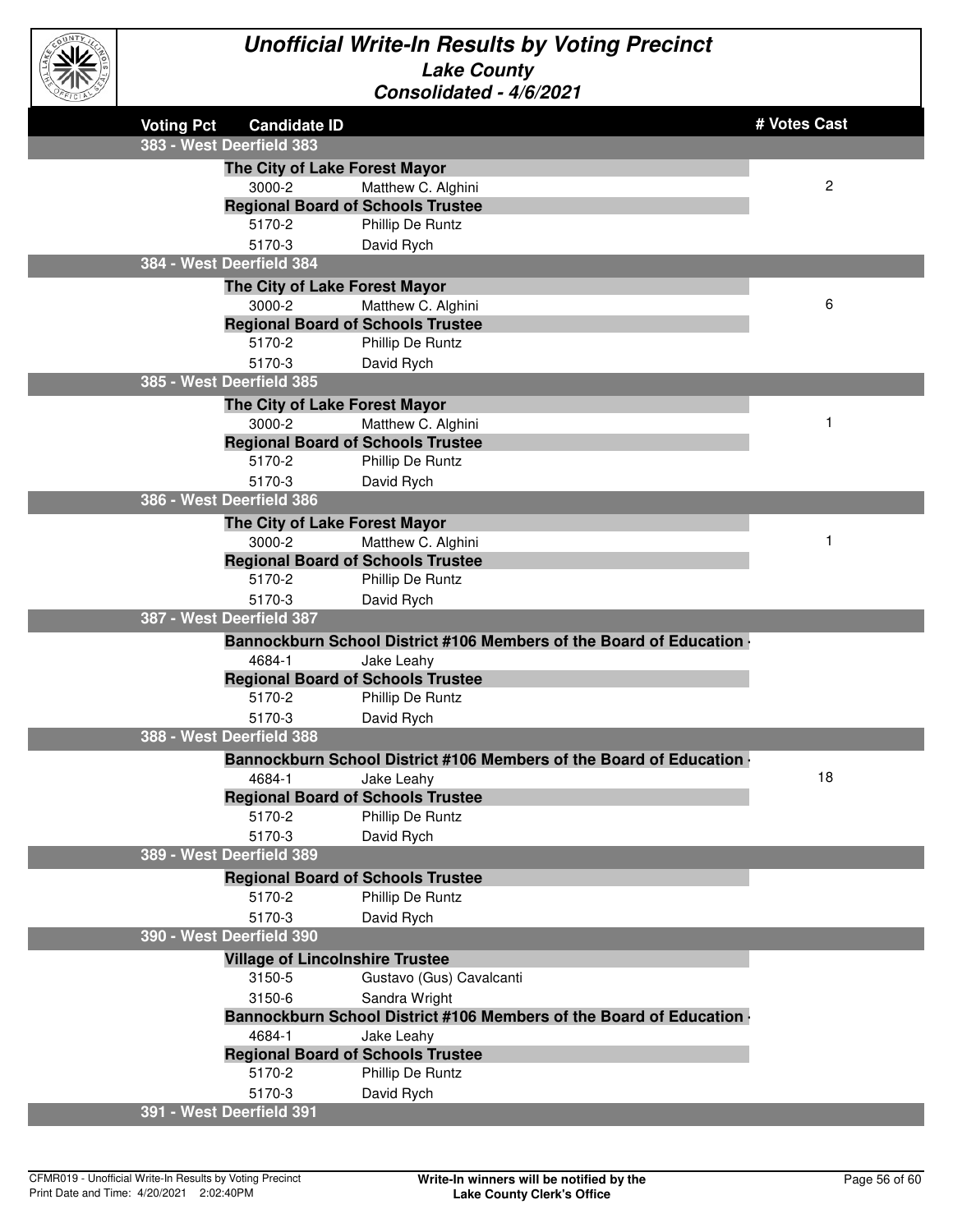

| رساس                                                     |                                                                     |                         |
|----------------------------------------------------------|---------------------------------------------------------------------|-------------------------|
| <b>Voting Pct</b><br><b>Candidate ID</b>                 |                                                                     | # Votes Cast            |
|                                                          | <b>Regional Board of Schools Trustee</b>                            |                         |
| 5170-2                                                   | Phillip De Runtz                                                    |                         |
| 5170-3                                                   | David Rych                                                          |                         |
| 392 - West Deerfield 392                                 |                                                                     |                         |
|                                                          | <b>Regional Board of Schools Trustee</b>                            |                         |
| 5170-2                                                   | Phillip De Runtz                                                    |                         |
| 5170-3                                                   | David Rych                                                          |                         |
| 393 - West Deerfield 393                                 |                                                                     |                         |
|                                                          | <b>Regional Board of Schools Trustee</b>                            |                         |
| 5170-2                                                   | Phillip De Runtz                                                    |                         |
| 5170-3                                                   | David Rych                                                          |                         |
| 394 - West Deerfield 394                                 |                                                                     |                         |
|                                                          | <b>Regional Board of Schools Trustee</b>                            |                         |
| 5170-2                                                   | Phillip De Runtz                                                    |                         |
| 5170-3                                                   | David Rych                                                          |                         |
| 395 - West Deerfield 395                                 |                                                                     |                         |
|                                                          | <b>Regional Board of Schools Trustee</b>                            |                         |
| 5170-2                                                   | Phillip De Runtz                                                    | 3                       |
| 5170-3                                                   | David Rych                                                          |                         |
| 396 - West Deerfield 396                                 |                                                                     |                         |
|                                                          | <b>Regional Board of Schools Trustee</b>                            |                         |
| 5170-2                                                   | Phillip De Runtz                                                    |                         |
| 5170-3                                                   | David Rych                                                          |                         |
| 397 - West Deerfield 397                                 |                                                                     |                         |
|                                                          | <b>Regional Board of Schools Trustee</b>                            |                         |
| 5170-2                                                   | Phillip De Runtz                                                    |                         |
| 5170-3                                                   | David Rych                                                          |                         |
| 398 - West Deerfield 398                                 |                                                                     |                         |
|                                                          | <b>Regional Board of Schools Trustee</b>                            |                         |
| 5170-2                                                   | Phillip De Runtz                                                    |                         |
| 5170-3                                                   | David Rych                                                          |                         |
| 399 - West Deerfield 399                                 |                                                                     |                         |
|                                                          | <b>Regional Board of Schools Trustee</b>                            |                         |
| 5170-2                                                   | Phillip De Runtz                                                    |                         |
| 5170-3                                                   | David Rych                                                          |                         |
| 400 - West Deerfield 400                                 |                                                                     |                         |
|                                                          | <b>Regional Board of Schools Trustee</b>                            |                         |
| 5170-2                                                   | Phillip De Runtz                                                    |                         |
| 5170-3                                                   | David Rych                                                          | 1                       |
| 401 - West Deerfield 401                                 |                                                                     |                         |
|                                                          | <b>Regional Board of Schools Trustee</b>                            |                         |
| 5170-2                                                   | Phillip De Runtz                                                    |                         |
| 5170-3                                                   | David Rych                                                          |                         |
| 402 - West Deerfield 402                                 |                                                                     |                         |
|                                                          | <b>Regional Board of Schools Trustee</b>                            |                         |
| 5170-2                                                   | Phillip De Runtz                                                    |                         |
| 5170-3                                                   | David Rych                                                          |                         |
| 403 - Zion 403                                           |                                                                     |                         |
|                                                          | Zion-Benton Township High School District #126 Members of the Board |                         |
| 5105-4                                                   | Jay Davis                                                           | $\overline{\mathbf{c}}$ |
| 5105-5                                                   | William C. King                                                     | 11                      |
| CFMR019 - Unofficial Write-In Results by Voting Precinct | Write-In winners will be notified by the                            | Page 57 of 60           |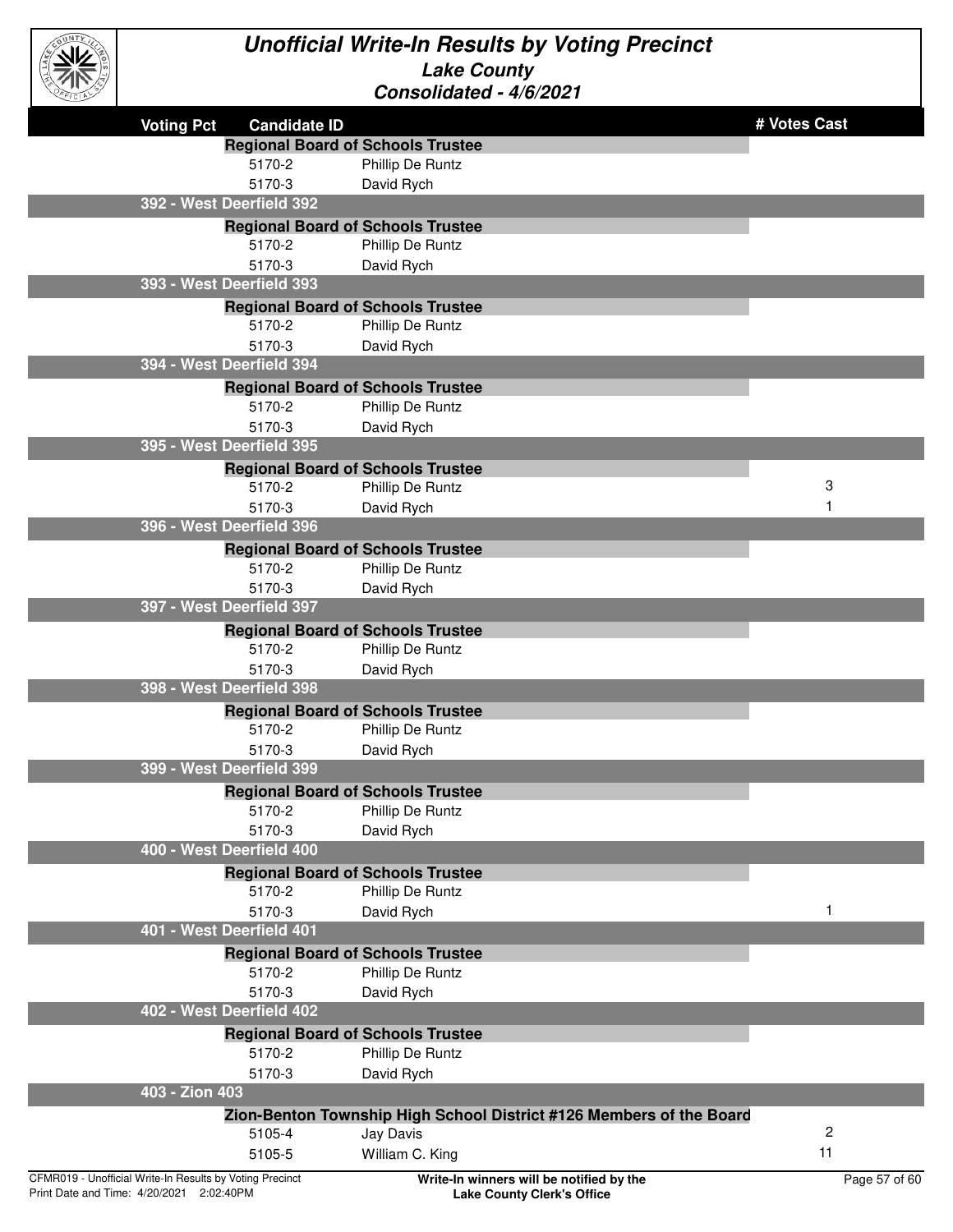

| CFICIAL |                   |                     | <u> CONSON</u> QUEQ - 4/0/2021                                                           |              |
|---------|-------------------|---------------------|------------------------------------------------------------------------------------------|--------------|
|         | <b>Voting Pct</b> | <b>Candidate ID</b> |                                                                                          | # Votes Cast |
|         |                   |                     | <b>Regional Board of Schools Trustee</b>                                                 |              |
|         |                   | 5170-2              | Phillip De Runtz                                                                         |              |
|         |                   | 5170-3              | David Rych                                                                               |              |
|         | 404 - Zion 404    |                     |                                                                                          |              |
|         |                   |                     | Zion-Benton Township High School District #126 Members of the Board                      |              |
|         |                   | 5105-4              | Jay Davis                                                                                |              |
|         |                   | 5105-5              | William C. King                                                                          | 6            |
|         |                   |                     | <b>Regional Board of Schools Trustee</b>                                                 |              |
|         |                   | 5170-2              | Phillip De Runtz                                                                         |              |
|         |                   | 5170-3              | David Rych                                                                               |              |
|         | 405 - Zion 405    |                     |                                                                                          |              |
|         |                   |                     | Zion-Benton Township High School District #126 Members of the Board                      |              |
|         |                   | 5105-4              | Jay Davis                                                                                |              |
|         |                   | 5105-5              | William C. King                                                                          | 6            |
|         |                   |                     | <b>Regional Board of Schools Trustee</b>                                                 |              |
|         |                   | 5170-2              | Phillip De Runtz                                                                         |              |
|         |                   | 5170-3              | David Rych                                                                               |              |
|         | 406 - Zion 406    |                     |                                                                                          |              |
|         |                   |                     | Zion Elementary School District #6 Members of the Board of Education                     |              |
|         |                   | 4974-1              | <b>Ruth Davis</b>                                                                        |              |
|         |                   |                     | Zion-Benton Township High School District #126 Members of the Board                      |              |
|         |                   | 5105-4              | Jay Davis                                                                                |              |
|         |                   | 5105-5              | William C. King                                                                          | 9            |
|         |                   |                     | <b>Regional Board of Schools Trustee</b>                                                 |              |
|         |                   | 5170-2              | Phillip De Runtz                                                                         |              |
|         |                   | 5170-3              | David Rych                                                                               |              |
|         | 407 - Zion 407    |                     |                                                                                          |              |
|         |                   |                     | Zion Elementary School District #6 Members of the Board of Education                     | 1            |
|         |                   | 4974-1              | <b>Ruth Davis</b><br>Zion-Benton Township High School District #126 Members of the Board |              |
|         |                   | 5105-4              | Jay Davis                                                                                | 3            |
|         |                   | 5105-5              | William C. King                                                                          | 16           |
|         |                   |                     | <b>Regional Board of Schools Trustee</b>                                                 |              |
|         |                   | 5170-2              | Phillip De Runtz                                                                         |              |
|         |                   | 5170-3              | David Rych                                                                               |              |
|         | 408 - Zion 408    |                     |                                                                                          |              |
|         |                   |                     | Zion Elementary School District #6 Members of the Board of Education                     |              |
|         |                   | 4974-1              | <b>Ruth Davis</b>                                                                        | 1            |
|         |                   |                     | Zion-Benton Township High School District #126 Members of the Board                      |              |
|         |                   | 5105-4              | Jay Davis                                                                                | 2            |
|         |                   | 5105-5              | William C. King                                                                          | 11           |
|         |                   |                     | <b>Regional Board of Schools Trustee</b>                                                 |              |
|         |                   | 5170-2              | Phillip De Runtz                                                                         |              |
|         |                   | 5170-3              | David Rych                                                                               |              |
|         | 409 - Zion 409    |                     |                                                                                          |              |
|         |                   |                     | Zion Elementary School District #6 Members of the Board of Education                     |              |
|         |                   | 4974-1              | <b>Ruth Davis</b>                                                                        | 2            |
|         |                   |                     | Zion-Benton Township High School District #126 Members of the Board                      |              |
|         |                   | 5105-4              | Jay Davis                                                                                | 4            |
|         |                   | 5105-5              | William C. King                                                                          | 11           |
|         |                   |                     |                                                                                          |              |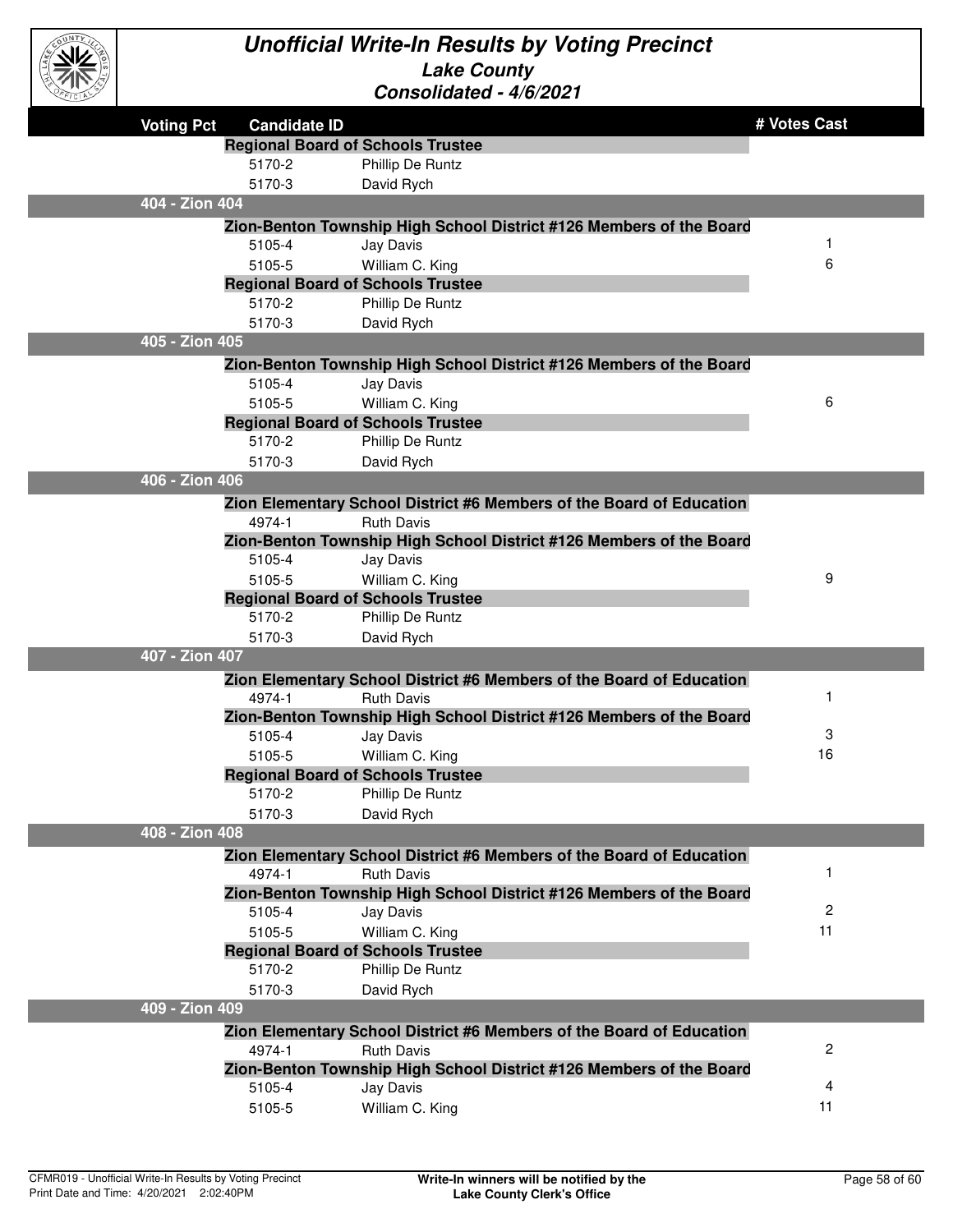

| .                 |                                          |                                                                                  |              |
|-------------------|------------------------------------------|----------------------------------------------------------------------------------|--------------|
| <b>Voting Pct</b> | <b>Candidate ID</b>                      |                                                                                  | # Votes Cast |
|                   | <b>Regional Board of Schools Trustee</b> |                                                                                  |              |
|                   | 5170-2                                   | Phillip De Runtz                                                                 |              |
|                   | 5170-3                                   | David Rych                                                                       |              |
| 410 - Zion 410    |                                          |                                                                                  |              |
|                   |                                          | Zion Elementary School District #6 Members of the Board of Education             |              |
|                   | 4974-1                                   | <b>Ruth Davis</b>                                                                | 2            |
|                   |                                          | Zion-Benton Township High School District #126 Members of the Board              |              |
|                   | 5105-4                                   | Jay Davis                                                                        | 1            |
|                   | 5105-5                                   | William C. King                                                                  | 11           |
|                   | <b>Regional Board of Schools Trustee</b> |                                                                                  |              |
|                   | 5170-2                                   | Phillip De Runtz                                                                 |              |
|                   | 5170-3                                   | David Rych                                                                       |              |
| 411 - Zion 411    |                                          |                                                                                  |              |
|                   |                                          | Zion Elementary School District #6 Members of the Board of Education             |              |
|                   | 4974-1                                   | <b>Ruth Davis</b>                                                                | 1            |
|                   |                                          | Zion-Benton Township High School District #126 Members of the Board              |              |
|                   | 5105-4                                   | Jay Davis                                                                        | 3            |
|                   | 5105-5                                   | William C. King                                                                  | 5            |
|                   | <b>Regional Board of Schools Trustee</b> |                                                                                  |              |
|                   | 5170-2                                   | Phillip De Runtz                                                                 |              |
| 412 - Zion 412    | 5170-3                                   | David Rych                                                                       |              |
|                   |                                          |                                                                                  |              |
|                   |                                          | Zion Elementary School District #6 Members of the Board of Education             | 6            |
|                   | 4974-1                                   | <b>Ruth Davis</b>                                                                |              |
|                   | 5105-4                                   | Zion-Benton Township High School District #126 Members of the Board<br>Jay Davis | 7            |
|                   | 5105-5                                   | William C. King                                                                  | 9            |
|                   | <b>Regional Board of Schools Trustee</b> |                                                                                  |              |
|                   | 5170-2                                   | Phillip De Runtz                                                                 | 1            |
|                   | 5170-3                                   | David Rych                                                                       | 5            |
| 413 - Zion 413    |                                          |                                                                                  |              |
|                   |                                          | Zion Elementary School District #6 Members of the Board of Education             |              |
|                   | 4974-1                                   | <b>Ruth Davis</b>                                                                | $\mathbf 1$  |
|                   |                                          | Zion-Benton Township High School District #126 Members of the Board              |              |
|                   | 5105-4                                   | Jay Davis                                                                        | 5            |
|                   | 5105-5                                   | William C. King                                                                  | 5            |
|                   | <b>Regional Board of Schools Trustee</b> |                                                                                  |              |
|                   | 5170-2                                   | Phillip De Runtz                                                                 |              |
|                   | 5170-3                                   | David Rych                                                                       |              |
| 414 - Zion 414    |                                          |                                                                                  |              |
|                   |                                          | Zion Elementary School District #6 Members of the Board of Education             |              |
|                   | 4974-1                                   | <b>Ruth Davis</b>                                                                | 3            |
|                   |                                          | Zion-Benton Township High School District #126 Members of the Board              |              |
|                   | 5105-4                                   | Jay Davis                                                                        | 2            |
|                   | 5105-5                                   | William C. King                                                                  | 7            |
|                   | <b>Regional Board of Schools Trustee</b> |                                                                                  |              |
|                   | 5170-2                                   | Phillip De Runtz                                                                 |              |
|                   | 5170-3                                   | David Rych                                                                       | 3            |
| 415 - Zion 415    |                                          |                                                                                  |              |
|                   |                                          | Zion Elementary School District #6 Members of the Board of Education             |              |
|                   | 4974-1                                   | <b>Ruth Davis</b>                                                                | 7            |
|                   |                                          |                                                                                  |              |